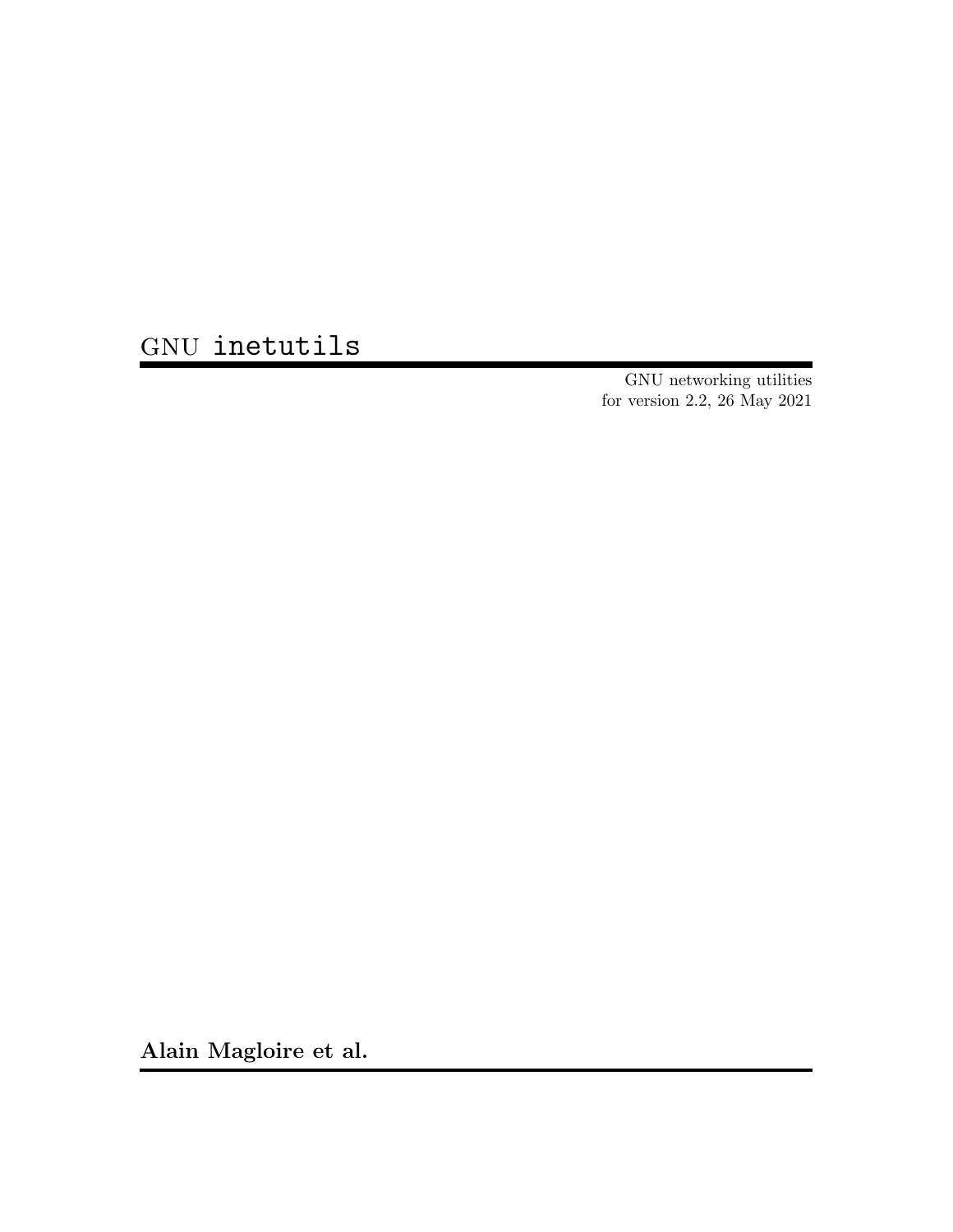This manual documents version 2.2 of the GNU networking utilities.

Copyright © 2000, 2001, 2002, 2003, 2004, 2005, 2006, 2007, 2008, 2009, 2010, 2011, 2012, 2013, 2014, 2015, 2016, 2017, 2018, 2019, 2020, 2021 Free Software Foundation, Inc.

Permission is granted to copy, distribute and/or modify this document under the terms of the GNU Free Documentation License, Version 1.3 or any later version published by the Free Software Foundation; with no Invariant Sections, no Front-Cover Texts, and no Back-Cover Texts. A copy of the license is included in the section entitled "GNU Free Documentation License".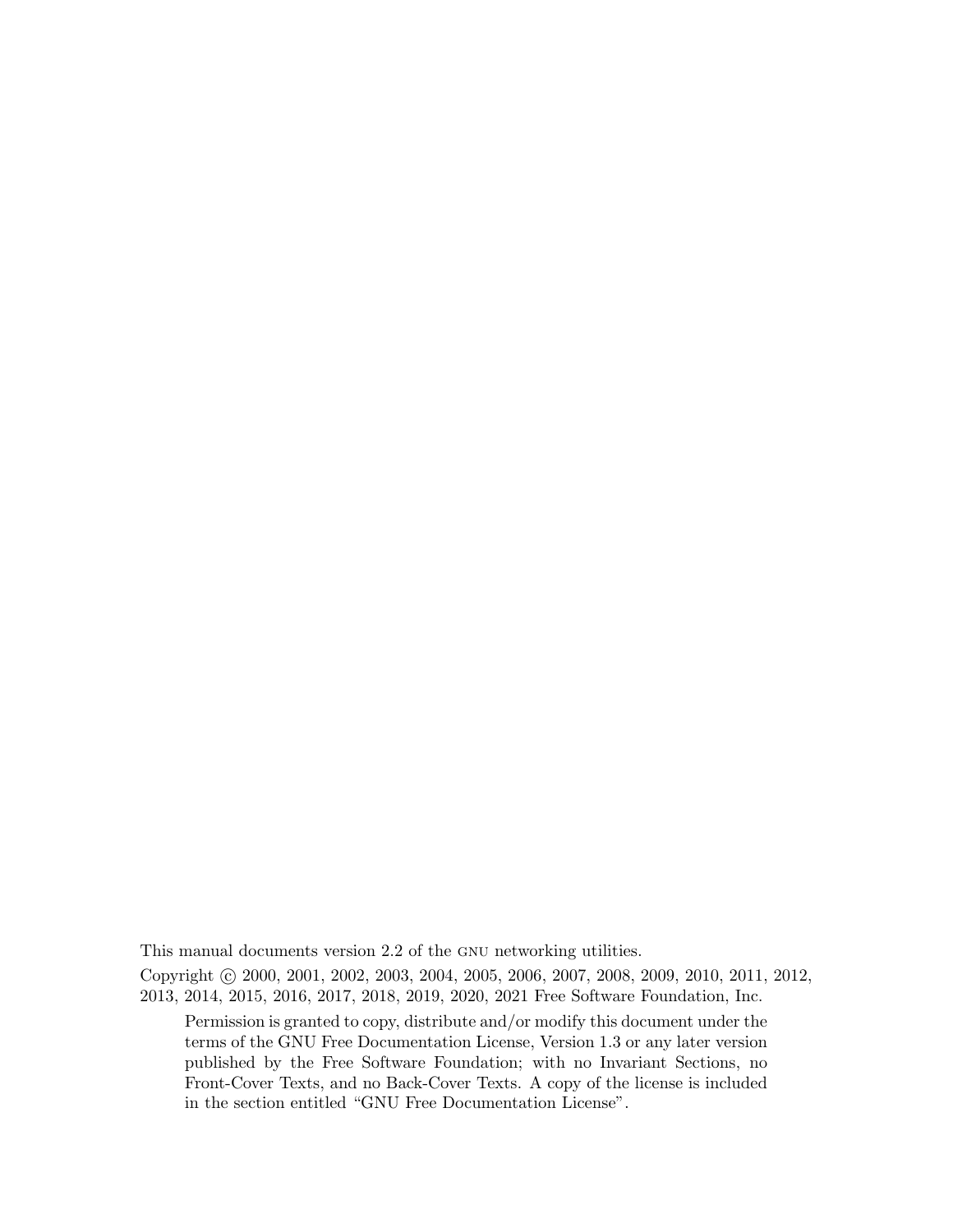# Short Contents

| $\mathbf{1}$   | $Introduction \ldots \ldots \ldots \ldots \ldots \ldots \ldots \ldots \ldots \ldots \ldots \ldots \ldots 1$     |
|----------------|-----------------------------------------------------------------------------------------------------------------|
| $\overline{2}$ |                                                                                                                 |
| 3              |                                                                                                                 |
| 4              |                                                                                                                 |
| 5              |                                                                                                                 |
| 6              |                                                                                                                 |
| 7              |                                                                                                                 |
| 8              |                                                                                                                 |
| 9              | traceroute: Trace the route to a host $\dots\dots\dots\dots\dots\dots$ 16                                       |
| 10             |                                                                                                                 |
| 11             | ftp: FTP $client \ldots \ldots \ldots \ldots \ldots \ldots \ldots \ldots \ldots \ldots \ldots \ldots \ldots 20$ |
| 12             |                                                                                                                 |
| 13             | rexec: a remote execution program34                                                                             |
| 14             |                                                                                                                 |
| 15             |                                                                                                                 |
| 16             |                                                                                                                 |
| 17             | telnet: User interface to TELNET 41                                                                             |
| 18             |                                                                                                                 |
| 19             |                                                                                                                 |
| 20             |                                                                                                                 |
| 21             |                                                                                                                 |
| 22             |                                                                                                                 |
| 23             |                                                                                                                 |
| 24             |                                                                                                                 |
| 25             |                                                                                                                 |
| 26             |                                                                                                                 |
| 27             |                                                                                                                 |
| 28             |                                                                                                                 |
| A              |                                                                                                                 |
|                |                                                                                                                 |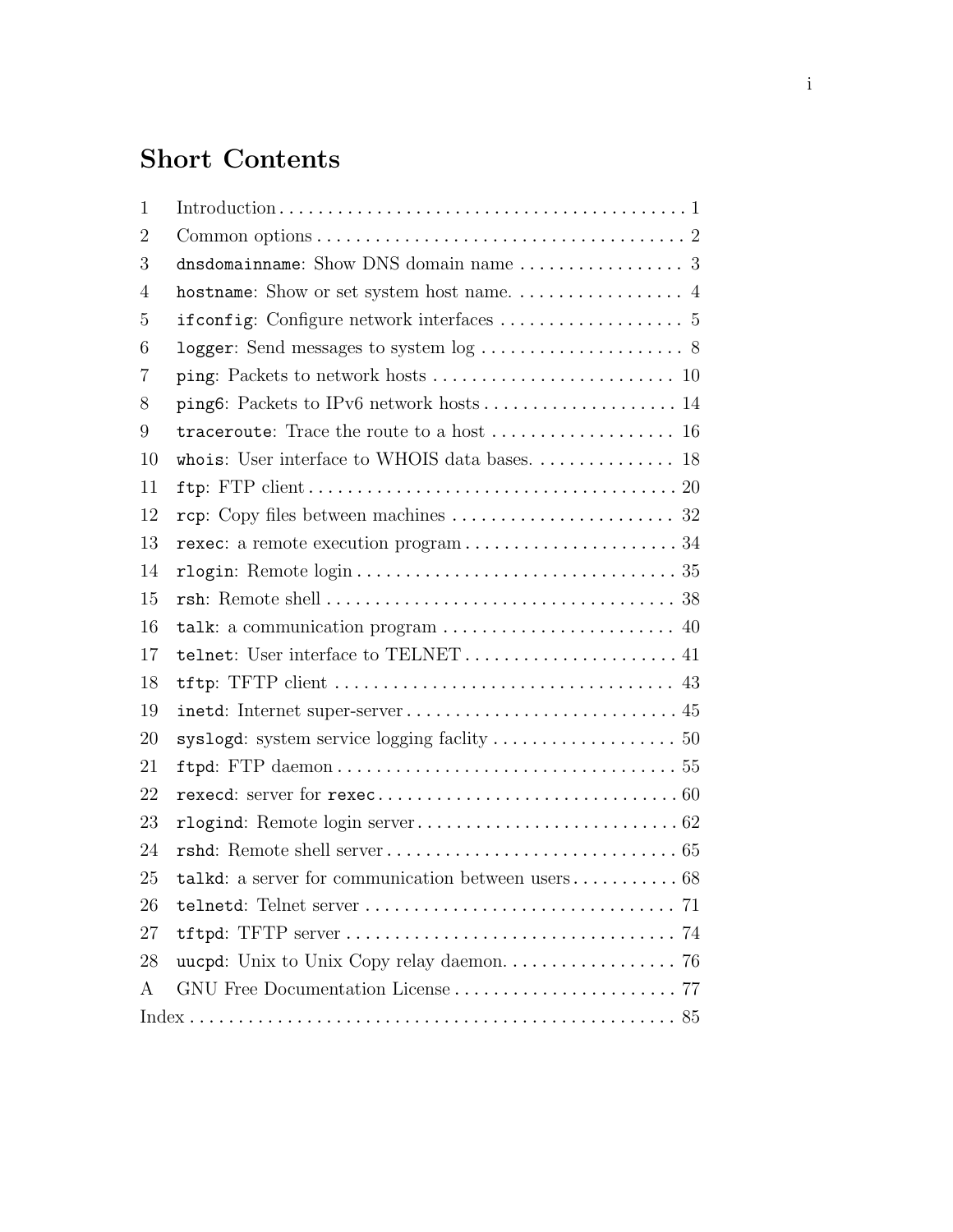# Table of Contents

| 1              |                                                                                                                                               |
|----------------|-----------------------------------------------------------------------------------------------------------------------------------------------|
| $\overline{2}$ | 2.1                                                                                                                                           |
| 3              | dnsdomainname: Show DNS domain name 3                                                                                                         |
| 4              | hostname: Show or set system host name 4                                                                                                      |
| $\overline{5}$ | if config: Configure network interfaces $5$<br>5.1<br>5.2<br>5.3                                                                              |
| 6              | logger: Send messages to system $log$ 8<br>61<br>6.2                                                                                          |
| 7              | 7.1<br>7.2<br>Using ping for network fault isolation $\ldots \ldots \ldots \ldots \ldots \ldots \ldots \ldots 12$<br>7.3<br>7.4<br>7.5<br>7.6 |
| 8              | ping6: Packets to IPv6 network hosts 14<br>8.1                                                                                                |
| 9              | traceroute: Trace the route to a host $\dots \dots$ 16<br>9.1<br>9.2                                                                          |
| 10             | whois: User interface to WHOIS data bases 18<br>10.1<br>10.2                                                                                  |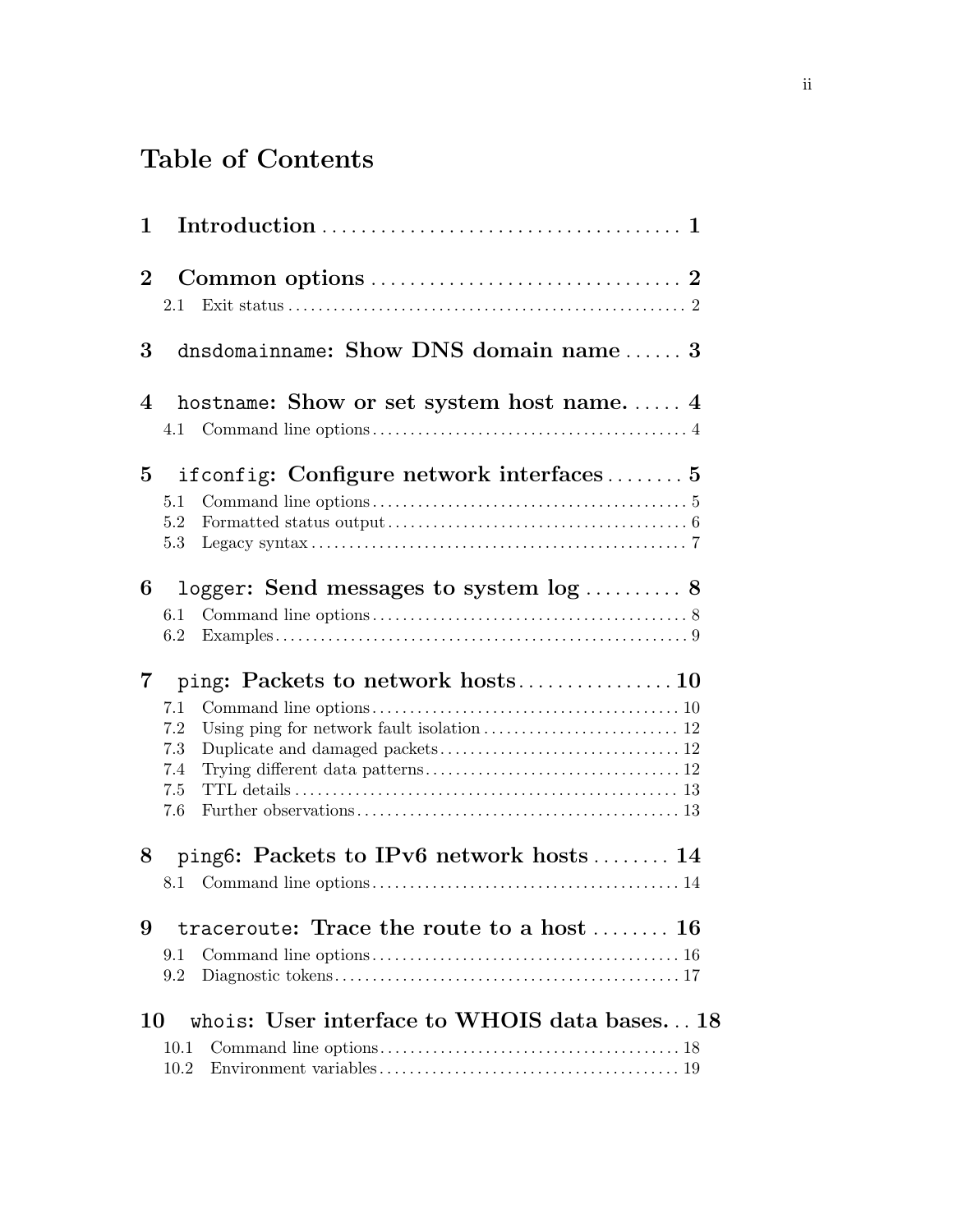| 11                                                               |  |
|------------------------------------------------------------------|--|
| 11.1                                                             |  |
| 11.2                                                             |  |
| 11.3                                                             |  |
| 11.4                                                             |  |
| 11.5                                                             |  |
| 11.6                                                             |  |
| 11.7                                                             |  |
| rcp: Copy files between machines  32<br>12                       |  |
| 12.1                                                             |  |
| rexec: a remote execution program  34<br>13                      |  |
|                                                                  |  |
|                                                                  |  |
| 14                                                               |  |
| 14.1                                                             |  |
| 14.2                                                             |  |
| 14.3                                                             |  |
| 15                                                               |  |
| 15.1                                                             |  |
| 15.2                                                             |  |
| talk: a communication program 40<br>16                           |  |
|                                                                  |  |
| 17 telnet: User interface to TELNET 41                           |  |
| 17.1                                                             |  |
|                                                                  |  |
|                                                                  |  |
|                                                                  |  |
| 19                                                               |  |
| 19.1                                                             |  |
| 19.2                                                             |  |
| 19.3                                                             |  |
| 19.4                                                             |  |
| 19.5                                                             |  |
| 19.6                                                             |  |
| syslogd: system service logging faciity $\ldots \ldots 50$<br>20 |  |
| 20.1                                                             |  |
|                                                                  |  |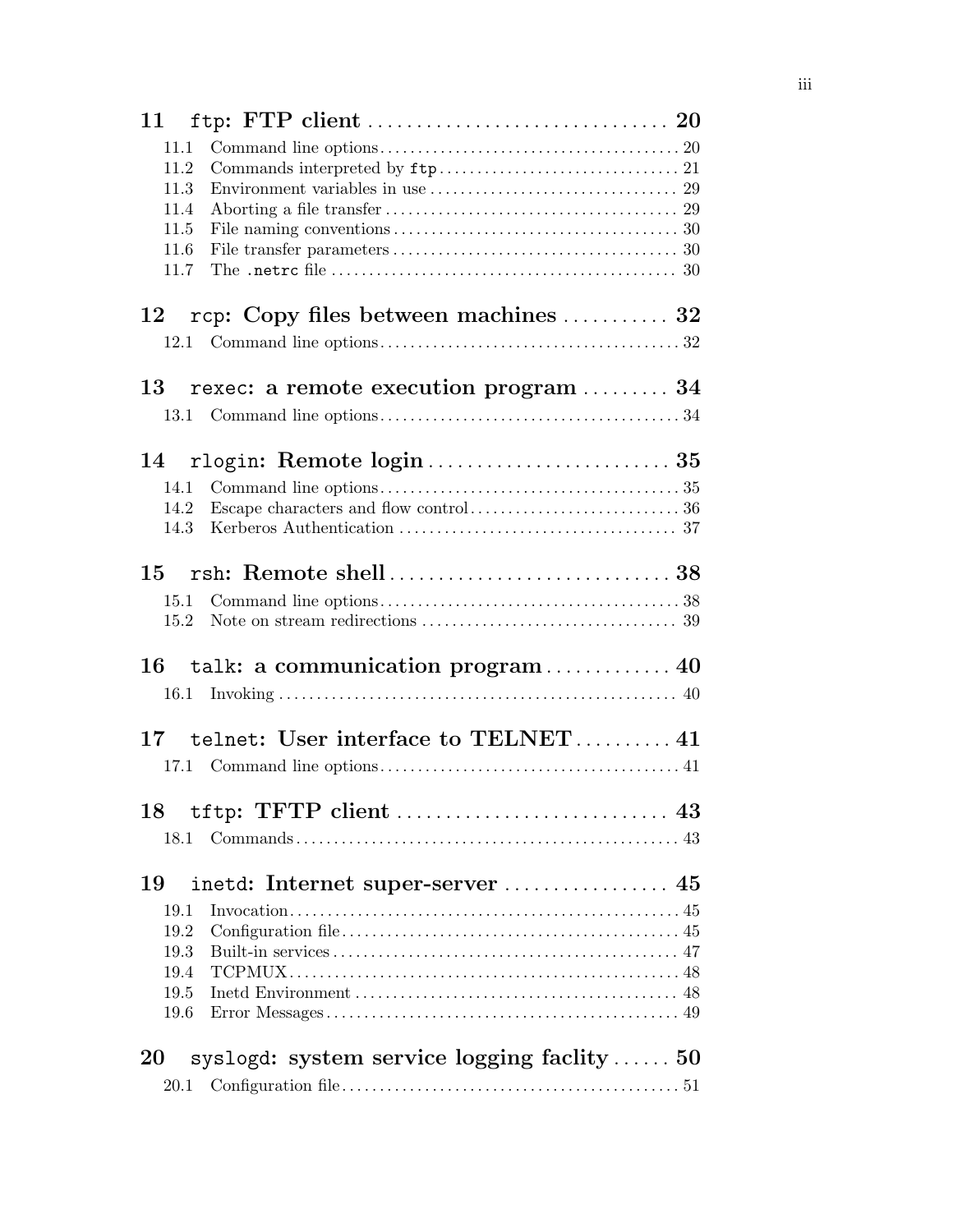| $\bf{21}$ |                                                                                                                           |
|-----------|---------------------------------------------------------------------------------------------------------------------------|
| 21.1      |                                                                                                                           |
| 21.2      |                                                                                                                           |
| 21.3      |                                                                                                                           |
| 21.4      |                                                                                                                           |
| 22        |                                                                                                                           |
| 22.1      | Invoking $\ldots$ and $\ldots$ and $\ldots$ and $\ldots$ and $\ldots$ and $\ldots$ and $\ldots$ and $\ldots$ and $\ldots$ |
| 22.2      |                                                                                                                           |
| 23        |                                                                                                                           |
| 23.1      |                                                                                                                           |
| 23.2      |                                                                                                                           |
| 23.3      |                                                                                                                           |
| 23.4      |                                                                                                                           |
| 24        |                                                                                                                           |
| 24.1      |                                                                                                                           |
| 24.2      |                                                                                                                           |
| 25        | talkd: a server for                                                                                                       |
|           |                                                                                                                           |
| 25.1      |                                                                                                                           |
| 25.2      |                                                                                                                           |
| 25.3      |                                                                                                                           |
| 26        |                                                                                                                           |
| $26.1\,$  |                                                                                                                           |
|           |                                                                                                                           |
| $27\,$    |                                                                                                                           |
| 27.1      |                                                                                                                           |
| 27.2      |                                                                                                                           |
| 28        | uucpd: Unix to Unix Copy relay daemon 76                                                                                  |
| 28.1      |                                                                                                                           |
| 28.2      |                                                                                                                           |
|           | Appendix A GNU Free Documentation License 77                                                                              |
|           |                                                                                                                           |
|           |                                                                                                                           |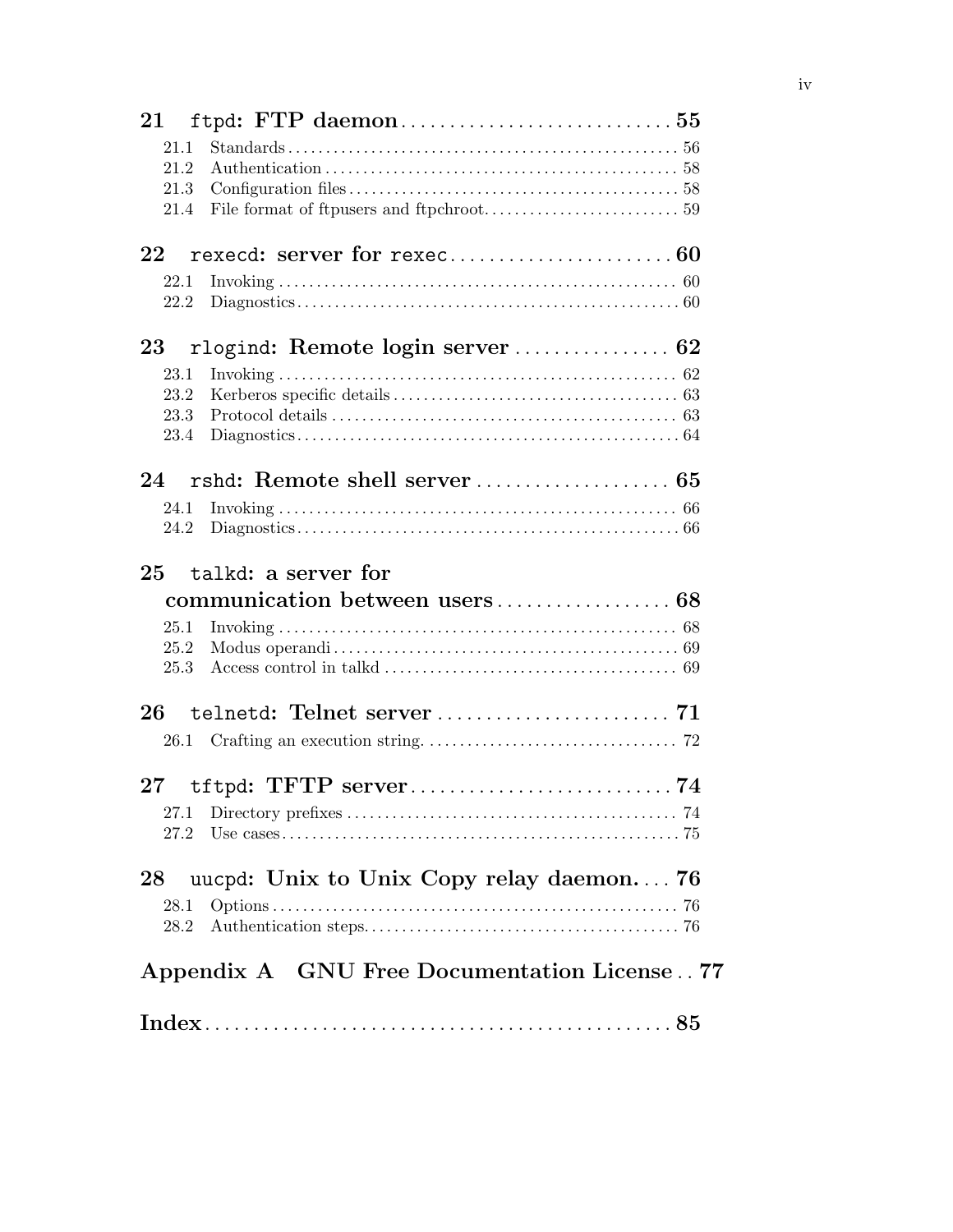## <span id="page-6-0"></span>1 Introduction

The GNU Network Utilities is a distribution of common networking utilities and servers, including for example ping, traceroute and ftp.

This manual is a work in progress: many sections make no attempt to explain basic concepts in a way suitable for novices. Thus, if you are interested, please get involved in improving this manual. The entire gnu community will benefit.

Please report bugs to [bug-inetutils@gnu.org](mailto:bug-inetutils@gnu.org). Remember to include the version number, machine architecture, input files, and any other information needed to reproduce the bug: your input, what you expected, what you got, and why it is wrong. Diffs are welcome, but please include a description of the problem as well, since this is sometimes difficult to infer.

The individual utilities were originally derived from the 4.4BSDLite2 distribution, although some of them have more or less been rewritten. What you are reading now is the authoritative and complete documentation for these utilities; the man pages are now automatically generated.

Many features were integrated from NetBSD, OpenBSD, FreeBSD and GNU/Linux, the merges were done by a group of dedicated hackers (in no particular order): Jeff Bailey, Marcus Brinkmann, Michael Vogt, Bernhard Rosenkraenzer, Kaveh R. Ghazi, NIIBE Yutaka, Nathan Neulinger, Jeff Smith, Dan Stromberg, David O'Shea, Frederic Goudal, Gerald Combs, Joachim Gabler, Marco D'Itri, Sergey Poznyakoff, and many more.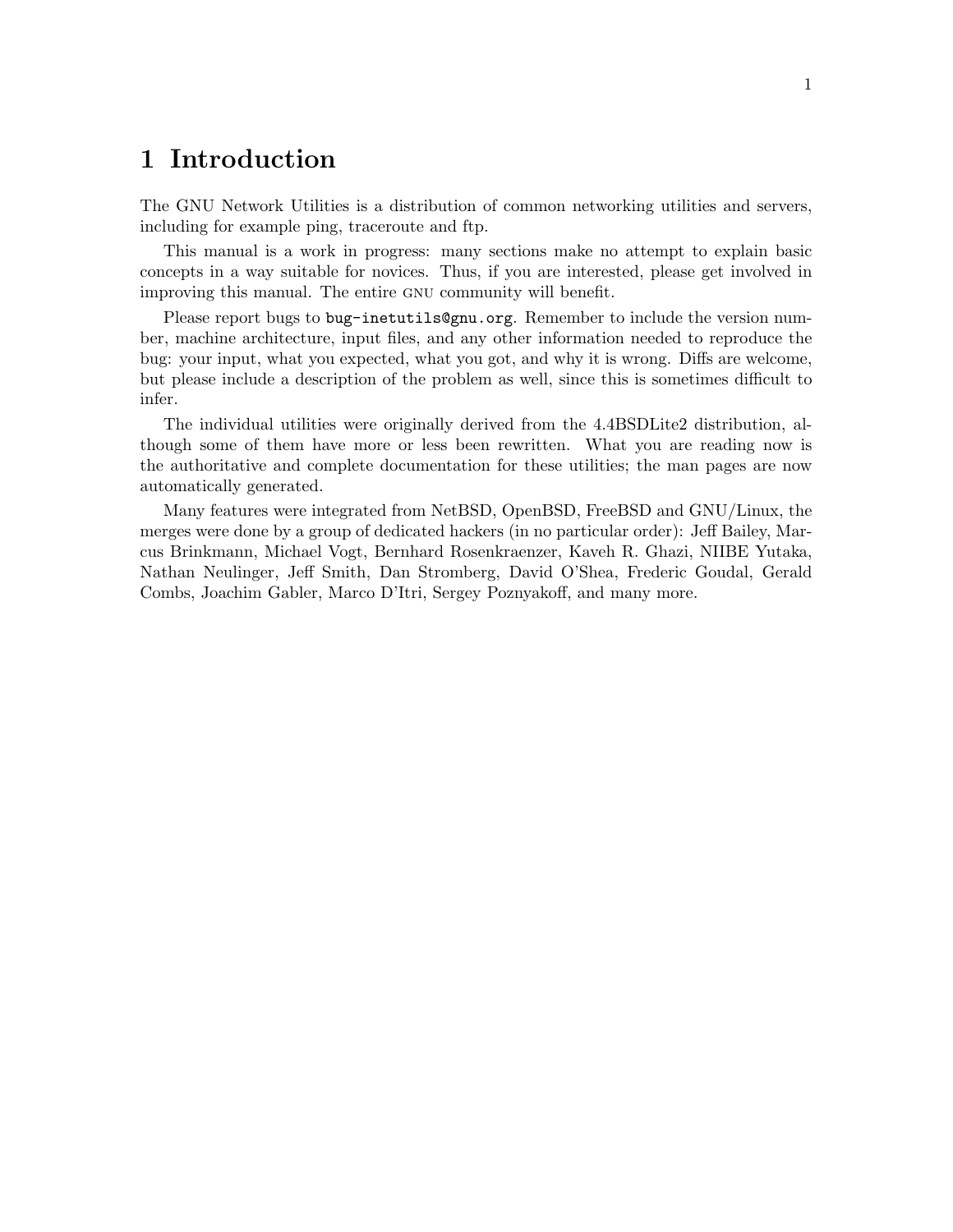## <span id="page-7-0"></span>2 Common options

Certain options are available in all these programs. Rather than writing identical descriptions for each of the programs, they are described here. (In fact, every gnu program accepts, or should accept, these options.)

Many of these programs take arbitrary strings as arguments. In those cases,  $\neg$ -help and --version are taken as these options only if there is one and exactly one command line argument.

- -help Print a usage message, listing all available options, then exit successfully.
- --usage Print a condensed usage message, displaying all available options formatted like a command line call, then exit successfully.

--version

Print the version number, then exit successfully.

Delimit the option list. Later arguments, if any, are treated as operands even if they begin with  $\cdot$ -'.

## 2.1 Exit status

Nearly every command invocation yields an integral exit status that can be used to change how other commands work. For the vast majority of commands, an exit status of zero indicates success. Failure is indicated by a nonzero value — typically  $\mathfrak{t}$ , though it may differ on unusual platforms, as POSIX requires only that it be nonzero.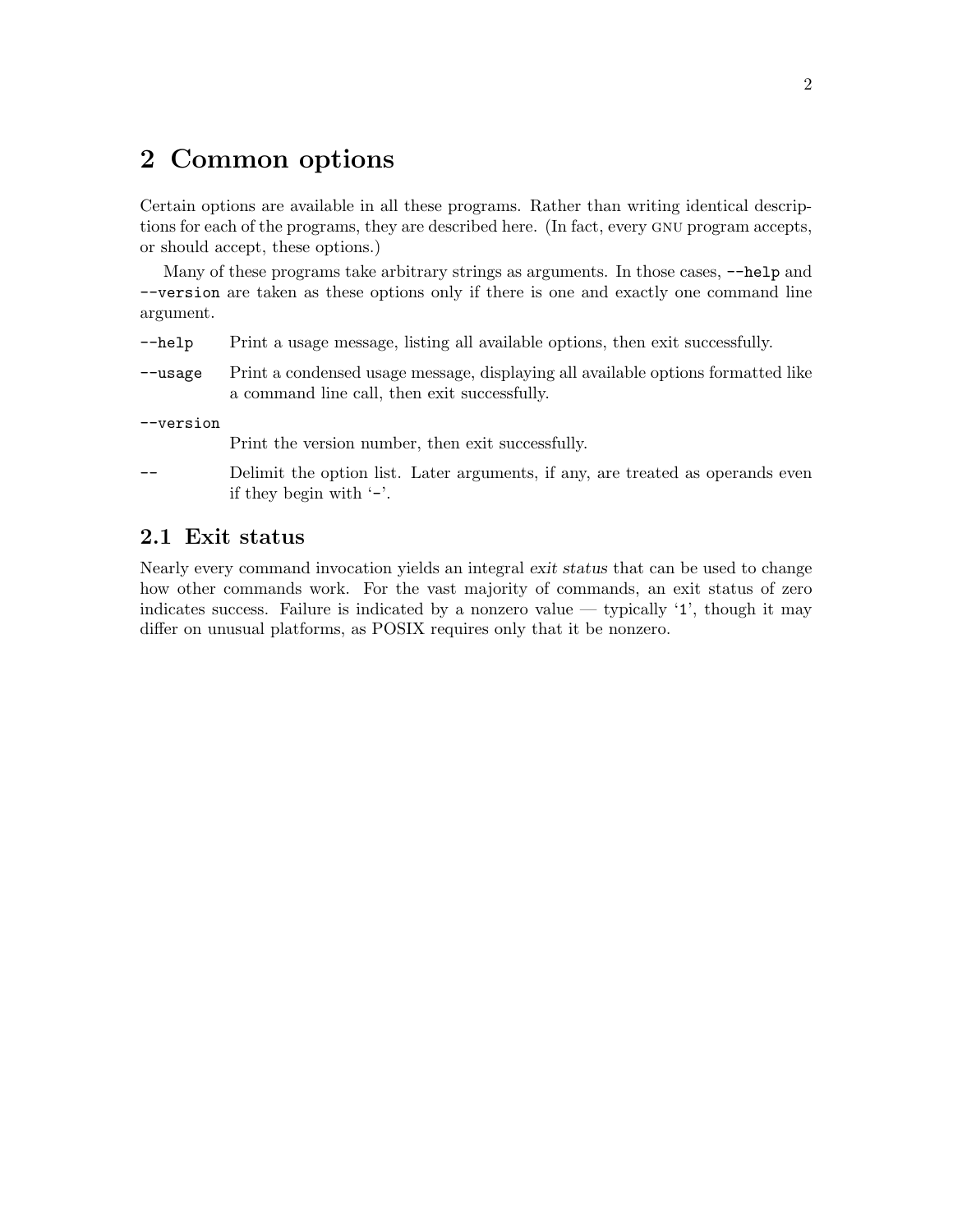## <span id="page-8-0"></span>3 dnsdomainname: Show DNS domain name

dnsdomainname is a program to show the domain part of the system's fully qualified domain name. For example, if the FQDN of the system is name.example.org the command will show example.org. The output is not necessarily related to the NIS/YP domain name.

The tool uses gethostname to get the host name of the system and then getaddrinfo to resolve it into a canonical name. The domain part of the canonical name is shown, i.e., the part after the first period (.) of the official name.

Synopsis:

dnsdomainname [option...]

There is no command specific option.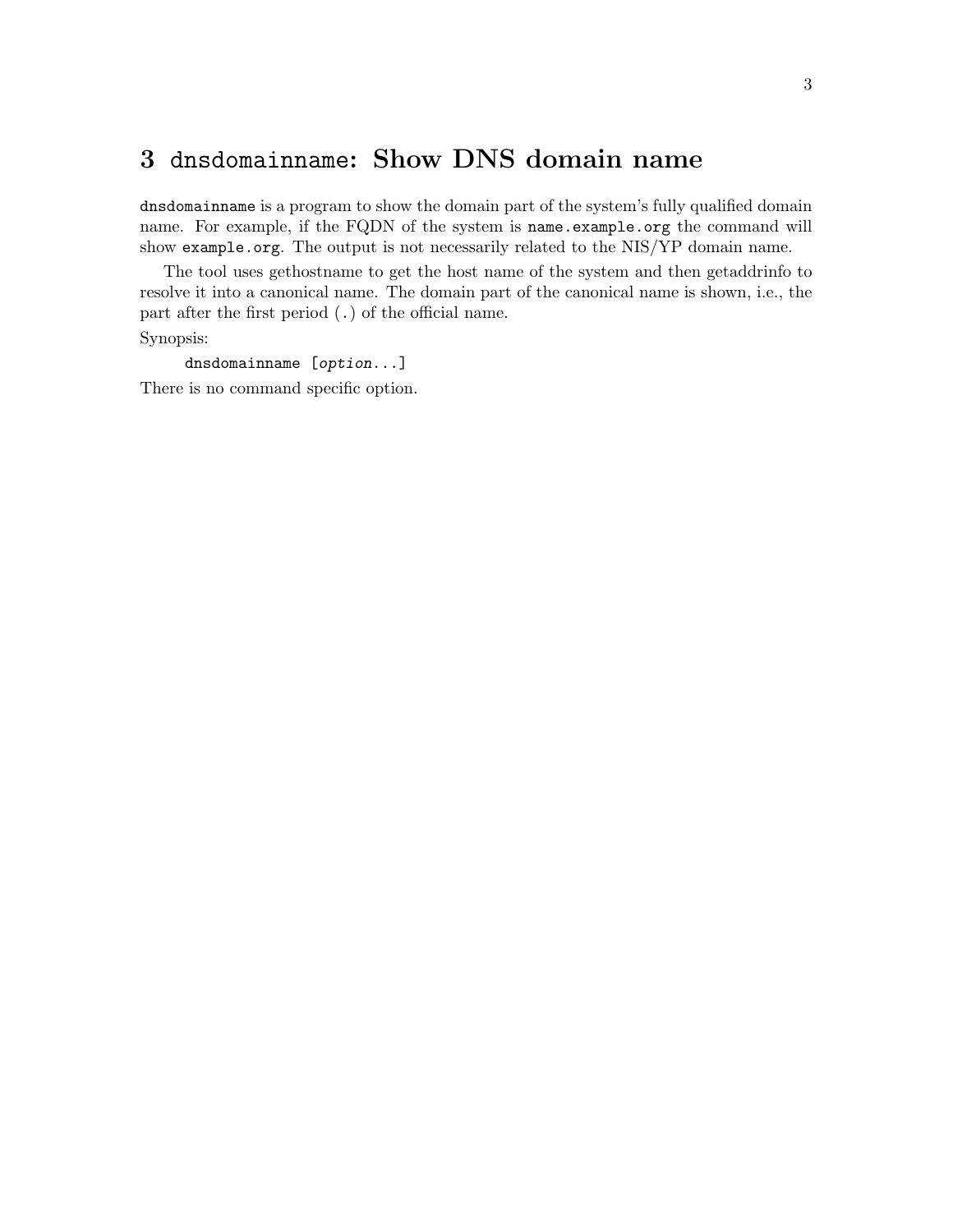## <span id="page-9-0"></span>4 hostname: Show or set system host name.

hostname is a program to show or to set the name of a host system. Synopsis:

hostname [option...] hostname name

where name is the name to be used by the running host.

## 4.1 Command line options

--nis Get NIS/YP domain name.

```
-a
--aliases
          Get alias names.
-d
--domain Get DNS domain name.
-f
--fqdn
--long Get DNS host name or Fully Qualified Domain Name.
-F file
--file=file
          Set host name or NIS domain name from FILE.
-i
--ip-addresses
          Get addresses for the host name.
-s
--short Get short host name.
-y--yp
```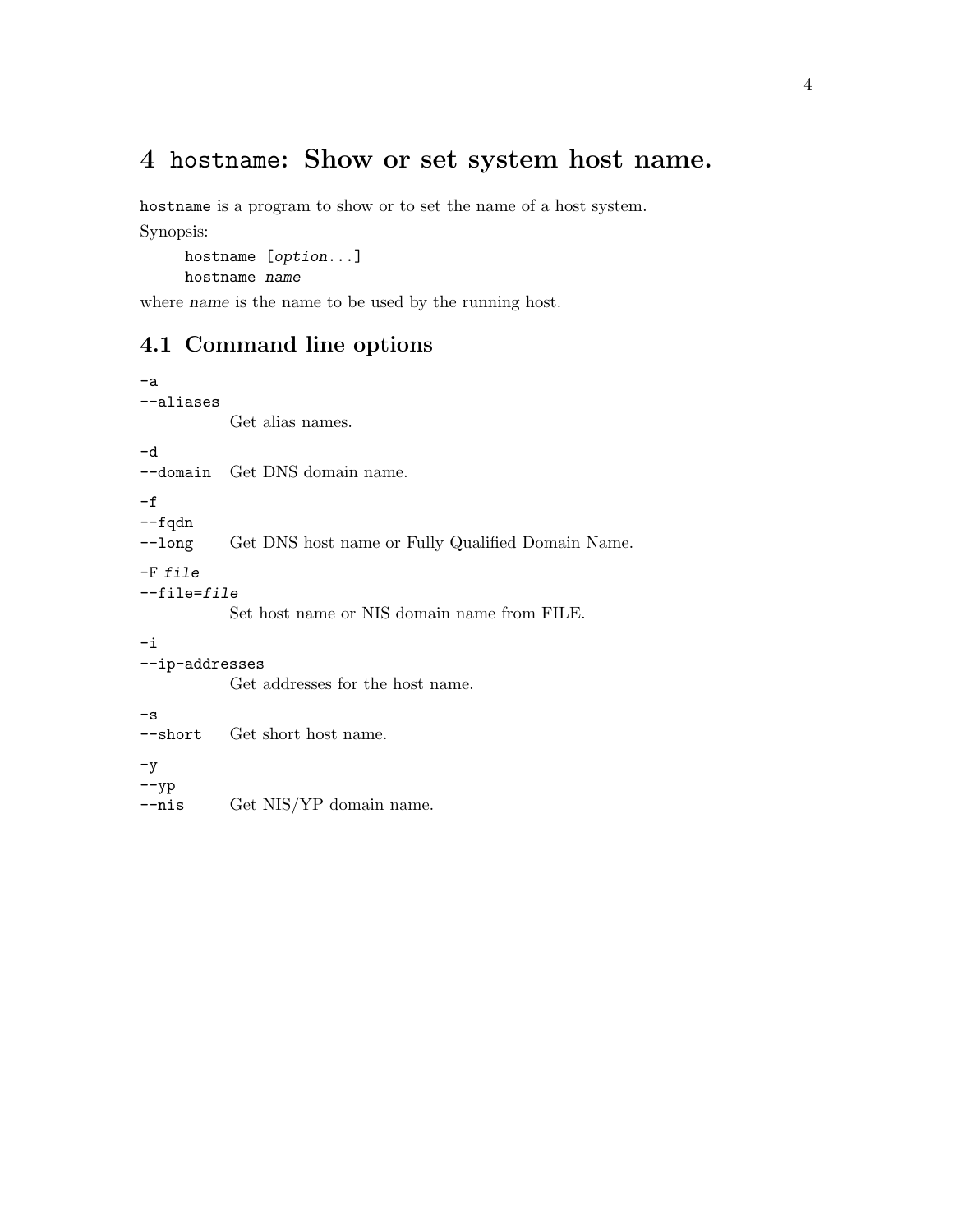## <span id="page-10-0"></span>5 ifconfig: Configure network interfaces

ifconfig is a program to retrieve and to set selected properties of network interfaces. It is best viewed as a tool to get information, rather than for changing the behaviour of adapters, since it is hard to support property setting in a portable manner.

Synopsis:

```
ifconfig iface [arg...]
ifconfig -i iface [option...] [-i iface2 [option...]]
```
## 5.1 Command line options

#### -a

--all Display all available interfaces, including those that not are marked as 'up', i.e., also the inactive interfaces.

#### $-A$  addr

```
--address=addr
```
Set address of selected interface to addr.

-b addr

-B addr

```
--brdaddr=addr
```
--broadcast=addr

Set broadcast address of selected interface to addr.

-d addr

-p addr

```
--dstaddr=addr
```
#### --peer=addr

Set destination (peer) address of selected interface.

--down Deactivate the selected interface.

#### -F list

#### --flags=list

Change those interface flags mentioned in list. The argument is a comma separated list of one ore more flag names to be set, or in case the name is prepended with 'no', the corresponding flag is cleared. The output of ifconfig with the option --help contains a list of available flag names.

#### --format=format

Select output format; the value 'help' prints a list of all available formats.

#### -i name

```
--interface=name
```
Select the named interface for any following action.

-l

--list List, with name only, all available interfaces, or only those selected should at least one option -i have specified.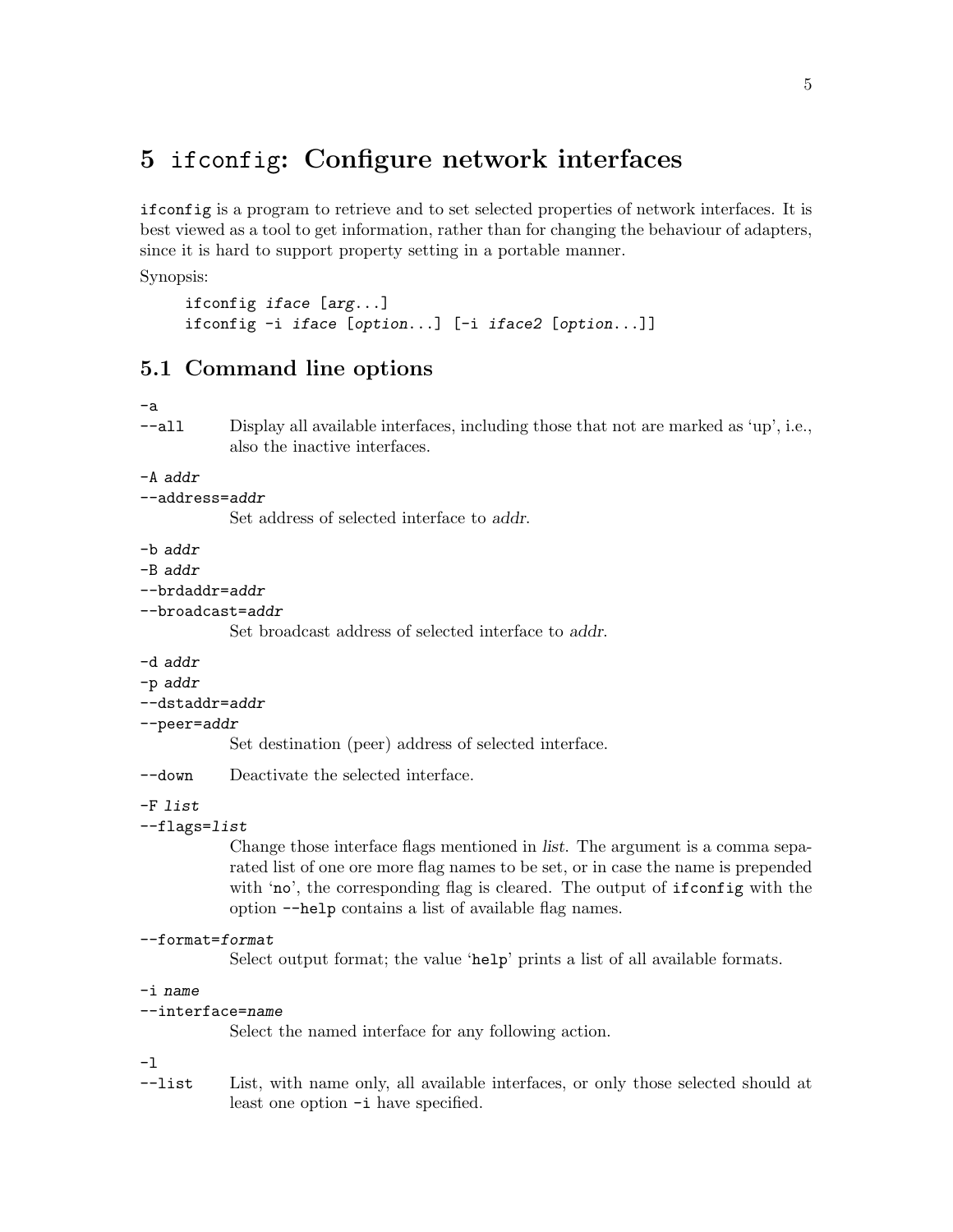<span id="page-11-0"></span>

| $-m$ mask      |                                                                              |  |  |
|----------------|------------------------------------------------------------------------------|--|--|
| --netmask=mask |                                                                              |  |  |
|                | Set netmask of selected interface to mask.                                   |  |  |
| $-$ metric=n   |                                                                              |  |  |
|                | Set the metric of selected interface to the number n.                        |  |  |
| $-Mn$          |                                                                              |  |  |
| $-$ mtu=n      | Set MTU of selected interface to the number n.                               |  |  |
| $-\mathbf{s}$  |                                                                              |  |  |
| $-$ short      | Use short output format. This is identical to specifying '--format=netstat'. |  |  |
| $--up$         | Activate the selected interface.                                             |  |  |
| $-v$           |                                                                              |  |  |
| --verbose      |                                                                              |  |  |
|                | $\mathbf{D}$ . The state $\mathbf{L}$ is the state of $\mathbf{L}$           |  |  |

Print informational messages when configuring an interface.

Observe that the use of program options is the only manner in which ifconfig is able to handle multiple interfaces in one invocation. Once a particular interface has been selected using -i, it is affected by any following option until replaced by another interface selector. This is also the main cause, that ifconfig is unable to treat options independently of their order, as is mostly the case in other GNU software.

### 5.2 Formatted status output

The status of one or more interfaces can be presented in a number of different formats. A list of them is printed by the option --format=help. In the following table the valid formats are given, each is used in the form --format=name.

check

check-existence

? Place holders for the ability to check whether the interfaces selected by one or more options -i are determining existing interfaces in the running system. No output in case of success, an error message in case of a failure.

gnu

default Standard GNU output format.

gnu-one-entry

Like the previous format, but with intermediary newlines removed.

- help Display a list of valid formats, together with a short description for each choice.
- net-tools Imitation of presentation used by the implementation in 'net-tools'. Default format for GNU/Linux.
- netstat Terse output with statistics, similar to that of netstat -i.

osf Format variant of 'unix' preferred by OSF's implementation.

unix Traditional UNIX type format. Default for BSD, HPUX and Solaris.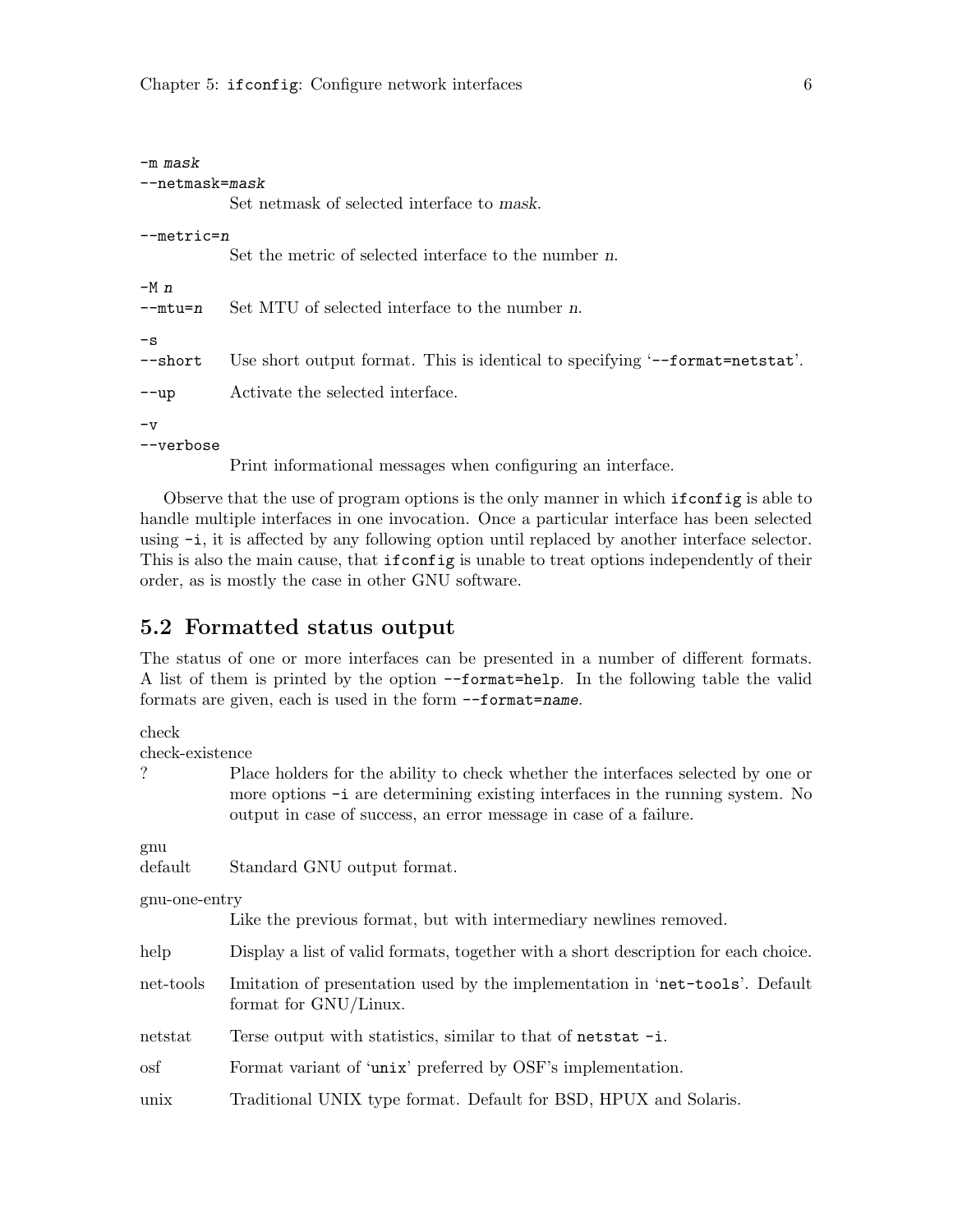## <span id="page-12-0"></span>5.3 Legacy syntax

The traditional mode of invoking ifconfig is via a parsed command line, without all use of program switches and options, relying fully on argument parsing. This mode of use is supported also in the present implementation, but keep in mind that only one interface can be manipulated using this legacy syntax.

ifconfig NAME [ADDR [DSTADDR]] [broadcast BRDADDR] [netmask MASK] [metric N] [mtu N] [up|down]

As is conventional, only the primary address and possibly the peer destination address are stated as bare arguments, without a specifying keyword. Some slight variation on this syntax will depend on the target system for which the program is being built, as not all platforms support identical abilities. The best information is found via the usage massage 'ifconfig --usage'.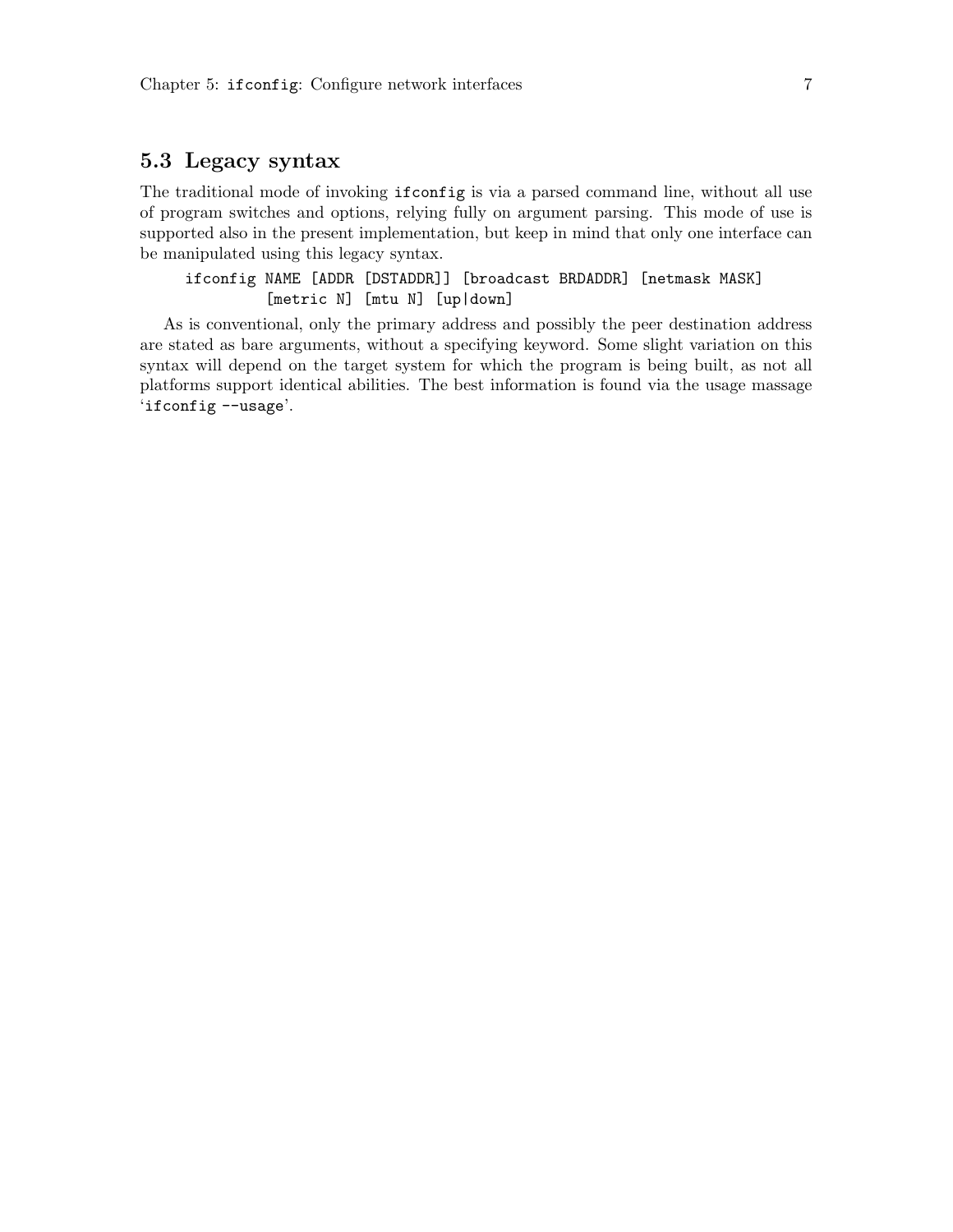## <span id="page-13-0"></span>6 logger: Send messages to system log

logger is a program to send entries to system log. It provides a shell command interface similar to the system log module. For background information, see Section "Syslog" in The GNU C Library Reference Manual.

Synopsis:

logger [option...] [message]

## 6.1 Command line options

-4

--ipv4 Use IPv4 as transport when logging to a host. The default behaviour is to use whatever IP version that matches the host.

-6

--ipv6 Use IPv6 as transport when logging to a host. The option is present also on systems without support for IPv6, but will then issue a warning and then fall back to IPv4 when delivering the message.

> Both options are most influencial when the target host is named using a symbolic name, but numerical addresses for host or source must also match if either of --ipv4 or --ipv6 is stated.

#### -f file

--file=file

Log the content of the specified file. If file is '-' then standard input is assumed.

-h host

--host=host

Send messages to the given host or socket. The host argument can be either a local UNIX socket name (containing a slash  $\langle \rangle$ ), or be of the form

#### host[:port]

where host is the remote host name or IP address, and the optional port is a decimal port number or symbolic service name from /etc/services. If port is not specified, the port number corresponding to the 'syslog' service is used. If a numerical IPv6 address is given without a port specification, then the address must be enclosed within brackets (like [::1]).

## -i[pid]

 $-$ id= $[pid]$ 

Add process ID to each message. If pid is not supplied, use the process ID of the logger process with each line. Notice, that pid is an optional argument. When supplied to the  $-i$  option, it must follow the 'i' letter immediately, without any separating whitespace. When supplied to the --id form, it must be separated from it by exactly one equals sign.

#### -p priority

#### --priority=priority

Enter the message with the specified priority. The priority may be specified numerically or as a 'facility.level' pair. For example, -p local3.info logs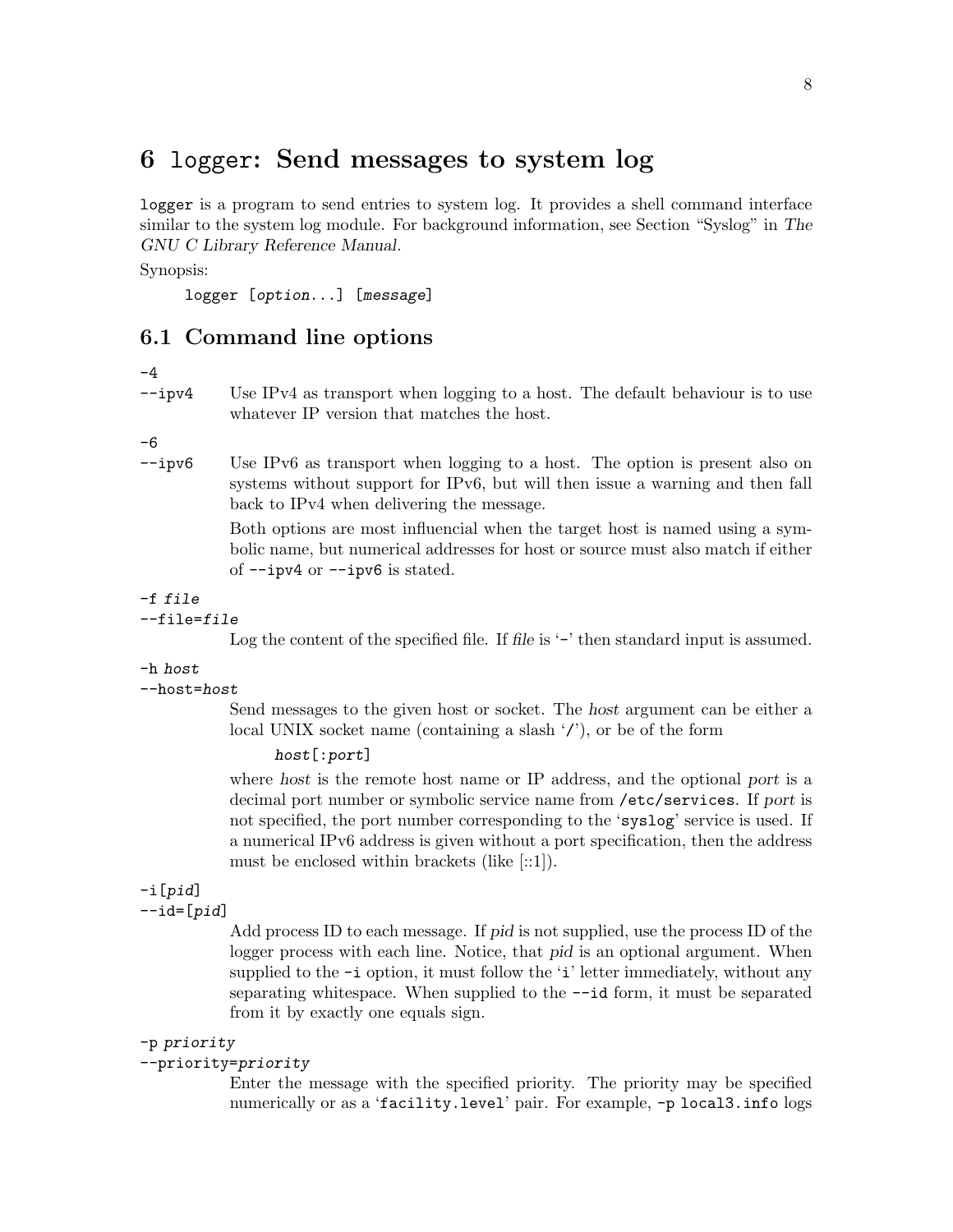<span id="page-14-0"></span>the message at the informational level in the 'local3' facility. The default is 'user.notice'.

The actual list of supported facilities and levels is system specific.

 $-\mathbf{s}$ 

--stderr Log the message to standard error, as well as to the system log.

```
-S addr
```
--source=addr

Supply the source IP address for INET connections. This option is useful in conjunction with --host (see above). The kind of address specified here (IPv4 or IPv6) will propagate to influence the resolution of the host address, if it is a symbolic name.

-t tag

 $-$ tag= $tag$ 

Mark every line in the log with the specified tag.

-u socket

--unix=socket

Send messages to the given local UNIX socket. The socket argument can be either an absolute path (starting with a slash  $\langle \cdot \rangle$ ), or a relative path understood relative to the current working directory.

The options are followed by the message which should be written to the log. If not specified, and the  $-f$  flag is not provided, standard input is logged.

## 6.2 Examples

The following examples illustrate the usage of the logger command:

- 1. Log the message 'System rebooted' to the local syslog. Use default facility and priority: logger System rebooted
- 2. Run command and send its error output to the channel 'local0.err'. Mark each message with tag 'cmd':

command 2>&1 | logger -p local0.err -t cmd

3. Log each line from file warnings to channel 'daemon.warn' on host 'logger.runasimi.org', using the source IP '10.10.10.1':

```
logger -p daemon.warn -h logger.runasimi.org -S 10.10.10.1 \
      --file warnings
```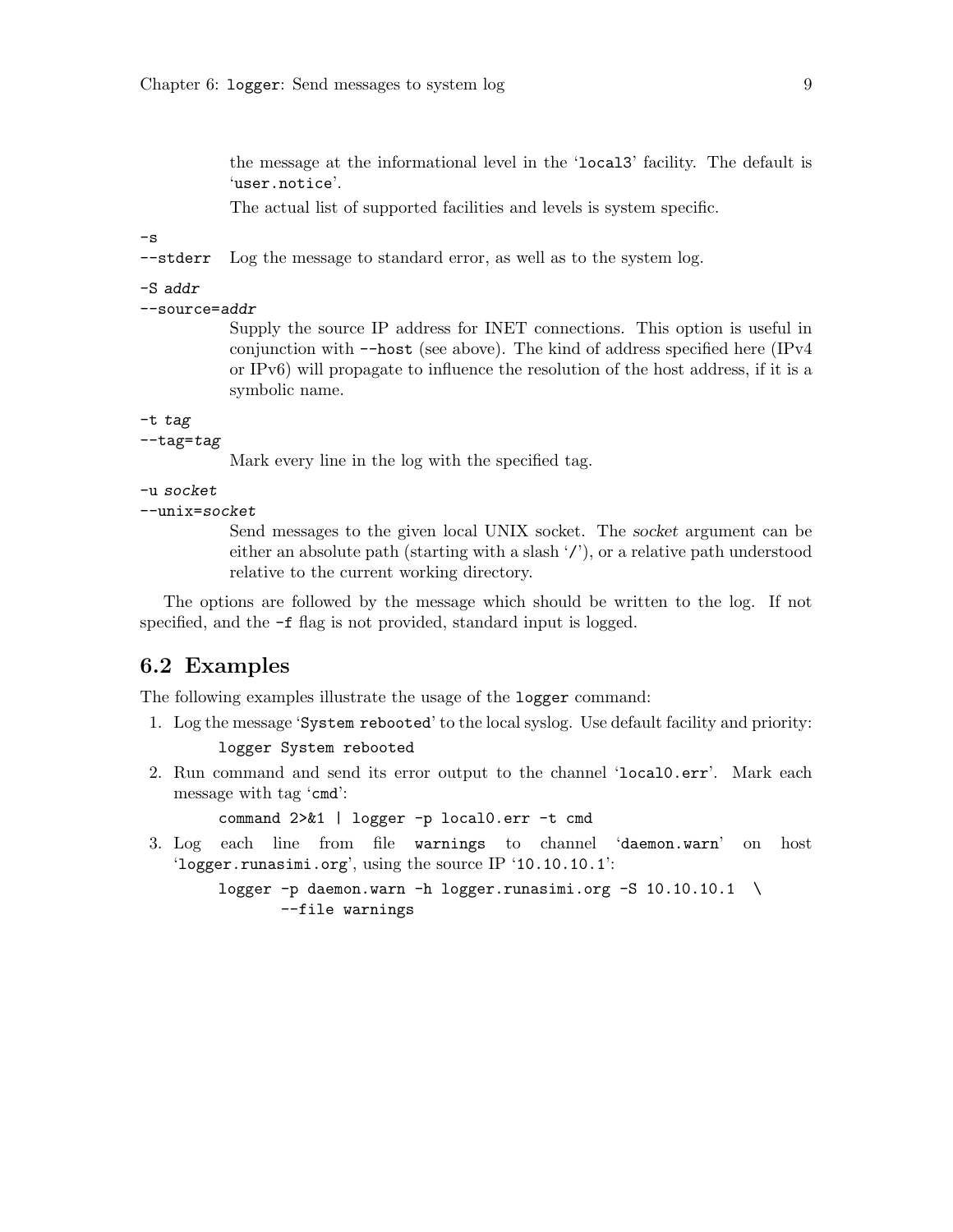## <span id="page-15-0"></span>7 ping: Packets to network hosts

ping uses ICMP datagrams to provoke a response from the chosen destination host, mainly intending to probe whether it is alive.

The used datagram, of type ECHO\_REQUEST, contains some header information and some additional payload, usually a time stamp. By a suitable choice of payload, different host or router properties are detectable, as the emitted datagram travels to its destination.

Synopsis:

ping [option...] host

Sending echo requests is the standard use of ping, but by far not the only use case.

## 7.1 Command line options

Selection of packet type is handled by these first options:

```
--address
```
Send ICMP ADDRESS packets, thus requesting the address netmask in use by the targetted host.

--echo Send ICMP ECHO requests. This is the default action.

--mask Identical to --address.

--timestamp

Send ICMP TIMESTAMP packets, thereby requesting a timed response from the targetted host.

In successful cases three time values are returned. All are expected to state the number of milliseconds since midnight UTC. The first of these, 'icmp\_otime', contains the original time of sending the request. Then comes 'icmp\_rtime', the time of reception by the target, and finally, 'icmp\_ttime', the time of transmitting an answer back to the originator.

### -t type

--type=type

Send type packets. Accepted values are 'address', 'echo', 'mask', and 'timestamp'.

The following options are available for all packet types:

```
-c n
```
--count=n

Stop after sending and receiving answers to a total of n packets.

-d

--debug Set the SO\_DEBUG option on the socket being used.

-i n

#### --interval=n

Wait n seconds until sending next packet. The default is to wait for one second between packets. This option is incompatible with the option -f.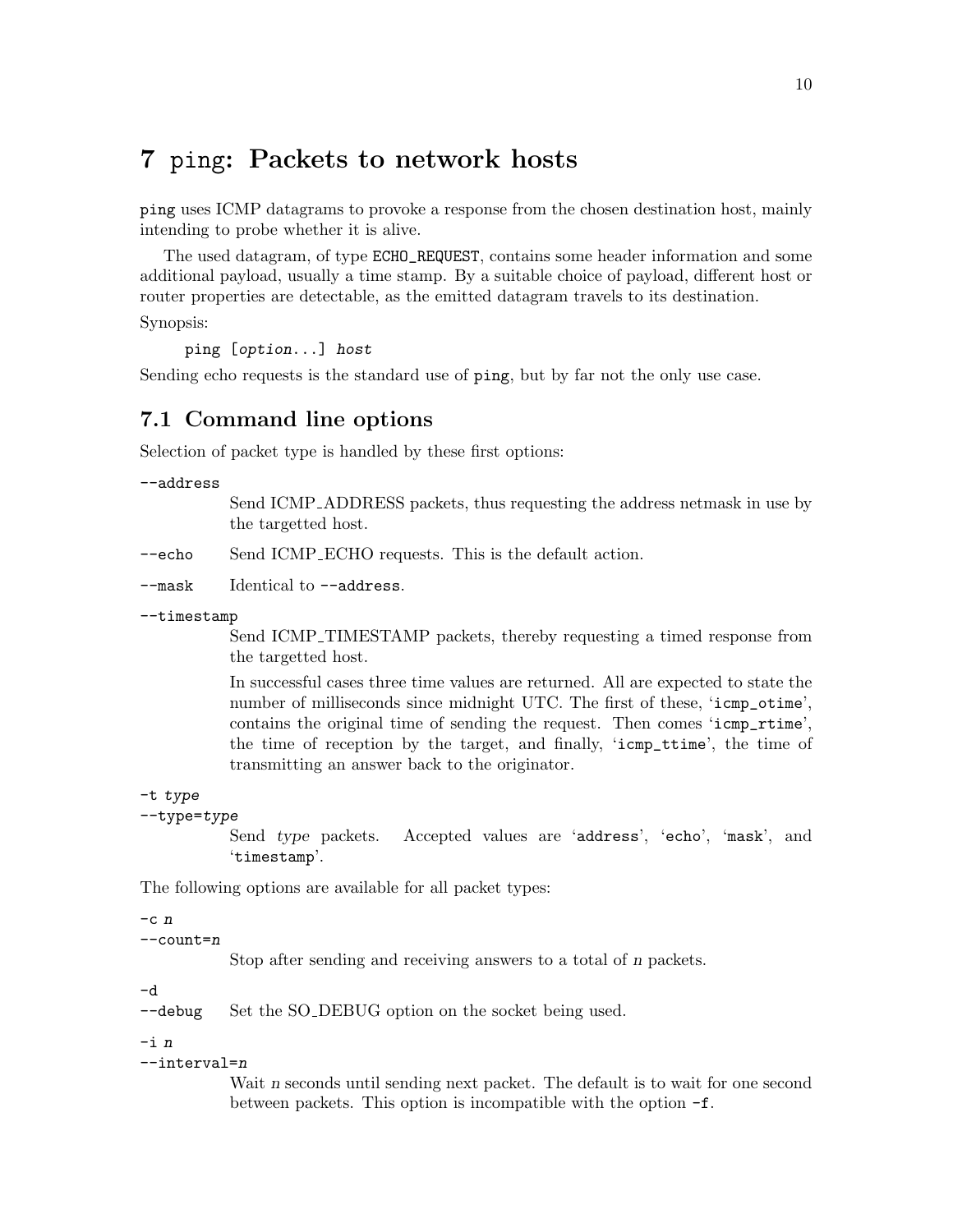#### --numeric

Numeric output only. No attempt will be made to resolve symbolic names for host addresses.

#### -r

#### --ignore-routing

Bypass the normal routing tables and send directly to a host on an attached network. If the host is not on a directly attached network, an error is returned. This option can be used to ping a local host through an interface that has no route through it (e.g., after the interface was dropped by routed).

#### -T num

```
--tos=num
```
Set type-of-service, TOS field, to num on transmitted packets.

 $-\text{ttl}=n$  Set the specified number n as value of time-to-live when transmitting packets. Acceptable values are 1 to 255, inclusive.

 $-v$ 

#### --verbose

Produce more verbose output, giving more statistics.

#### $-w$   $n$

#### $-$ timeout=n

Stop after n seconds.

#### $-W<sub>n</sub>$

#### --linger=n

Maximum number of seconds n to wait for a response.

Finally, these last options are relevant only for sending echo requests, allowing many variations in order to detect various peculiarities of the targeted host, or the intermediary routers for that matter.

#### -f

--flood Flood ping. Outputs packets as fast as they come back or one hundred times per second, whichever is more. For every ECHO REQUEST packet sent, a period '.' is printed, while for every ECHO REPLY received in reply, a backspace is printed. This provides a rapid display of how many packets are being dropped. Only the super-user may use this option. This can be very hard on a network and should be used with caution.

#### $--ip-time stamp = flag$

Include IP option Timestamp in transmitted packets. The value flag is either 'tsonly', which only records up to nine time stamps, or 'tsaddr', which records IP addresses as well as time stamps, but for at most four hosts.

#### -l n

#### --preload=n

If n is specified, ping sends that many packets as fast as possible before falling into its normal mode of operation.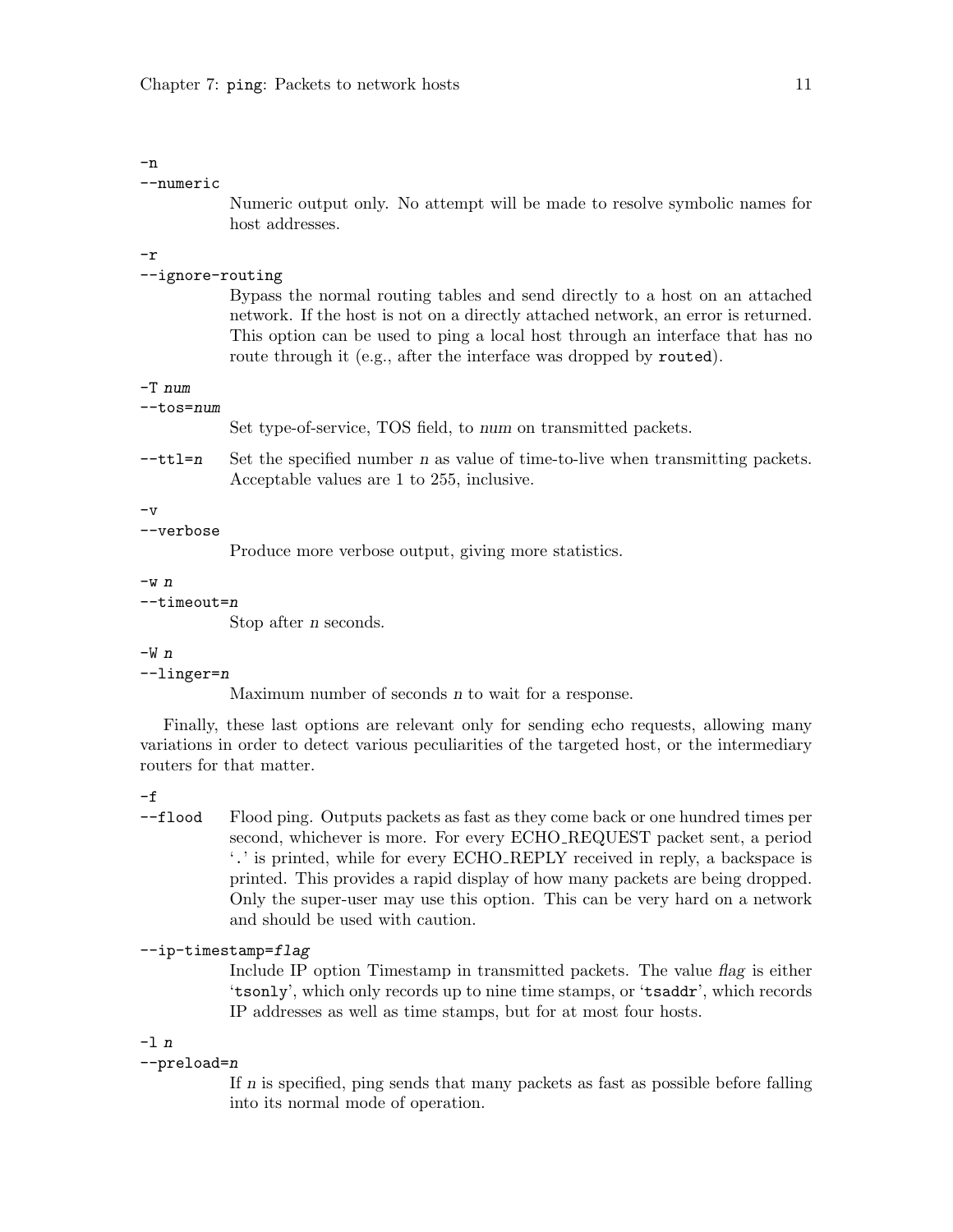<span id="page-17-0"></span>

| $-p$ pat        |                                                                                                                                                                                                                                                |
|-----------------|------------------------------------------------------------------------------------------------------------------------------------------------------------------------------------------------------------------------------------------------|
| --pattern=pat   |                                                                                                                                                                                                                                                |
|                 | You may specify up to 16 pad bytes to fill out the packet you send. This is<br>useful for diagnosing data-dependent problems in a network. For example, -p<br><b>ff</b> will cause the sent packet to be filled with all ones.                 |
| -q<br>$-$ quiet | Do not print timing for each transmitted packet.                                                                                                                                                                                               |
| $-R$            |                                                                                                                                                                                                                                                |
| $-$ route       | Record route. Includes the RECORD_ROUTE field in the ECHO_REQUEST packet<br>and displays the route buffer on returned packets. Note that the IP header is<br>only large enough for nine such routes. Many hosts ignore or discard this option. |
| $-sn$           |                                                                                                                                                                                                                                                |
| $-size=n$       | Specifies the number of data bytes to be sent. The default is 56, which translates<br>into 64 ICMP data bytes, taking the 8 bytes of ICMP header data into account.                                                                            |

## 7.2 Using ping for network fault isolation

When using ping for fault isolation, it should first be run on the local host, to verify that the local network interface is up and running. Then, hosts and gateways further and further away should be pinged. Round-trip times and packet loss statistics are computed. If duplicate packets are received, they are not included in the packet loss calculation, although the round trip time of these packets is used in calculating the minimum/average/maximum round-trip time numbers. When the specified number of packets have been sent (and received) or if the program is terminated with a 'SIGINT', a brief summary is displayed.

This program is intended for use in network testing, measurement and management. Because of the load it can impose on the network, it is unwise to use ping during normal operations or from automated scripts.

### 7.3 Duplicate and damaged packets

Ping will report duplicate and damaged packets. Duplicate packets should never occur, and seem to be caused by inappropriate link-level retransmissions. Duplicates may occur in many situations and are rarely (if ever) a good sign, although the presence of low levels of duplicates may not always be cause for alarm.

Damaged packets are obviously serious cause for alarm and often indicate broken hardware somewhere in the ping packet's path (in the network or in the hosts).

### 7.4 Trying different data patterns

The (inter)network layer should never treat packets differently depending on the data contained in the data portion. Unfortunately, data-dependent problems have been known to sneak into networks and remain undetected for long periods of time. In many cases the particular pattern that will have problems is something that doesn't have sufficient "transitions", such as all ones or all zeros, or a pattern right at the edge, such as almost all zeros. It isn't necessarily enough to specify a data pattern of all zeros (for example) on the command line because the pattern that is of interest is at the data link level, and the relationship between what you type and what the controllers transmit can be complicated.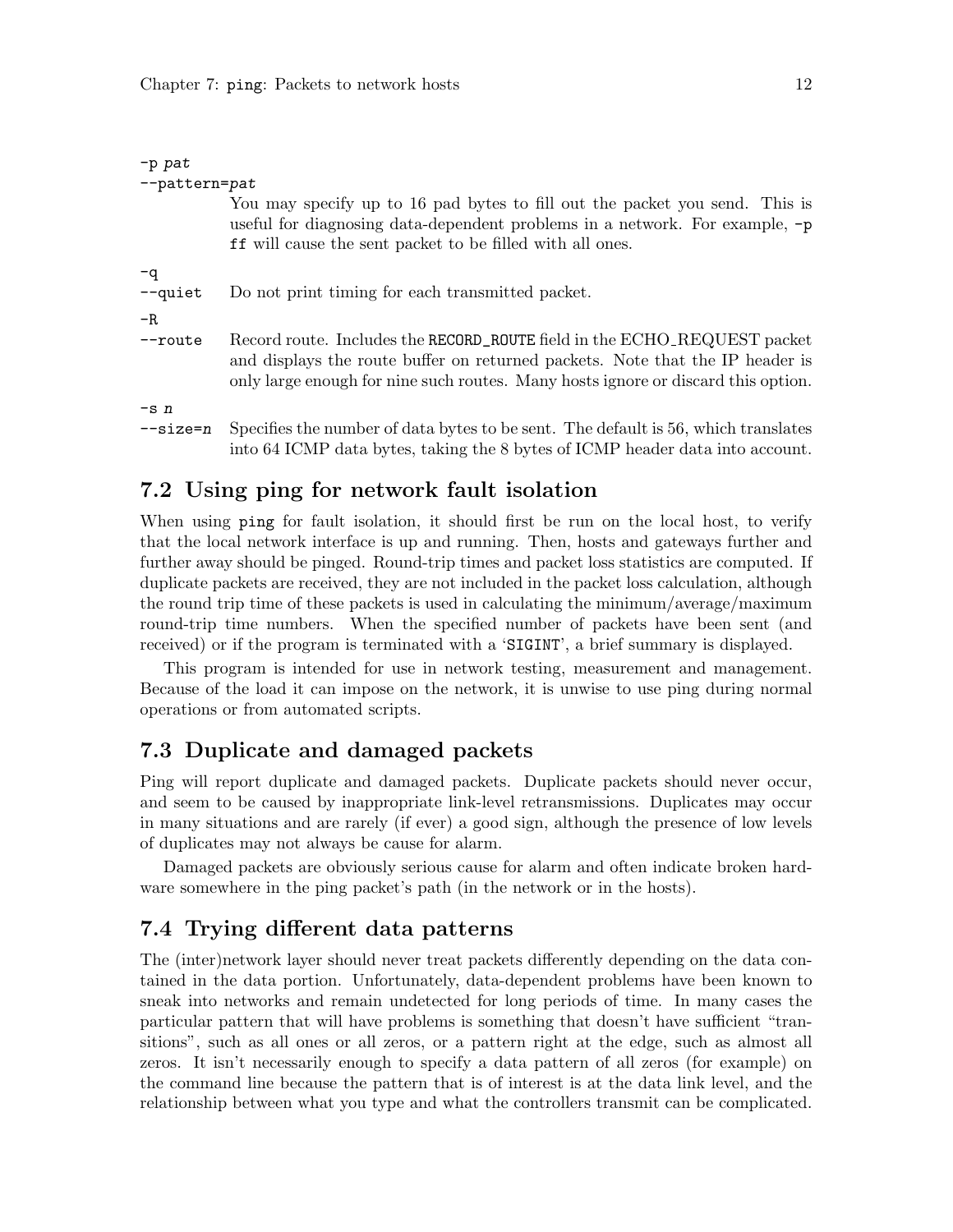<span id="page-18-0"></span>This means that if you have a data-dependent problem you will probably have to do a lot of testing to find it. If you are lucky, you may manage to find a file that either can't be sent across your network or that takes much longer to transfer than other similar length files. You can then examine this file for repeated patterns that you can test using the  $-p$ option of ping.

### 7.5 TTL details

The TTL field, Time To Live, of an IP packet represents the maximum number of IP routers that the packet can go through before being discarded. In current practice you can expect each router on the Internet to decrement the TTL field by exactly one.

The TCP/IP specification states that the TTL field of a new TCP packet should be set to 60, but many systems use smaller values (4.3BSD used 30 and 4.2BSD used 15).

The maximum possible value of this field is 255, and most UNIX systems set the TTL field of ICMP (type ECHO\_REQUEST) packets to 255. This is why you will find you can ping some hosts, but not reach them with telnet or ftp.

During normal operation, ping prints the TTL value for every packet it receives. When a remote system receives an ICMP packet, it can do one of three things to the TTL field in its response packet:

- Not to change it. This is what Berkeley UNIX systems did before the 4.3BSD-Tahoe release. In this case the TTL value in the received packet will be 255 minus the number of routers in the round-trip path.
- Set it to 255. This is what current Berkeley UNIX systems do. In this case the TTL value in the received packet will be 255 minus the number of routers in the path from the remote system to the pinging host.
- Set it to some other value. Some machines use the same value for ICMP packets that they use for TCP packets, for example either 30 or 60. Others may use completely arbitrary values.

### 7.6 Further observations

Many hosts and gateways ignore the RECORD\_ROUTE field, since the maximum IP header length is far to small to hold all the routes. There is not much that can be done about this.

Flood pinging is not recommended in general, and flood pinging the broadcast address should only be done under very controlled conditions.

Some BSD variants offer a kernel setting to inhibit all replies to ICMP MASKREQ packets, but in general, Unices are designed either to answer the request with a valid netmask, or to drop the request, causing ping to wait for a timeout condition.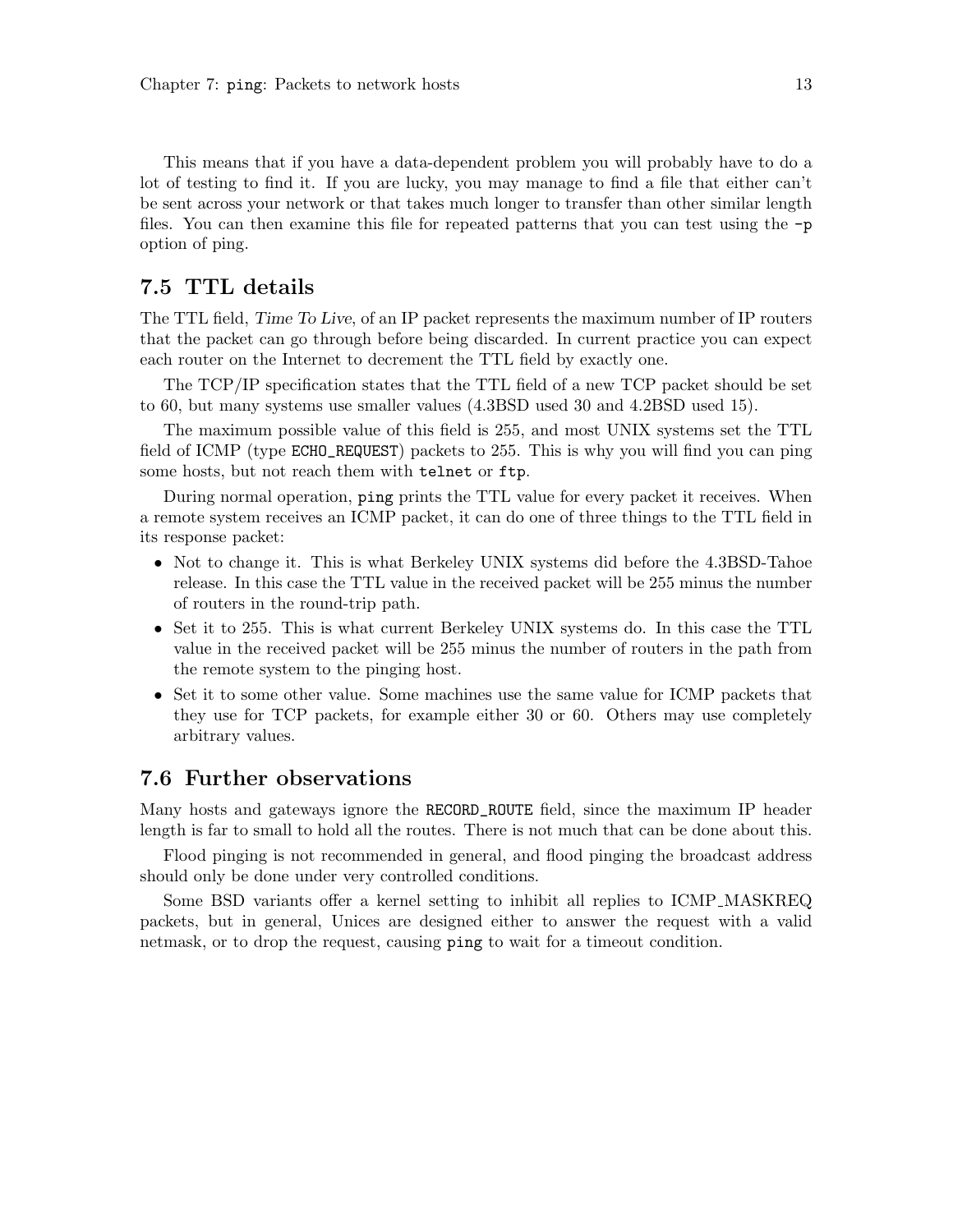## <span id="page-19-0"></span>8 ping6: Packets to IPv6 network hosts

ping6 uses ICMPv6 datagrams to get a response from the chosen destination host. The most common use is to probe whether the remote system is responsive. Observe that this program only uses IPv6 datagrams.

Each datagram, of type ECHO\_REQUEST, carries some header information and some additional payload, usually a time stamp. Making a suitable choice of payload, it is possible to probe different host or router properties on the way as the emitted datagram travels to its destination.

Synopsis:

ping6 [option...] host

Sending simple, timed echo requests is the standard use of ping6, but is by far not the only use case.

This command is a close parallel to ping, except that it handles IPv6 and is thus not able to handle peculiarities of IPv4.

## 8.1 Command line options

 $-c$   $n$ 

--count=n

Stop after sending and receiving answers to a total of n packets.

-d

--debug Set the SO\_DEBUG option on the socket being used.

 $-f$ 

--flood Flood ping. Outputs packets as fast as they come back, or one hundred times per second, whichever is more. For every ECHO REQUEST packet sent, a period '.' is printed, while for every ECHO REPLY received in reply, a backspace is printed.

> This provides a rapid display of how many packets are being dropped. Only the super-user may use this option. This mode can be very hard on a network. It should be used with caution!

```
--hoplimit=n
```
Limit maximal distance to n. Acceptable values are 1 to 255, inclusive.

#### -i n

```
--interval=n
```
Wait n seconds until sending next packet. The default is to wait for one second between packets. This option is incompatible with the option -f.

#### -l n

#### --preload=n

Sends n packets as fast as possible before falling back to the normal mode of operation.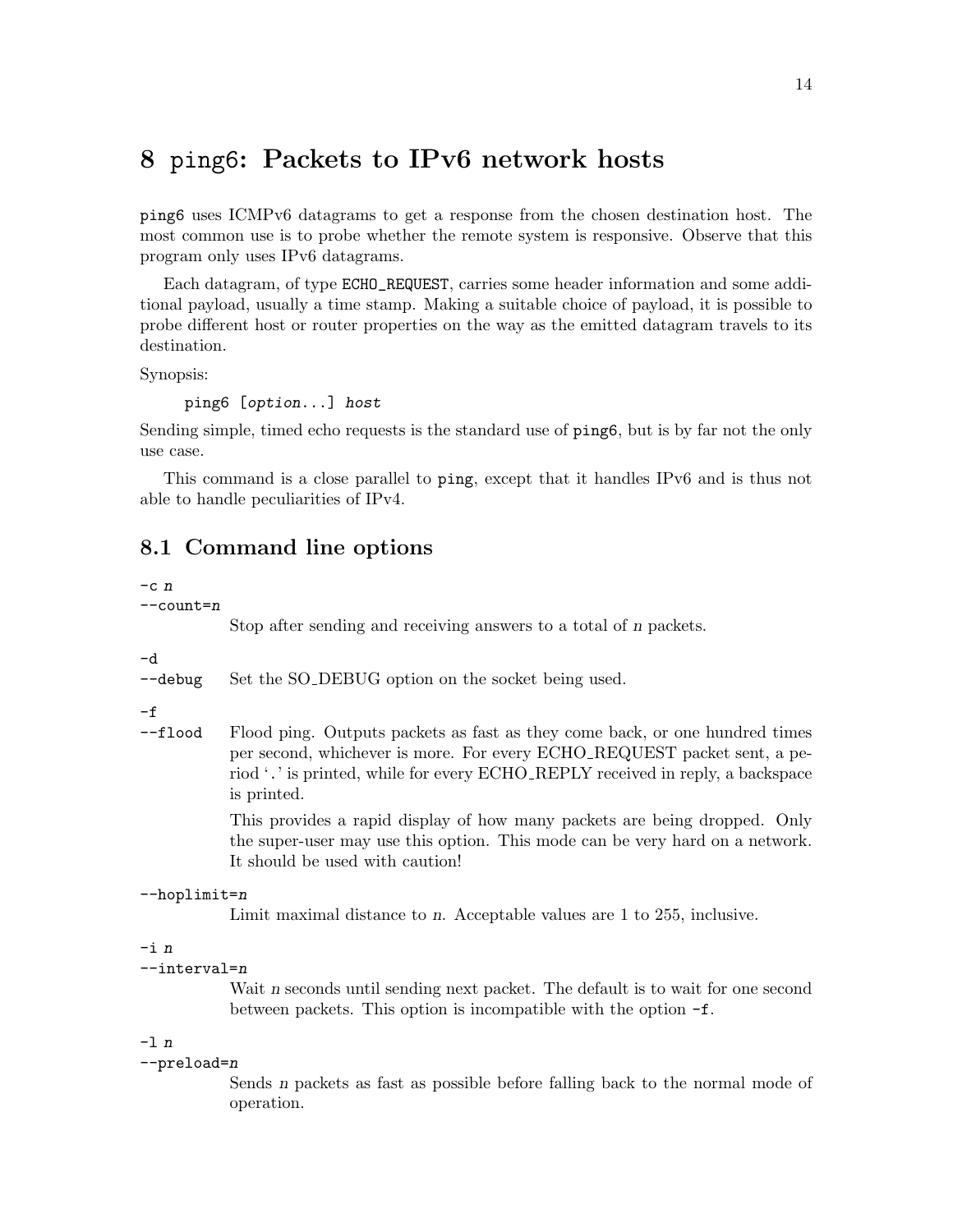### -n

#### --numeric

Numeric output only. No attempt will be made to resolve symbolic names for host addresses.

### -p pattern

### --pattern=pattern

Up to 16 hexadecimal pad bytes are given as pattern. These are use for filling out the packets you send. This option is useful for diagnosing data-dependent problems within a network. As an example, -p ff will cause the sent packets to have payloads with every bit set to one.

-q

--quiet Do not print timing result of each transmitted packet.

#### -r

--ignore-routing

Bypass the normal routing tables and send directly to a host on an attached network. If the host is not on a directly attached network, an error is returned. This option can be used to ping a local host through an interface, for which there is no assigned route, such as when the interface was dropped by routed.

-s n

 $-\texttt{size=n}$  Specifies the number of data bytes to be sent. The default is 56, which translates into 64 ICMP data bytes, taking the 8 bytes of ICMP header data into account.

#### -T num

#### --tos=num

Set the traffic class to num on transmitted packets.

| $-$ ttl=n |  | Synonym for --hoplimit. |
|-----------|--|-------------------------|
|-----------|--|-------------------------|

 $-v$ 

#### --verbose

Produce more verbose output, giving more statistics.

 $-w$   $n$ 

#### --timeout=n

Stop after n seconds.

The documentation of ping provides several pieces of information, and discussions, relevant to the use of ping6. Keep in mind, though, that the differing address family causes some discrepancy. See [Chapter 7 \[ping invocation\], page 10](#page-15-0).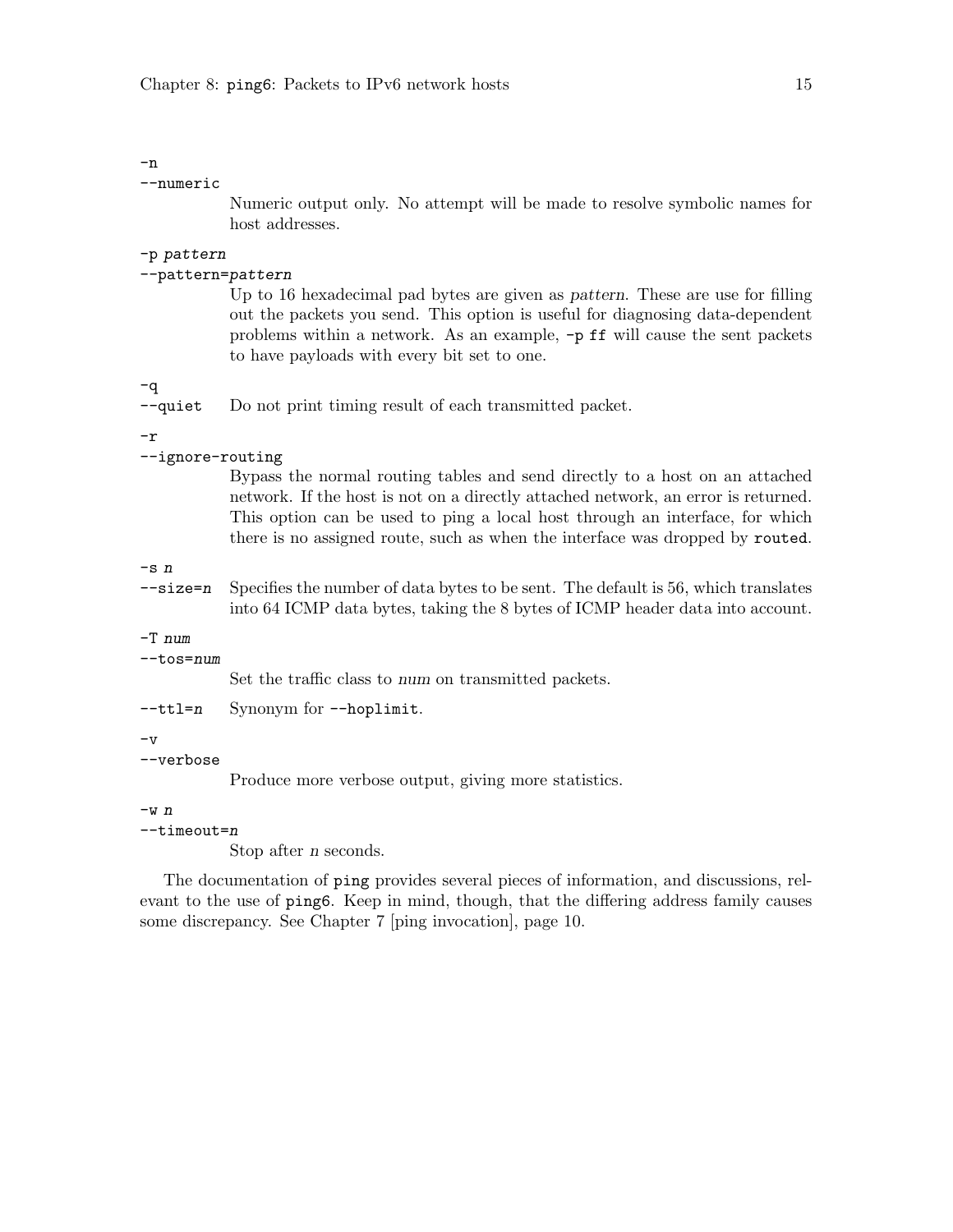## <span id="page-21-0"></span>9 traceroute: Trace the route to a host

traceroute prints a trace of the route IP packets are travelling to a remote host.

Synopsis:

traceroute [option...] host

## 9.1 Command line options

#### -f num

#### --first-hop=num

Set the initial hop distance to num, instead of the default 1. This immediately allows probing packets to sense routing properties closer to the target host, skipping routers close to the local host. Quicker analysis of problems known to lie at some routing distance is the outcome.

#### -g gates

#### --gateways=gates

Set intermediary hosts used in loose source routing. The argument gates is a list of gateways, using spaces, commata, or semicola as separators. These hosts must be traversed in the given order before the intended host receives any datagram. At most eight host names or addresses may be specified. Multiple uses of -g produce a concatenated list.

#### -I

--icmp Use ICMP ECHO datagrams for probing the remote host.

#### -m num

#### --max-hop=num

Set the maximum time-to-live allowed for probing. In other words, stop probing when the hop distance is in excess of num. The default limit is 64.

#### -M method

#### --type=method

Use method as carrier packets for traceroute operations. Supported choices are 'icmp' and 'udp', where 'udp' is the default type.

#### -p port

#### --port=port

Set destination port of target to port. The default value is 33434.

### -q num

#### --tries=num

Send a total of num probe packets per hop, defaulting to 3.

#### --resolve-hostnames

Attempt to resolve all addresses as hostnames.

#### -t num

#### --tos=num

Set type-of-service, TOS field, to num on transmitted packets.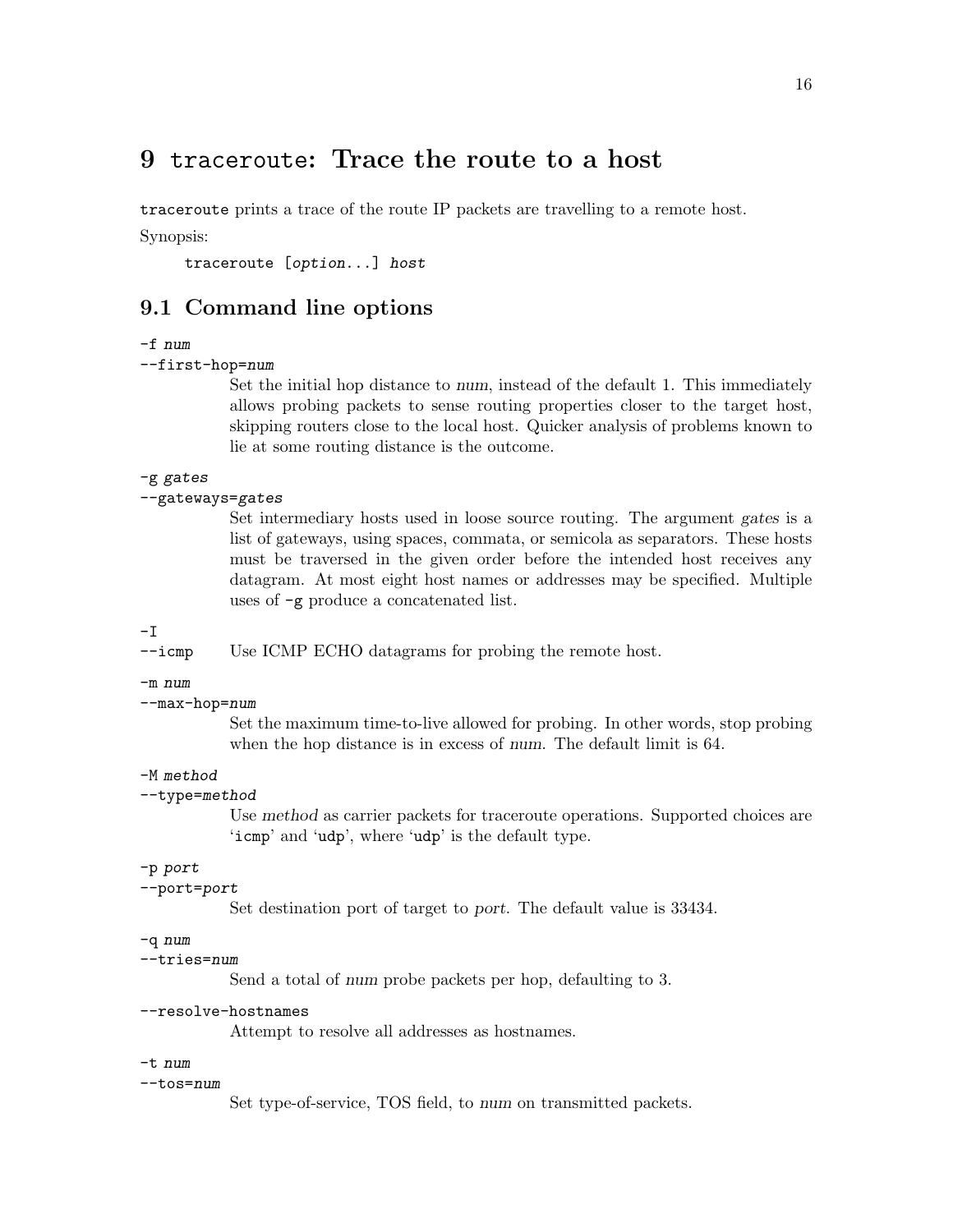<span id="page-22-0"></span>-w num --wait=num

> Set timeout in seconds, within which a returning response packet is accepted as such. Default waiting time is three seconds.

## 9.2 Diagnostic tokens

During execution, traceroute sends three datagrams for each value for the TTL field, printing a diagnostic line of output for these. The TTL field is then steadily increased until the intended host responds, or some intermediary gateway returns a datagram to the effect that the target cannot be reached due to one reason or another.

Each line of output displays a sequence number, followed by diagnostic annotation. Any responding host has its address printed without repetition, together with a measured timing. In case there is no response within a time period of three seconds, an asterisque '\*' is printed.

When an intermediate router responds with an exceptional state, the time elapsed since emitting the original datagram is printed, followed by an additional short hand hint of the reason:

| $^{\circ}$ ! $F$               | Fragmentation needed by gateway.                               |
|--------------------------------|----------------------------------------------------------------|
| $\cdot$ ! $H$                  | Host not reachable from gateway.                               |
| $\cdot$ ! N'                   | Network not reachable from gateway.                            |
| $'$ I P'                       | Protocol not usable at host, or within network.                |
| $^{\circ}$ ! S'                | Source routing failed at gateway.                              |
| $'$ $\mathsf{I}$ $\mathsf{T}'$ | Host or network not reachable for stated type of service, TOS. |
| $\cdot$ i U'                   | Isolated host, not reachable.                                  |

'!X' Forbidden by remote administration.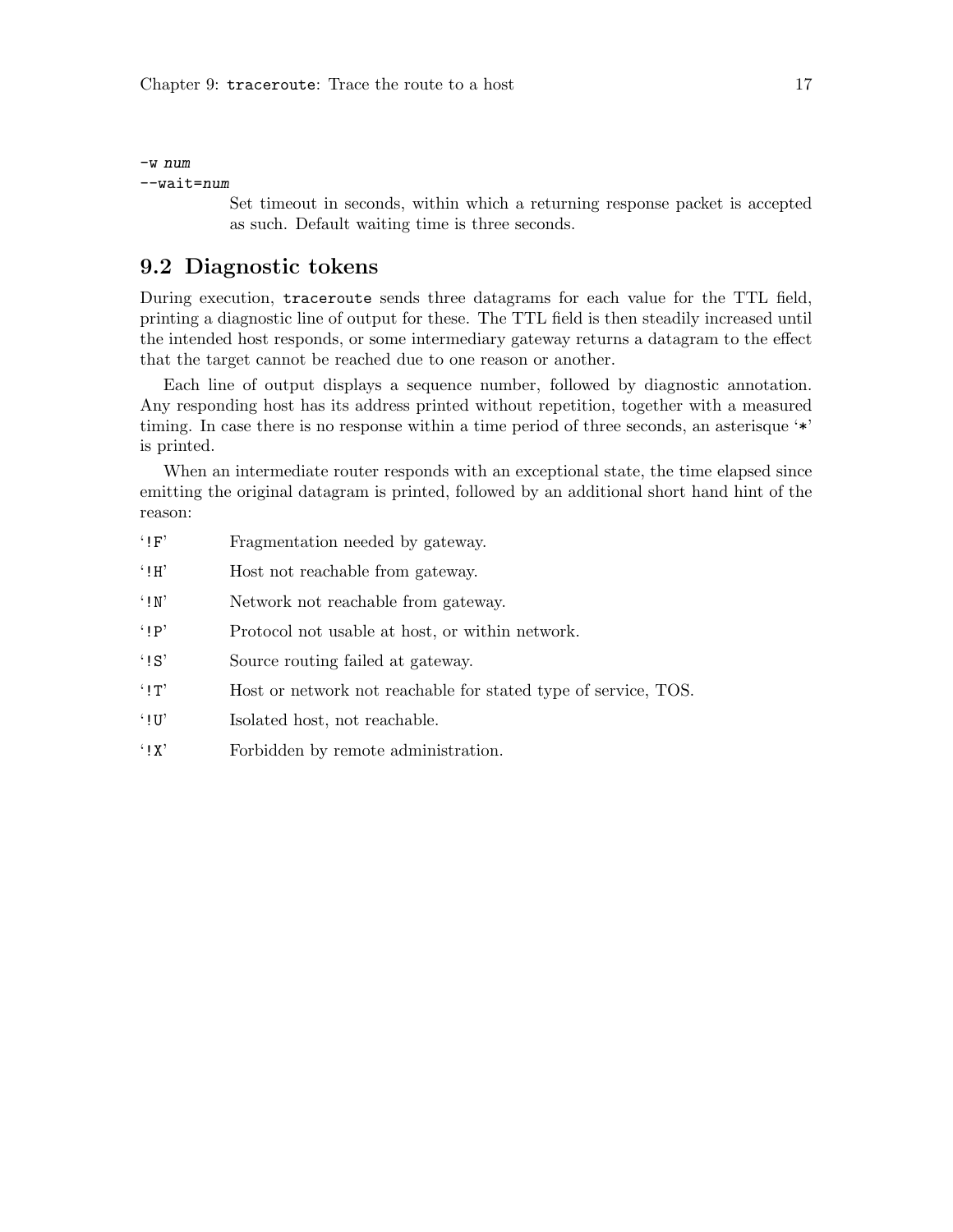## <span id="page-23-0"></span>10 whois: User interface to WHOIS data bases.

The functionality of a world wide Internet is dependent on stored node information of different kinds. Registrars keep much relevant material in WHOIS data bases. This utility whois is able to query those sources for general and for particular properties of most domains.

For many domains there are names of suitable data base servers hard coded into whois, ready to query for domain relevant information. Since servers' names do change from time to time, this utility might occasionally need some guidance using a suitable command line option.

Synopsis:

whois [OPTION...] OBJECT...

### 10.1 Command line options

-a Search all data bases.

 $-F$  Fast and raw output. Implies  $-r$ .

-g source:first-last

Find updates for an object from provider source, starting from the version with serial key first, and ending with serial key last.

#### -h host

--server=host

Connect to server host.

-H Hide legal disclaimers.

 $-i$  attr[, attr2...]

Do an inverse lookup for specified attributes. Use a comma separated list for multiple attributes.

- -l One level less specific lookup. Applies to RPSL only.
- -L Find all less specific matches.
- -m Find more specific matches, one level deeper.
- -M Find all more specific matches.
- -p port Connect to server port port.

#### -q {version|sources}

Query specified server info. Applies to RPSL only.

- -r Turn off recursive lookups.
- -R Force output to show local copy of the domain object, even if it contains a referral.
- -s source[,source2...]

Search the data base at source. A comma separated list queries multiple providers.

-S Tell server to refrain from syntactic sugar.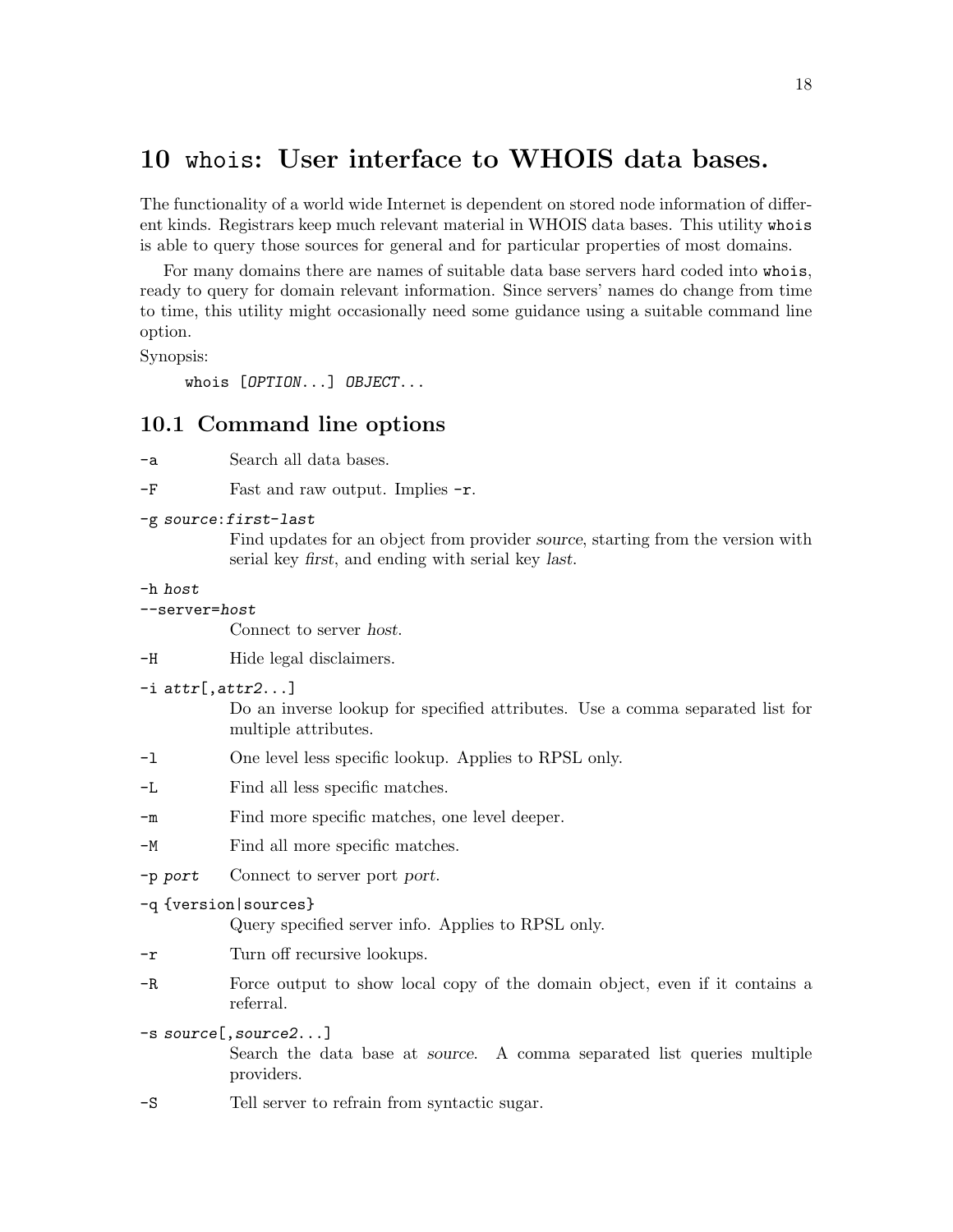- <span id="page-24-0"></span>-t type Request a template for objects of type type. Use the value 'all' for a list of possible types.
- -T type[,type2...] Search only for objects of type type. A comma separated list allows for multiple

types.

-V

--verbose

Verbosely explain all actions taken.

-x Search only for exact matches. Applicable only to RPSL.

## 10.2 Environment variables

whois holds an internal list of information servers and their assigned data bases. Queries are examined against this list to select the most plausible server, but the hint can always be overruled on the command line by use of the option -h. If neither of these have a say, then the default server to ask is 'whois.internic.net', but this name is in turn overruled by a server name in the environment variable WHOIS\_SERVER.

LANG When the server 'whois.nic.ad.jp' is queried, and only then, any non-Japanese locale in LANG will ask the server to reply with English text, not Japanese.

#### WHOIS\_HIDE

When set, the effect on whois is as if the option  $-H$  had been given.

#### WHOIS\_SERVER

Data base server to query when internal hinting is inconclusive. When unset, 'whois.internic.net' is used as default server.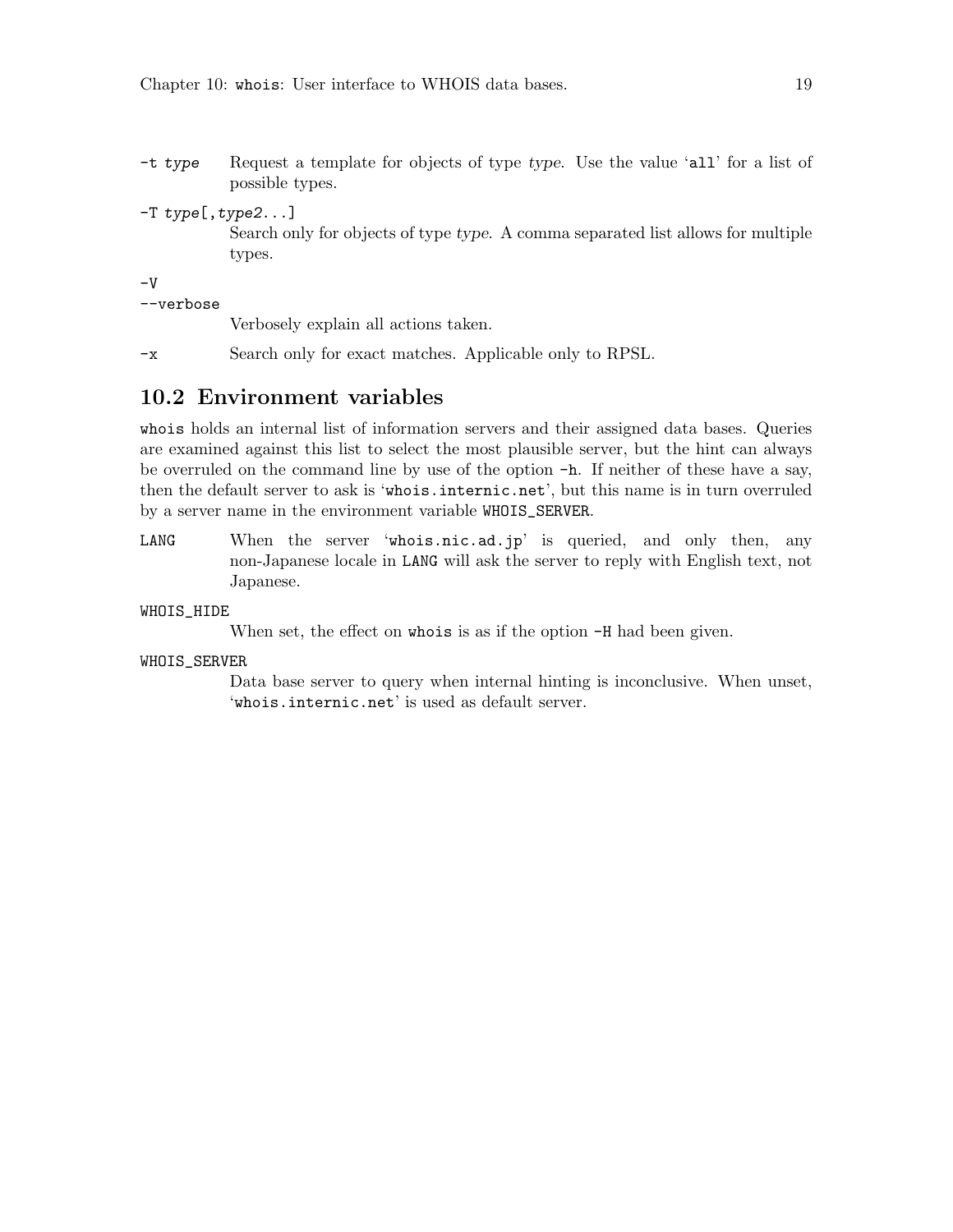## <span id="page-25-0"></span>11 ftp: FTP client

ftp is the user interface to FTP, the File Transfer Protocol. The program allows a user to transfer files to and from a remote network site.

Synopsis:

```
ftp [option...] [host [port]]
pftp [option...] [host [port]]
ftp [option...] user@host [port]
pftp [option...] user@host [port]
```
The alternate name pftp is starting in passive mode, but is otherwise identical to ftp.

The client host with which ftp is to communicate may be specified on the command line. If this is done, ftp will immediately attempt to establish a connection to the FTP server running on that host. Optionally, a remote user name can be specified at will. Otherwise, the program will start a command interpreter and will await further instructions from the user. Commands can either be entered interactively, or piped as a batched job read from standard input. ftp is able to distinguish between these two modes of operation.

## 11.1 Command line options

Many command line options have counterparts among the commands handled by the internal interpreter.

```
-4
--ipv4 Initially set addressing to IPv4 only.
-6
--ipv6 Initially set addressing to IPv6 only.
-A--active Enable active mode transfer. Default mode for ftp.
-d
--debug Enable debugging output and possibly also socket debugging.
-e
--no-edit
           Disables the editing of commands. This is default setting for batch mode,
           without a TTY, or when the environment variable TERM is not set or its value
           is 'dumb'.
-g
--no-glob
           Disables file name globbing.
-i
--no-prompt
```
Turns off interactive prompting during multiple file transfers.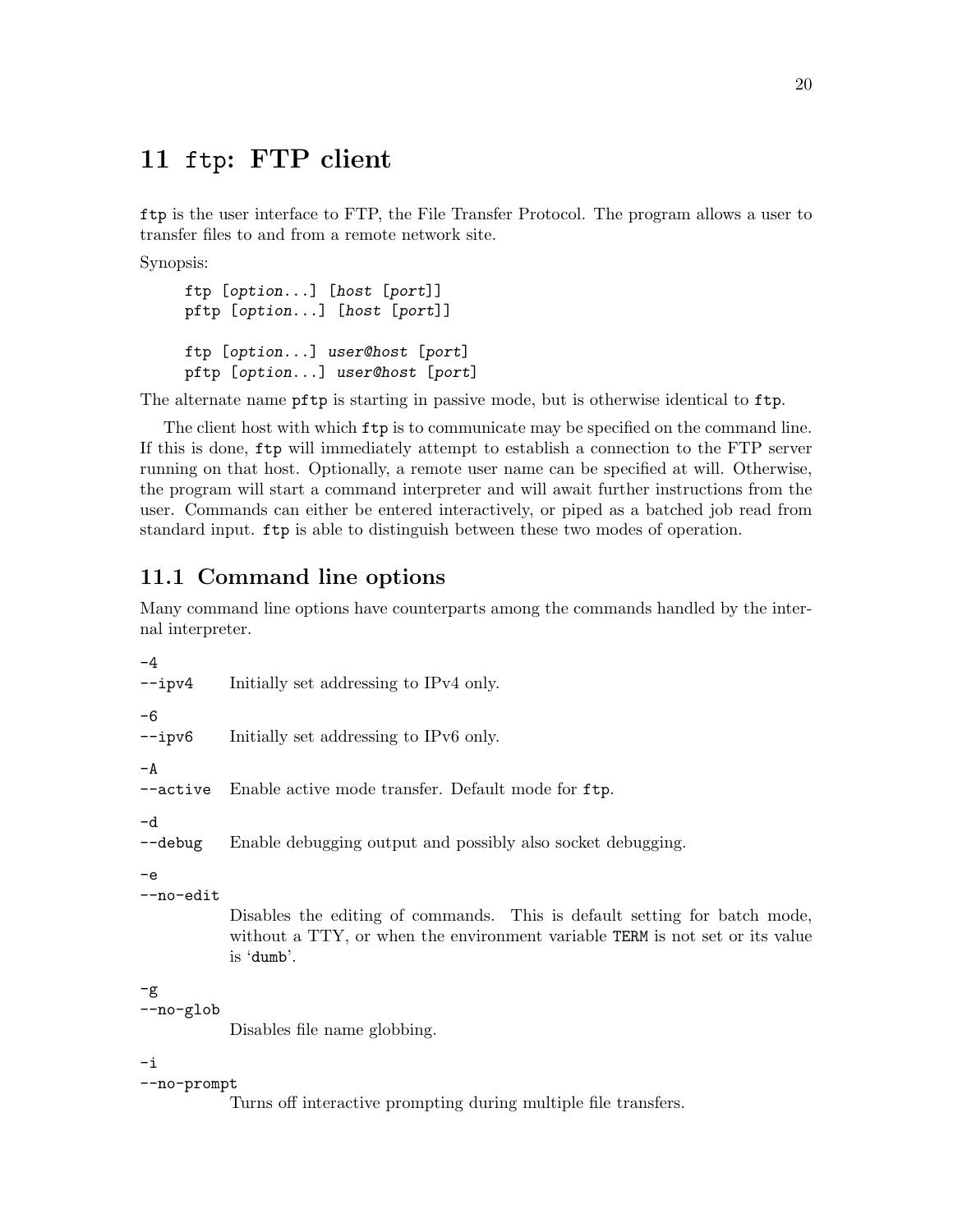#### <span id="page-26-0"></span>-N netrc

#### --netrc=netrc

Set a preferred location of the .netrc file, thus overriding any environment setting in NETRC, as well as the default location \$HOME/.netrc, see [Section 11.7](#page-35-1) [\[The .netrc file\], page 30.](#page-35-1)

-n

```
--no-login
```
Restrains ftp from attempting auto-login upon initial connection. If auto-login is enabled, ftp will check the .netrc (see [Section 11.7 \[The .netrc file\], page 30\)](#page-35-1) file in the user's home directory for an entry describing an account on the remote machine. If no entry exists, ftp will prompt for the remote machine login name (default is the user identity on the local machine), and, if necessary, prompt for a password and an account with which to login.

#### -p

#### --passive

Enable passive mode transfer. Default mode when invoked as pftp.

```
--prompt[=prompt]
```
Print a command-line prompt, even if not on a tty. If prompt is supplied, its value is used instead of the default 'ftp> '. Notice, that the argument is optional.

#### -t

--trace Enable packet tracing (not implemented).

 $-\nu$ 

```
--verbose
```
Start in verbose mode, printing informational messages. This is default for interactive mode.

## 11.2 Commands interpreted by ftp

When  $ftp$  is awaiting commands from the user, a prompt is displayed. The default string is 'ftp>', but it can been changed with a command line option, perhaps to enhance uniqueness while recording a session.

Be aware that correct execution of many commands depends upon a proper behavior of the remote server. The following commands are recognized by ftp itself. Command names can be abbreviated to the shortest unique string with identical beginning.

#### ! [command [args]]

Invoke an interactive shell on the local machine. If there are arguments, the first is taken to be a command to execute directly, with the rest of the arguments as its arguments.

#### \$ macro-name [args]

Execute the macro macro-name that was defined with the macdef command. Arguments are passed to the macro unglobbed.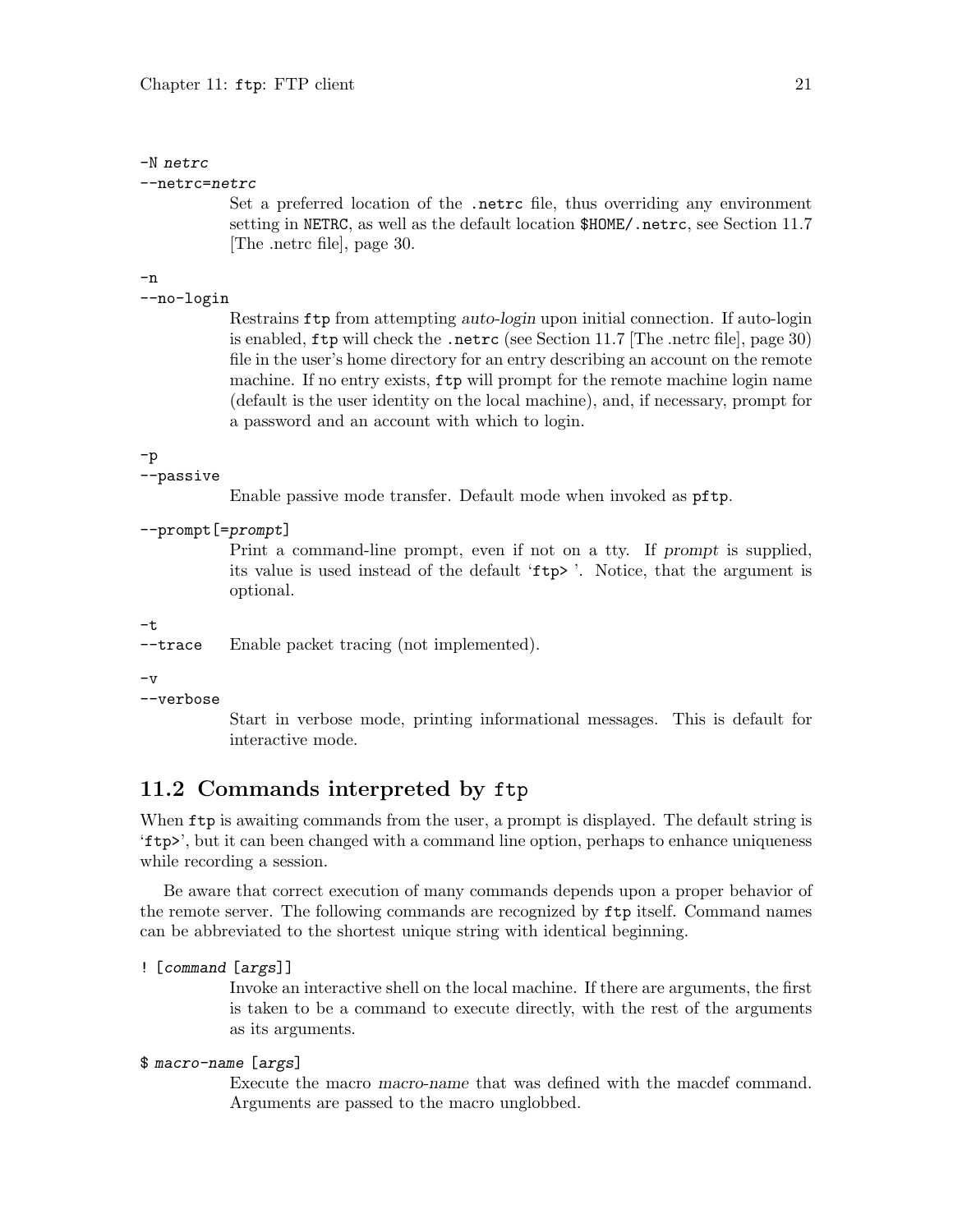#### account [passwd]

Supply a supplemental password required by a remote system for access to resources, once a login has been successfully completed. If no argument is included, the user will be prompted for an account password in non-echoing input mode.

#### append local-file [remote-file]

Append a local file to a file on the remote machine. If remote-file is left unspecified, the local file name is used in naming the remote file after being altered by any ntrans or nmap setting. File transfer uses the current settings for type, format, mode, and structure.

- ascii Set the file transfer type to network ASCII. This is the default type, except when two unices are communicating.
- bell Arrange that a bell be sounded after each file transfer command is completed.
- binary Set the file transfer type to support binary image transfer. This transfer type is selected during initial handshake, should the client on a Unix system recognize that the server is also running on a Unix system.

bye

- quit Terminate the FTP session with the remote server and exit ftp. An end of file will also terminate the session and exit.
- case Toggle the remote computer's use of letter case mapping during mget commands. When case is 'on', a file name at the remote site whose every letter appear in upper case, will be renamed in such a way that all letters are changed to lower case for a local copy of the same file. The default setting is 'off',

#### cd remote-directory

Change the working directory on the remote machine to remote-directory.

cdup Change the remote machine's working directory to the parent of the current working directory.

#### chmod mode file-name

Change the access permission of the file file-name on the remote system to mode.

#### close

#### disconnect

Terminate the FTP session with the present remote server, and return to the command interpreter. Any defined macros are erased.

cr Toggle carriage return stripping during ASCII type file retrieval. Records are denoted by a carriage return/linefeed sequence during ASCII type file transfer. When  $cr$  is 'on' (the default), carriage returns are stripped from this sequence to conform with the UNIX single linefeed record delimiter. Records on non-UNIX remote systems may contain single linefeeds; when an ASCII type transfer is made, these linefeeds may be distinguished from a record delimiter only when cr is 'off'.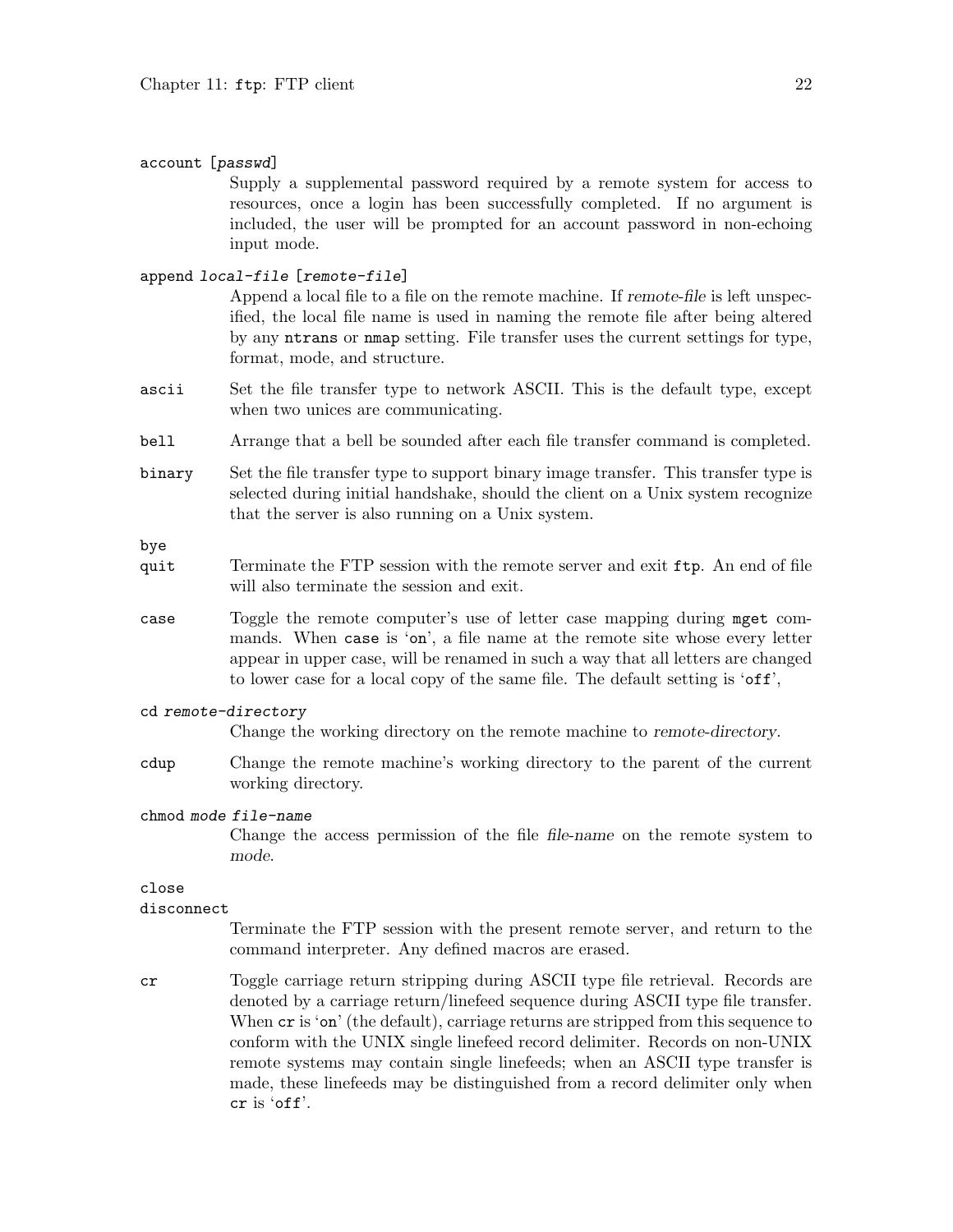#### delete remote-file

Delete the file remote-file on the remote machine.

#### debug [debug-value]

Toggle debugging mode. If an optional debug-value is specified it is used to set the debugging level. When debugging is on, ftp prints each command sent to the remote machine, preceded by the string '-->'.

#### dir [remote-directory] [local-file]

Print a listing of the contents in the directory remote-directory, and, optionally, place the output in local-file. If interactive prompting is set, ftp will prompt the user to verify that the last argument is the intended local file to receive output. If no directory is specified, the current working directory on the remote machine is used. If no local file is specified, or if local-file is a dash '-', then output is displayed on the terminal.

epsv4 Toggle the use of EPSV/EPRT for IPv4 addressing. Default is off.

#### form format

Set the file transfer form to format. The only supported format is 'non-print'.

#### get remote-file [local-file]

```
recv remote-file [local-file]
```
Retrieve the remote-file and store it on the local machine. If a local file name is not specified, the local copy is given the same name as is stated for the remote original, subject to alteration by the current case, ntrans, and nmap settings. The current settings for type, form, mode, and structure are effective during file transfer.

glob Toggle file name expansion for mdelete, mget, and mput. If globbing is turned off with glob, the file name arguments are taken literally and are not expanded. Globbing for mput is done as in csh syntax. For mdelete and mget, each remote file name is expanded separately on the remote machine and the lists are not merged. Expansion of a directory name is likely to be different from expansion of the name of an ordinary file: the exact result depends on the remote operating system and on the FTP server, and can be previewed by issuing 'mls remote-files -'.

> Note: mget and mput are not meant to transfer entire directory subtrees of files. That can be achieved by transferring an already created tar or cpio archive of the subtree, then making certain that ftp uses binary mode.

hash [size]

In the absence of an argument, toggle the state of hash-sign  $(4*)$  printing after each transferred data block. The optional argument selects the size of data blocks, and unconditionally activates printing. The default size is 1024 bytes. For convenience, the size can be written with postfix multipliers 'k', 'K', 'm', 'M', and 'g', 'G', to specify kilobytes, Megabytes, and Gigabytes, respectively.

#### help [command]

#### ? [command]

Print an informative message about the meaning of command. If no argument is given, ftp prints a list of the known commands.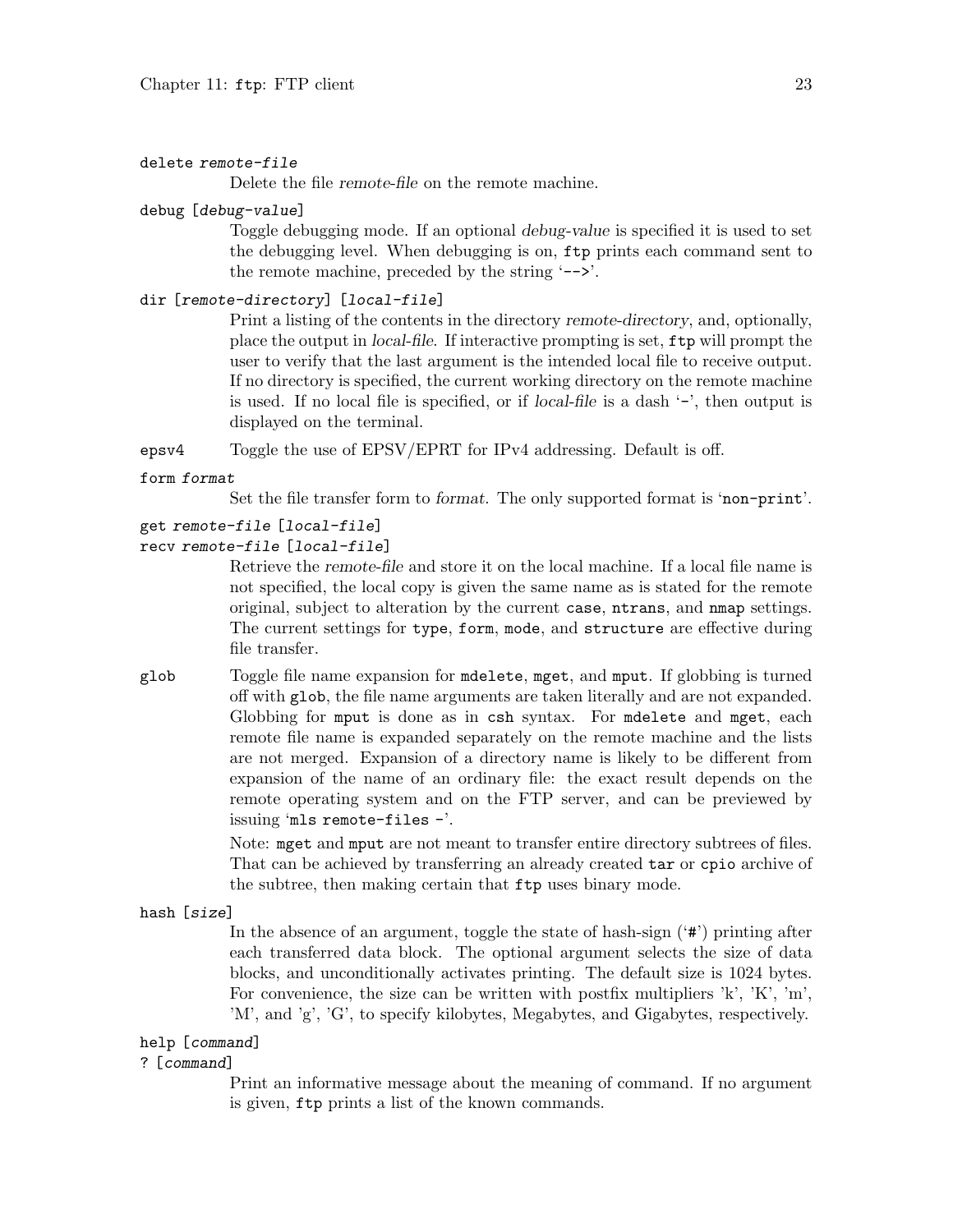#### idle [seconds]

Set the inactivity timer on the remote server to seconds seconds. If seconds is omitted, the current inactivity timer is printed.

- ipv4 Select IPv4 as the only addressing scheme.
- ipv6 Select IPv6 as the only addressing scheme.
- ipany Allow IPv4 as well as IPv6 addressing.

#### lcd [directory]

Change the working directory on the local machine. If no directory is specified, the user's home directory is used.

lpwd Print the name of the current working directory on the local machine.

#### ls [remote-directory] [local-file]

Print a listing of the contents of a directory on the remote machine. The listing includes any system-dependent information that the server chooses to include; for example, most UNIX systems will produce output like the command ls -l does. Use nlist for a simple file listing.

If remote-directory is left unspecified, the current working directory is used. With interactive prompting set,  $ftp$  will prompt the user to verify that the last argument is indeed the intended local file for storing output. Should no local file be specified, or if *local-file* is a dash  $\prime$ -', then output is sent to the terminal.

#### macdef macro-name

Define a macro called macro-name, with subsequent lines as the macro definition. A null line (consecutive newline characters in a file, or carriage returns at a terminal) terminates macro input mode. There is a limit of 16 macros and a total of 4096 characters shared by all defined macros. Only the first eight characters in macro-name are significant when determining which macro to execute. Macros remain defined until a close command is executed.

The macro processor interprets ' $\mathcal{F}$  and '\' as special characters. A ' $\mathcal{F}$  followed by a number (one or more digits) is replaced by the corresponding argument on the macro's invocation command line. A '\$' followed by the letter 'i' tells the macro processor that the macro is to perform a loop. On the first pass, '\$i' is replaced by the first argument on the macro's invocation command line, while on the second pass it is replaced by the second argument, and so forth. Iteration proceeds until all arguments have been consumed.

A backslash '\' followed by any character is replaced by that character. Use the backslash  $\forall$  to prevent special treatment of the dollar sign  $\mathcal{F}$ , as was just explained.

#### mdelete [remote-files]

Delete all remote-files on the remote machine.

#### mdir remote-files local-file

Like dir, except multiple remote files may be specified. If interactive prompting is on, ftp will prompt the user to verify that the last argument is indeed the intended local file for storing any output from mdir.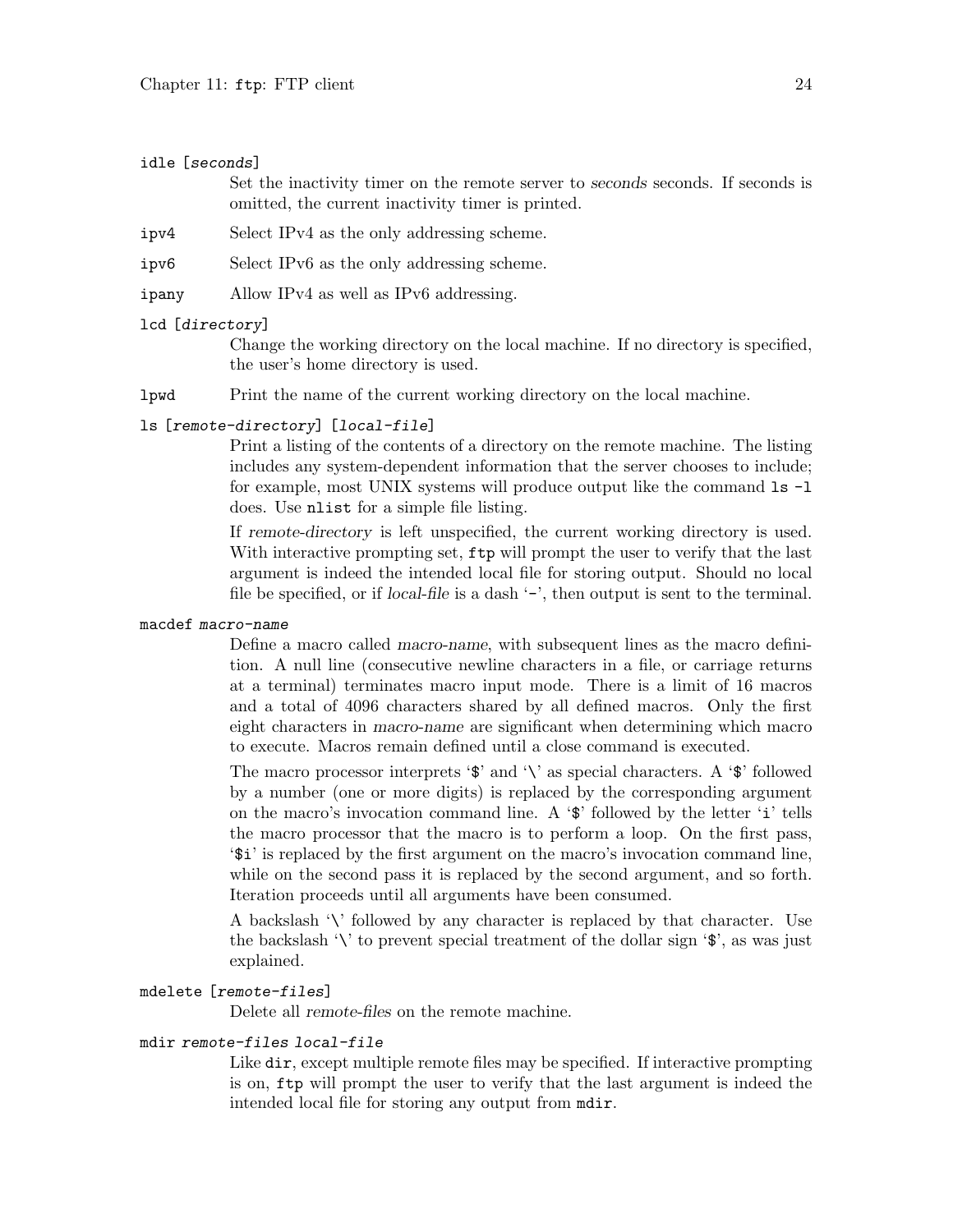#### mget remote-files

Expand the remote-files on the remote machine and execute a get for each file name thus produced. Resulting file names will then be processed according to case, ntrans, and nmap settings. Files are transferred to the local working directory, which can be changed with lcd directory; new local directories can be created with ! mkdir directory.

#### mkdir directory-name

Make a directory on the remote machine.

#### mls remote-files local-file

Like nlist, except multiple remote files may be specified, and the *local-file* must be specified. If interactive prompting is on, ftp will prompt the user to verify that the last argument is the intended local file for storing output. A dash '-' is accepted as last argument without check!

#### mode [mode-name]

Set the file transfer mode to mode-name. The default mode is 'stream', and it is also the only implemented mode.

#### modtime file-name

Show the last modification time of the file on the remote machine.

#### mput local-files

Consider the arguments to be local names and expand any wild card. Execute a put for each file in the resulting list. The remote file names are then computed by use of ntrans and nmap settings.

#### newer file-name

Get the file only if the modification time of the remote file is more recent than the file on the current system. If the file does not exist on the current system, the remote file is considered newer. In other respects, this command is identical to get.

#### nlist [remote-directory] [local-file]

Print a list of the files in a directory on the remote machine. If remote-directory is left unspecified, the current working directory is used. If interactive prompting is on, ftp will prompt the user to verify that the last argument is the intended local file for storing output. If no local file is specified, or if local-file is '-', the output is sent to the terminal.

#### nmap [inpattern outpattern]

Set or unset the file name mapping mechanism. If no arguments are specified, the file name mapping mechanism is unset. Name mapping is applied during mput and put commands issued without a specified remote target filename. It as also applied to local file names during mget and get commands issued without local target file name. This command is useful when connecting to a non-UNIX remote computer with different file naming conventions or practices.

The mapping follows the pattern set by inpattern and outpattern. The template inpattern is used on incoming filenames (which may have already been processed according to the ntrans and case settings). Variable templating is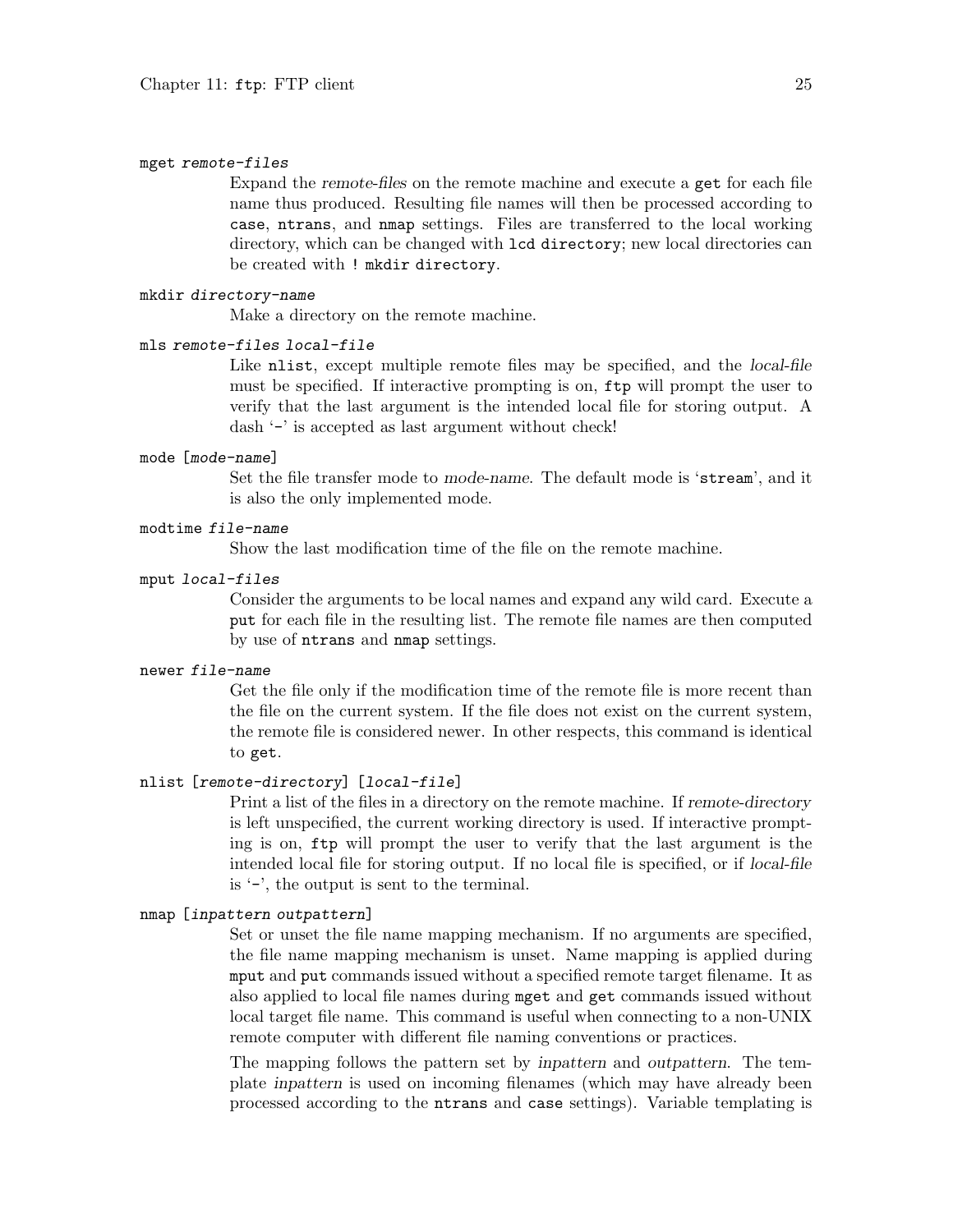accomplished by including the sequences  $\mathcal{I}, \mathcal{I}, \mathcal{I}, \ldots, \mathcal{I}$  in inpattern. Use '\' to prevent this special treatment of the character '\$'. All other characters are treated literally, and must be matched in a file name for inpattern to bind substrings to variables.

For example, take a pattern '\$1.\$2' and a file name mydata.data. Then '\$1' would have the value 'mydata', and '\$2' would be 'data'.

outpattern determines the final file name. The sequences '\$1' to '\$9' are replaced by any values bound to them by inpattern. A special sequence ' $\mathcal{O}'$ ' always contains the original filename. In addition, a bracketted sequence '[seq1,seq2]' expands to seq1 if seq1 contains a non-empty string, and expands to seq2 otherwise. For example, the command

nmap \$1.\$2.\$3 [\$1,\$2].[\$2,file]

would yield the output file name myfile.data for input names myfile.data and myfile.data.old, but produces myfile.file from the input myfile, and myfile.myfile from .myfile.

Spaces may be included in outpattern, but are easily removed:

nmap \$1 |sed "s/ \*\$//" > \$1

Use a backslash '\' to escape the characters ' $\mathcal{F}'$ , '[', ']', and ','.

#### ntrans [inchars [outchars]]

Set or unset the filename character translation mechanism. If no arguments are specified, the filename character translation mechanism is unset. If arguments are specified, characters in remote filenames are translated during mput commands and put commands issued without a specified remote target filename. If arguments are specified, characters in local filenames are translated during mget commands and get commands issued without a specified local target filename. This command is useful when connecting to a non-UNIX remote computer with different file naming conventions or practices.

Characters in a filename matching a character in inchars are replaced with the corresponding character in outchars. If the character's position in inchars is longer than the length of outchars, the character is deleted from the file name.

#### open host [port]

#### open user@host [port]

Establish a connection to the specified FTP server at host. An optional port number may be supplied, in which case, ftp will attempt to contact the server at that specific TCP port. If the autologin option is on (is so by default), ftp will also attempt to automatically log the user in to the FTP server.

The second form of invocation sets the remote user name to user, which otherwise is taken as identical to the user identity owning the local session.

passive Toggle passive mode. If passive mode is turned on (default is off), the ftp client will send a PASV command for all data connections instead of the usual PORT command. The PASV command requests that the remote server open a port for the data connection and return the address of that port. The remote server listens on that port and the client connects to it. When using the more traditional PORT command, the client listens on a port and sends that address to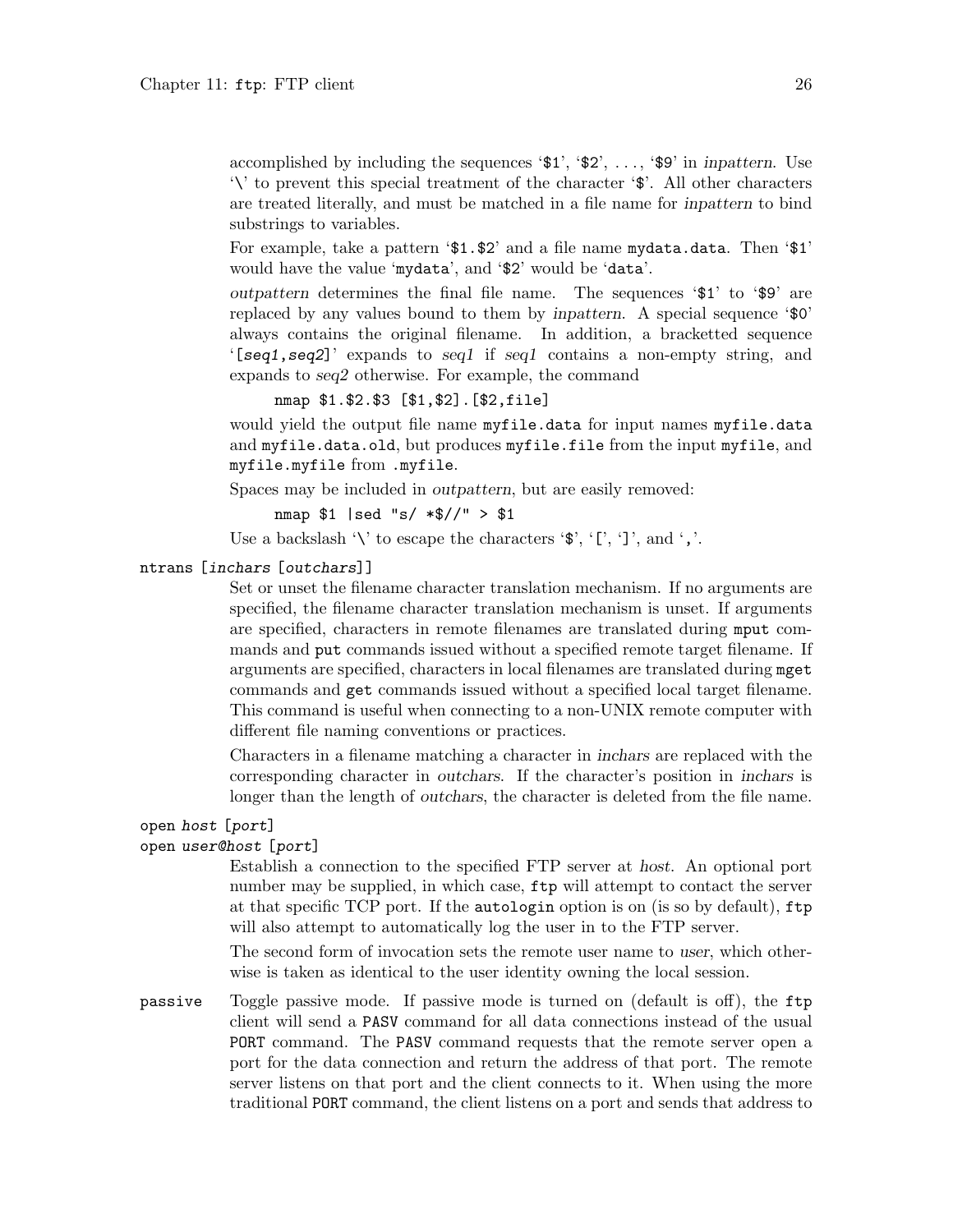the remote server, who connects back to it. Passive mode is useful when using ftp through a gateway router or host that controls the directionality of traffic. (Note that though ftp servers are required to support the PASV command by RFC 1123, some do not.) If epsv4 has been set to on, the client will attempt EPSV before PASV for IPv4. As a last resort LPSV is attempted. With IPv6 only EPSV and LPSV are possible.

- prompt Toggle interactive prompting. Interactive prompting occurs during multiple file transfers to allow the user to selectively retrieve or store files. If prompting is turned off (default is on), any mget or mput will transfer all files, and any mdelete will delete all files.
- proxy ftp-command

Execute an ftp command on a secondary control connection. This command allows simultaneous connection to two remote FTP servers for transferring files between the two servers. The first proxy command should be open, to establish the secondary control connection. Enter the command proxy ? to see other commands usable for the secondary connection. The following commands behave differently when prefaced by proxy: open will not define new macros during the auto-login process, close will not erase existing macro definitions, get and mget transfer files from the host on the primary control connection to the host on the secondary control connection, and put, mput, and append transfer files from the host on the secondary control connection to the host on the primary control connection.

Note that the protocol command PASV must be understood by the server on the secondary control connection for this kind of file transfer to succeed.

#### put local-file [remote-file] send local-file [remote-file]

Store a local file on the remote machine. If remote-file is left unspecified, the local file name is used after processing according to any ntrans or nmap settings in naming the remote file. File transfer uses the current settings for type, format, mode, and structure.

pwd Print the name of the current working directory on the remote machine.

quote arg...

The arguments specified are sent, verbatim, to the remote FTP server.

#### reget remote-file [local-file]

reget acts like get, except that if local-file exists and is smaller than remotefile, then local-file is presumed to be a partially transferred copy of remote-file and the transfer is continued from the apparent point of failure. This command is useful when transferring very large files over networks that are prone to dropping connections.

#### rhelp [command-name]

Request help from the remote FTP server. If command-name is specified it is passed to the server as well.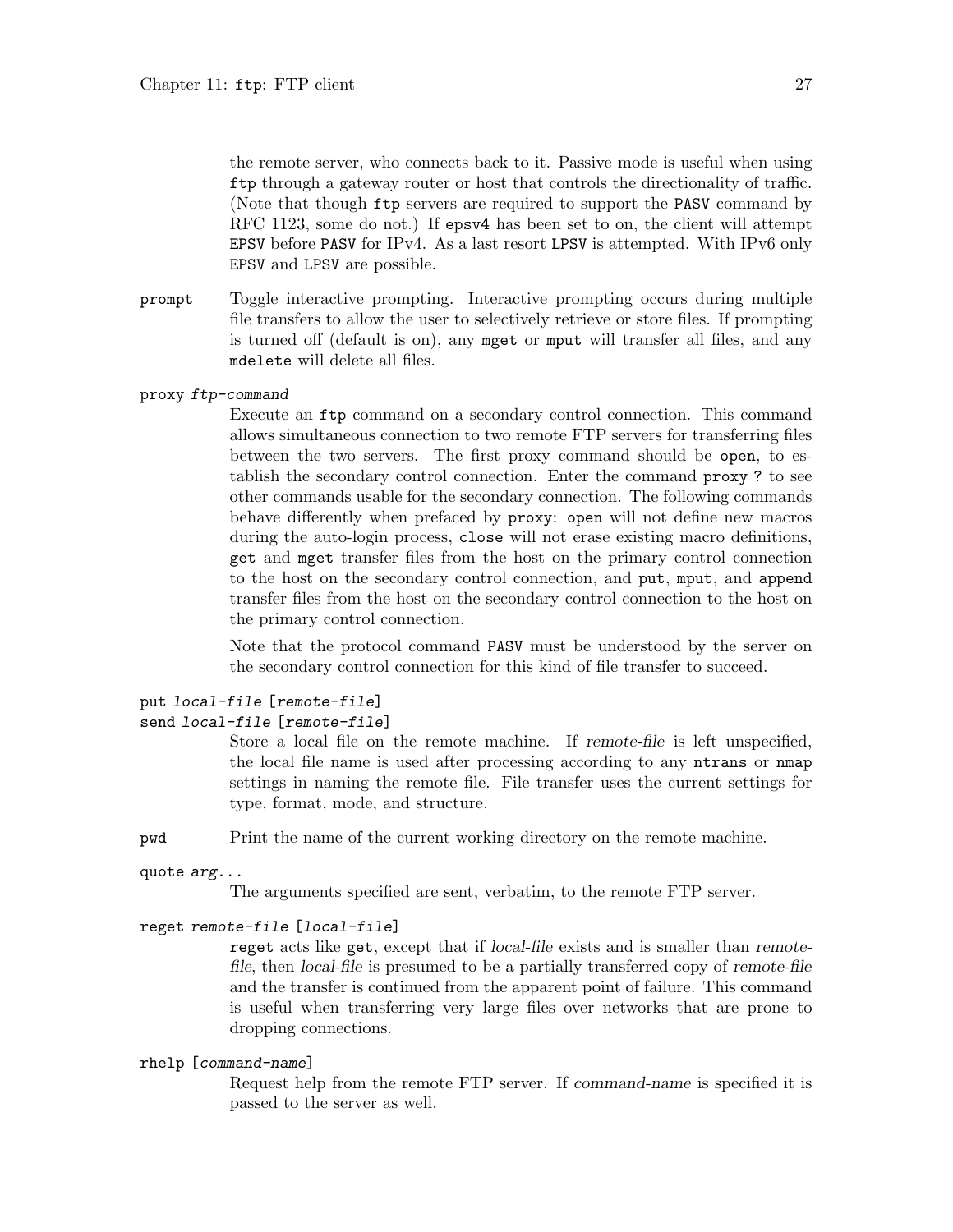#### rstatus [file-name]

With no arguments, show status of remote machine. If filename is specified, show status of file-name on remote machine.

#### rename [from] [to]

Rename the file from on the remote machine as to. Name mapping takes effect without to.

reset Clear reply queue. This command re-synchronizes command/reply sequencing with the remote FTP server. Resynchronization may be necessary following a violation of the FTP protocol by the remote server.

#### restart marker

Restart the immediately following get or put at the indicated marker. On UNIX systems, marker is usually a byte offset into the file.

#### rmdir directory-name

Delete a directory on the remote machine.

- runique Toggle the storing of files on the local system with unique filenames. If a file already exists with a name equal to the inteded local file name for a get or mget command, then a string  $\cdot$ .1' is appended to the name. If the resulting name matches another existing file, '.2' is appended to the original name. If this process continues up to '.99', an error message is printed, and the transfer does not take place. The generated unique filename will be reported. Note that runique will not affect local files generated from a shell command. The default value is off.
- sendport Toggle the use of PORT commands. By default, ftp will attempt to use a PORT command when establishing a connection for each data transfer. The use of PORT commands can prevent delays when performing multiple file transfers. If the PORT command fails, ftp will use the default data port. When the use of PORT commands is disabled, no attempt will be made to use PORT commands for each data transfer. This is useful for certain FTP implementations which do ignore PORT commands but, incorrectly, indicate they've been accepted.
- site arg...

The arguments specified are sent, verbatim, to the remote FTP server as a SITE command.

#### size file-name

Return size of file-name on remote machine.

status Show the current status of ftp.

#### struct [struct-name]

Set the file transfer structure to struct-name. By default 'file' structure is used, which also is the only supported value.

- sunique Toggle storing of files on remote machine under unique file names. Remote FTP server must support FTP protocol STOU command for successful completion. The remote server will report unique name. Default value is off.
- system Show the type of operating system running on the remote machine.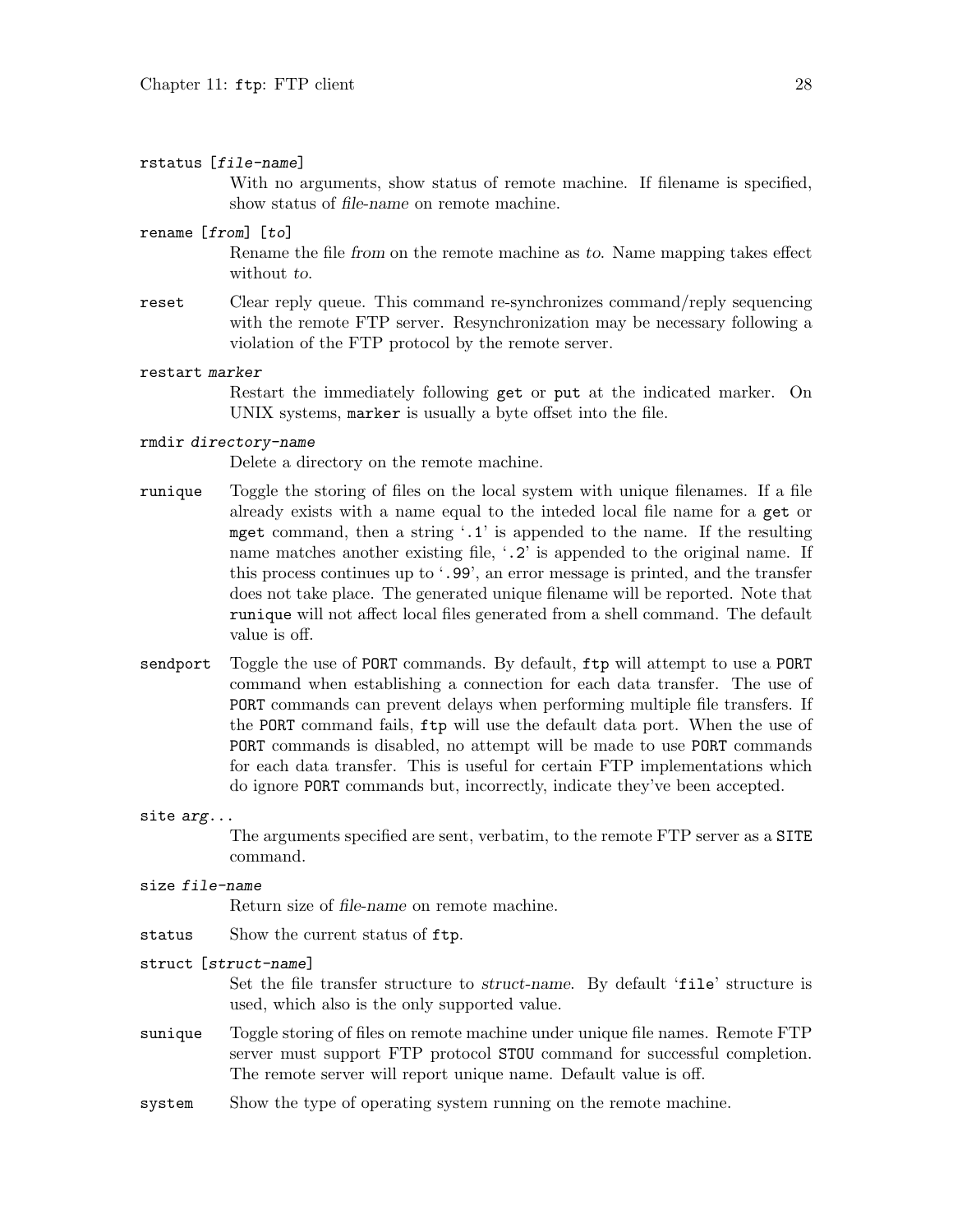<span id="page-34-0"></span>tenex Set the file transfer type to that needed to talk to TENEX machines.

trace Toggle packet tracing (feature is not implemented).

type [type-name]

Set the file transfer type to type-name. If no type is specified, the current type is printed. The recognized type names are 'ascii', 'binary', 'ebcdic', 'image', and 'tenex'. The default type is network ASCII.

umask [newmask]

Set the default umask on the remote server to newmask. If newmask is omitted, the current umask is printed.

```
user user-name [password] [account]
```
Identify yourself to the remote FTP server. If the password is not specified and the server requires it, ftp will prompt the user for it (after disabling local echo). If an account field is not specified, and the FTP server requires it, the user will be prompted for it. If an account field is specified, an account command will be relayed to the remote server after the login sequence is completed if the remote server did not require it for logging in. Unless ftp is invoked with auto-login disabled, this process is done automatically on initial connection to the FTP server.

verbose Toggle verbose mode. In verbose mode, all responses from the FTP server are displayed to the user. In addition, if verbose is on, when a file transfer completes, statistics regarding the efficiency of the transfer are reported. By default, verbose is on.

Command arguments which have embedded spaces may be inclosed within citation characters '"'.

### 11.3 Environment variables in use

ftp accesses the following environment variables.

- HOME Used for locating a .netrc file, if one exists.
- NETRC Alternate location of the .netrc file, taking precedence over the standard location.
- SHELL For determining the default shell interpreter.

### 11.4 Aborting a file transfer

To abort a file transfer, use the terminal interrupt key (usually  $C-c$ ). Sending transfers will be immediately halted. Receiving transfers will be halted by sending a FTP protocol command ABOR to the remote server, discarding any further data received. The speed at which this is accomplished depends upon the remote server's support for **ABOR** processing. If the remote server does not support the ABOR command, an 'ftp>' prompt will not appear until the remote server has completed sending the requested file.

The terminal interrupt key sequence will be ignored when ftp has completed any local processing and is awaiting a reply from the remote server. A long delay in this mode may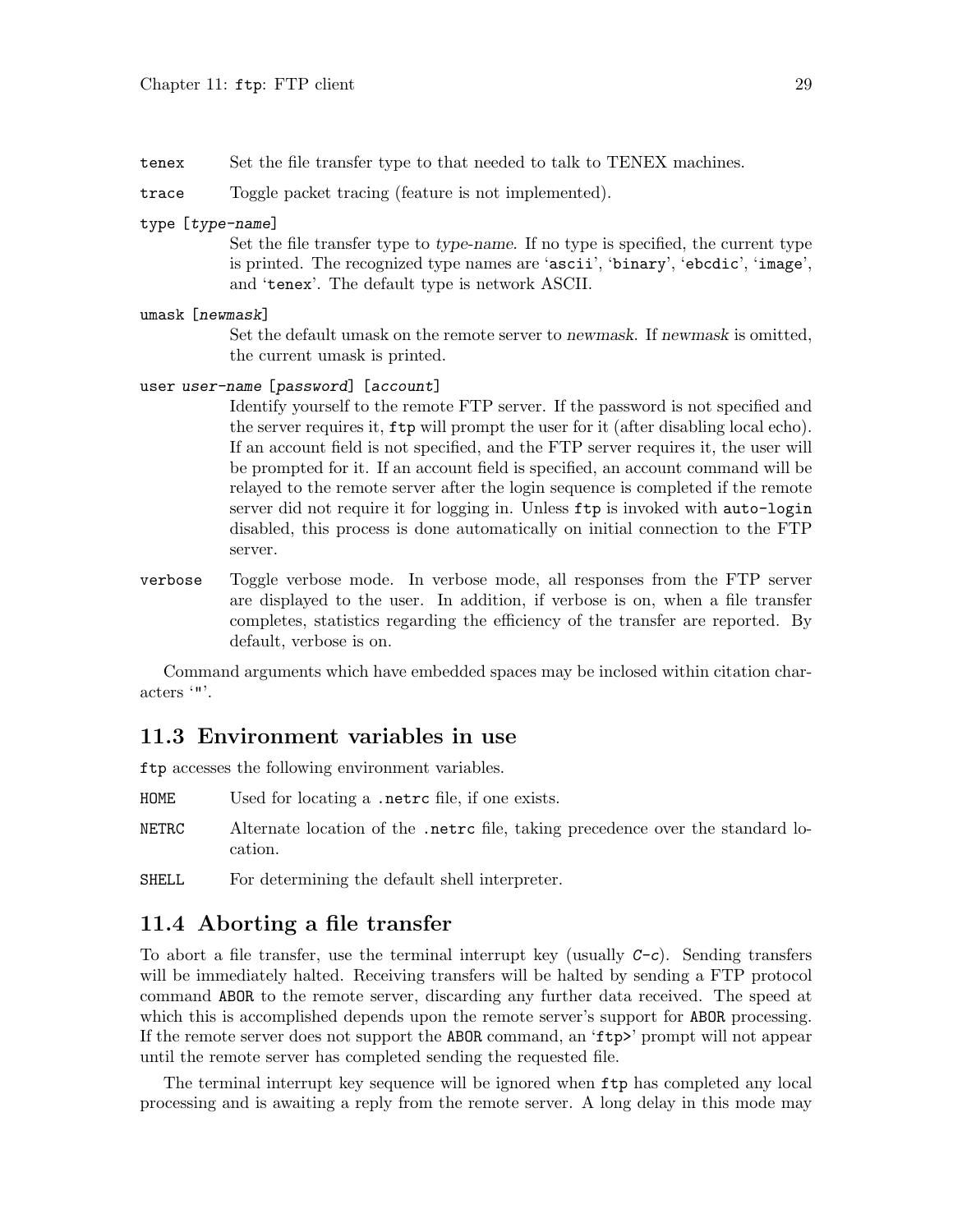<span id="page-35-0"></span>result from the ABOR processing described above, or from unexpected behavior by the remote server, including violations of the FTP protocol. If the delay results from unexpected remote server behavior, the local ftp program must be killed by hand.

## 11.5 File naming conventions

Files specified as arguments to ftp commands are processed according to the following rules.

- 1. If the file name '-' is specified, standard input (for reading) or standard output (for writing) is used.
- 2. If the first character of the file name is '|', the remainder of the argument is interpreted as a shell command. ftp then forks a shell, using popen with the argument supplied, and reads/writes from standard input/output. If the shell command includes spaces, the argument must be quoted; e.g. '"ls -lt"'.

A particularly useful example of this mechanism in action, is

ftp> dir . |less

which allows the user to scroll through a long directory listing.

- 3. Failing the above checks, if globbing is enabled, local file names are expanded according to the rules used by csh; c.f. the glob command. If the ftp command expects a single local file (e.g. put), only the first filename generated by the globbing operation is used.
- 4. For the commands mget and get with unspecified local file name, the local file name is set to the remote file name, which may be altered by a case, ntrans, or nmap settings. The resulting file name may then be modified if runique is set.
- 5. For the commands mput and put with unspecified remote file name, the remote file name is copied from the local file name, which may be altered by a ntrans or nmap settings. The resulting file name may also be modified by the remote server if sunique is set.

## 11.6 File transfer parameters

The FTP specification includes many parameters which may affect a file transfer. The type may be one of 'ascii', 'image' (binary), 'ebcdic', and 'local' byte size (for PDP-10's and PDP-20's mostly). ftp supports the 'ascii' and 'image' types of file transfer, plus local byte size 8 for tenex mode transfers.

ftp supports only the default values for the remaining file transfer parameters: mode, form, and struct.

An error in the treatment of carriage returns in the 4.2BSD ascii-mode transfer code has been corrected by the present implementation. This correction may result in corrupt transfers of binary files to and from 4.2BSD servers, when done using the ascii type. Avoid this problem by using the binary image type.

### <span id="page-35-1"></span>11.7 The .netrc file

The .netrc file contains login and initialization information used by the auto-login process. It generally resides in the user's home directory, but a location outside of the home directory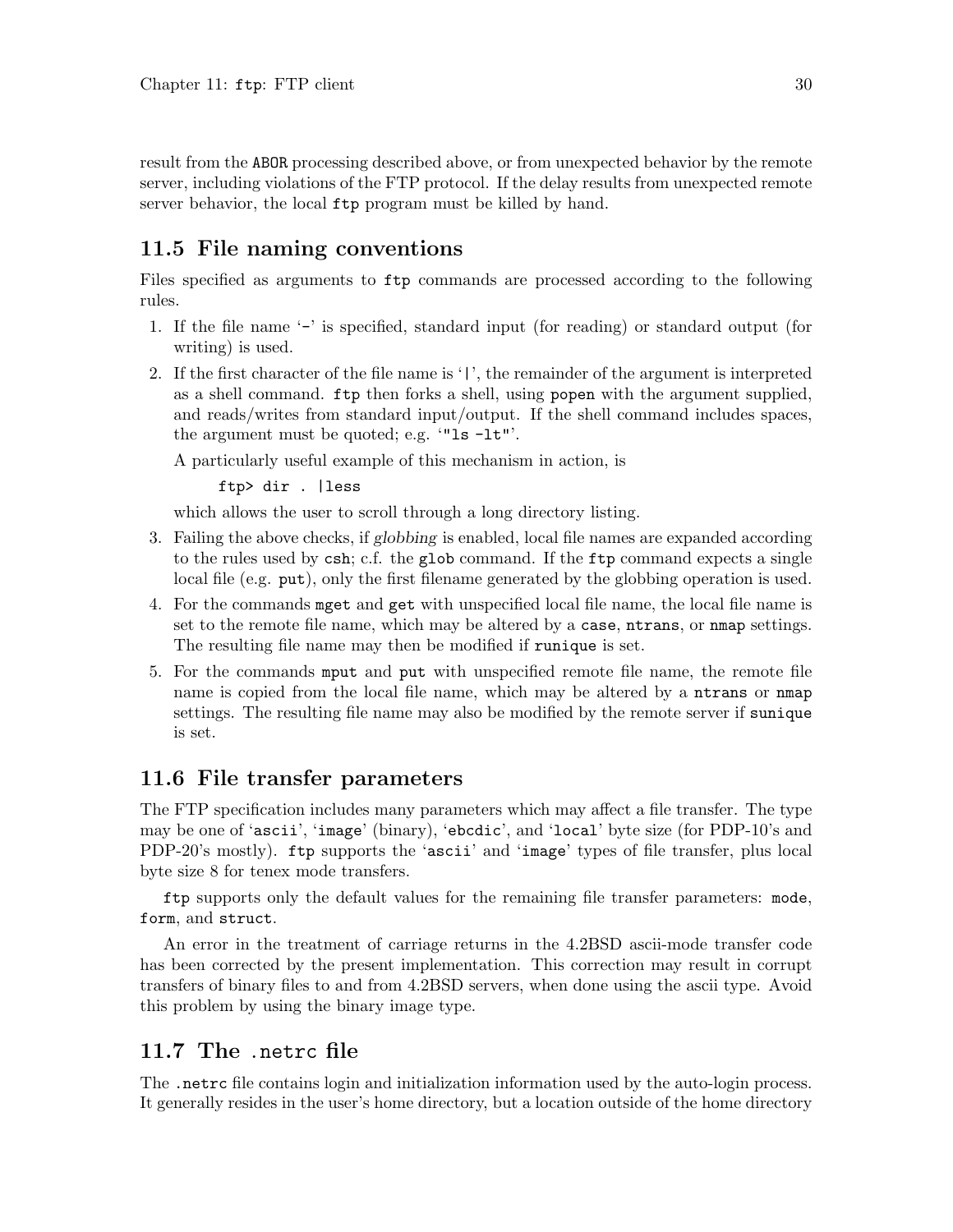can be set using the environment variable NETRC. Both locations are overridden by the command line option -N. The selected file must be a regular file, or access will be denied.

The following tokens are recognized; they may be separated by spaces, tabs, or new-lines:

#### 'machine name'

Identify a remote machine name. The auto-login process searches the .netrc file for a machine token that matches the remote machine specified on the ftp command line or as an open command argument. Once a match is made, the subsequent .netrc tokens are processed, stopping when the end of file is reached or another machine or a default token is encountered.

'default' This is the same as machine name except that default matches any name. There can be only one default token, and it must be after all machine tokens. This is normally used as:

### default login anonymous password user@site

thereby giving the user automatic anonymous ftp login to machines not specified in .netrc. This can be overridden by using the -n flag to disable auto-login.

### 'login name'

Identify a user on the remote machine. If this token is present, the auto-login process will initiate a login using the specified name.

### 'password string'

Supply a password. If this token is present, the auto-login process will supply the specified string if the remote server requires a password as part of the login process. Note that if this token is present in the .netrc file for any user other than anonymous, ftp will abort the auto-login process if the .netrc is readable by anyone besides the user.

#### 'account string'

Supply an additional account password. If this token is present, the auto-login process will supply the specified string if the remote server requires an additional account password, or the auto-login process will initiate an ACCT command if it does not.

#### 'macdef name'

Define a macro. This token functions like the ftp macdef command functions. A macro is defined with the specified name; its contents begin with the next .netrc line and continue until a null line (consecutive new-line characters) is encountered. If a macro named init is defined, it is automatically executed as the last step in the auto-login process.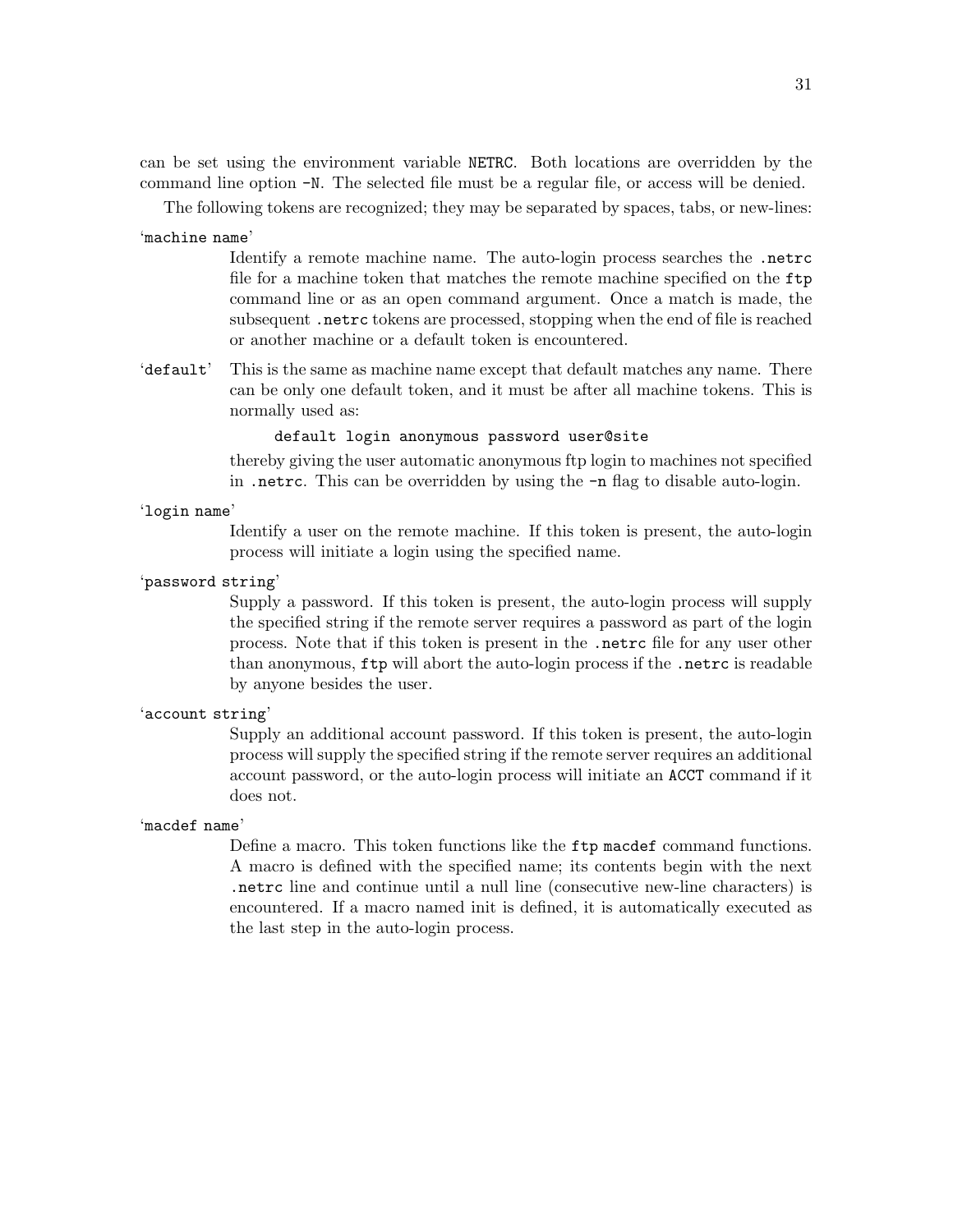# 12 rcp: Copy files between machines

rcp copies files between machines. Each file or directory argument is either a remote file name of the form 'rname@rhost:path', or a local file name (containing no ':' characters, or a '/' before any ':'s).

Synopsis:

rcp [option]... old-file new-file rcp [option]... files... directory

## 12.1 Command line options

-4 --ipv4 Use only IPv4.

-6

--ipv6 Use only IPv6.

-d directory

```
--target-directory=directory
```
Copy all source arguments into directory.

-f

--from (Server mode only.) Copying from remote host.

-k realm

### --realm=realm

The option requests rcp to obtain tickets for the remote host in realm realm instead of the remote host's realm.

-K

```
--kerberos
```
Turns off all Kerberos authentication.

-p

### --preserve

Causes rcp to attempt to preserve (duplicate) in its copies the modification times and modes of the source files, ignoring the umask. By default, the mode and owner of the target file are preserved if the target itself already exists; otherwise the mode of the source file is modified by the umask setting on the destination host.

-r

```
--recursive
```
If any of the source files are directories, rcp copies each subtree rooted at that name; in this case the destination must be a directory.

-t

--to (Server mode only.) Copying to remote host.

 $-x$ 

--encrypt

Turns on encryption for all data passed via the rcp session. This may impact response time and CPU utilization, but provides increased security.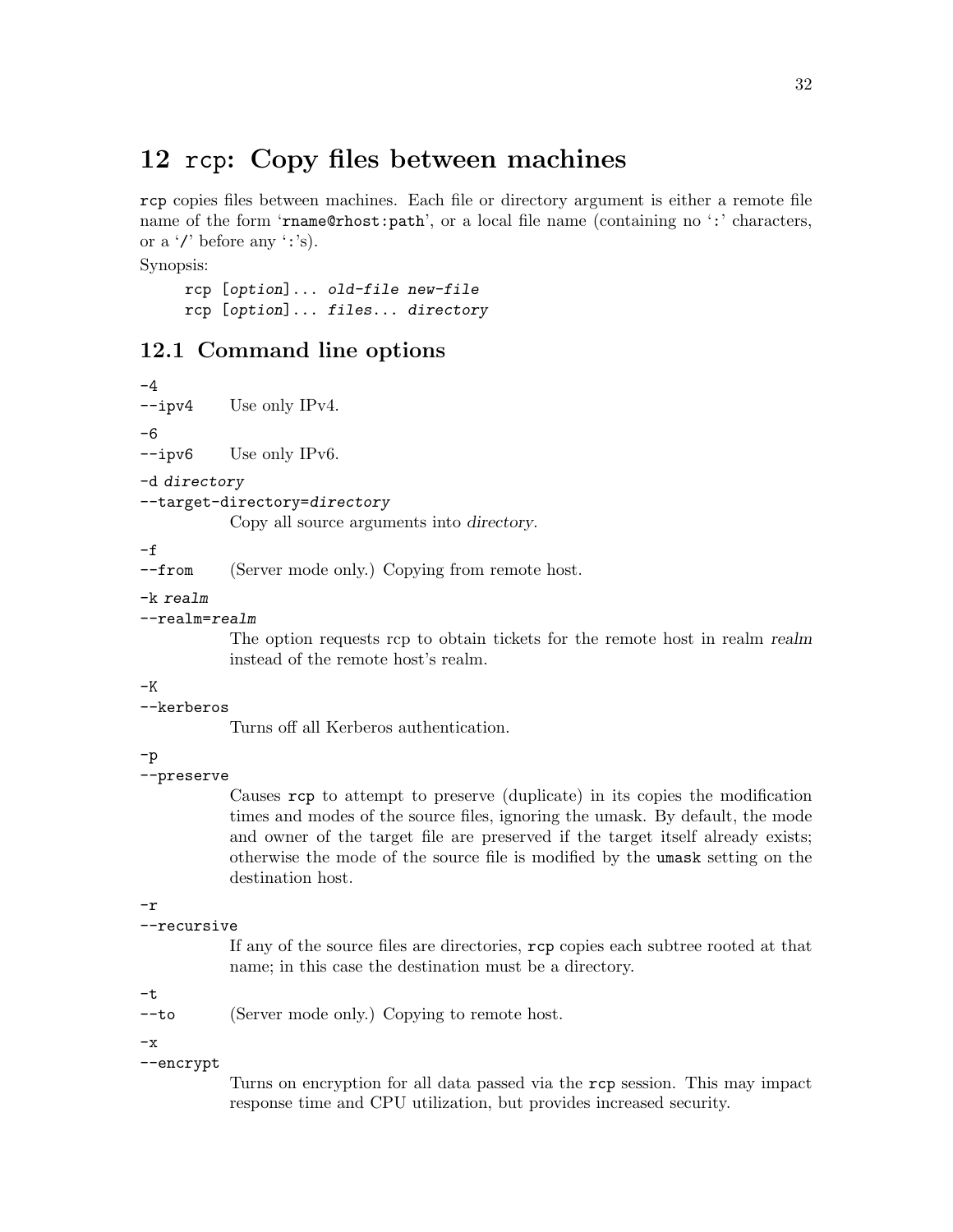rcp doesn't detect all cases where the target of a copy might be a file in cases where only a directory should be legal.

rcp can be confused by any output generated by commands in a .login, .profile, or .cshrc file on the remote host.

The destination user and hostname may have to be specified as 'rhost.rname' when the destination machine is running the 4.2BSD version of rcp.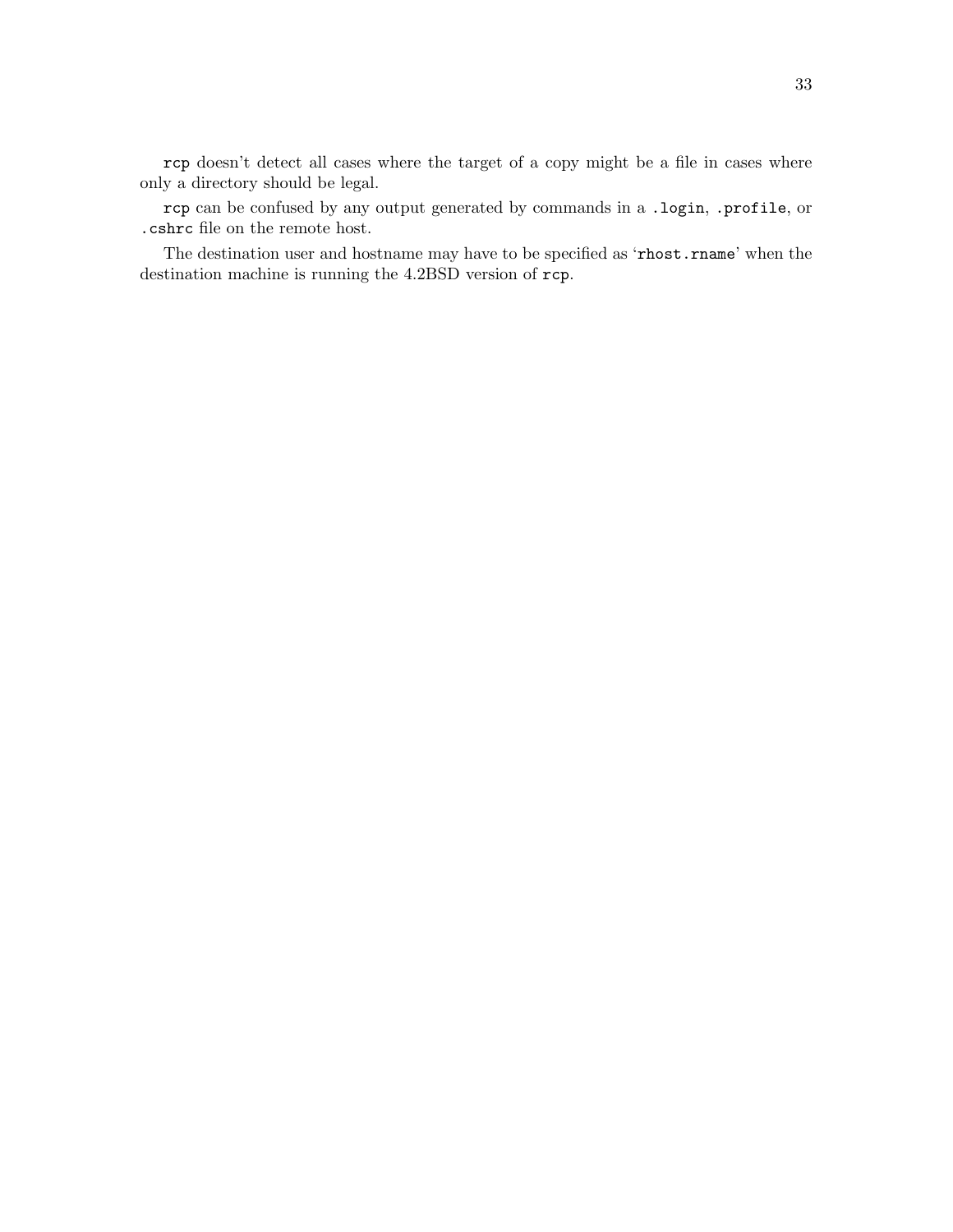# 13 rexec: a remote execution program

rexec is a program that executes a program on another host. Synopsis:

rexec  $--user=login --password=pass --host=host \ \ \ \ \ \$ [OPTION] command

# 13.1 Command line options

-4 --ipv4 Use only IPv4 connections as all times. -6 --ipv6 Use only IPv6 connections. -a --ipany Allow any address family for connections. This is the default. -e --error=port Specify the TCP port to use for stderr redirection, in case it is not specified a random port will be used.

-h

--host=name

Specify the host with whom to connect: symbolic name or address.

### -n

--noerr If specified, an error stream will not be created.

-p

### --password=passwd

Specify the password for logging-in. The special value consisting of a single dash '-' will make rexec read a single line from stdin. This input is then used as password and is passed as such to the remote server. Thus it is possible to hide vital access information slightly better than the full disclosure implicit in the text of a command line option.

### -P

### --port=num

Specify to which numerical port a connection shall be sought. If it is not specified, then use port  $512/\text{top}$  by default.

### $-11$

### --user=name

Specify the user with whom to log into the server.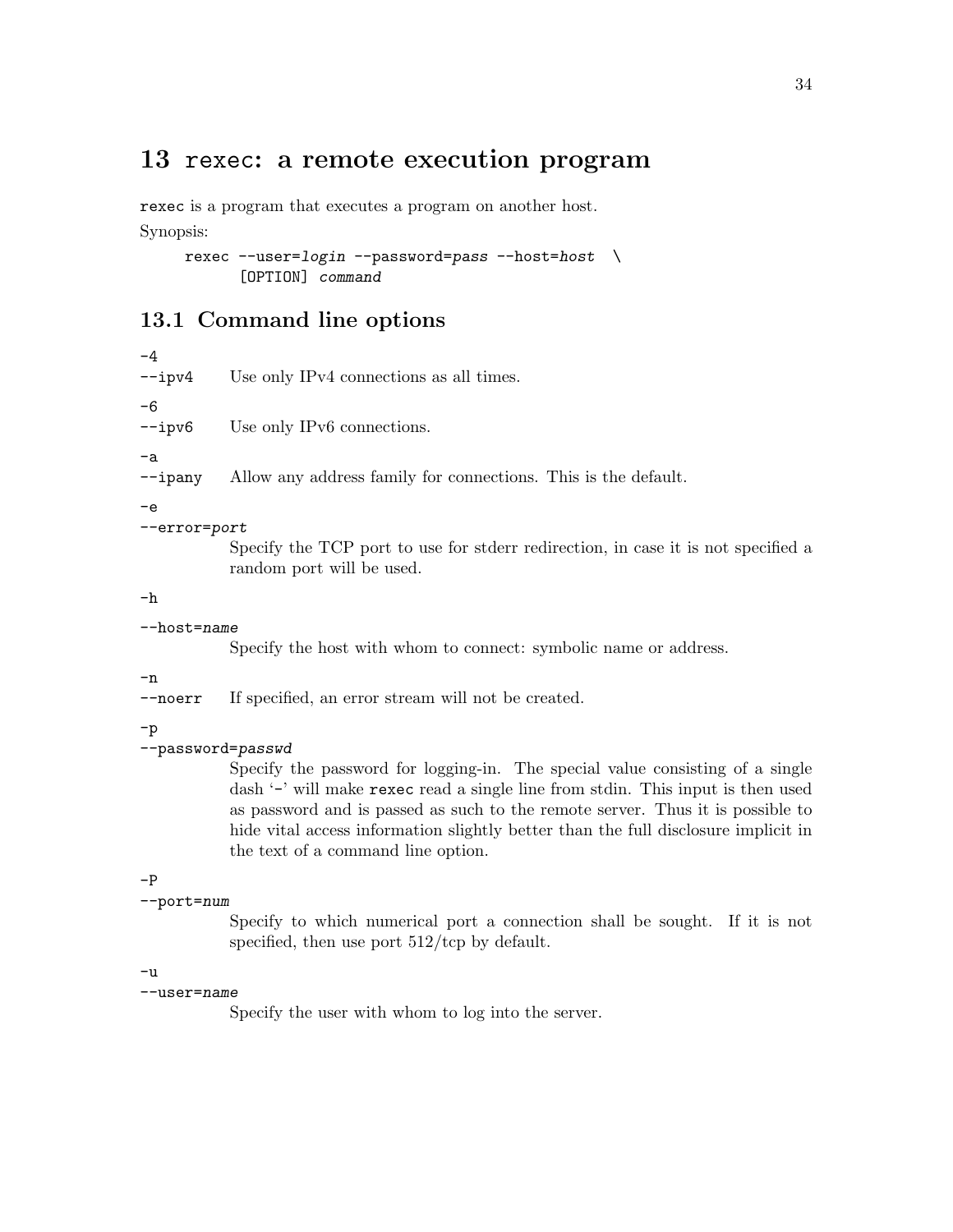# <span id="page-40-0"></span>14 rlogin: Remote login

The rlogin command starts a terminal session on the specified remote host, provided the required authentication is successful. The remote terminal type is the same as that given in the TERM local environment variable. The terminal and the window size stay the same, if the remote host supports them, and any changes in size are transferred as need may be.

When using the rlogin command, you can create a link in your path, using a host name as the link name. For example:

### # ln -s /usr/bin/rlogin hostname

# hostname -8

Afterwards, the use of hostname will automatically invoke rlogin to direct a log in request to the remote host named hostname.

rlogin allows access to the remote host without the use of a password. The prerequisite is a suitable specification in  $\gamma$ . rhosts. For details, See Section "rcmd" in The GNU C Library Reference Manual.

### 14.1 Command line options

The options are as follows :

-4 --ipv4 Use only IPv4. -6 --ipv6 Use only IPv6. -8 --8-bit Allows an eight-bit input data path at all times; otherwise parity bits are stripped except when the remote side's stop and start characters are other than  $C-S/C-Q$ . -d --debug Turns on socket debugging on the TCP sockets used for communication with the remote host. -e char --escape=char Allows user specification of the escape character, which is '<sup>\*</sup>' by default. This specification may be as a literal character, or as an octal value in the form

### $-E$

```
--no-escape
```
'\nnn'.

Stops any character from being recognized as an escape character. When used with the  $-8$  option, this provides a completely transparent connection.

### -l user

#### --user=user

By default, the remote username is the same as the local username. This option, and the 'user@host' format, allow the remote user name to be made explicit, or changed.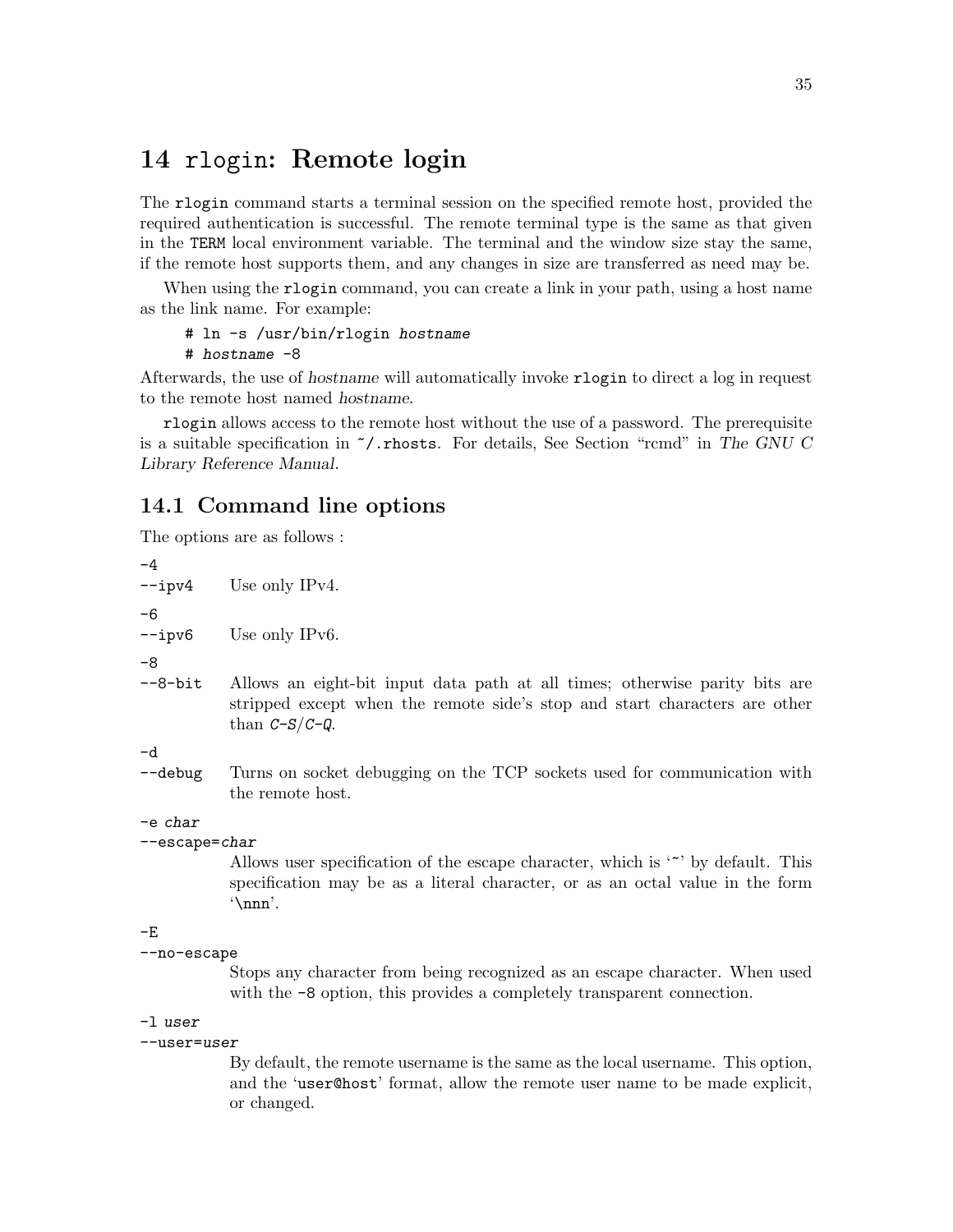The next three options are available only if the program has been compiled with support for Kerberos authentication.

### -k realm

### --realm=realm

The option requests rlogin to obtain tickets for the remote host in realm realm instead of the remote host's realm.

```
-K
```
--kerberos

Turns off all Kerberos authentication.

 $-x$ 

--encrypt

Turns on encryption for all data passed via the rlogin session. This may impact response time and CPU utilization, but provides increased security.

### 14.2 Escape characters and flow control

As long as the connection stands, the client program rsh is observing the input stream in order to detect so called escape sequences, allowing the user to execute some local actions without having to tear down the remote connection.

The sequences consist of two characters, the first of which always is the distinguished character escape-char. The following sequences are supported:

- escape-char . disconnects from the remote host.
- escape-char C-d does the same. (Termios character 'VEOF'.)
- escape-char C-z suspends the session, halting the remote process, but keeping it ready for resumed processing. The user is given access to a local shell. (Termios character 'VSUSP'.)
- escape-char delayed-suspend-char implements a half-way suspend, in the sense of stopping local input from reaching the remote side, but still displaying all output from the remote host on the local terminal. The remote process is still running, but the local user is given a local shell until the resuming the original command. Normally, only BSD systems offer this mode. (Termios character 'VDSUSP'.)

By default, the character tilde  $\sim$  is assigned to escape-char, but it can be changed using the option --escape. The processing of escape sequences can even be disable using the option  $-$ -no-escape. On BSD systems, delayed-suspend-char is usually set to  $C-Y$ . It displays as 'dsusp' using stty.

All echoing takes place at the remote site, so that the rlogin is transparent except possibly for transmission delays. Flow control via  $C-S$  and  $C-Q$ , if at all supported, will stop and start the flow of data on the local terminal. Flushing of input and output on interrupts is also handled properly.

On the server side the iruserok and ruserok functions are used to authenticate the connection request, unless Kerberised mode is in effect. See the appropriate man pages for more information.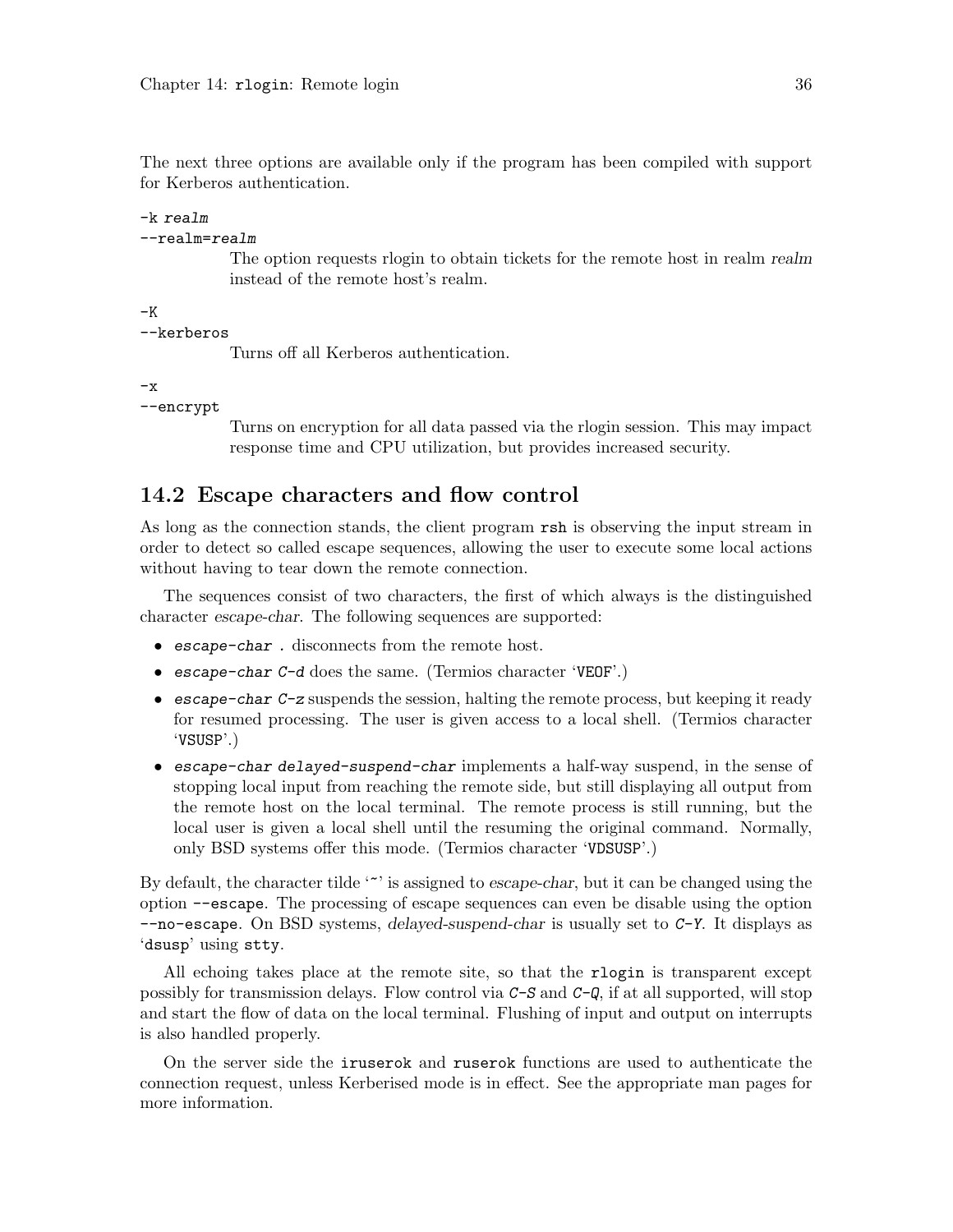## 14.3 Kerberos Authentication

If rlogin was compiled with kerberos support, options -x, -k, -K are available. Each user may have a private authorization list in the file .k5login in their home directory. Each line in this file should contain a Kerberos principal name of the form 'principal/instance@realm'. If the originating user is authenticated to one of the principals named in .k5login, access is granted to the account. The principal 'accountname@localrealm' is granted access if there is no .k5login file. Otherwise a login and password will be prompted for on the remote machine as in login. To avoid certain security problems, the .k5login file must be owned by the remote user. If Kerberos authentication fails, a warning message is printed and the standard Berkeley rlogin is used instead.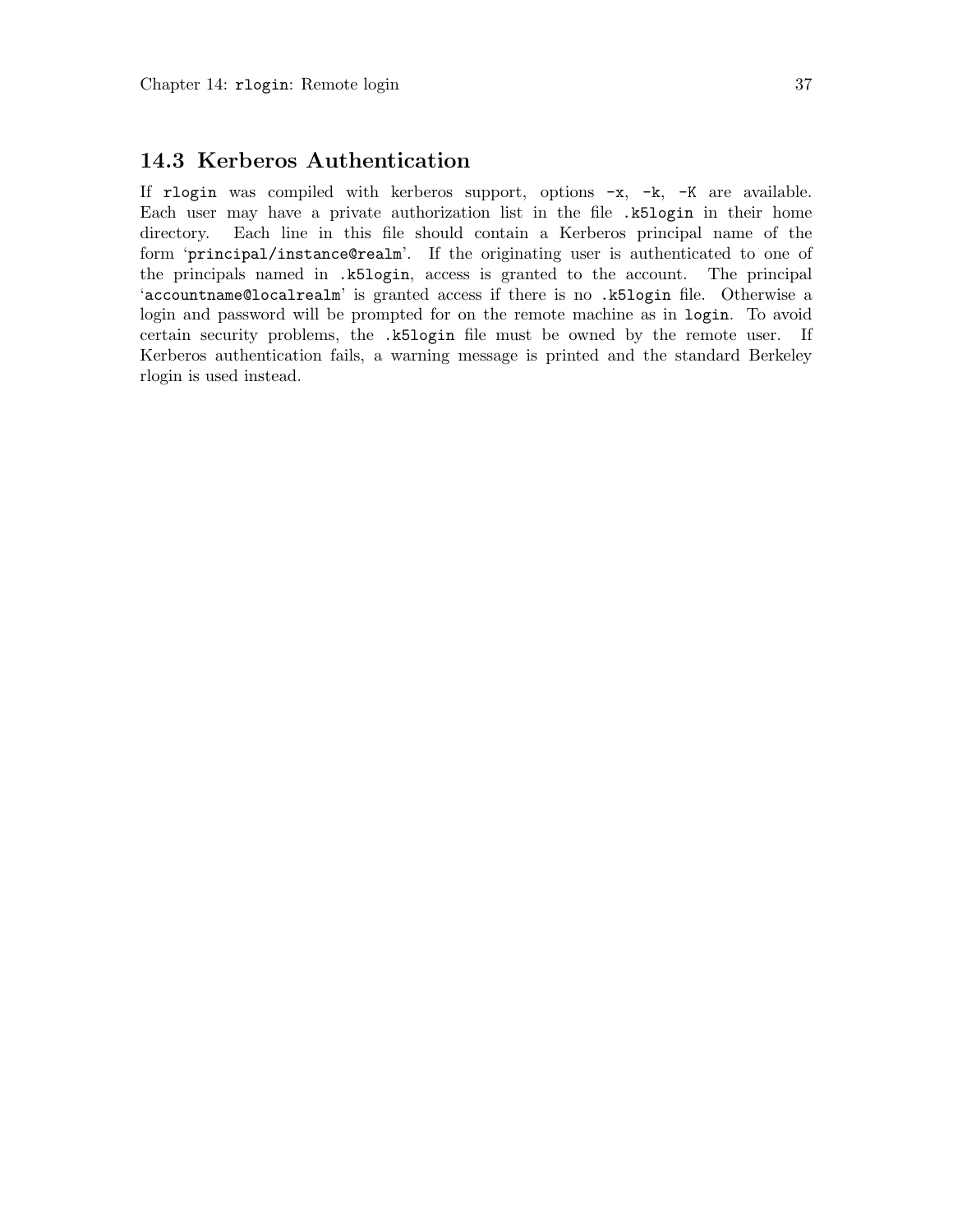# <span id="page-43-0"></span>15 rsh: Remote shell

rsh executes commands on a remote host and copies its local standard input to that of the remote command, as well as the remote standard output to the local standard output, and the remote standard error to the local standard error. Locally raised interrupt, quit and terminate signals are all propagated to the remote command. Normally rsh terminates when the remote command does so.

When using the rsh command, you can for convenience create a link in your path, using a host name as name of the link. For example:

```
# ln -s /usr/bin/rsh hostname
# hostname ls
```
Afterwards, hostname will be passed to rsh as host name whenever the command hostname is issued.

rsh allows access to the remote host without the use of a password. The prerequisite is a suitable specification in  $\tilde{\phantom{a}}$ . rhosts. For details, See Section "rcmd" in The GNU C Library Reference Manual.

If no command is specified for rsh ar argument following the host name, then you will be logged in on the remote host using rlogin.

## 15.1 Command line options

The options are as follows :

```
-4
--ipv4 Use only IPv4.
-6
--ipv6 Use only IPv6.
```
-d

--debug Turns on socket debugging used for communication with the remote host.

```
-l user
```

```
--user=user
```
By default, the remote username is the same as the local username. The  $-1$ option and the 'username@host' format allow the remote user name to be specified. Kerberos authentication is used, whenever available, and authorization is determined as in rlogin (see [Chapter 14 \[rlogin invocation\], page 35\)](#page-40-0).

-n

```
--no-input
```
Use /dev/null for all input, telling the server side that we send no material. This can prevent the remote process from blocking, should it optionally accept more input. The option is void together with encryption.

The next three options are available only if the program has been compiled with support for Kerberos authentication.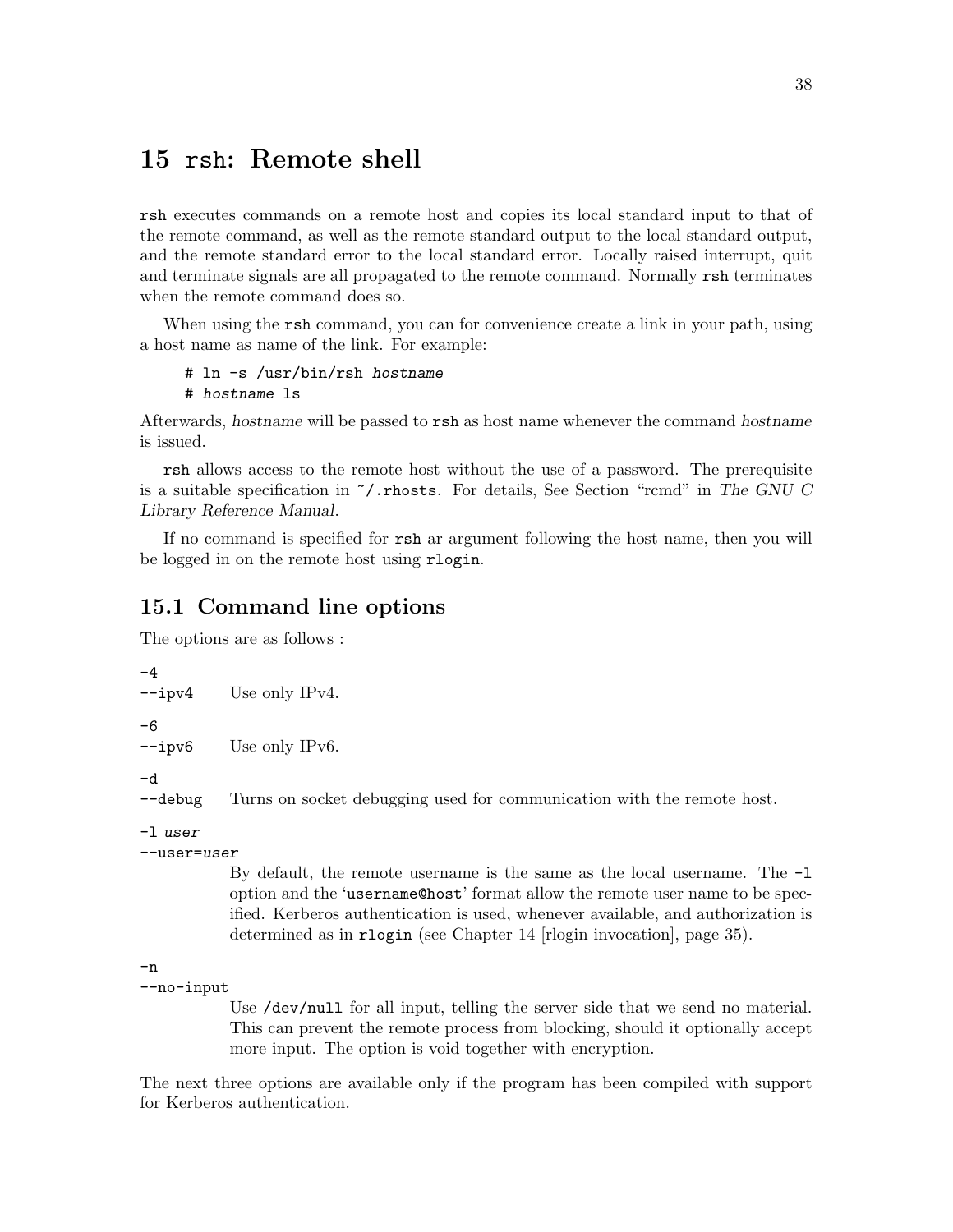```
-k realm
```

```
--realm=realm
```
The option requests rsh to obtain tickets for the remote host in realm realm instead of the remote host's realm.

-K

```
--kerberos
```
Turns off all Kerberos authentication.

```
-x
```

```
--encrypt
```
Turns on encryption for all data passed via the rsh session. This may impact response time and CPU utilization, but provides increased security.

Finally, some compatibility options are present:

```
-8
--8-bit
-e char
--escape=char
-E
--no-escape
```
Ignored during normal operation, but passed on to rlogin when rsh is invoked without a command argument.

## 15.2 Note on stream redirections

Beware that non-quoted shell metacharacters are interpreted on the local machine, while quoted metacharacters are interpreted on the remote machine. For example:

```
rsh otherhost cat remotefile >> localfile
rsh otherhost cat remotefile ">>" otherfile
```
The first command appends the contents of remotefile, as found on the remote host, to the file localfile on the local host, since the local shell will intercept the redirection and will thus receive whatever the remote process directs to stdout.

In contrast, the second command will append the contents of the same file remotefile to a file named otherfile again, but this time the file is located on the remote host. The effect of quoting the redirection operator is to execute the command

```
cat remotefile >> localfile
```
entirely on the remote most, whence stdout at the remote host will have nothing to transmit to the listening local host!.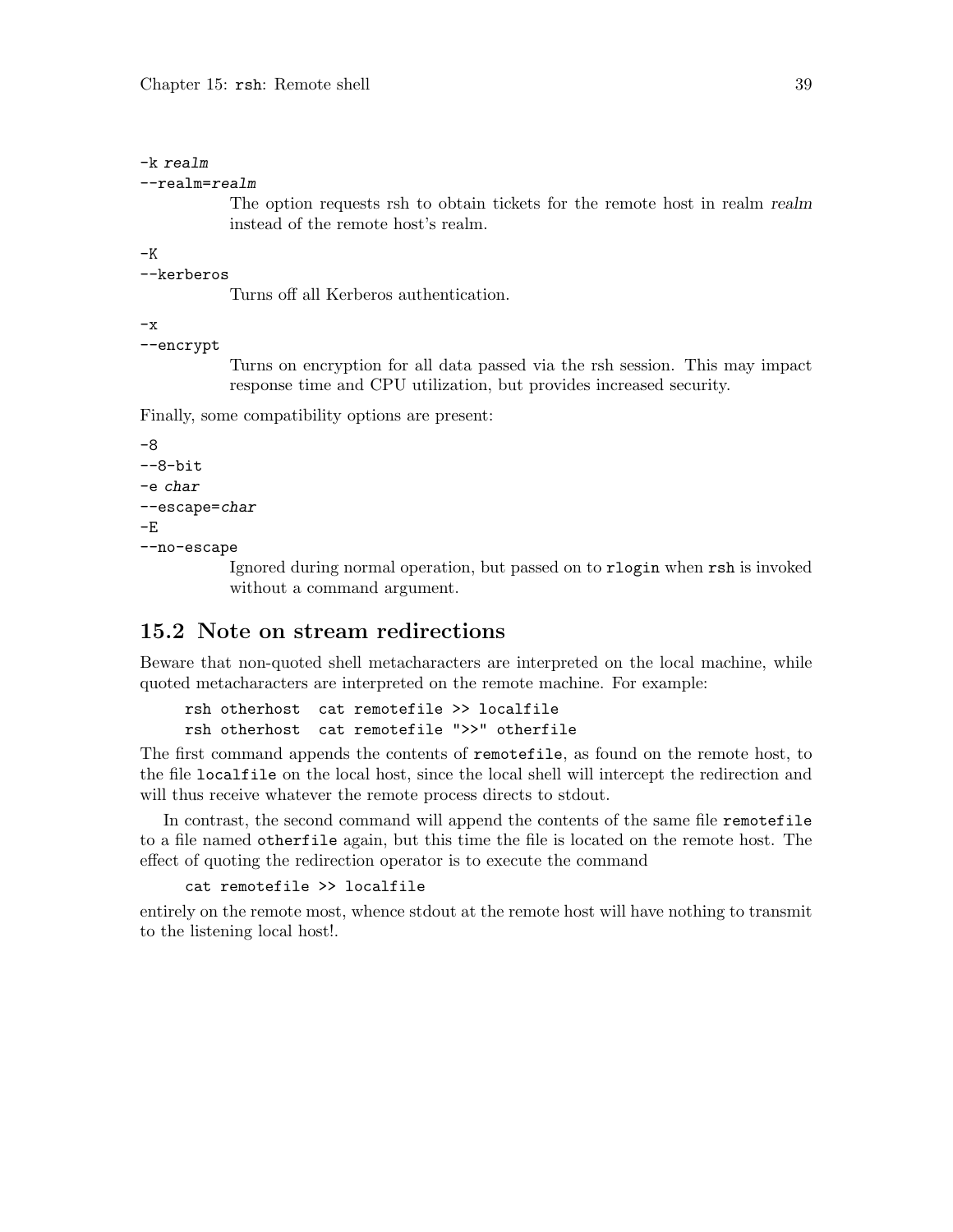# 16 talk: a communication program

talk is a visual communication program which copies lines from your terminal to that of another user.

Synopsis:

```
talk person [ttyname]
```
## 16.1 Invoking

The command line arguments are as follows:

- person If you wish to talk to someone on your own machine, then person is just the other person's login name. If you wish to talk to a user on another host, then person is of the form 'user@host'.
- ttyname If you wish to talk to a local user who is logged in more than once, the argument ttyname may be used to indicate the appropriate terminal name, where ttyname typically is of the form 'ttyXX', or 'pts/X'.

When first called, talk sends a message to the addressed user:

Message from TalkDaemon@his\_machine... talk: connection requested by your\_name@your\_machine. talk: respond with: talk your\_name@your\_machine

At this point, the recipient of the message could elect to accept the call and to establish a connection by typing:

talk your\_name@your\_machine

It doesn't matter from which machine the recipient replies, as long as his login-name is the same. Once communication is established, the two parties may type text simultaneously, with their output appearing in separate windows. Typing  $C-L$  will cause the screen to be reprinted, while erase, kill, and word kill characters will behave normally. In addition, C-D will cause both windows to be locally cleared of all text. This keystroke will appear as a simple ' $\hat{D}$ ' on the remote terminal, though. It signals to the other party that you yourself have just cleared your terminal of all text.

To exit, just type an interrupt character  $C-C$ ; talk then moves the cursor to the bottom of the screen and restores the terminal to its previous state.

The ability to talk may be enabled or disabled by use of the mesg command. It is system dependent whether this message passing is enabled at the outset of a terminal session. Certain commands, in particular nroff and pr, disable messages in order to prevent messy output.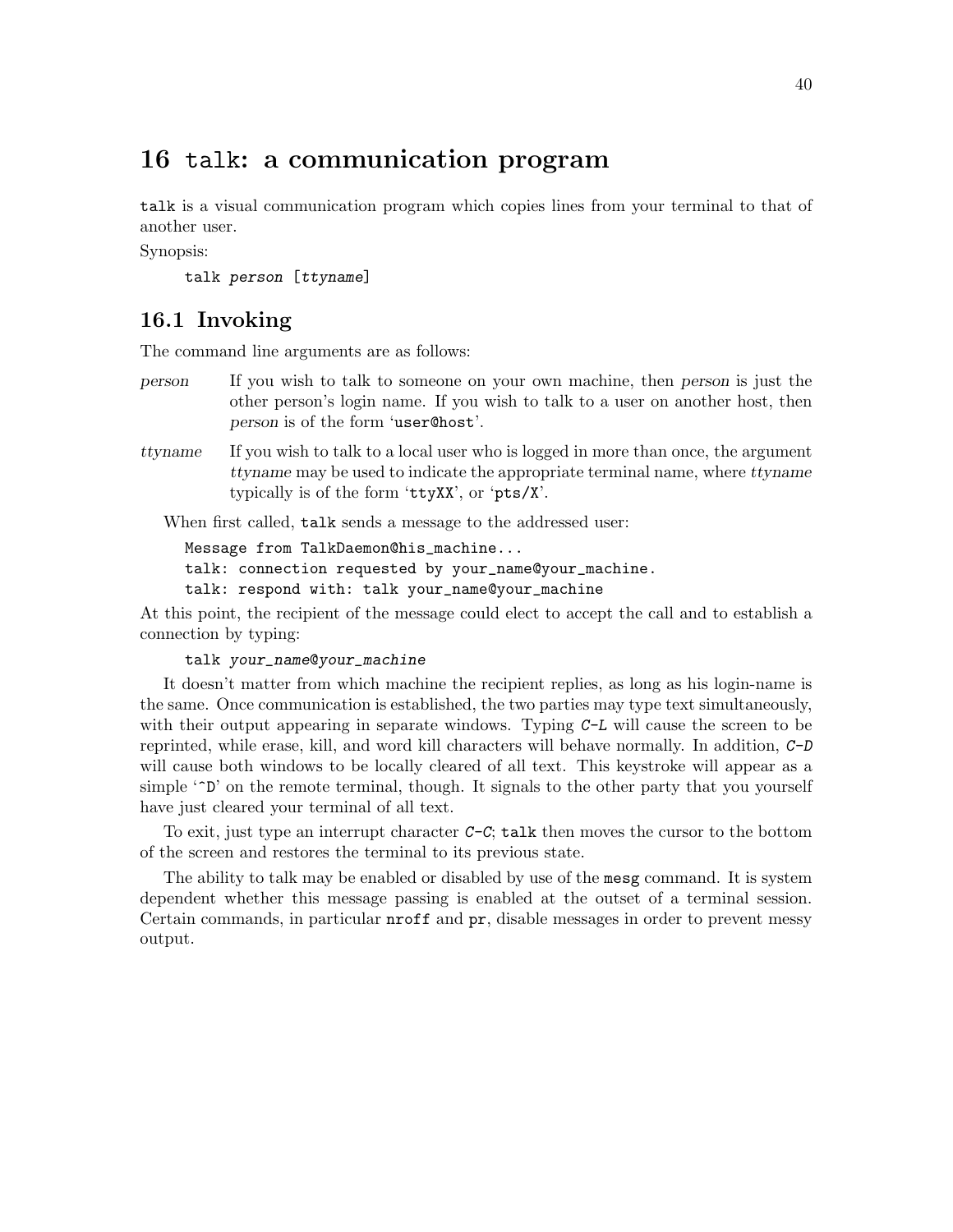# 17 telnet: User interface to TELNET

Login to a remote system HOST, optionally using a (non-standard) service port PORT. Synopsis:

telnet [OPTION...] [HOST [PORT]]

# 17.1 Command line options

```
-4
--ipv4 Use only IPv4.
-6
--ipv6 Use only IPv6.
-8
--binary Use an 8-bit data path.
-a
--login Attempt automatic login.
-b address
--bind=address
           Bind to specific local address.
-c--no-rc Do not read the user's file $HOME/.telnetrc.
-d
--debug Turn on socket level debugging.
-e char
--escape=char
           Use char as escape character.
-E
--no-escape
           Do not use an escape character.
-k realm
--realm=realm
           Request Kerberos realm realm instead of whatever is declared as default realm
           in the system's or user's settings.
-{\bf K}--no-login
           Do not automatically login to the remote system.
-l user
--user=user
           Attempt automatic login as user.
-L
--binary-output
           Use an 8-bit data path for output only.
```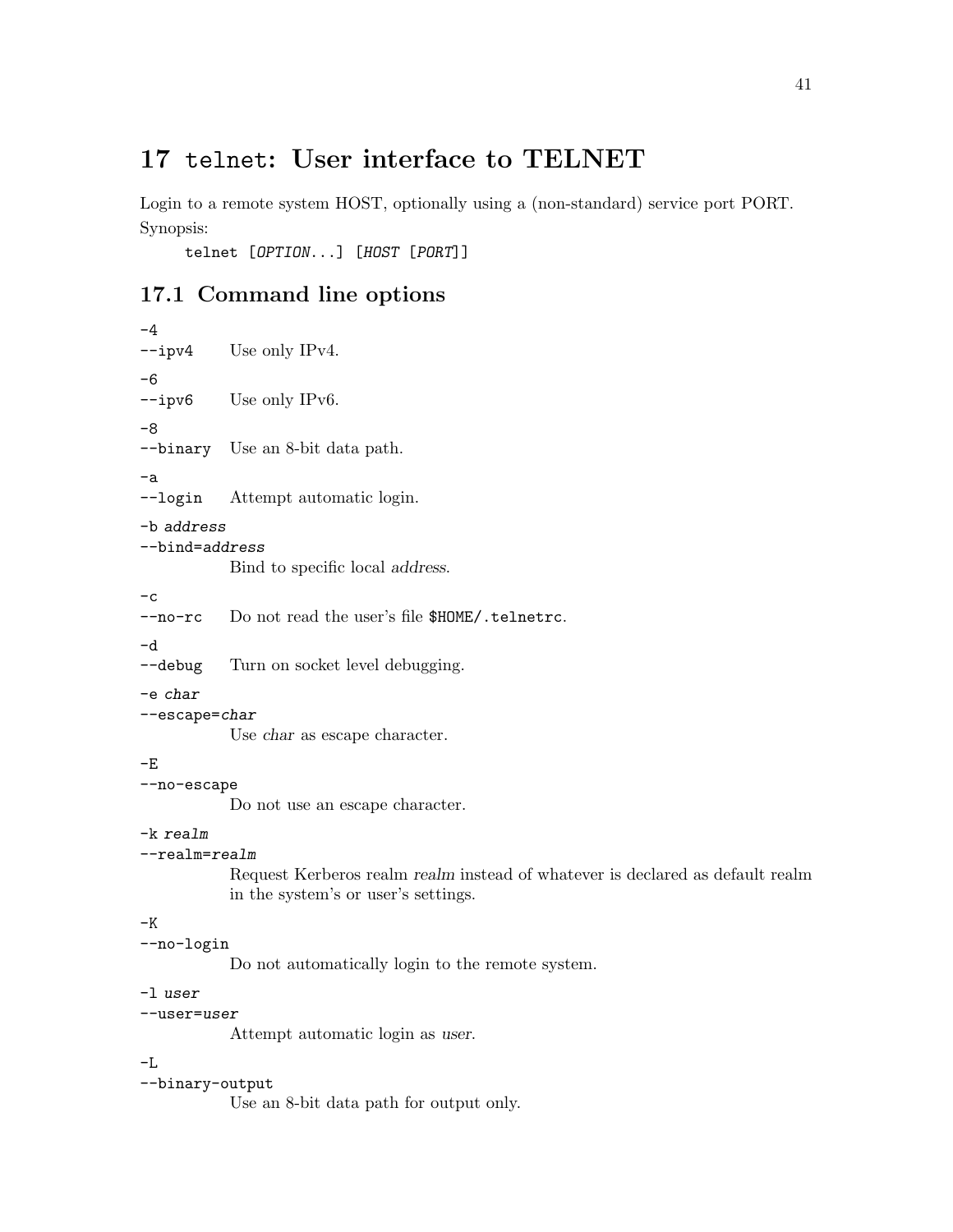### -n file  $-$ trace= $file$

Record trace information into file.

-r

--rlogin Display a user-interface similar to that of rlogin.

 $-x$ 

--encrypt

If possible, encrypt the data stream.

### -X atype

### --disable-auth=atype

Disable authentication of type atype. Use this option multiple times if more than one type is to be disabled. Standard choices are 'null', 'kerberos\_v4', and 'kerberos\_v5'.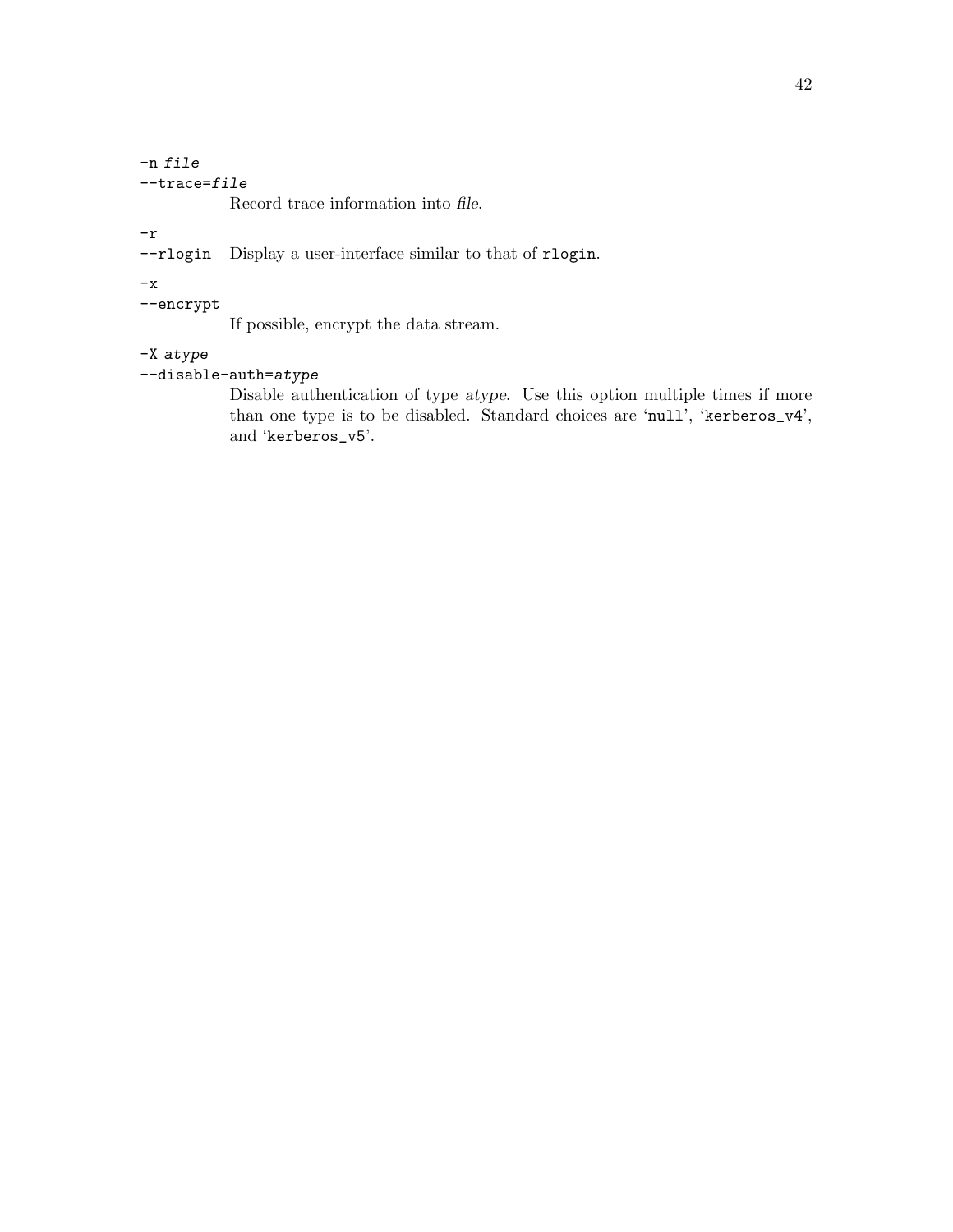# 18 tftp: TFTP client

tftp is the user interface to the Internet TFTP, Trivial File Transfer Protocol, which allows users to transfer files to and from a remote machine. The remote host may be specified on the command line, in which case tftp uses host as the default host for future transfers. Synopsis:

tftp [option]... host

## 18.1 Commands

Once tftp is running, it issues the prompt and recognizes the following commands:

```
? command-name
```
Print help information.

ascii Shorthand for mode ascii

binary Shorthand for mode binary

#### connect host-name [port]

Set the host (and optionally port) for transfers. Note that the TFTP protocol, unlike the FTP protocol, does not maintain connections between transfers; thus, the connect command does not actually create a connection, but merely remembers what host is to be used for transfers. You do not have to use the connect command; the remote host can be specified as part of the get or put commands.

#### get file-name

#### get remotename localname

get file...

Get a file, or a set of files, from the specified sources. The source can be in one of two forms: a file name on the remote host, if the host has already been specified, or a string of the form 'host:filename' to specify both a host and file name at the same time. If the latter form is used, the last hostname specified becomes the default for future transfers. When specifying a numeric IPv6 address as host part, then this address must be enclosed between square brackets, since it contains colons and would interfere with the delimiter before the file name. Brackets are optional for IPv4 addresses.

```
tftp> get [2001:1234::12]:issue
```
#### mode transfer-mode

Set the mode for transfers; transfer-mode may be one of 'ascii' or 'binary'. The default is 'ascii'.

### put file

#### put localfile remotefile

#### put file... remote-directory

Put a file or set of files to the specified remote file or directory. The destination can be in one of two forms: a filename on the remote host, if the host has already been specified, or a string of the form 'host:filename' to specify both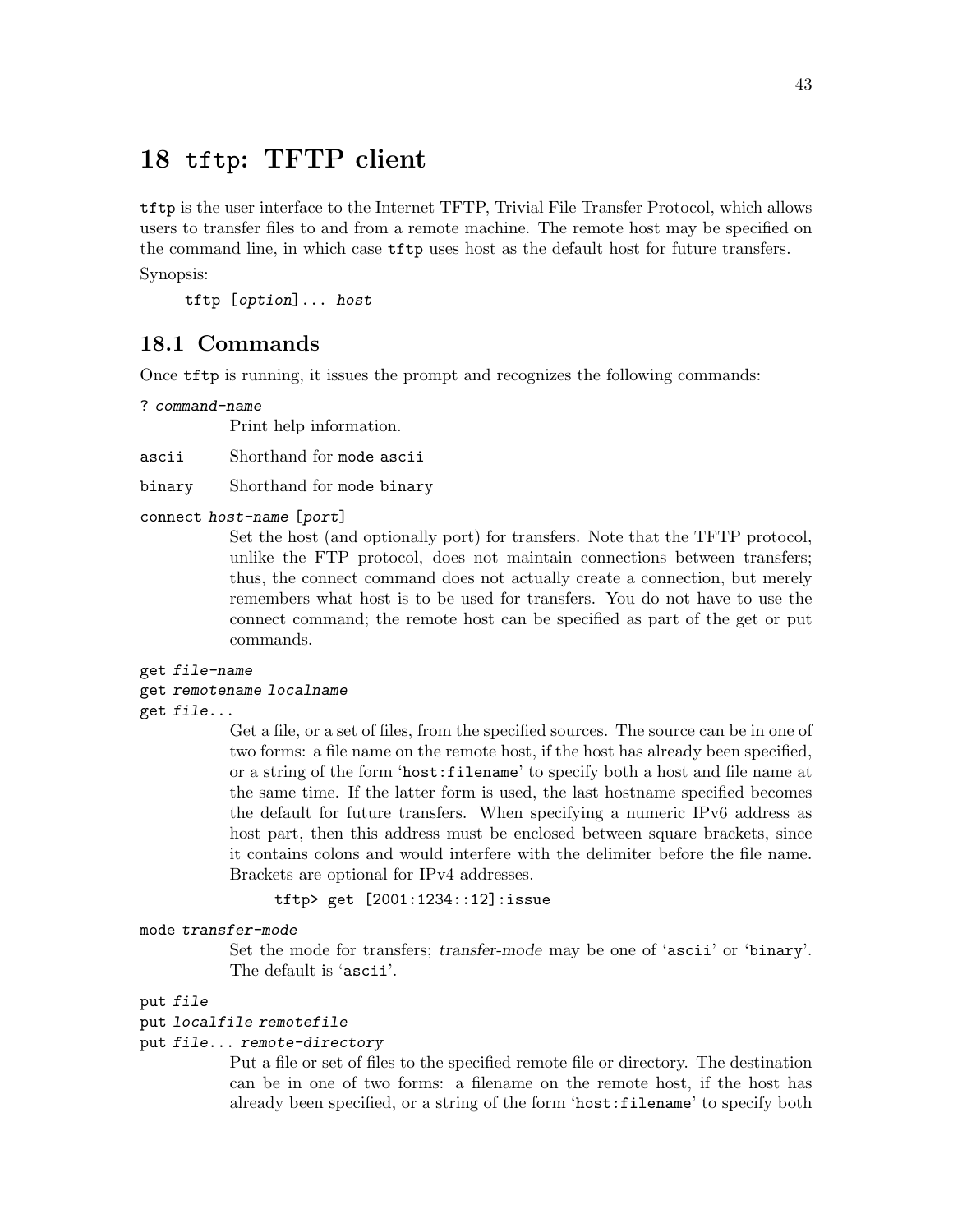a host and filename at the same time. If the latter form is used, the hostname specified becomes the default for future transfers. If the remote-directory form is used, the remote host is assumed to be a UNIX machine. The same use of square brackets for enclosing numeric IPv6 addresses applies here, as was mentioned for the command get.

quit Exit tftp. An end of file also exits.

| rexmt retransmission-timeout |  |  |  |  |  |  |
|------------------------------|--|--|--|--|--|--|
|------------------------------|--|--|--|--|--|--|

Set the per-packet retransmission timeout, in seconds.

status Show current status.

timeout total-transmission-timeout Set the total transmission timeout, in seconds.

trace Toggle packet tracing.

verbose Toggle verbose mode.

Because there is no user-login or validation within the tftp protocol, the remote site will probably have some sort of file-access restrictions in place. The exact methods are specific to each site and therefore difficult to document here.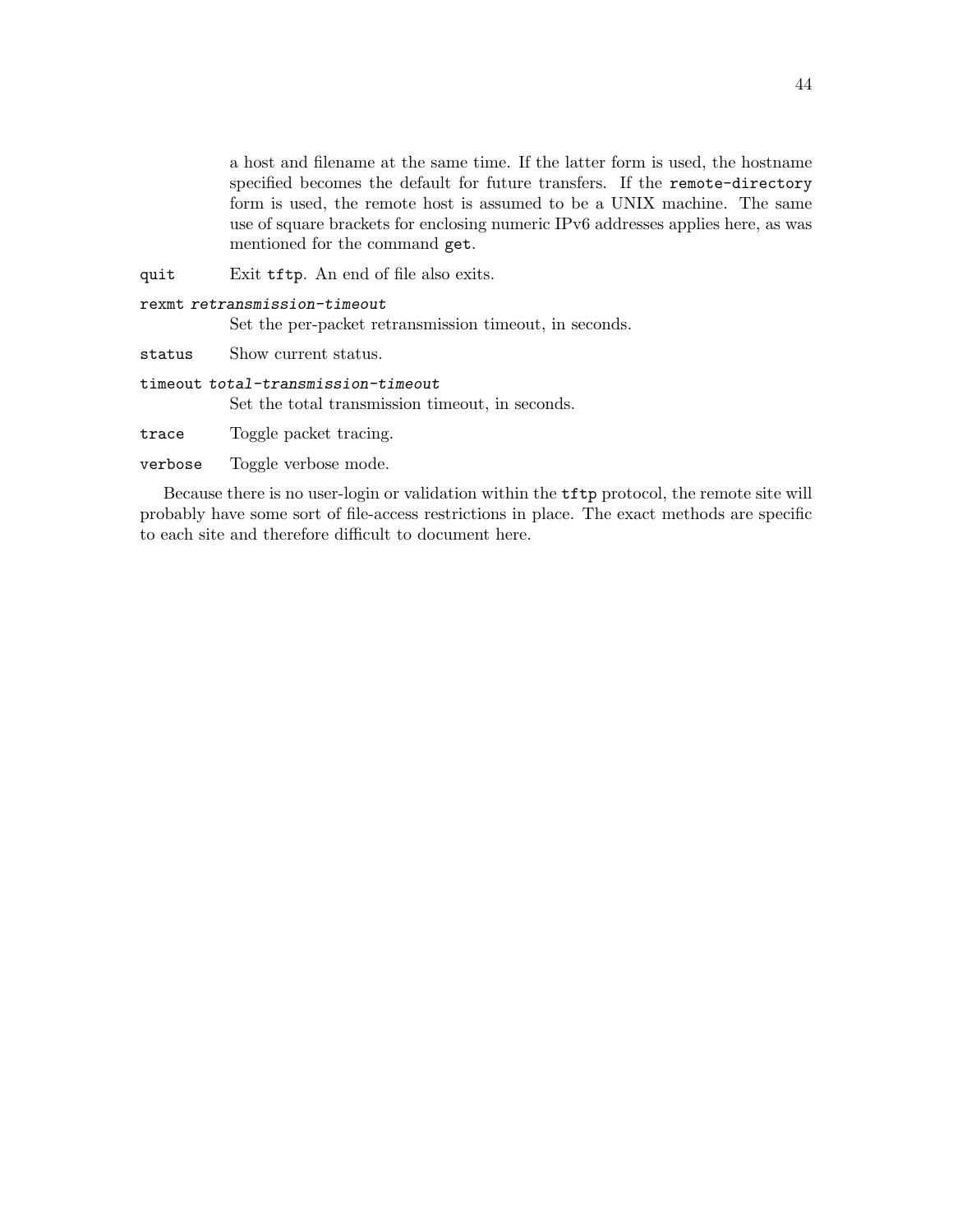# 19 inetd: Internet super-server

inetd program should be run at boot time by  $/etc/rc$ . It then listens for connections on certain internet sockets. When a connection is found on one of its sockets, it decides what service the socket corresponds to, and invokes a program to service the request. The server program is invoked with the service socket as its standard input, output and error descriptors. After the program is finished, inetd continues to listen on the socket (except in some cases which will be described below). Essentially, inetd allows running one daemon to invoke several others, reducing load on the system.

There are two types of services that inetd can start: standard and TCPMUX. A standard service has a well-known port assigned to it; it may be a service that implements an official Internet standard or is a BSD-specific service. As described in RFC 1078, TCPMUX services are nonstandard services that do not have a well-known port assigned to them. They are invoked from inetd when a program connects to the "tcpmux" well-known port and specifies the service name. This feature is useful for adding locally-developed servers.

## 19.1 Invocation

Normally, inetd is invoked without any arguments. It does, however, support several command line options. These are:

-d

--debug Turns on debugging. With this option, inetd stays in foreground and prints additional debugging information of stderr.

--environment

Pass local and remote socket information in environment variables. See [Section 19.5 \[Inetd Environment\], page 48](#page-53-0).

### $-p[file]$

--pidfile[=file]

Use file as location to store process ID of the running server process, thus overriding the default location. Setting an empty argument will disable the use of a file for storing the process ID.

### --resolve

Resolve IP addresses when setting environment variables. See [Section 19.5](#page-53-0) [\[Inetd Environment\], page 48](#page-53-0).

```
-R rate
```
--rate=rate

Specify the maximum number of times a service can be invoked in one minute; the default is 1000.

### 19.2 Configuration file

Upon execution, inetd reads its configuration information from configuration files and directories named on the command line. By default these are /etc/inetd.conf and /etc/initd.d. If the configuration pathname is a directory, all files in the directory are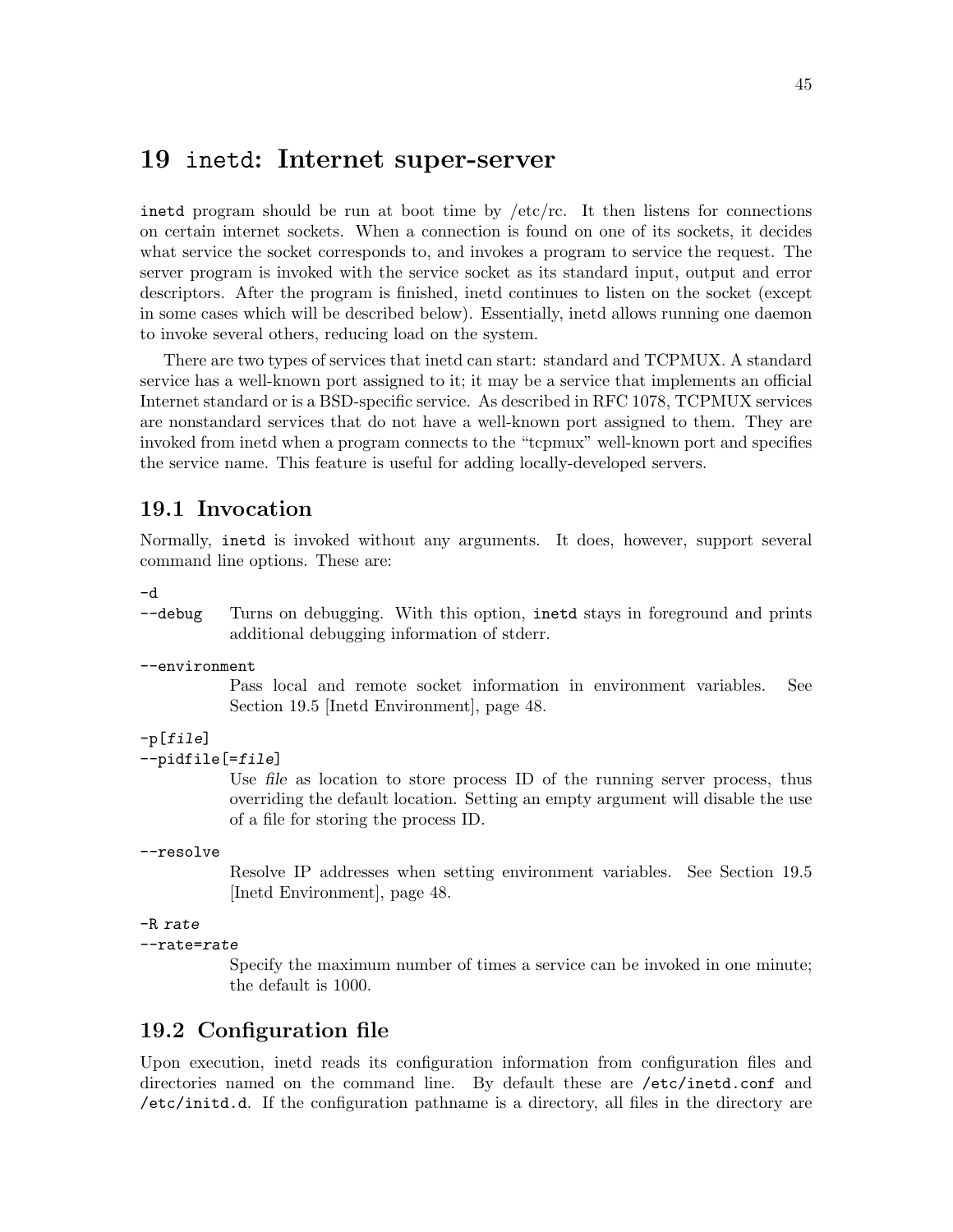read and interpreted like a configuration file. All of the configuration files are read and the results are merged.

There must be an entry for each field in the configuration file, with entries for each field separated by a tab or a space. Comments are denoted by a  $H^*$  at the beginning of a line. The available fields of the configuration file are summarized in the table below (optional parts are enclosed in square brackets):

[service node:]service name

The service-name entry is the name of a valid service in the file /etc/services. For "internal" services (see [Section 19.3 \[Built-in services\], page 47\)](#page-52-0), the service name must be the official name of the service (that is, the first entry in /etc/services), or a numeric representation thereof. For TCPMUX services, the value of the 'service name' field consists of the string 'tcpmux' followed by a slash and the locally-chosen service name (see [Section 19.4 \[TCPMUX\],](#page-53-1) [page 48\)](#page-53-1).

An optional 'service node' prefix is allowed for internet services. When present, it supplies the local addresses inetd should use when listening for that service. 'Service node' consists of a comma-separated list of addresses. Both symbolic host names and numeric IP addresses are allowed. Symbolic hostnames are looked up in DNS service. If a hostname has multiple address mappings, inetd creates a socket to listen on each address.

To avoid repeating an address that occurs frequently, a line with a host address specifier and colon, but no further fields is allowed, e.g.:

127.0.0.1,192.168.0.5:

The address specifier from such a line is remembered and used for all further lines lacking an explicit host specifier. Such a default address remains in effect until another such line or end of the configuration is encountered, whichever occurs first.

A special hostname '\*' stands for the wildcard address. When used in a normal configuration line, it causes the default address specifier to be ignored for that line. When used in a default address specification, e.g.:

 $*$ :

it causes any previous default address specifier to be forgotten.

socket type

The socket type should be one of 'stream', 'dgram', 'raw', 'rdm', or 'seqpacket', depending on whether the socket is a stream, datagram, raw, reliably delivered message, or sequenced packet socket. TCPMUX services must use 'stream'.

protocol The protocol must be a valid protocol as given in /etc/protocols. Examples might be 'tcp' or 'udp'. TCPMUX services must use 'tcp'. If IPv6 support is enabled the sockets will accept both IPv4 and IPv6 connections if that is supported by the OS. If inetd should only accept IPv4 or IPv6 connections, add '4' or '6' to the protocol name. For example 'tcp4' will only accept IPv4 tcp connections and 'udp6' will only accept IPv6 udp connections.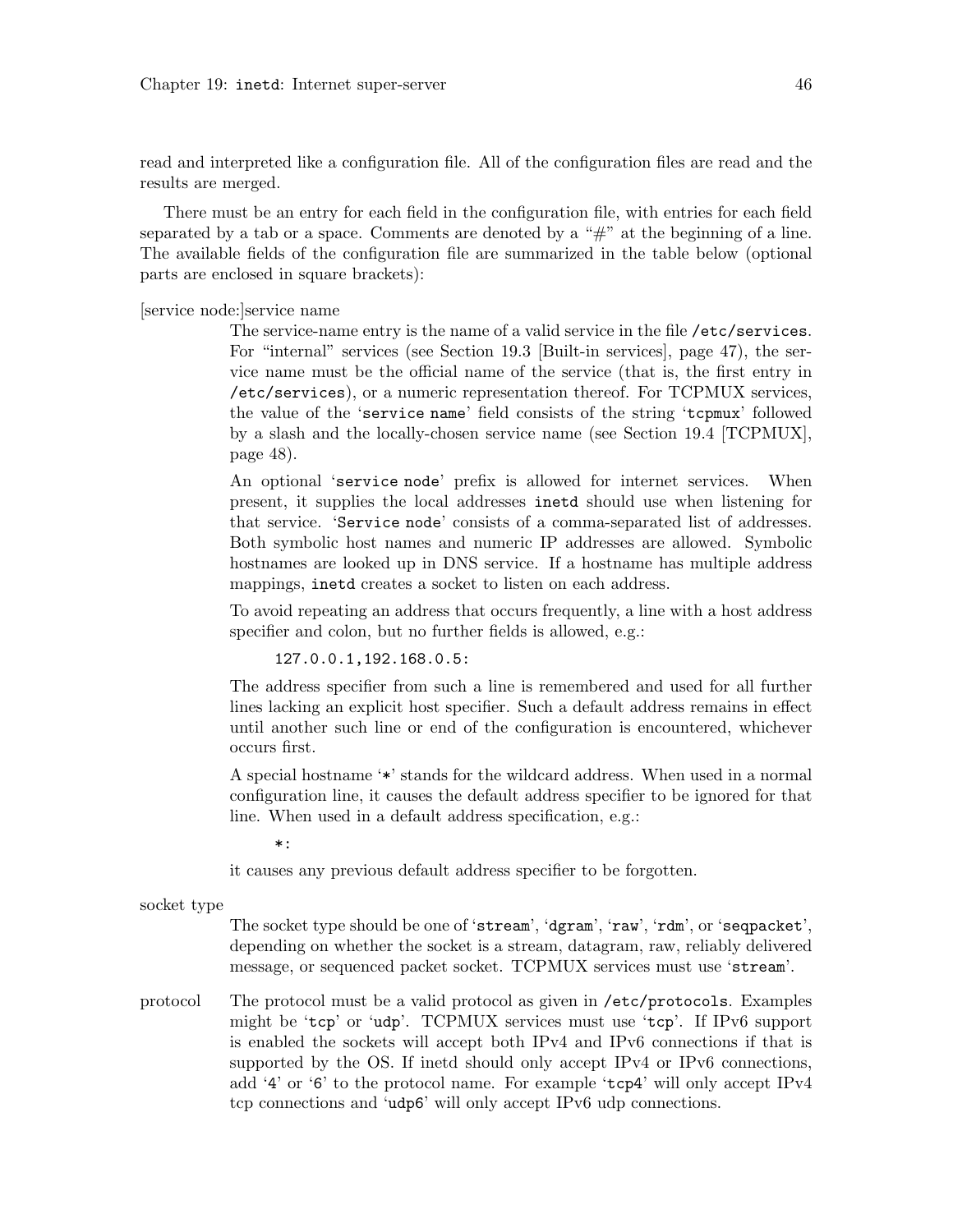#### wait/nowait[.max]

The 'wait/nowait' entry specifies whether the server that is invoked by inetd will take over the socket associated with the service access point, and thus whether inetd should wait for the server to exit before listening for new service requests. Datagram servers must use 'wait', as they are always invoked with the original datagram socket bound to the specified service address. These servers must read at least one datagram from the socket before exiting. If a datagram server connects to its peer, freeing the socket so inetd can received further messages on the socket, it is said to be a "multi-threaded" server; it should read one datagram from the socket and create a new socket connected to the peer. It should fork, and the parent should then exit to allow inetd to check for new service requests to spawn new servers. Datagram servers which process all incoming datagrams on a socket and eventually time out are said to be "single-threaded". comsat and talkd are both examples of the latter type of datagram server. tftpd is an example of a multi-threaded datagram server.

Servers using stream sockets generally are multi-threaded and use the 'nowait' entry. Connection requests for these services are accepted by inetd, and the server is given only the newly-accepted socket connected to a client of the service. Most stream-based services and all TCPMUX services operate in this manner. For such services, the number of running instances of the server can be limitied by specifying optional 'max' suffix (a decimal number), e.g.: 'nowait.15'.

Stream-based servers that use 'wait' are started with the listening service socket, and must accept at least one connection request before exiting. Such a server would normally accept and process incoming connection requests until a timeout. Other services must use 'nowait'.

user The user entry should contain the user name of the user as whom the server should run. This allows for servers to be given less permission than root. An optional form includes also a group name as a suffix, separated from the user name by colon or a period, i.e., 'user: group' or 'user.group'.

server program

The server-program entry should contain the pathname of the program which is to be executed by inetd when a request is found on its socket. If inetd provides this service internally, this entry should be 'internal'.

It is common usage to specify /usr/sbin/tcpd in this field.

server program arguments

The server program arguments should be just as arguments normally are, starting with argv[0], which is the name of the program. If the service is provided internally, this entry must contain the word 'internal', or be empty.

### <span id="page-52-0"></span>19.3 Built-in services

The inetd program provides several "trivial" services internally by use of routines within itself. All these services can operate both in 'stream' and in 'dgram' mode. They are: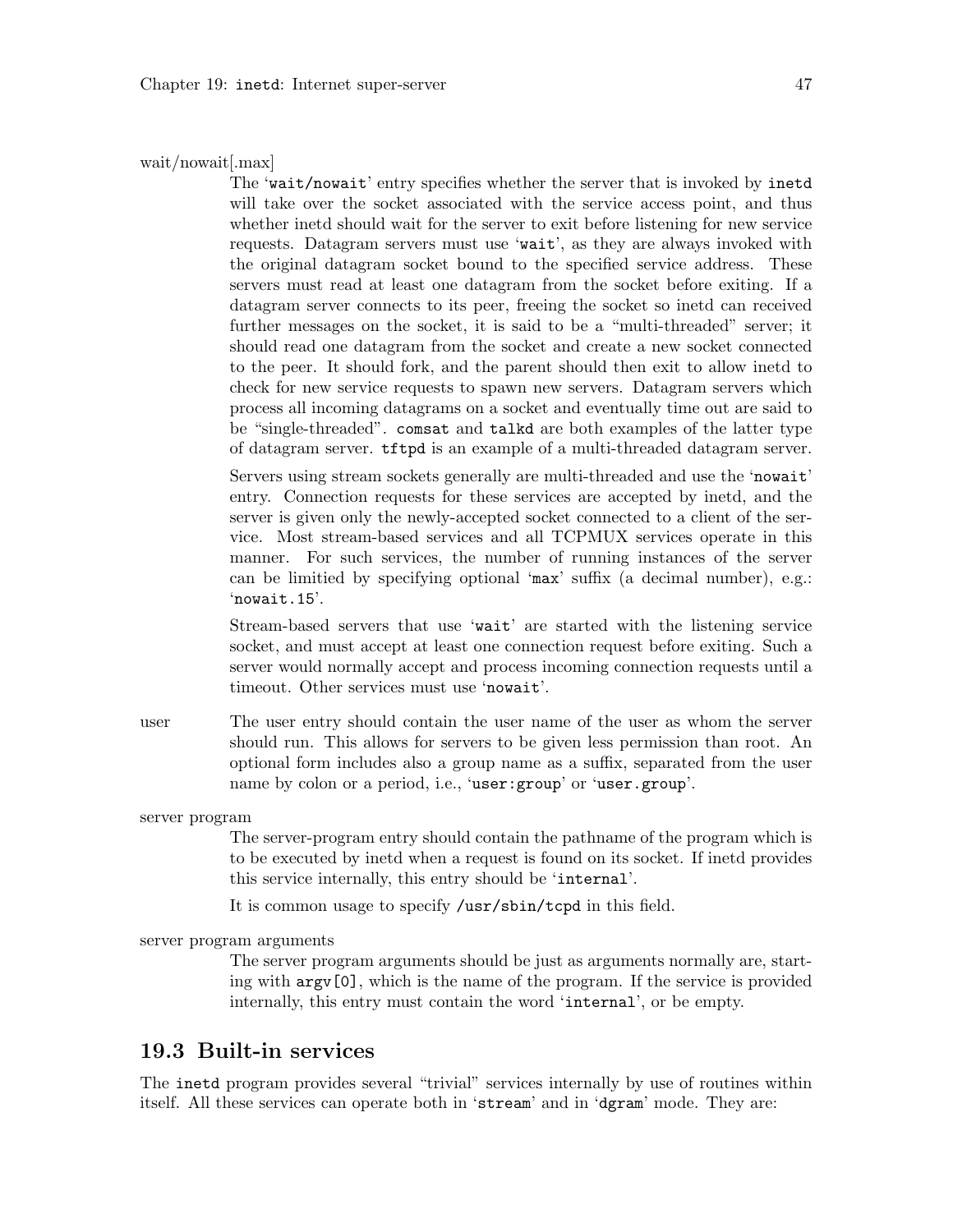| echo | Send back to the originating source any data received from it. This is a debug- |  |
|------|---------------------------------------------------------------------------------|--|
|      | ging and measurement tool.                                                      |  |

discard Silently throw away any data received.

chargen This is a character generator service. It can be operated as both stream or dgram service. When operating in 'stream' mode, once a connection is established a stream of data is sent out the connection (and any data received is thrown away). This continues until the calling user terminates the connection. When operating in 'dgram' mode, inetd listens for UDP datagrams, and for each received datagram, answers with a datagram containing a random number (between 0 and 512) of characters. Any data in the received datagram are ignored.

daytime Send back the current date and time in a human readable form. Any input is discarded.

```
time Send back the current date and time as a 32-bit integer number, nrepresenting
           the number of seconds since midnight, January 1, 1900.
```
### <span id="page-53-1"></span>19.4 TCPMUX

The TCPMUX protocol.

A TCP client connects to a foreign host on TCP port 1. It sends the service name followed by a carriage-return line-feed <CRLF>. The service name is never case sensitive. The server replies with a single character indicating positive (+) or negative (-) acknowledgment, immediately followed by an optional message of explanation, terminated with a <CRLF>. If the reply was positive, the selected protocol begins; otherwise the connection is closed." The program is passed the TCP connection as file descriptors 0 and 1.

If the TCPMUX service name begins with a "+", inetd returns the positive reply for the program. This allows you to invoke programs that use stdin/stdout without putting any special server code in them.

The special service name 'help' causes inetd to list TCPMUX services in inetd.conf.

To define TCPMUX services, the configuration file must contain a 'tcpmux internal' definition.

Here are several example service entries for the various types of services:

| ftp                                            |  |  | stream tcp nowait root /usr/libexec/ftpd ftpd-l             |           |
|------------------------------------------------|--|--|-------------------------------------------------------------|-----------|
| ntalk                                          |  |  | dgram udp wait nobody:tty /usr/libexec/talkd talkd          |           |
| tcpmux                                         |  |  | stream tcp nowait root internal                             |           |
| tcpmux/+date stream tcp nowait guest /bin/date |  |  |                                                             | date      |
|                                                |  |  | tcpmux/phonebook stream tcp nowait guest /usr/bin/phonebook | phonebook |

## <span id="page-53-0"></span>19.5 Inetd Environment

If a connection is made with a streaming protocol ('stream') and if --environment option has been given, inetd will set the following environment variables before starting the program:

PROTO Always 'TCP'.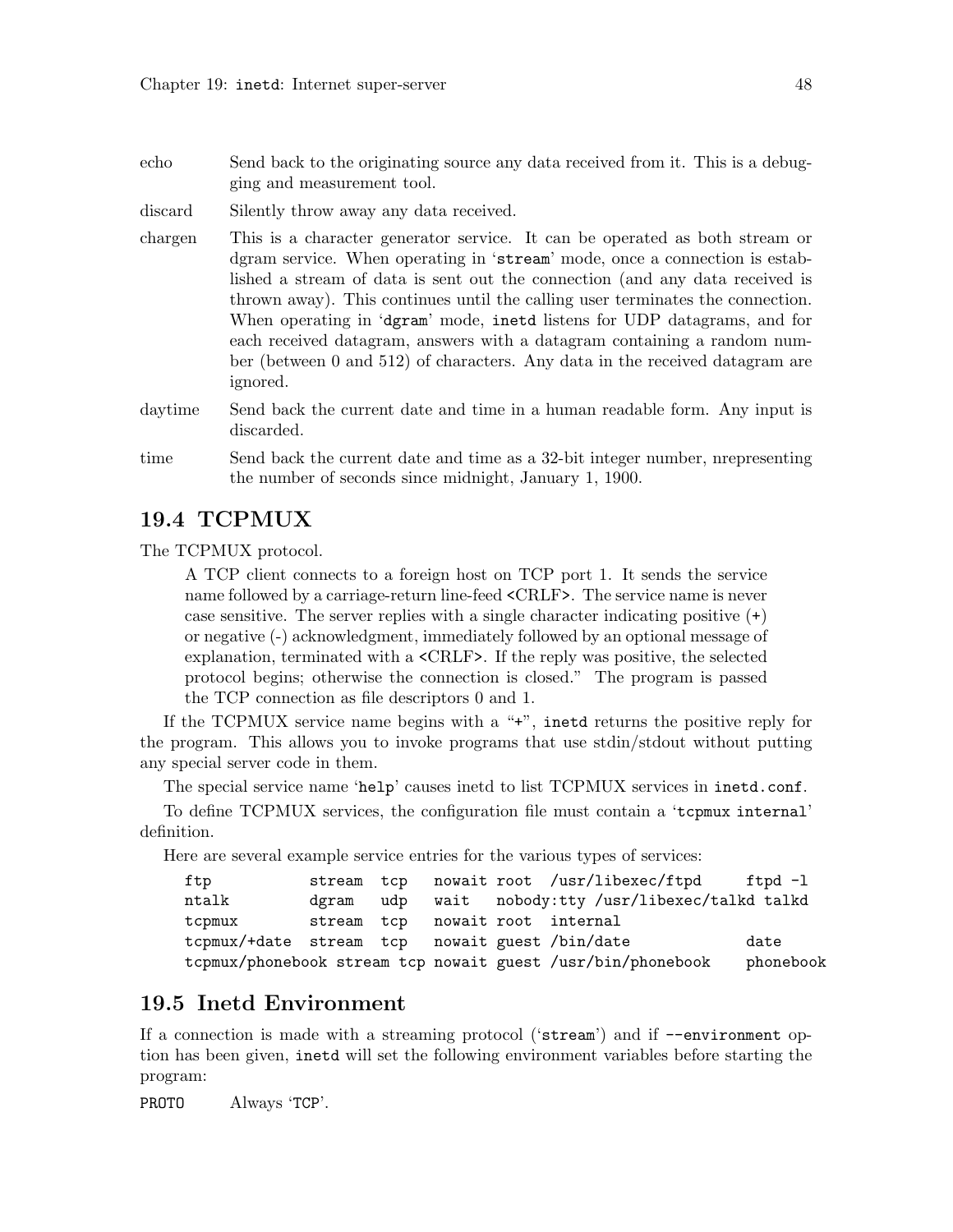### TCPLOCALIP

Local IP address of the interface which accepted the connection.

#### TCPLOCALPORT

Port number on which the TCP connection was established.

#### TCPREMOTEIP

IP address of the remote client.

#### TCPREMOTEPORT

Port number on the client side of the TCP connection.

Additionally, if given the --remote option, inetd sets the following environment variables:

#### TCPLOCALHOST

DNS name of TCPLOCALIP.

#### TCPREMOTEHOST

DNS name of TCPREMOTEIP.

### 19.6 Error Messages

The inetd server logs error messages using syslog. Important error messages and their explanations are:

'service/protocol server failing (looping), service terminated.'

The number of requests for the specified service in the past minute exceeded the limit. The limit exists to prevent a broken program or a malicious user from swamping the system. This message may occur for several reasons:

- 1. there are lots of hosts requesting the service within a short time period,
- 2. a "broken" client program is requesting the service too frequently,
- 3. a malicious user is running a program to invoke the service in a "denial of service" attack,
- 4. the invoked service program has an error that causes clients to retry quickly.

Use the -R option, as described above, to change the rate limit. Once the limit is reached, the service will be reenabled automatically in 10 minutes.

### 'service/protocol: No such user 'user', service ignored'

### 'service/protocol: getpwnam: user: No such user'

No entry for user exists in the passwd file. The first message occurs when inetd (re)reads the configuration file. The second message occurs when the service is invoked.

'service/protocol: No such user 'user', service ignored'

### 'service/protocol: getpwnam: user: No such user'

No entry for user exists in the passwd file. The first message occurs when inetd (re)reads the configuration file. The second message occurs when the service is invoked.

'service: can't set uid number'

'service: can't set gid number'

The user or group ID for the entry's user is invalid.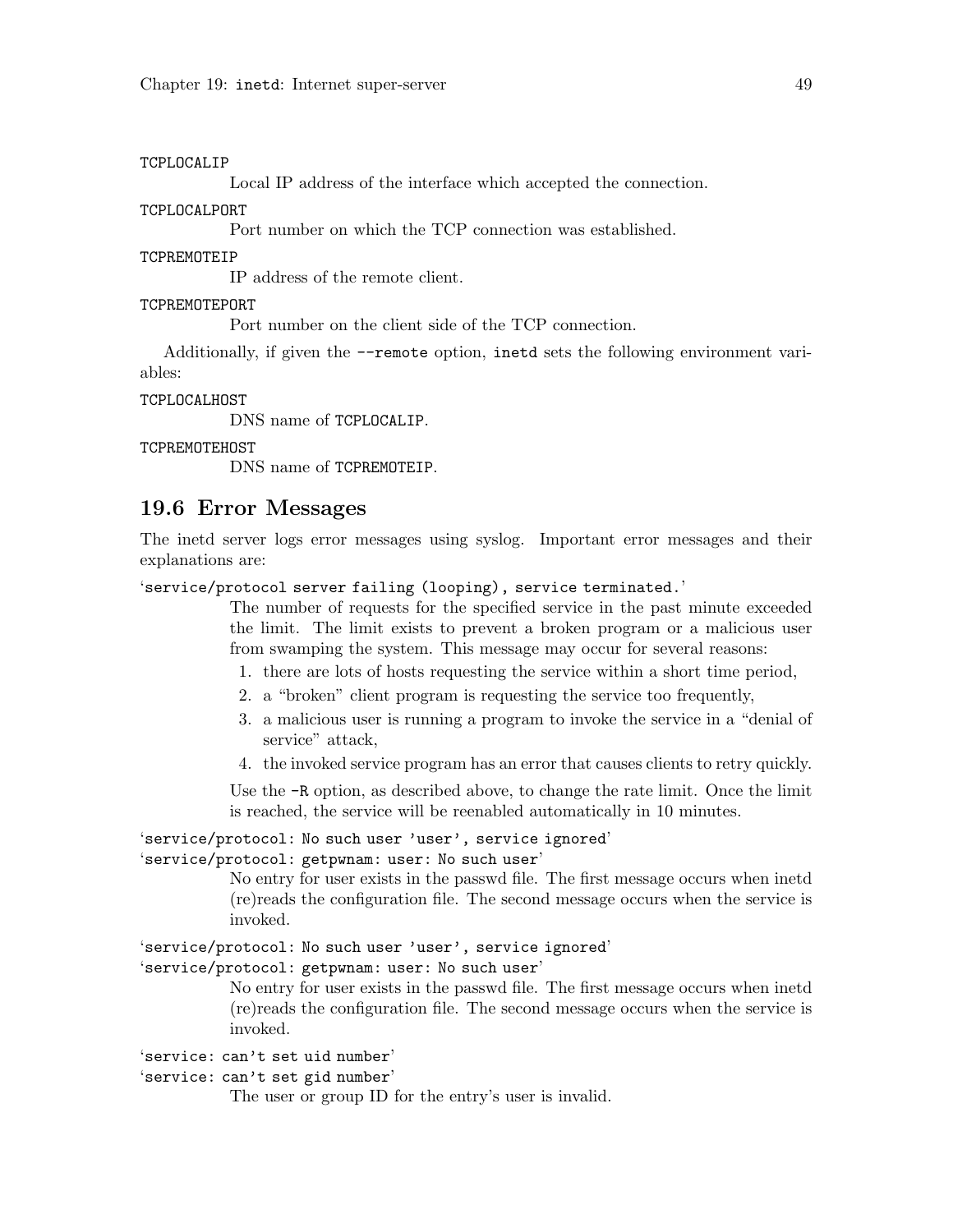# <span id="page-55-0"></span>20 syslogd: system service logging faclity

syslogd is a system service that provides error logging facility. Messages are read from the UNIX domain socket /dev/log, from an Internet domain socket specified in /etc/services, and from the special device /dev/klog (to read kernel messages).

syslogd creates the file /var/run/syslog.pid, and stores its process id there. This can be used to kill or reconfigure syslogd.

The message sent to syslogd should consist of a single line. The message can contain a priority code, which should be a preceding decimal number in angle braces, for example, <5>. This priority code should map into the priorities defined in the include file sys/syslog.h.

syslogd [options]...

```
-f file
--rcfile=file
```
Override configuration (the default file is /etc/syslog.conf).

### -D dir

```
--rcdir=dir
```
Override configuration directory (the default is /etc/syslog.d).

### -P file

--pidfile=file

Override pidfile (the default file is /var/run/syslogd.pid).

-n

--no-detach Do not enter daemon mode.

-d

```
-debug Print debug information (implies -n).
```
-p file

```
--socket=file
```

```
Override default UNIX domain socket /dev/log.
```
-a socket Add UNIX socket to listen. An unlimited number of sockets is allowed.

-r

--inet Receive remote messages via Internet domain socket. Without this option no remote massages are received, since there is no listening socket. Yet sockets for forwarding are created on the fly as needed, which might cause performance issues on busy systems.

### -b address

### --bind=address

Restrict the listening Internet domain socket to a single address. The default (given the use of  $-\mathbf{r}$ ) is a wildcard address, implying that the server listens at every available address. Any name will be resolved, and the lookup result will depend on the options  $-4$ ,  $-6$ , and  $-\frac{1}{2}$  ipany.

### --no-unixaf

```
Do not listen on UNIX domain sockets (overrides -a and -p).
```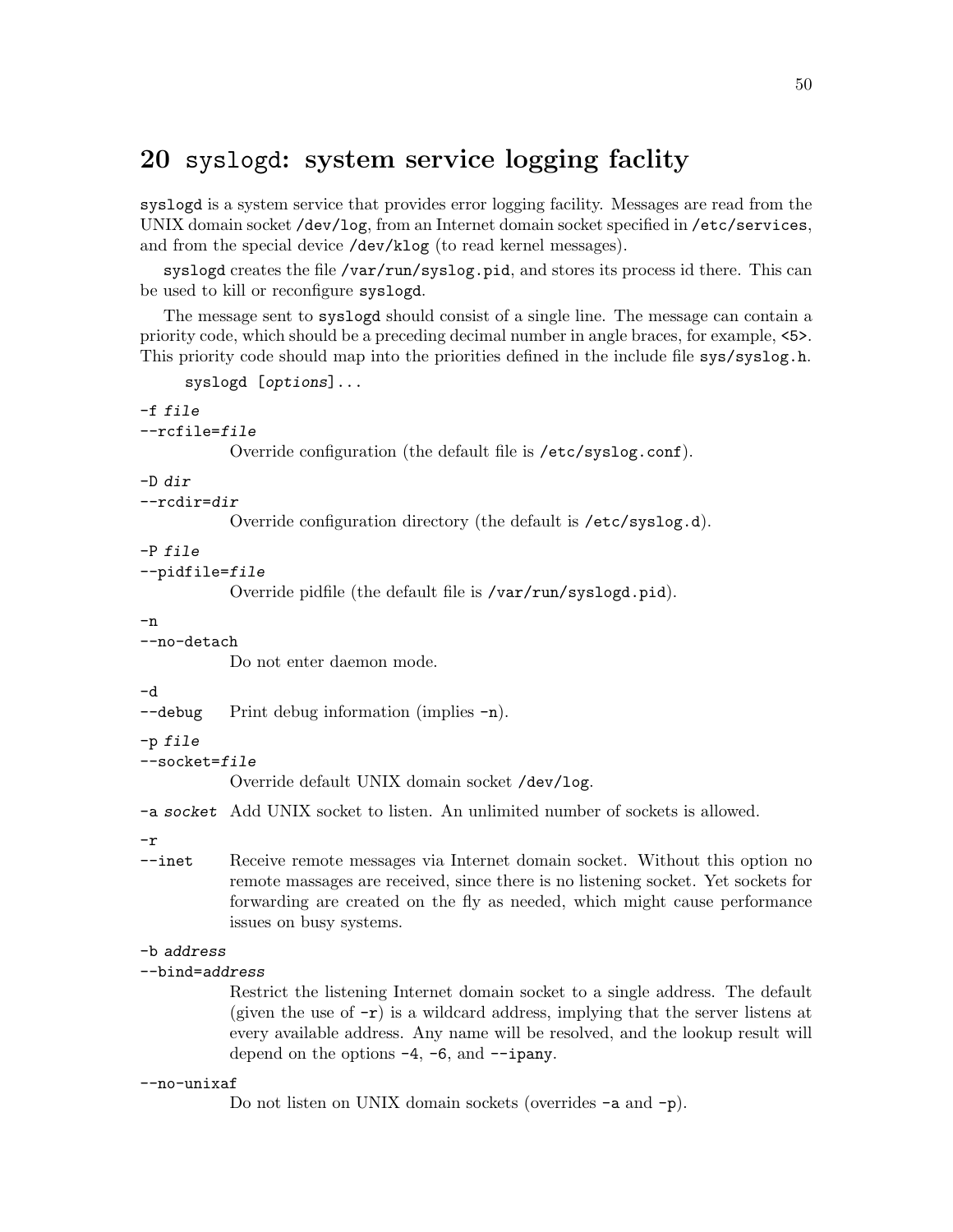#### --no-klog

Do not listen to the kernel log device /dev/klog.

--ipany Allow both address families: IPv4 and IPv6.

-4

--ipv4 Use only IPv4 for Internet domain sockets.

-6

--ipv6 Use only IPv6 for Internet domain sockets.

#### --no-forward

Do not forward any messages (overrides -h). This disables even temporary creation of forwarding sockets, an ability which is otherwise active when the option -r is left out.

#### -h

--hop Forward messages from remote hosts.

#### -m interval

--mark=interval

Specify timestamp interval expressed in minutes (0 for no timestamping).

-l hostlist

Log hosts in hostlist by their hostname. Multiple lists are allowed.

-s domainlist

List of domains which should be stripped from the FQDN of hosts before logging their name. Multiple lists are allowed.

### $-T$

```
--local-time
```
Ignore any time contained in a received message. In its stead, record the time of reception on the local system. This circumvents problems caused by remote hosts with skewed clocks.

### 20.1 Configuration file

syslogd reads its configuration file when it starts up and whenever it receives a hangup signal. The syslog.conf file is the main configuration file for the syslogd program. In addition, the server looks below the directory syslog.d/ for further configuration files, making it easy to arrange a common set of logging conventions in syslog.conf, augmented by system and service specific drop-in configuration in syslog.d/.

Each configuration file consists of lines with two fields: a selector field which specifies the types of messages and priorities to which the line applies, and an action field which specifies the action to be taken if a message syslogd receives matches the selection criteria. The selector field is separated from the action field by one or more tab or space characters. A rule can be split in several lines if all lines except the last are terminated with a backslash  $\vee$ .

There are two exceptional forms of line content. The first is the tagged selector, and the second is a comment. The latter begins with an octothorp ('#'), also called hash, and continues until end-of-line.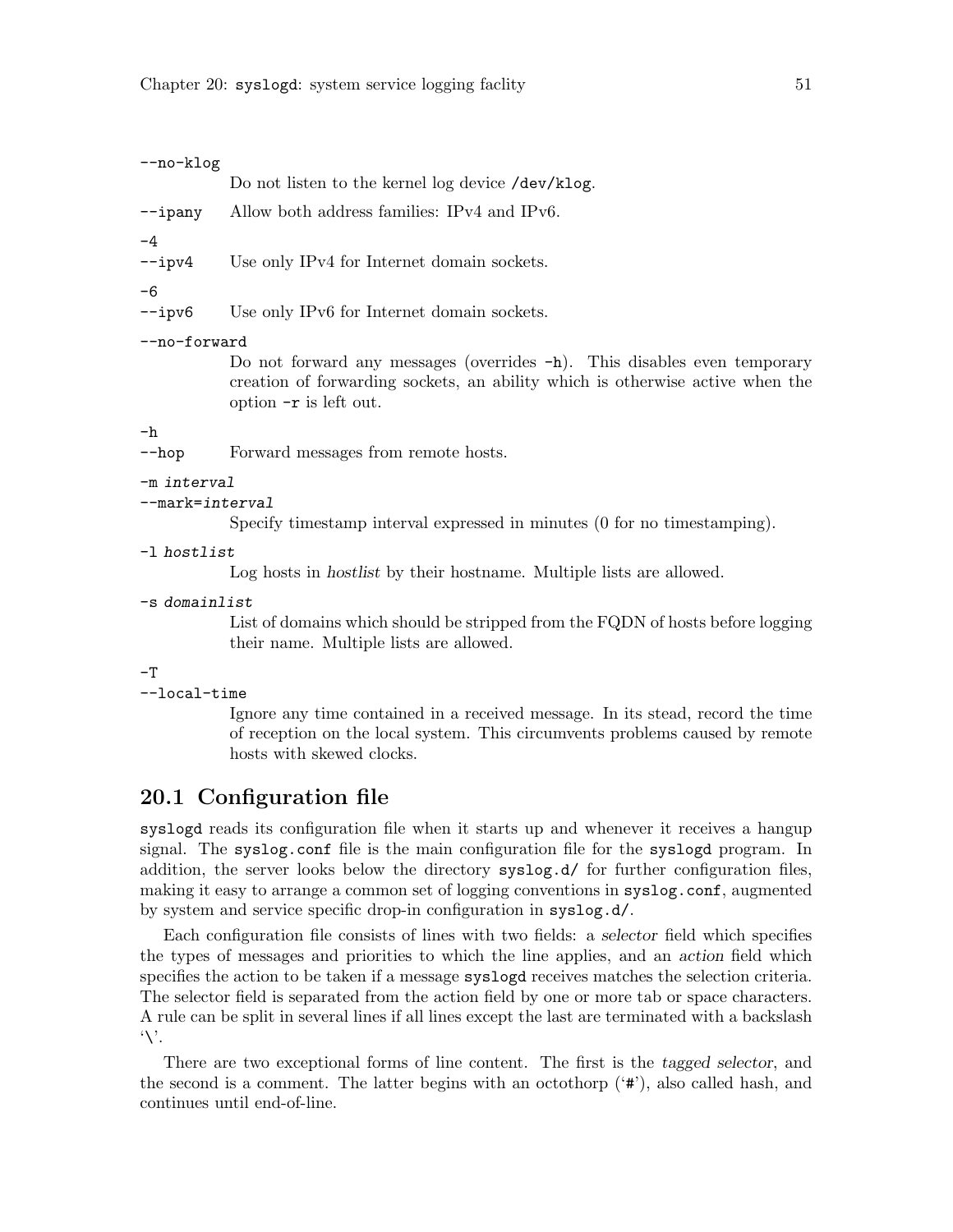A tagged selector commences with an exclamation mark, as in '!name', or with a shebang, like '#! name', and continues with a program name, a tag in the sense used by logger. It has the effect of applying the following configuration rules only to messages submitted with the specified tag. This selection remains in effect until another tag is selected, or until it is reset by means of stating the program name as an asterisque '\*'.

The selector fields are encoded as a facility, followed by a period  $('.')$ , and a level, with no intervening white-space. The facility as well as the level are case insensitive.

The facility describes the part of the system generating the message, and is one of the following keywords: 'auth', 'authpriv', 'cron', 'daemon', 'kern', 'lpr', 'mail', 'mark', 'news', 'syslog', 'user', 'uucp' and 'local0' through 'local7'. These keywords (with the exception of 'mark') correspond to the similar 'LOG\_' values specified to the 'openlog' and 'syslog' library routines. See Section "Syslog" in The GNU C Library Reference Manual, for details.

The level describes the severity of the message, and is a keyword from the following ordered list (higher to lower): 'emerg', 'alert', 'crit', 'err, warning', 'notice' and 'debug'. These keywords correspond to the similar 'LOG\_' values specified to the syslog library routine.

See Section "syslog and vsyslog" in The GNU C Library Reference Manual, for a further descriptions of both the facility and level keywords and their significance.

If a received message matches the specified facility and is of the specified level (or a higher level), the action specified in the action field will be taken.

Multiple selectors may be specified for a single action by separating them with semicolon  $(';')$  characters. It is important to note, however, that each selector can modify the ones preceding it.

Multiple facilities may be specified for a single level by separating them with comma  $'$ , characters.

An asterisk  $(*')$  can be used to specify all facilities or all levels. Two asterisks  $(**)$ specifie all facilities not named previously in the configuration file.

By default, a level applies to all messages with the same or higher level. The equal  $(4)$  character can be prepended to a level to restrict this line of the configuration file to messages with the very same level.

An exclamation mark ('!') prepended to a level or the asterisk means that this line of the configuration file does not apply to the specified level (and higher ones). In conjunction with the equal sign, you can exclude single levels as well.

The special facility 'mark' receives a message at priority 'info' every 20 minutes. This is not enabled by a facility field containing an asterisk.

The special level 'none' disables a particular facility.

The action field of each line specifies the action to be taken when the selector field selects a message. There are five forms:

• A pathname (beginning with a leading slash). Selected messages are appended to the file.

You may prepend a minus  $(2)$  to the path to omit syncing the file after each message log. This can cause data loss at system crashes, but increases performance for programs which use logging extensively.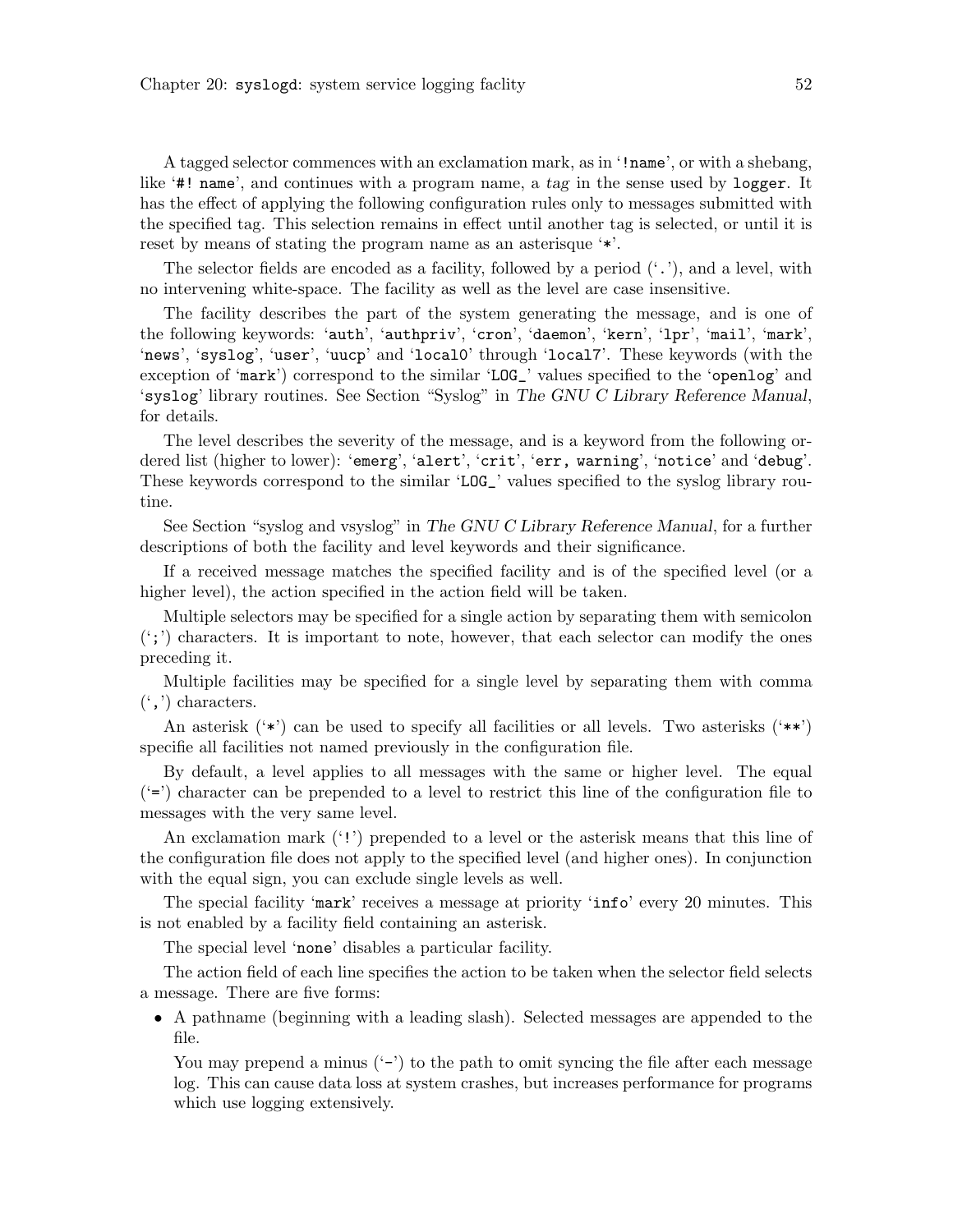- A named pipe, beginning with a vertical bar  $('')$  followed by a pathname. The pipe must be created with mkfifo before syslogd reads its configuration file. This feature is especially useful for debugging.
- A hostname (preceded by an at  $({\cal C})$  sign). Selected messages are forwarded to syslogd on the named host.
- A comma separated list of users. Selected messages are written to those users if they are logged in.
- An asterisk. Selected messages are written to all logged-in users.

Blank lines and lines whose first non-blank character is a hash ('#') character are ignored.

A configuration file might appear as follows:

```
# Log all kernel messages, authentication messages of
# level notice or higher and anything of level err or
# higher to the console.
# Don't log private authentication messages!
*.err;kern.*;auth.notice;authpriv.none /dev/console
# Log anything (except mail) of level info or higher.
# Don't log private authentication messages!
*.info;mail.none;authpriv.none /var/log/messages
# The authpriv file has restricted access.
authpriv.* /var/log/secure
# Log all the mail messages in one place.
mail.* /var/log/maillog
# Everybody gets emergency messages, plus log them on another
# machine.
*.emerg *
*.emerg @arpa.berkeley.edu
# Root and Eric get alert and higher messages.
*.alert root,eric
# Simplify security auditing, by collecting sudo uses.
! sudo
*.info /var/log/sudo
# Collect time server reports.
#! ntpd
*.* /var/log/ntpd
# Stop selecting on message tags.
!*
```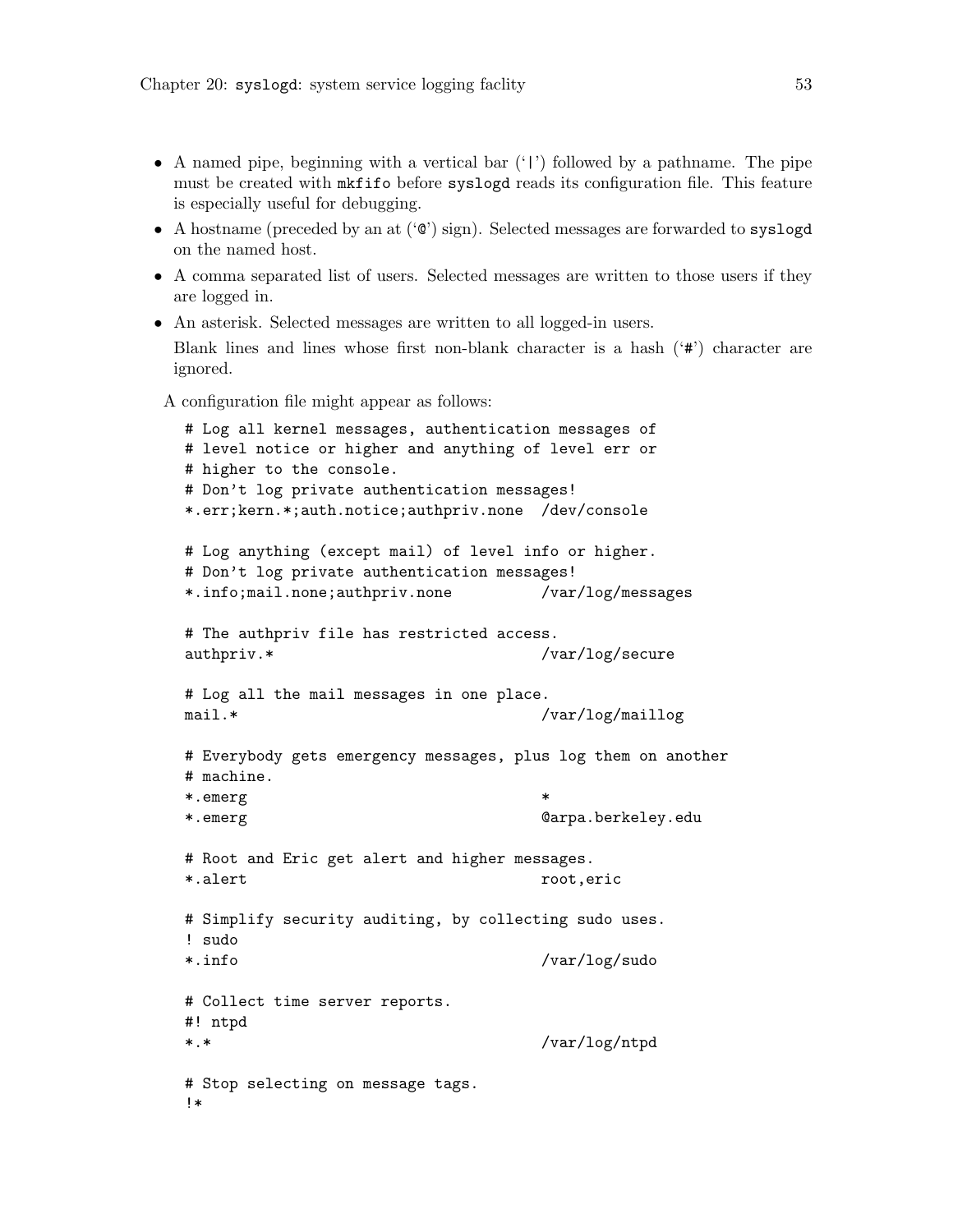# Save mail and news errors of level err and higher in a # special file. uucp,news.crit /var/log/spoolerr

The effects of multiple selectors are sometimes not intuitive. For example 'mail.crit, \*.err' will select the 'mail' facility messages at the level of 'err' or higher, not at the level of 'crit' or higher.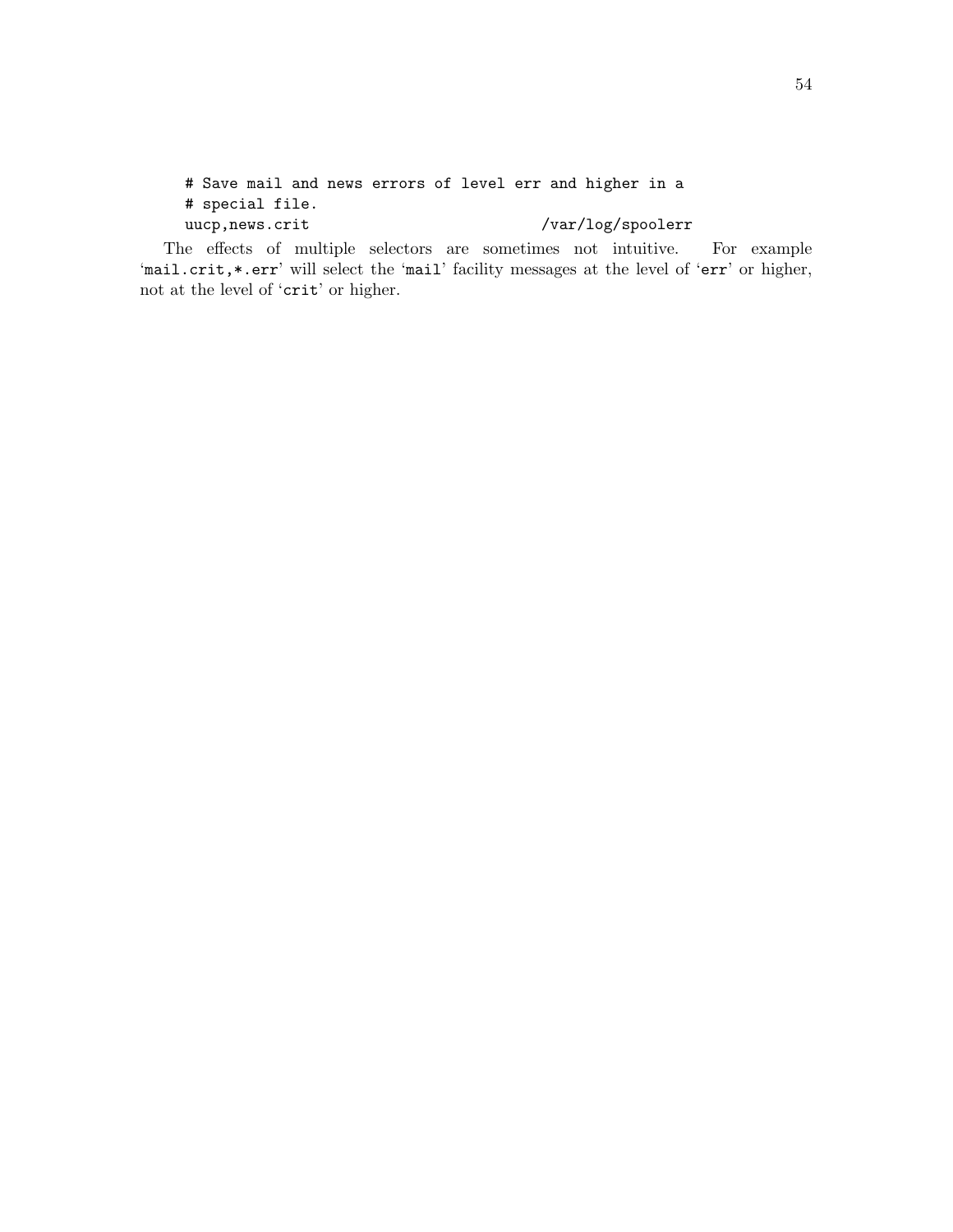# 21 ftpd: FTP daemon

ftpd is the Internet File Transfer Protocol server process. The server uses the TCP protocol and listens at the port specified in the 'ftp' service specification.

```
ftpd [option]...
```

```
-4
```
--ipv4 Daemon uses only IPv4 addressing. Ignored in inetd mode. -6 --ipv6 Daemon uses only IPv6 addressing. Ignored in inetd mode.  $-A$ --anonymous-only Only anonymous login is allowed. -a auth --auth=auth Specify what authentication mechanism to use for incoming connections. Possible values are: 'kerberos', 'kerberos5', 'opie', 'pam', and 'default'. Anonymous logins will continue to work when this option is used, unless the user 'ftp' is removed from the system. -D --daemon ftpd enters daemon-mode. That allows ftpd to be run without inetd. -d --debug Debugging information is written to the syslog using facility 'LOG\_FTP'. -l --logging Each successful and failed ftp session is logged using syslog with a facility of 'LOG\_FTP'. If this option is specified twice, the retrieve (get), store (put), append, delete, make directory, remove directory and rename operations and their filename arguments are also logged. --non-rfc2577 Do not follow the suggestion of RFC 2577 to suppress messages that could help an attacker to conduct user name enumeration. This option allows the server to return with an error message immediately upon receipt of a user name. Such information includes non-existence claims and expiration claims. The ideal mode would otherwise be to fake the relevance of asking for a password, and only thereafter report an invalid login. -p pidfile --pidfile=pidfile Change default location of pidfile. -q

### --no-version

Quiet mode. No information about the version of the ftpd is given to the client.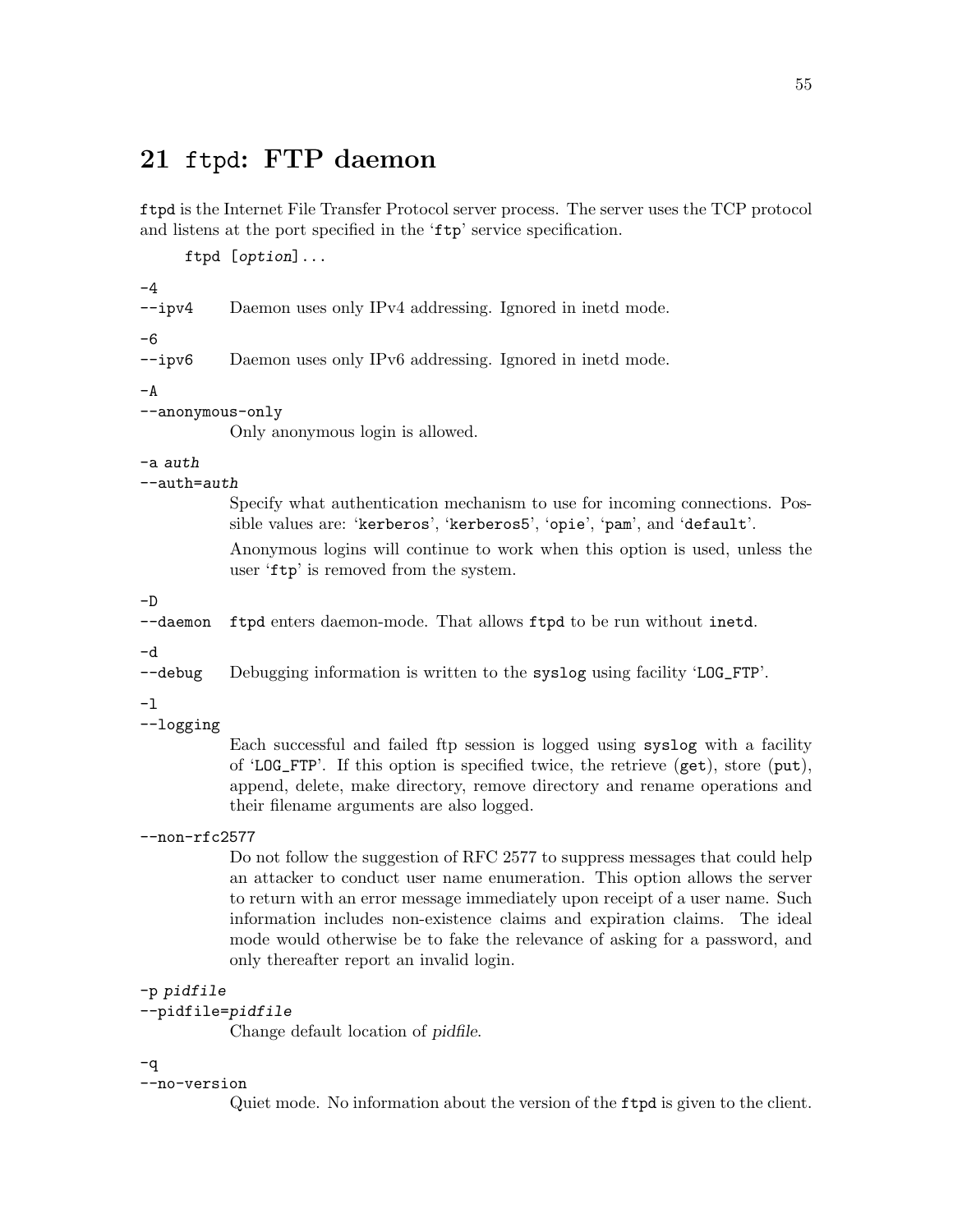### $-T$

### --max-timeout

A client may also request a different timeout period; the maximum period allowed may be set to timeout seconds with the -T option. The default limit is 2 hours.

#### -t timeout

### --timeout=timeout

The inactivity timeout period is set to timeout seconds (the default is 15 minutes).

### -u umask

#### --umask=umask

Set default umask, expressed in base 8.

The file /etc/nologin can be used to disable FTP access. If the file exists, ftpd displays it and exits. If the file /etc/ftpwelcome exists, ftpd prints it before issuing the 'ready' message. If the file /etc/motd exists, ftpd prints it after a successful login.

If this server was compiled with PAM support, then any non-anonymous connection request will also be checked for settings pertaining to the PAM service 'ftp', before finally being accepted.

Linux-PAM is particular in that it also provides a module 'pam\_ftp.so' influencing even anonymous access. By convention the present server relies on the functionality in that module when built on relevant systems. However, the module is known to be partially broken since ten years back, when one compares the claims in its manual page, so not all claimed trickery is available!

### 21.1 Standards

The FTP server currently supports the following FTP requests. The letter case of any request is ignored.

| Request     | Description                                              |
|-------------|----------------------------------------------------------|
| ABOR        | abort previous command                                   |
| ACCT        | specify account (ignored)                                |
| <b>ALLO</b> | allocate storage (vacuously)                             |
| APPE        | append to a file                                         |
| <b>CDUP</b> | change to parent of current working directory            |
| <b>CWD</b>  | change working directory                                 |
| DELE        | delete a file                                            |
| <b>EPSV</b> | extended passive transfer request                        |
| EPRT        | specify data connection port                             |
| <b>HELP</b> | give help information                                    |
| LIST        | give list files in a directory (" $\vert s \vert$ -lgA") |
| LPRT        | specify data connection port                             |
| <b>LPSV</b> | long passive transfer request                            |
| MKD         | make a directory                                         |
| MDTM        | show last modification time of file                      |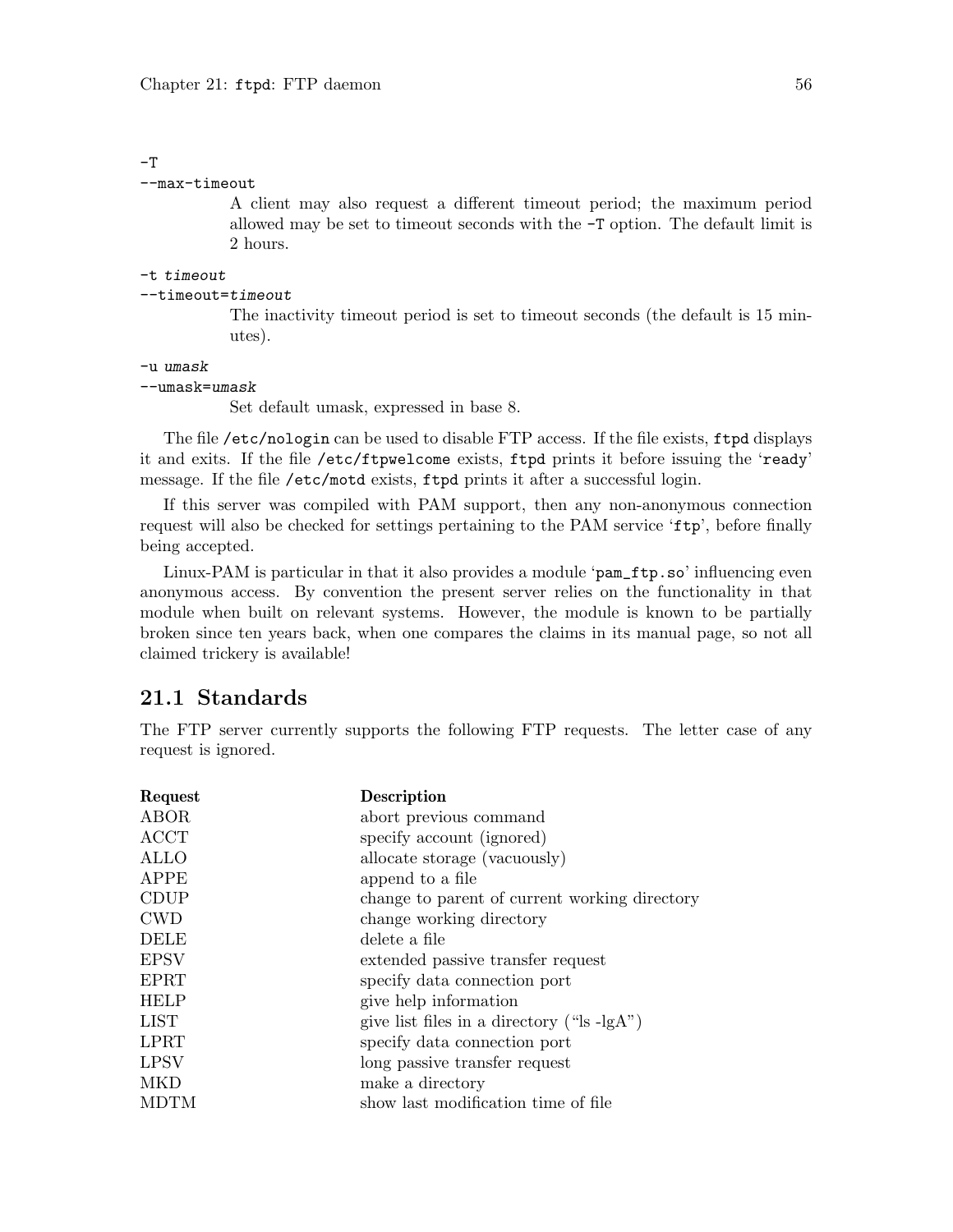| <b>MODE</b> | specify data transfer mode                                 |
|-------------|------------------------------------------------------------|
| <b>NLST</b> | give name list of files in directory                       |
| <b>NOOP</b> | do nothing                                                 |
| <b>PASS</b> | specify password                                           |
| <b>PASV</b> | prepare for server-to-server transfer                      |
| PORT        | specify data connection port                               |
| <b>PWD</b>  | print the current working directory                        |
| <b>QUIT</b> | terminate session                                          |
| <b>REST</b> | restart incomplete transfer                                |
| <b>RETR</b> | retrieve a file                                            |
| <b>RMD</b>  | remove a directory                                         |
| <b>RNFR</b> | specify rename-from file name                              |
| <b>RNTO</b> | specify rename-to file name                                |
| <b>SITE</b> | non-standard commands                                      |
| SIZE        | return size of file                                        |
| <b>STAT</b> | return status of server                                    |
| <b>STOR</b> | store a file                                               |
| <b>STOU</b> | store a file with a unique name                            |
| <b>STRU</b> | specify data transfer structure                            |
| <b>SYST</b> | show operating system type of server system                |
| <b>TYPE</b> | specify data transfer type                                 |
| <b>USER</b> | specify user name                                          |
| <b>XCUP</b> | change to parent of current working directory (deprecated) |
| <b>XCWD</b> | change working directory (deprecated)                      |
| <b>XMKD</b> | make a directory (deprecated)                              |
| <b>XPWD</b> | print the current working directory (deprecated)           |
| <b>XRMD</b> | remove a directory (deprecated)                            |

The following non-standard, or UNIX specific, commands are supported by the SITE request.

| Request      | Description                                             |
|--------------|---------------------------------------------------------|
| UMASK        | change umask, e.g. SITE UMASK 002                       |
| <b>IDLE</b>  | set idle-timer, e.g. SITE IDLE 60                       |
| <b>CHMOD</b> | change mode of a file, e.g. SITE CHMODO OCHMOD1 1CHMOD2 |
| <b>HELP</b>  | give help information.                                  |

The remaining FTP requests specified in RFC 959 are recognized, but not implemented. The extensions MDTM, REST, and SIZE are specified in RFC 3659, while EPRT and EPSV appear in RFC 2428, LPRT and LPSV in RFC 1639.

The ftp server will abort an active file transfer only when the ABOR command is preceded by a Telnet 'Interrupt Process' (IP) signal and a Telnet 'Synch' signal in the command Telnet stream, as described in Internet RFC 959. If a STAT command is received during a data transfer, preceded by a Telnet IP and Synch, transfer status will be returned.

ftpd interprets file names according to the globbing conventions used by csh. This allows users to utilize the metacharacters '\*? [] $\{\}^{\sim}$ '.

The server applies the suggestions in RFC 2577, but the legacy behaviour with informational content in denials can be restored using the option --non-rfc2577.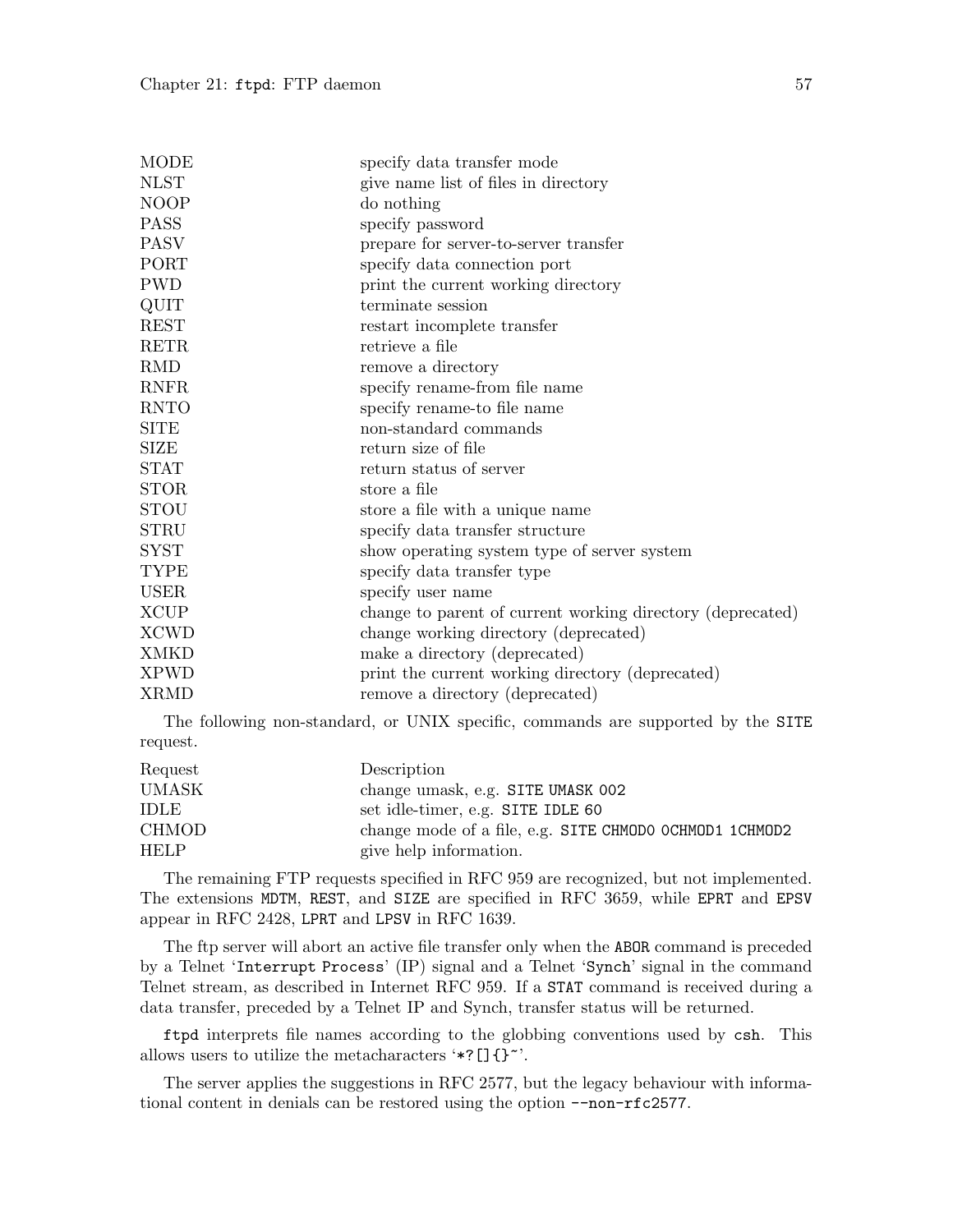### 21.2 Authentication

ftpd authenticates users according to four rules.

- 1. The login name must be in the password data base, /etc/passwd, and must not have a null password. In this case a password must be provided by the client before any file operations can be performed.
- 2. The login name must not appear in the file /etc/ftpusers.
- 3. The user must have a standard shell.
- 4. If the user name is 'anonymous' or 'ftp', an anonymous ftp account must be present in the password file (user 'ftp'). In this case the user is allowed to log in by specifying any password (by convention an email address for the user should be used as the password).

A further access mechanism is provided by the file /etc/ftpchroot. A user mentioned therein will have all access confined to the subtree rooted at the home directory specified in /etc/passwd.

In the case of anonymous access, ftpd takes special measures to restrict the client's access privileges. The server always performs a chroot to the home directory of the 'ftp' user.

In order that system security is not breached, it is recommended that the 'ftp' subtree be constructed with care, following these rules:

- ~ftp Make the home directory owned by 'root' and not writable by anyone.
- ~ftp/bin Make this directory owned by 'root' and not writable by anyone (mode 555). The program ls must be present to support the list command, unless the server was compiled with libls support. This program should be mode 111.
- ~ftp/etc Make this directory owned by 'root' and not writable by anyone (mode 555). The files passwd and group must be present for the ls command to be able to produce owner names rather than numbers. The password field in passwd is not used, and should not contain real passwords. The file motd, if present, will be printed after a successful login. These files should be mode 444.
- ~ftp/pub Make this directory mode 777 and owned by 'ftp'. Guests can then place files which are to be accessible via the anonymous account in this directory.

### 21.3 Configuration files

### '/etc/ftpchroot'

List of users to enclose in a chrooted directory. The anonymous user 'ftp' is always considered to be a member of this list, explicit or not.

### '/etc/ftpusers'

List of unwelcome/restricted users, always to be denied access.

#### '/etc/ftpwelcome'

Welcome notice printed before server identification and any authentication exchange.

### '/etc/motd'

Welcome notice presented after completed login.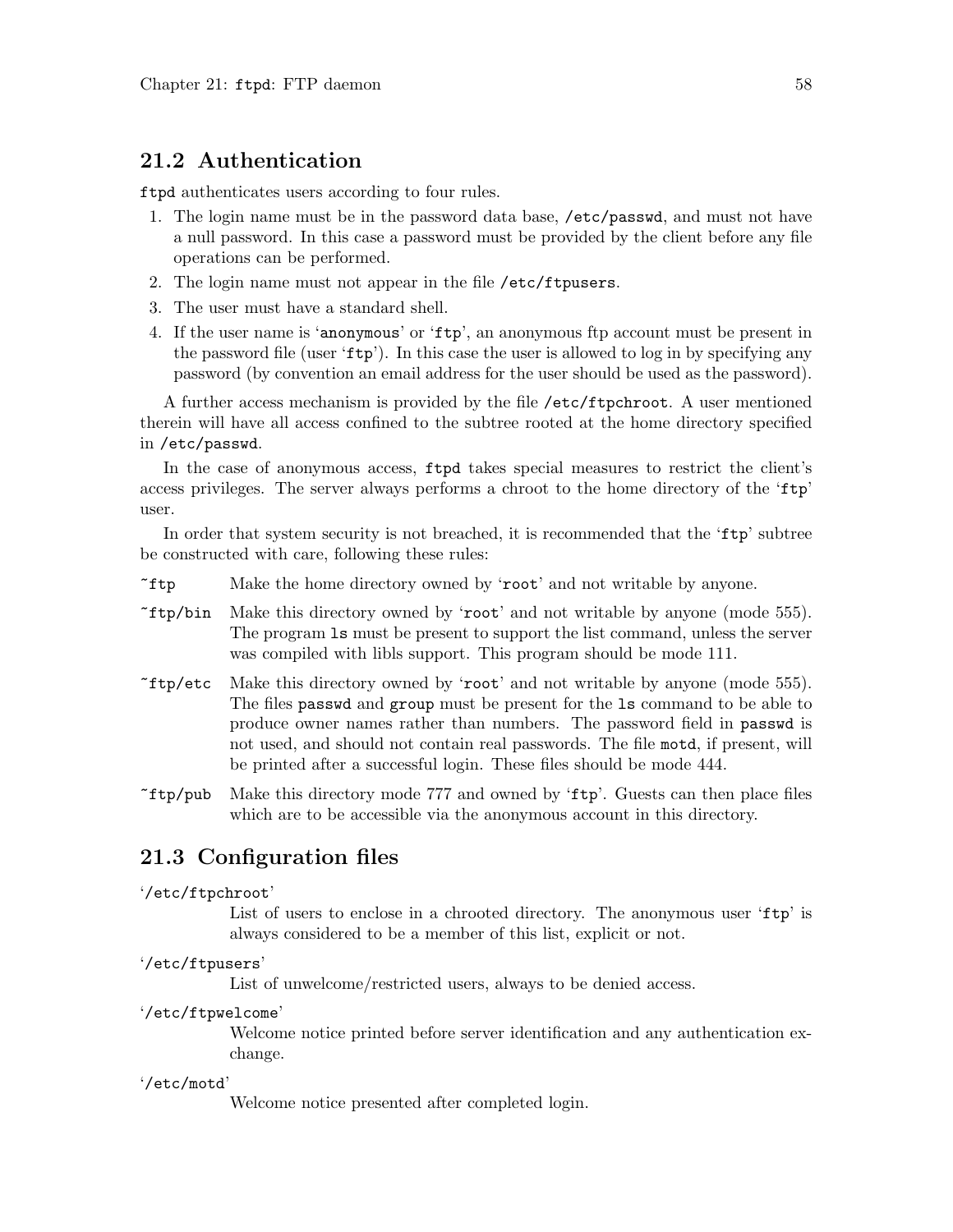'/etc/nologin'

If present, the contents are displayed and all further access is refused.

### 21.4 File format of ftpusers and ftpchroot.

The files /etc/ftpusers and /etc/ftpchroot share a common file format. For better conformity with other implementations, each line is understood as consisting of fields separated by spaces, or by horizontal tabulators. Only the first non-empty field is examined at present. Both files are used for matching against a user name, desiring to use the FTP service.

Whenever the first printable character is a hash '#', the input line is taken as a comment, and is ignored. Lines lacking non-empty fields are likewise ignored.

A field consisting of a single at-sign '@', is treated as a wildcard and matches every input.

A field commencing with an at-sign '@' and then continuing with an identifier, is understood as giving the name of a group. Should this name exist in /etc/groups, and the user name be a member of this same group, then the user name matches.

In all other cases, the field is taken as the identifier of a user, with which the requesting user is compared for verbatim match.

It is worthwhile to observe from the above cases, that a single '@' on a line by itself in /etc/ftpchroot, will enforce chrooting upon every user allowed to access the FTP service. This gives a Draconian, protective configuration.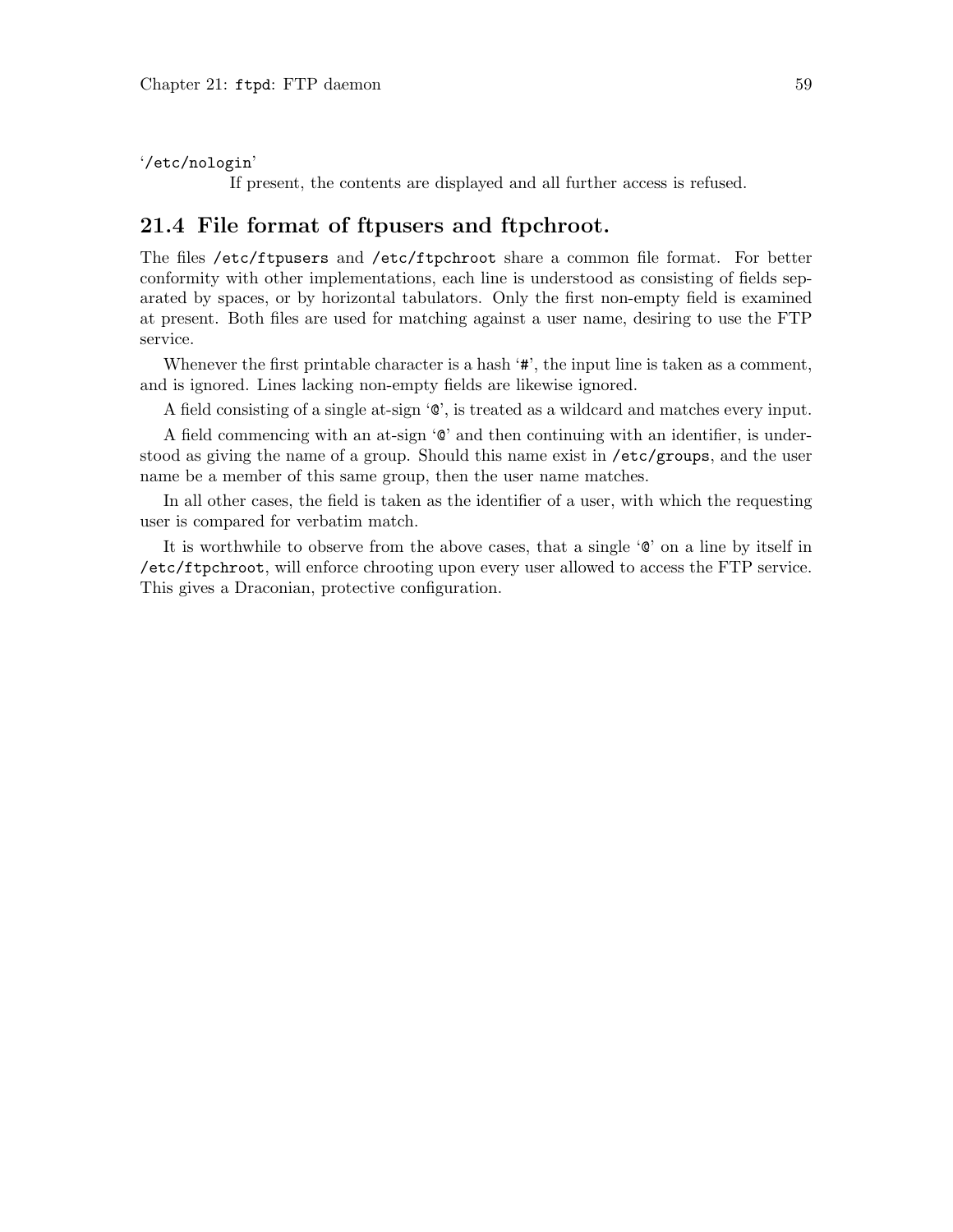# 22 rexecd: server for rexec

rexecd is the server for the rexec routine. The server provides remote execution facilities with authentication based on user names and passwords. It passes error messages and notices to the syslog facility 'LOG\_DAEMON'.

rexecd [option]...

rexecd listens for service requests at the port indicated in the 'exec' service specification. When a service request is received the following protocol is initiated:

- 1. The server reads characters from the socket up to a NUL  $(\hat{ } \setminus \hat{O})$  byte. The resultant string is interpreted as an ASCII number, base 10.
- 2. If the number received in step 1 is non-zero, it is interpreted as the port number of a secondary stream to be used for the stderr. A second connection is then created to the specified port on the client's machine.
- 3. A NUL terminated user name of at most 16 characters is retrieved on the initial socket.
- 4. A NUL terminated, unencrypted password of at most 16 characters is retrieved on the initial socket.
- 5. A NUL terminated command to be passed to a shell is retrieved on the initial socket. The length of the command is limited by the upper bound on the size of the system's argument list.
- 6. rexecd then validates the user as is done at login time and, if the authentication was successful, changes to the user's home directory, and establishes the user and group protections of the user. If any of these steps fail the connection is aborted with a diagnostic message returned.
- 7. A NUL byte is returned on the initial socket and the command line is passed to the normal login shell of the user. The shell inherits the network connections established by rexecd.

# 22.1 Invoking

The only option is as follows:

-l

```
--logging
```
Raise logging level for this service; use more than once for increased verbosity. The syslog facility in use is 'LOG\_DAEMON'.

Should rexecd have been built with PAM support, it reads any setting specified for a service named 'rexec'.

# 22.2 Diagnostics

Except for the last one listed below, all diagnostic messages are returned on the initial socket, after which any network connections are closed. An error is indicated by a leading byte with a value of 1 (0 is returned in step 7 above upon successful completion of all the steps prior to the command execution).

```
'username too long'
```
The name is longer than 16 characters.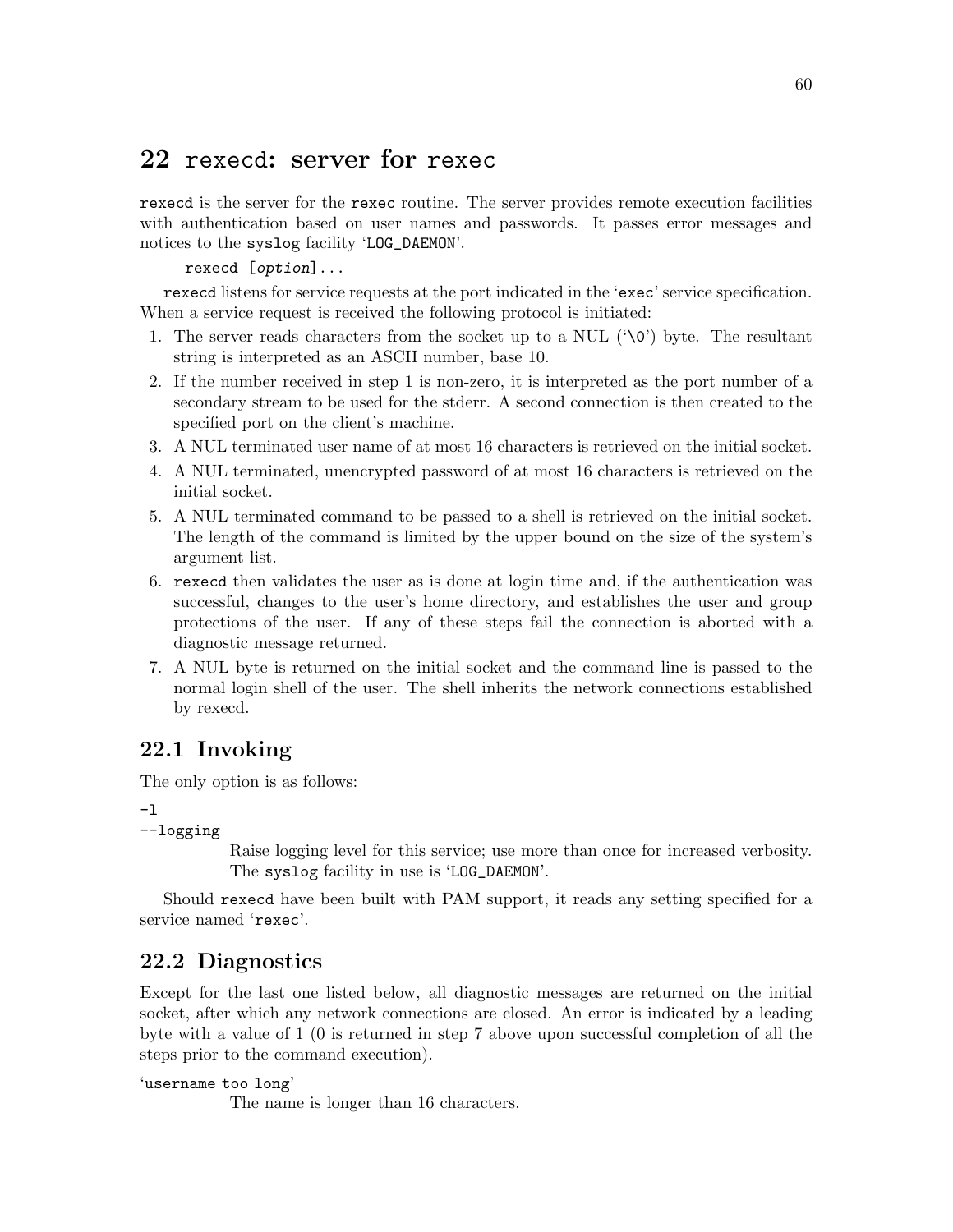'password too long'

The password is longer than 16 characters.

### 'command too long'

The command line passed exceeds the size of the argument list (as configured into the system).

### 'Login incorrect.'

No password file entry for the user name existed.

### 'Password incorrect.'

The wrong password was supplied.

### 'No remote directory.'

The chdir command to the home directory failed.

### 'Try again.'

A fork by the server failed.

### '<shellname>: ...'

The user's login shell could not be started. This message is returned on the connection associated with the stderr, and is not ...

Note, that indicating 'Login incorrect' as opposed to 'Password incorrect' is a security breach which allows people to probe a system for users with null passwords.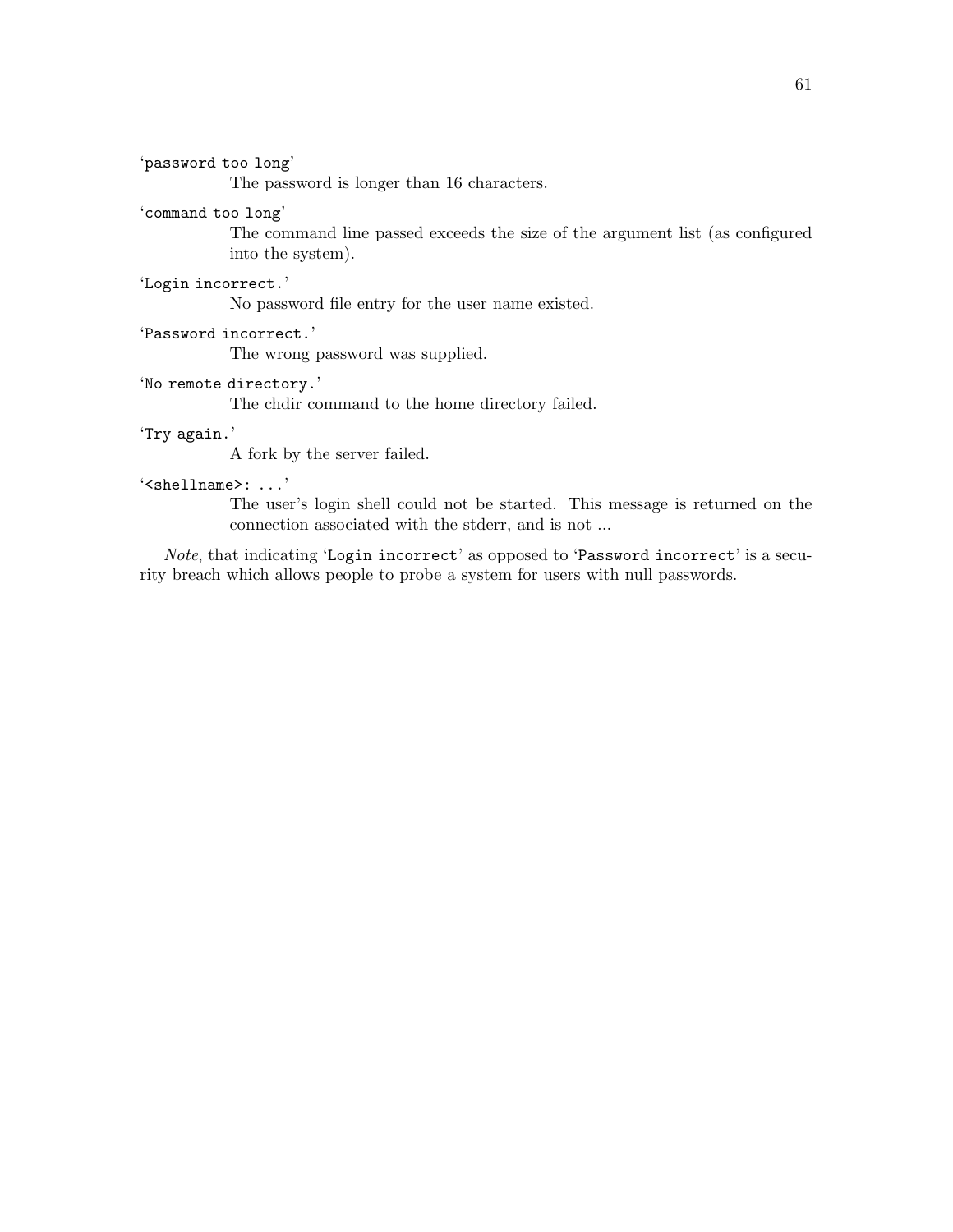# 23 rlogind: Remote login server

rlogind is the server for the rlogin client program (see [Chapter 14 \[rlogin invocation\],](#page-40-0) [page 35](#page-40-0)). The server provides a remote login facility with authentication based on privileged port numbers from trusted hosts, or using authentication according to a Kerberos protocol.

rlogind in daemon mode listens for service requests at the port indicated in the 'login' service specification. A common alternative is to have the super-server inetd listen at the same port, which then invokes rlogind as demand arises. In Kerberised mode, the port is either 'eklogin', or 'klogin', depending on preset encryption, or none.

The standard authentication procedure assumes the integrity of each client machine and of the connecting medium. This is insecure, since it transmits credentials in clear text, but is useful in an "open" environment. This weakness is reduced when running the service in Kerberised version, at the price of a larger complexity of the supporting infrastructure. Using an encrypting Kerberised service even avoids all clear text processing.

## 23.1 Invoking

The available options are as follows:

```
-4
--ipv4 Accept only IPv4 connections in daemon mode.
-6
--ipv6 Only IPv6 connections in daemon mode.
-a
--verify-hostname
           Ask hostname for verification.
-d[max]
--daemon[=max]
           Run in background daemon mode, optionally setting the maximal number of
           simultaneously running client sessions. The default limit is 10.
-D[level]
--debug[=level]
           Set debug level, not implemented.
-l
--no-rhosts
           Ignore client's .rhosts file.
-L name
--local-domain=name
           Set local domain name, to which the server host belongs. By default the domain
           is recovered from the canonical name of the host.
-n
--no-keepalive
           Do not set SO KEEPALIVE on sockets. This decreases the ability to close lost
           connections to once active clients.
```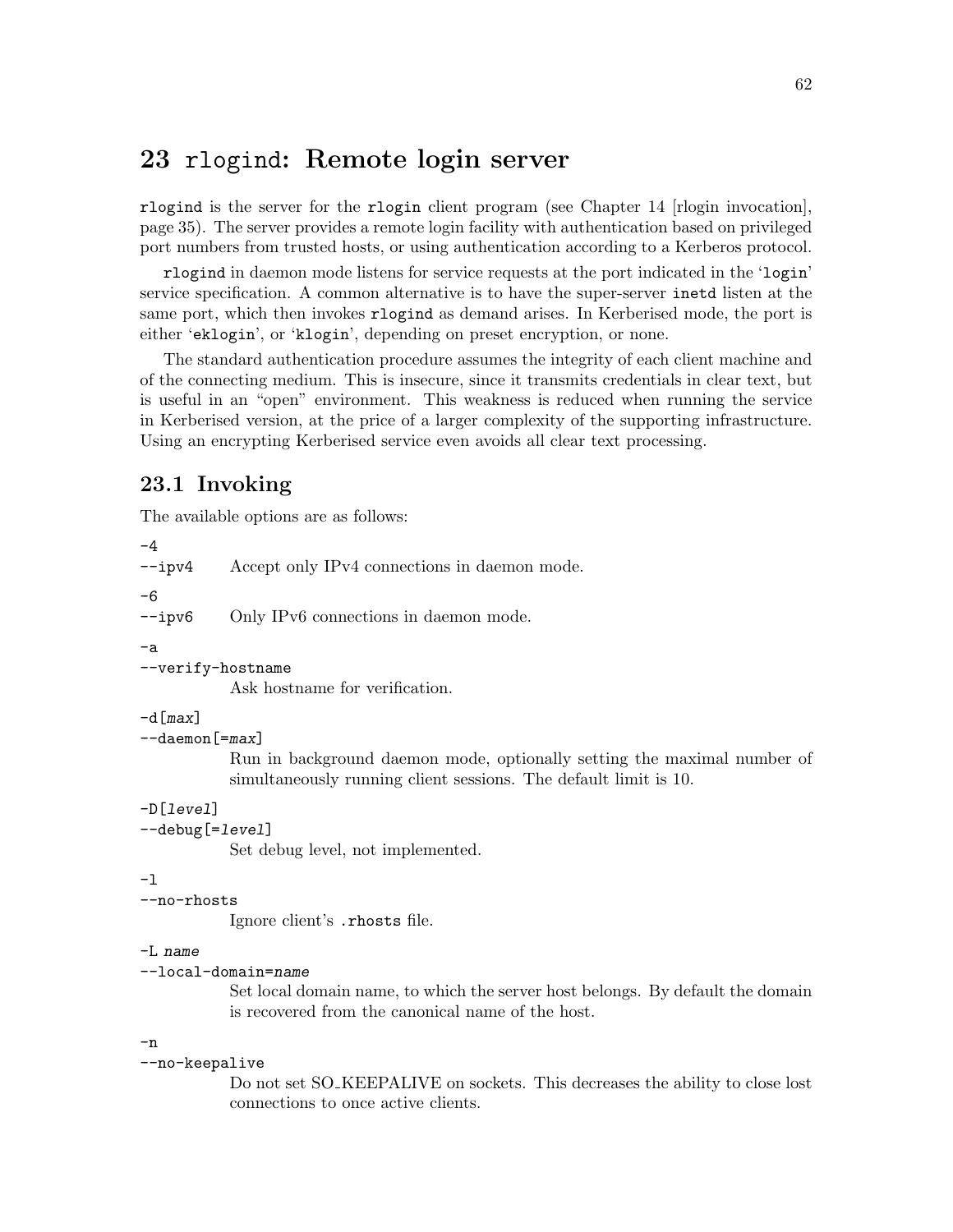$-\Omega$ 

```
--allow-root
```
Allow the root user to login, which is disallowed by default.

-p port

--port=port

Listen on given port. Applicable only in daemon mode.

-r

```
--reverse-required
```
Require reverse resolvability of remote host's numerical IP.

For sites requiring improved authentication, Kerberos authentication is a viable decision, and possibly even with encryption for enhanced integrity. Three additional options are available for an executable rlogind compiled with Kerberos support.

 $-k$ 

```
--kerberos
```
Activate Kerberos authentication on all incoming requests.

-S name

```
--server-principal=name
```
Set Kerberos server name, overriding canonical hostname.

 $-x$ 

```
--encrypt
```
Activate encryption of all data passed via the rlogind session. This may impact response time and CPU utilization, but provides increased security. Only for Kerberised mode of operation.

Should rlogind have been built with PAM support, it reads any setting specified for a service named either 'rlogin' or 'krlogin', the latter name for clients using Kerberised authentication.

## 23.2 Kerberos specific details

The option -k is mandatory for Kerberised operation mode, while addition of the option -x will also demand encryption of every request to this particular server.

rlogind will, in Kerberised operation mode, as default instantiate itself using the principal name 'host/canonical\_name@DEFAULT\_REALM', a compound arranged from the running host's canonical name, and from the default realm configured for the system. Either of these can be overridden using the option --server-principal, as follows:

```
rlogind -k -S alias.server.our
rlogind --kerberos --server-principal=@NEW.REALM
rlogind -k -x -S rlogin/backup.ex.org@OUR.REALM
```
When overriding only the realm, with the option  $-S$ , an initial at-sign is mandatory.

## 23.3 Protocol details

When a service request is received, in non-Kerberised mode, the following protocol is initiated: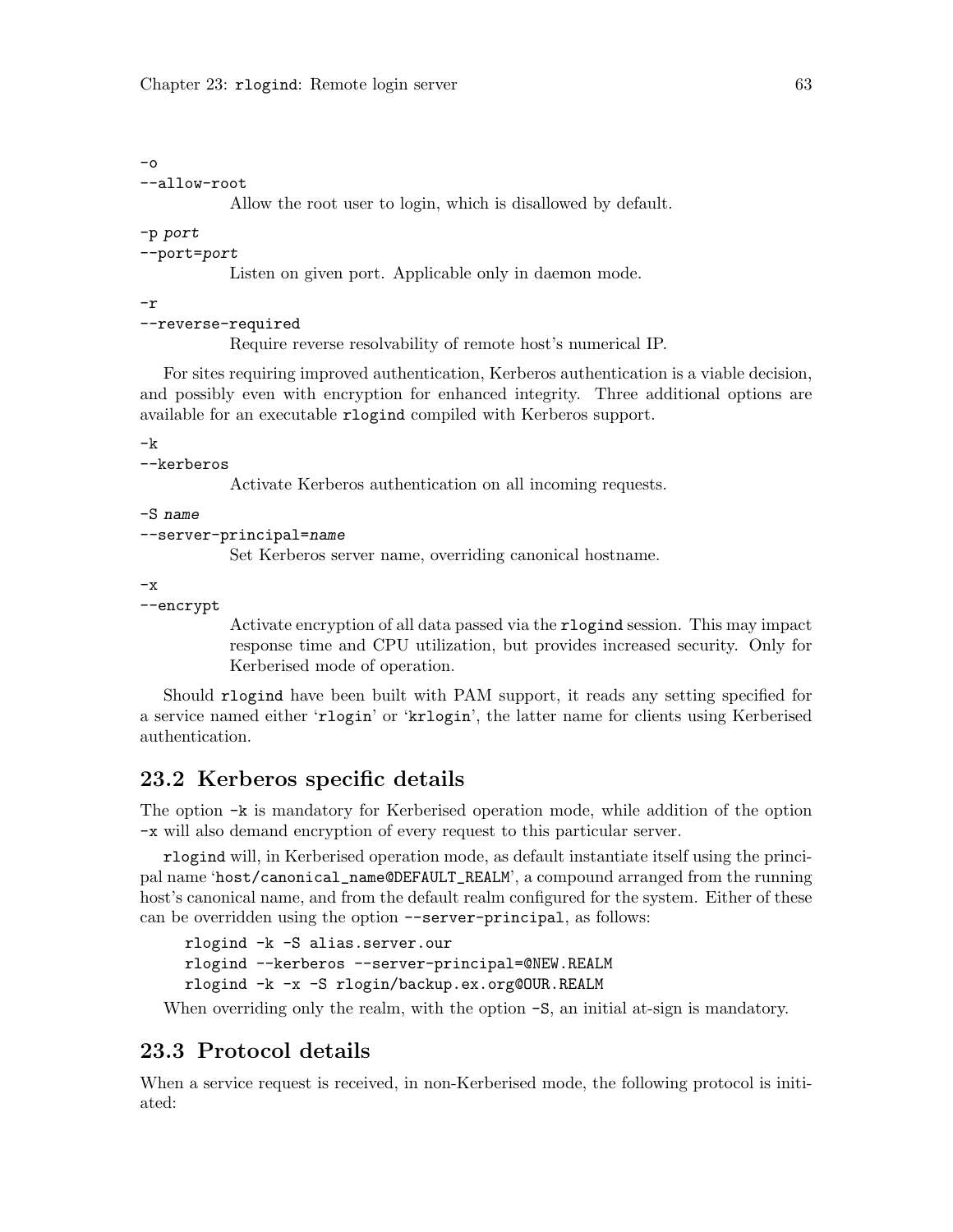- 1. The server checks the client's source port. If the port is not in the range 512-1023, the server aborts the connection.
- 2. The server next checks the client's source address and requests the corresponding host name. If the hostname cannot be determined, the numerical representation of the host address is used. If the hostname is in the same domain as the server (according to the last two components of the domain name), or if the option -a is in effect, the address for the hostname is requested, verifying that the name and address correspond. Normal authentication is considered as failed, should this address verification fail.

Once the source port and address have been checked, rlogind proceeds with the authentication process as described in [Chapter 24 \[rshd invocation\], page 65.](#page-70-0) The server then allocates a pseudo terminal, and manipulates file descriptors so that the slave half of the pseudo terminal becomes the stdin, stdout, and stderr for a login process. The login process is an instance of the login program, invoked with the option -f if authentication had succeeded. If automatic authentication had failed, the user is prompted to log in as if on a standard terminal line.

The parent of the login process manipulates the master side of the pseudo terminal, operating as an intermediary between the login process and the client instance of the rlogin program. In normal operation, the packet protocol described in 'PTY' is invoked to provide flow control using  $C-S/C-Q$ , and to propagate interrupt signals to the remote program. The login process transmits the client terminal's baud rate, and its terminal type, as found in the environment variable TERM. The screen or window size of the terminal is requested from the client, and any later window size changes at the client's side are propagated to the pseudo terminal as well.

Transport-level keepalive messages are enabled unless the option -n was in effect when starting rlogind. The use of keepalive messages allows sessions to be timed out, should the client crash, or otherwise become unreachable.

See Section "ruserok" in The GNU C Library Reference Manual, for details.

### 23.4 Diagnostics

The exchange protocol states that a negotiation reaches a successful completion as soon as the server rlogind transmits back to the client a single null byte, marking the completion of all information exchange.

Error conditions are instead transmitted back to the client as a message containing an initial byte value 1, followed by a C-string indicating the cause of failure. All network connections are closed at the server side after this message. Some common messages follow:

### 'Permission denied.'

The client presented insufficient credentials, or the client's address is not sufficiently resolvable to pass the checks induced by options -a or -r.

'Try again.'

A fork by the server failed.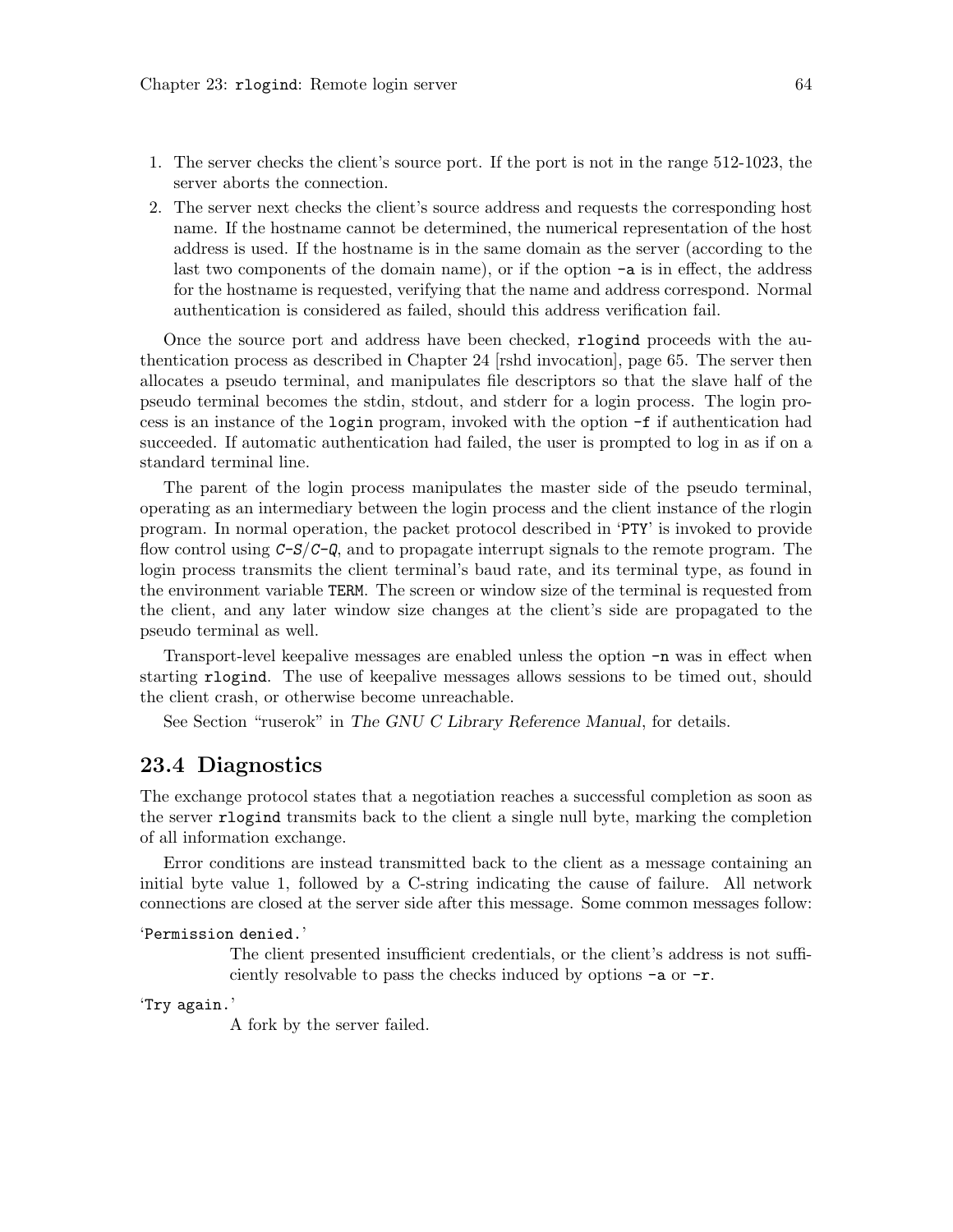# <span id="page-70-0"></span>24 rshd: Remote shell server

The rshd server is the server for the rcmd routine and, consequently, for the rsh (see [Chapter 15 \[rsh invocation\], page 38\)](#page-43-0) program. The server provides remote execution facilities with authentication based on privileged port numbers from trusted hosts. The rshd server listens for service requests at the port indicated in the 'cmd' service specification. When a service request is received the following protocol is initiated:

- 1. The server checks the client's source port. If the port is not in the range 512–1023, the server aborts the connection. However, this condition is not applied for Kerberized service.
- 2. The server reads characters from the socket up to a NUL  $(\hat{O})$  byte. The resultant string is interpreted as an ASCII number, base 10.
- 3. If the number received in step 2 is non-zero, it is interpreted as the port number of a secondary stream to be used for the stderr. A second connection is then created to the specified port on the client's machine. The source port of this second connection is also in the range 512–1023.
- 4. The server checks the client's source address and requests the corresponding host name. If the hostname cannot be determined, the dot-notation representation of the host address is used. If the hostname is in the same domain as the server (according to the last two components of the domain name), or if the -a option is given, the addresses for the hostname are requested, verifying that the name and address correspond. If address verification fails, the connection is aborted with the message, 'Host address mismatch.'
- 5. A null terminated user name of at most 16 characters is retrieved on the initial socket. This user name is interpreted as the user identity on the client's machine.
- 6. A null terminated user name of at most 16 characters is retrieved on the initial socket. This user name is interpreted as a user identity to use on the server's machine.
- 7. A null terminated command to be passed to a shell is retrieved on the initial socket. The length of the command is limited by the upper bound on the size of the system's argument list.
- 8. Rshd then validates the user using ruserok, which uses the file /etc/hosts.equiv and the .rhosts file found in the user's home directory. The -l option prevents ruserok from doing any validation based on the user's .rhosts file, unless the user is the superuser.
- 9. If the file /etc/nologin exists and the user is not the superuser, the connection is closed.
- 10. A null byte is returned on the initial socket and the command line is passed to the normal login shell of the user. The shell inherits the network connections established by rshd.
- 11. Transport-level keepalive messages are enabled unless the -n option is present. The use of keepalive messages allows sessions to be timed out if the client crashes or becomes unreachable.
- 12. The -L option causes all successful accesses to be logged to syslogd (see [Chapter 20](#page-55-0) [\[syslogd invocation\], page 50\)](#page-55-0) as 'auth.info' messages.

See Section "ruserok" in The GNU C Library Reference Manual, for details.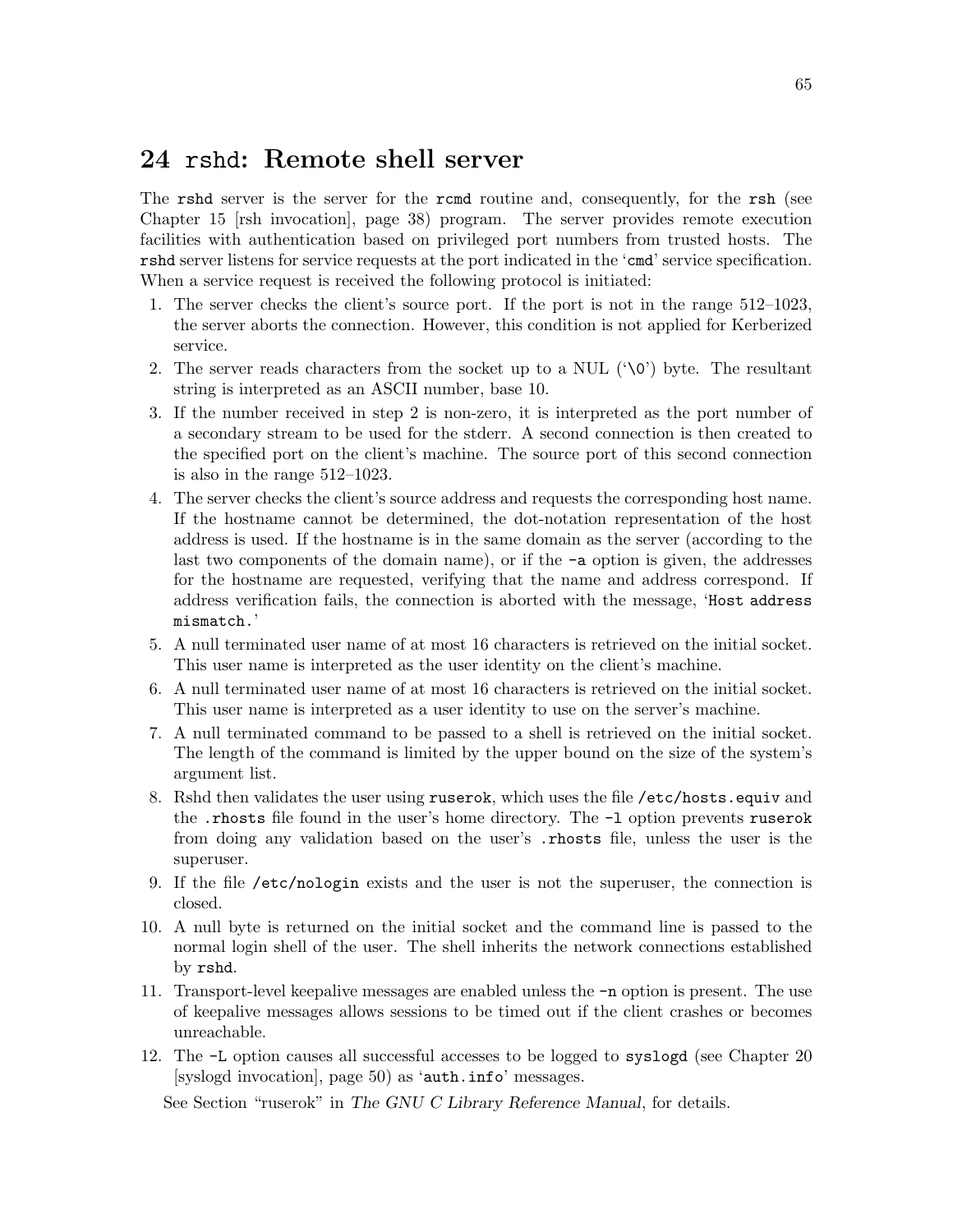# 24.1 Invoking

The options are as follows:

```
-a
--verify-hostname
           Ask hostname for verification.
-k
--kerberos
           Use Kerberos authentication.
-l
--no-rhosts
           Ignore .rhosts file.
-L
--log-sessions
           Log successful logins.
-n
--no-keepalive
           Do not set SO<sub>-</sub>KEEPALIVE.
-S name
--servername=name
           Set Kerberos server name, overriding canonical hostname.
```
 $-v$ 

### --vacuous

Fail any call asking for non-Kerberos authentication.

-r

### --reverse-required

Demand that the client's IP address be resolvable as a host name.

Should rshd have been built with PAM support, it reads any setting specified for a service named either 'rsh' or 'krsh', the latter name for clients seeking Kerberised authentication.

## 24.2 Diagnostics

Except for the last one listed below, all diagnostic messages are returned on the initial socket, after which any network connections are closed. An error is indicated by a leading byte with a value of 1 (0 is returned in step 10 above upon successful completion of all the steps prior to the execution of the login shell).

```
'Locuser too long'
```
The name of the user on the client's machine is longer than 16 characters.

```
'Ruser too long'
```
The name of the user on the remote machine is longer than 16 characters.

```
'Command too long'
```
The command line passed exceeds the size of the argument list (as configured into the system).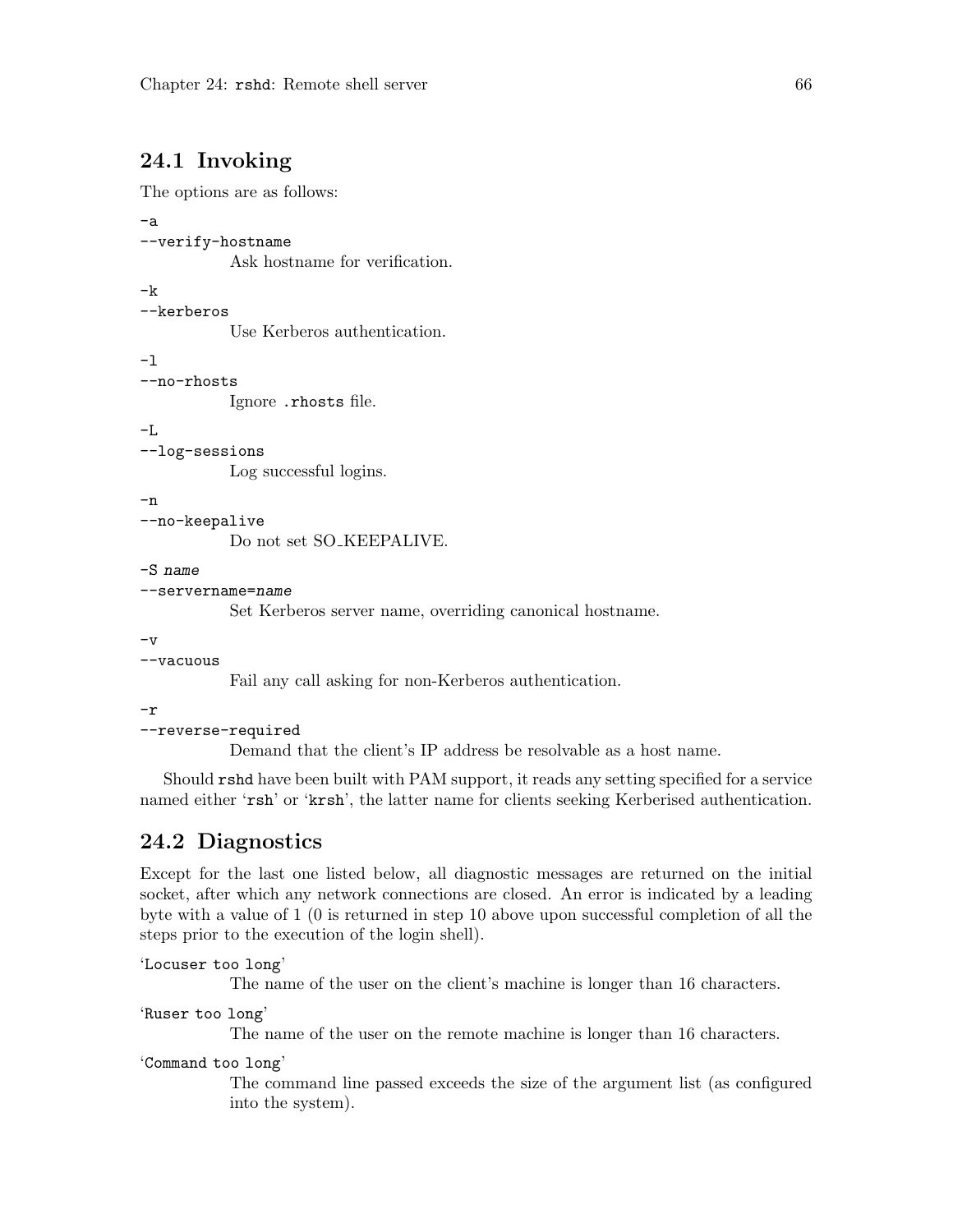'Login incorrect'

No password file entry for the user name existed.

### 'Remote directory'

The chdir command to the home directory failed.

### 'Permission denied'

The authentication procedure described above failed, or address resolution was insufficient.

### 'Can't make pipe.'

The pipe needed for the stderr, wasn't created.

## 'Can't fork; try again.'

A fork by the server failed.

### '<shellname>: ...'

The user's login shell could not be started. This message is returned on the connection associated with the stderr, and is not preceded by a flag byte.

The authentication procedure used here assumes the integrity of each client machine and the connecting medium. This is insecure, but is useful in an "open" environment.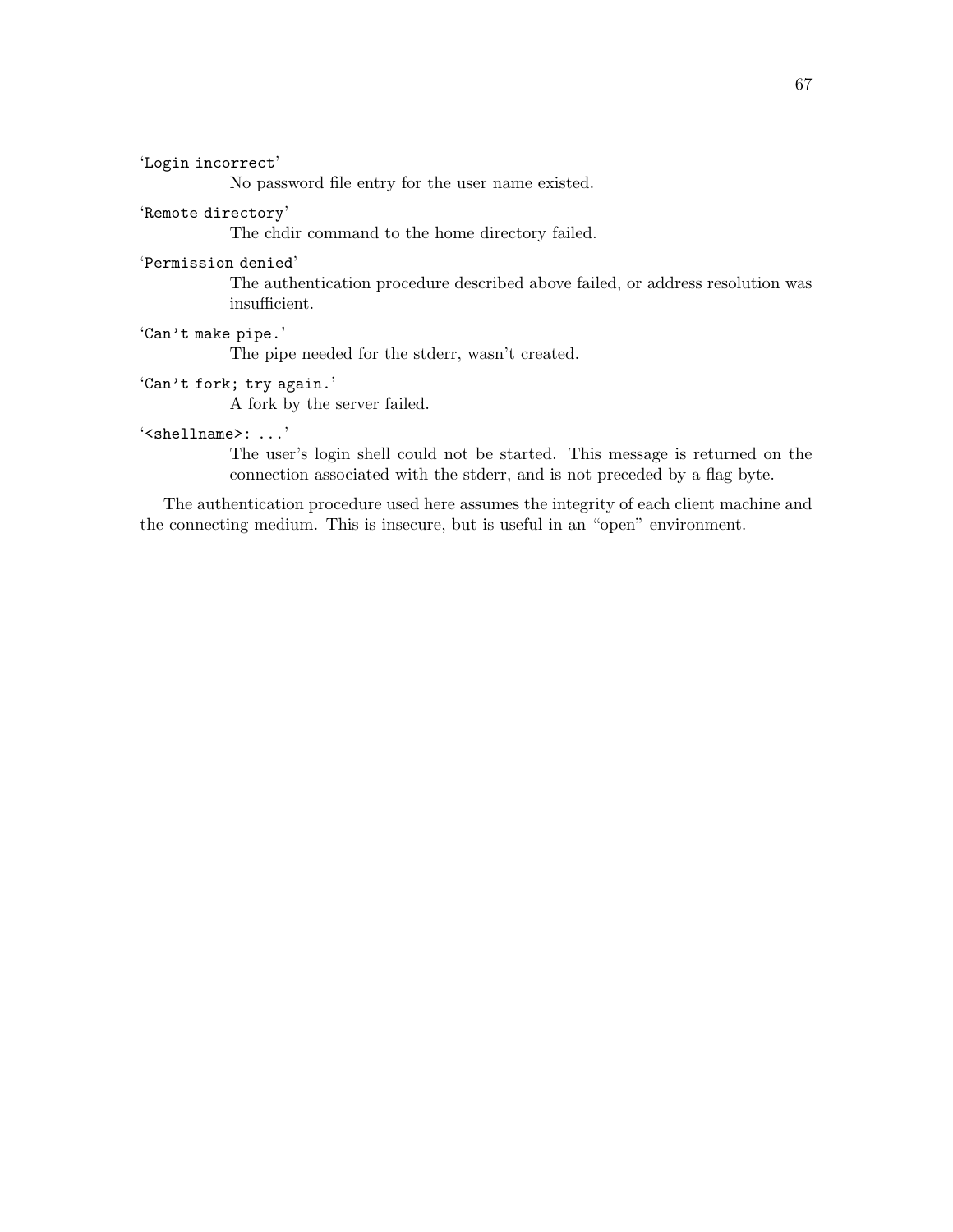## <span id="page-73-0"></span>25 talkd: a server for communication between users

talkd is a server that notifies users that someone else wants to initiate a conversation. It acts as a repository of invitations, responding to requests by clients wishing to rendezvous for a conversation.

This implementation uses the newer protocol 'ntalk/udp', and is intended to be invoked by a super-server inetd at that datagram port. It is recommended that inetd launch talkd with ownership 'nobody:tty', or with 'tty:tty'. However, this works with ACL only if .talkrc can be assumed to be world readable for all users. This failing, the process ownership will need to be 'root:tty' if the ACL-mechanism is to be usable and trustworthy.

Keep in mind that this service is usable with IPv4 only, since the exchange protocol was conceived to handle only this particular address family. This fact is independent of the abilities of inetd.

Observe also that the server talkd depends on the name returned by hostname, for establishing connections between interested parties. A server talkd running on a multihomed host is not able to respond to invitations for a valid host name that differs from the name reported by hostname.

The present implementation offers ACL-mechanisms for fine grained access control.

## 25.1 Invoking

The following switches and options are available.

```
-a file
--ac]=file
```
Read site-wide ACLs from file.

-d

--debug Enable debugging.

-i seconds

```
--idle-timeout=seconds
```
Set idle timeout length

-l

```
--logging
```
Enable a somewhat enhanced logging verbosity, reporting attempted and dropped connections, as well as some more unexpected events that might arise.

-r seconds

```
--request-ttl=seconds
```
Set time-to-live length for requests.

 $-S$ 

```
--strict-policy
```
Apply strict ACL policy on this system. This means that the site-wide ACL must provide explicit 'allow' rules for admitting traffic at all.

### -t seconds

```
--timeout=seconds
```
Set timeout length.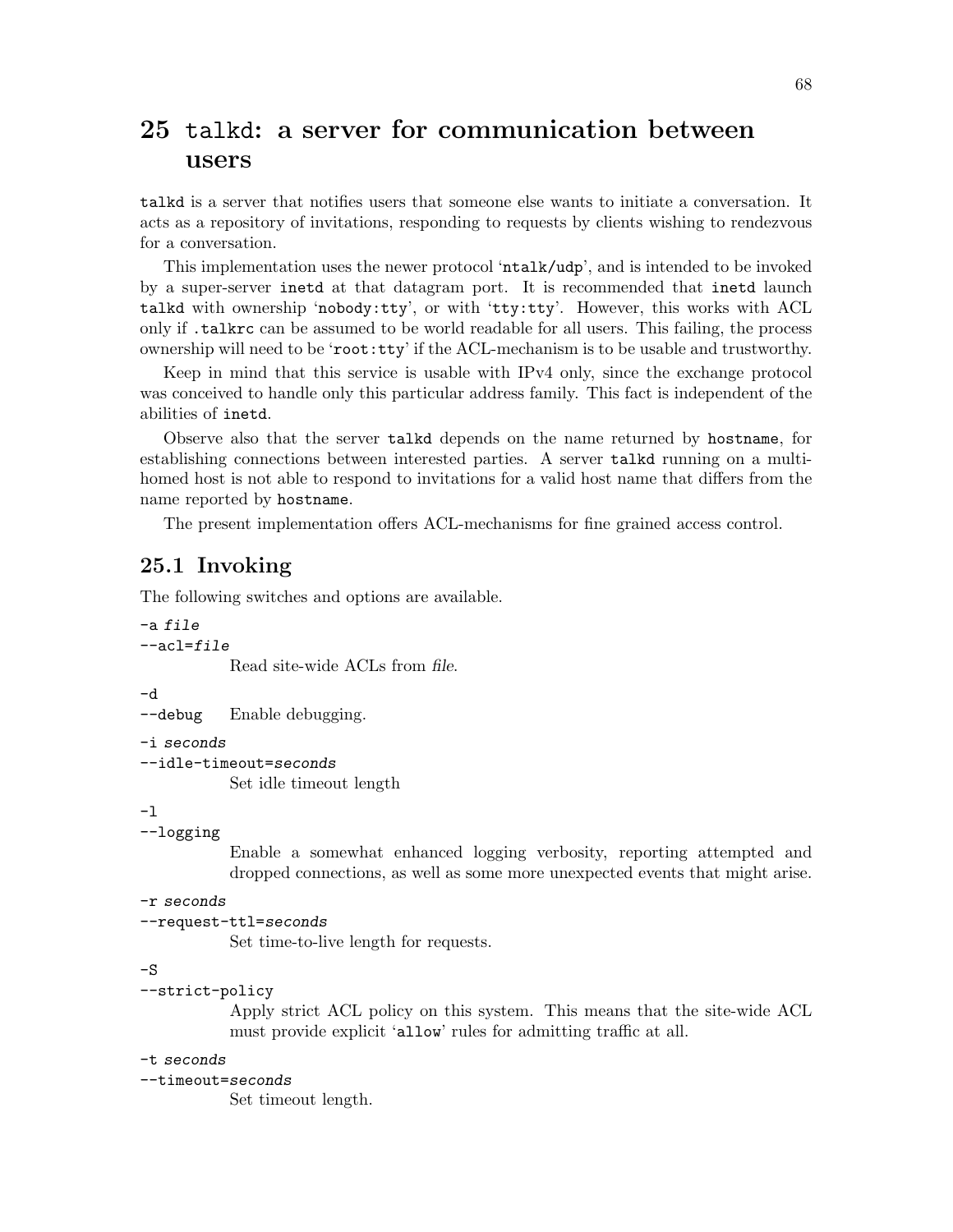## 25.2 Modus operandi

In normal operation, a client, the caller, initiates a rendezvous by sending a CTL\_MSG of type 'LOOK\_UP' to the server (see protocols/talkd.h). This causes the server to search its invitation tables to check whether an invitation currently exists for the caller (wanting to talk to the callee specified in the message). If the lookup fails, the caller then sends an 'ANNOUNCE' message causing the server to broadcast an announcement on the callee's login ports requesting contact. When the callee responds, the local server uses the recorded invitation to respond with the appropriate rendezvous address and the caller and callee client programs establish a stream connection through which the conversation takes place.

This implementation offers an additional mechanism, whereby a site-wide access control list can be used to limit service access in general. For any local user, i.e., present on the server's system, a further user owned file .talkrc is parsed, if at all present, in order to even further fine tune access to this particular user.

## 25.3 Access control in talkd

The server can be run in a mode with additional access control, beyond the legacy capabilities of ntalkd. This is activated using the option -a, or equivalently --acl.

The format of this access control list is shared with the user specific file .talkrc. Normally the site-wide setting operates with a default value 'allow', but specifying the option -S, or --strict-policy, changes this default action to 'deny'. In addition, the strict policy disables the possibility that an allowing action from the user specific ACL be able to override a denial resulting from the system-wide ACL setting.

As is usual, indentation, empty lines, and lines whose first printable character is the hash character, are all ignored. The general line format is

```
action user-exp [net-exp ...]
```
Each active line must contain at least two fields: an action and a user-exp.

The first field, action, must be either of 'allow' and 'deny'. Any other value will lead to the line being ignored, but reported in the system log. Of course, the two values represent admitting and rejecting interpretations for the resulting rule.

The second field, user-exp, is a POSIX regular expression crafted to match user names. Remember that the regular expression would need anchors in order to test not only substrings.

It is important to note that in a site-wide ACL, the file selected by the switch -a, the expression user-exp is matched against the requested local user name, that of the callee.

While checking the callee's private ACL-file .talkrc, the matching of user-exp is done against the remote caller's name. Any other interpretation is plainly futile.

Each line may be augmented by a net list, containing one or more expressions net-exp. Each of these is either the simple word 'any', a numeric IPv4 address, or a full IPv4 address with an appended netmask. The effect is to restrict the applicability of the rule to the specified address range, or to set an explicit wildcard match 'any'. The absence of a net list is equivalent to specifying a single 'any'. The netmask can be specified as a CIDR mask length, or as an explicit address mask.

The actual evaluation is made separately for the site-wide ACL, and for the requested local user ACL, contained in the callee's private file .talkrc. This latter file must be a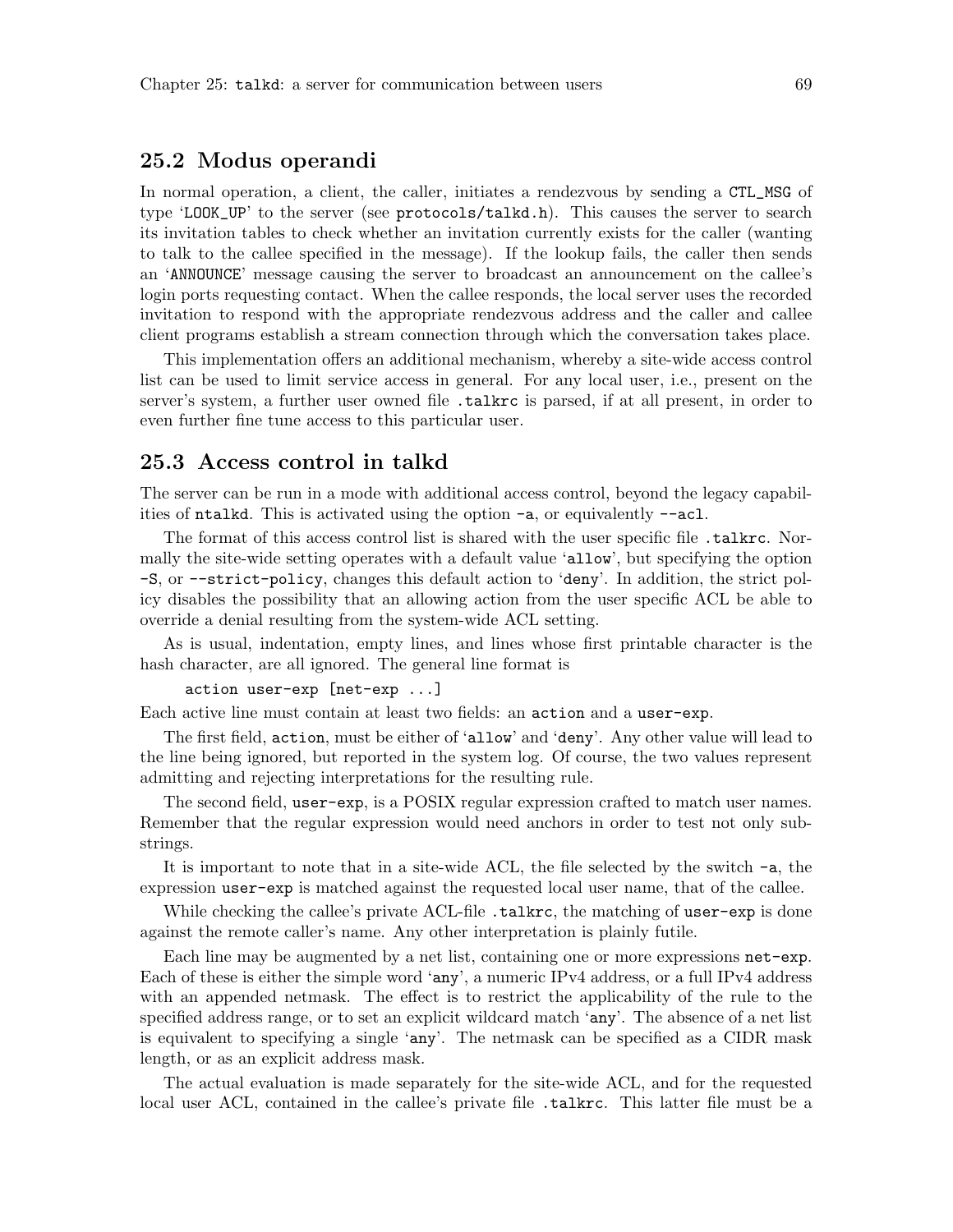regular file and must be owned by the very same user, have his primary group ownership, and not be group or world writeable. Should any of these prerequisites be violated, the user's ACL is replaced by a single deny-all rule.

All rules in each set are evaluated, in the sense that whenever an expression net-exp matches the incoming IPv4 address, then the regular expression user-exp is tested for a match. That being the case, the corresponding action is recorded. The last match in each set determines the outcome in its category.

In the most common case, a system wide 'deny' is overridden if the local user has specified at least one valid and applicable rule, admitting access. In the contrary case, where no admitting user rule could be established at all, then a resulting 'deny', from a system wide ACL, will be used as the final action.

In strict policy mode, a site-wide 'deny' is always final, ignoring any user's desire. The administrator must explicitly arrange some admitting rule, with an action 'allow', and some suitable net list. Still, the individual user can arrange his private file for an even narrower selection of friends.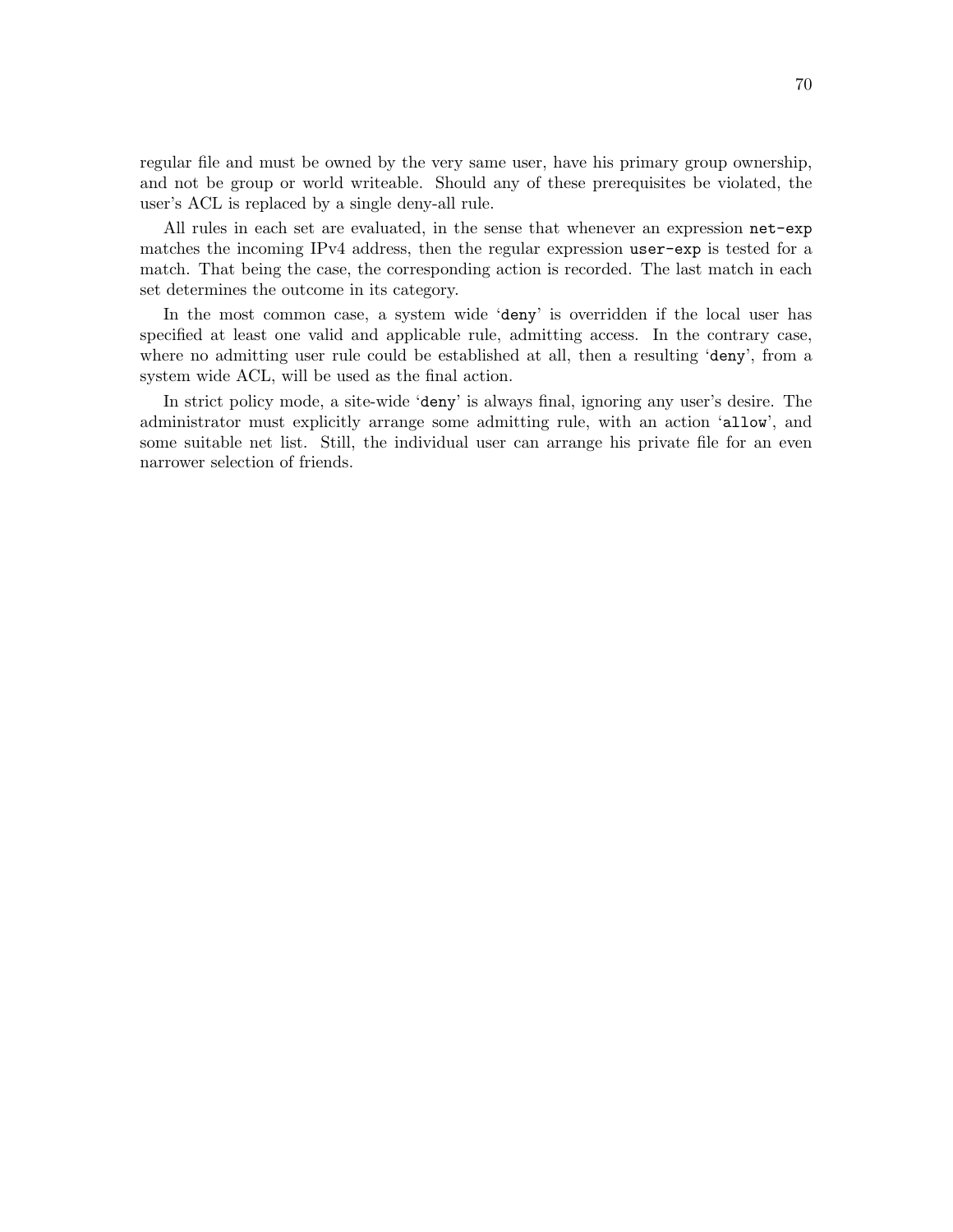## <span id="page-76-0"></span>26 telnetd: Telnet server

telnetd [option]...

#### -a authmode

--authmode=authmode

Specify what mode to use for authentication. Allowed values are: 'none', 'other', 'user', 'valid', and 'off'.

## -D[list]

 $-$ debug= $[iist]$ 

Set the debugging level. The argument is a comma separated list of these categories: 'options', 'report', 'netdata', 'ptydata', 'auth', and 'encr'. All these may be used in the form 'name[=level]'. Omission of 'level' implies the maximal possible debugging level for that particular category.

There is one additional category 'tcp', which does not take an additional level indicator, but is instead equivalent to setting the socket option 'SO\_DEBUG' for debugging the complete traffic.

The output is written to the file /tmp/telnet.debug, and any new data is incrementally added as time passes.

### -E string

#### --exec-login=string

Set program to be executed instead of /bin/login.

### -h

### --no-hostinfo

Do not print host information before login has been completed.

## -l[mode]

--linemode=[mode]

Set line mode. An empty argument will force line read mode at all times. The only recognised value is otherwise 'nokludge'.

#### -n

### --no-keepalive

Disable TCP keep-alives.

### -S principal

## --server-principal=principal

Set principal name for the server, to be used in Kerberos authentication. The value principal can be set to provide full specification like 'srv.local@REALM' and 'tnt/localhost@REALM', where the first uses the standard prefix 'host/'. Or principal can override default settings in part only, like 'srv.local', 'tnt/srv.local', or '@REALM'.

### -U

#### --reverse-lookup

Refuse connections from addresses that cannot be mapped back into a symbolic name. A client is accepted only if the IP address can be resolved as a host name, and the same name is resolvable to addresses among which the clients's address is included.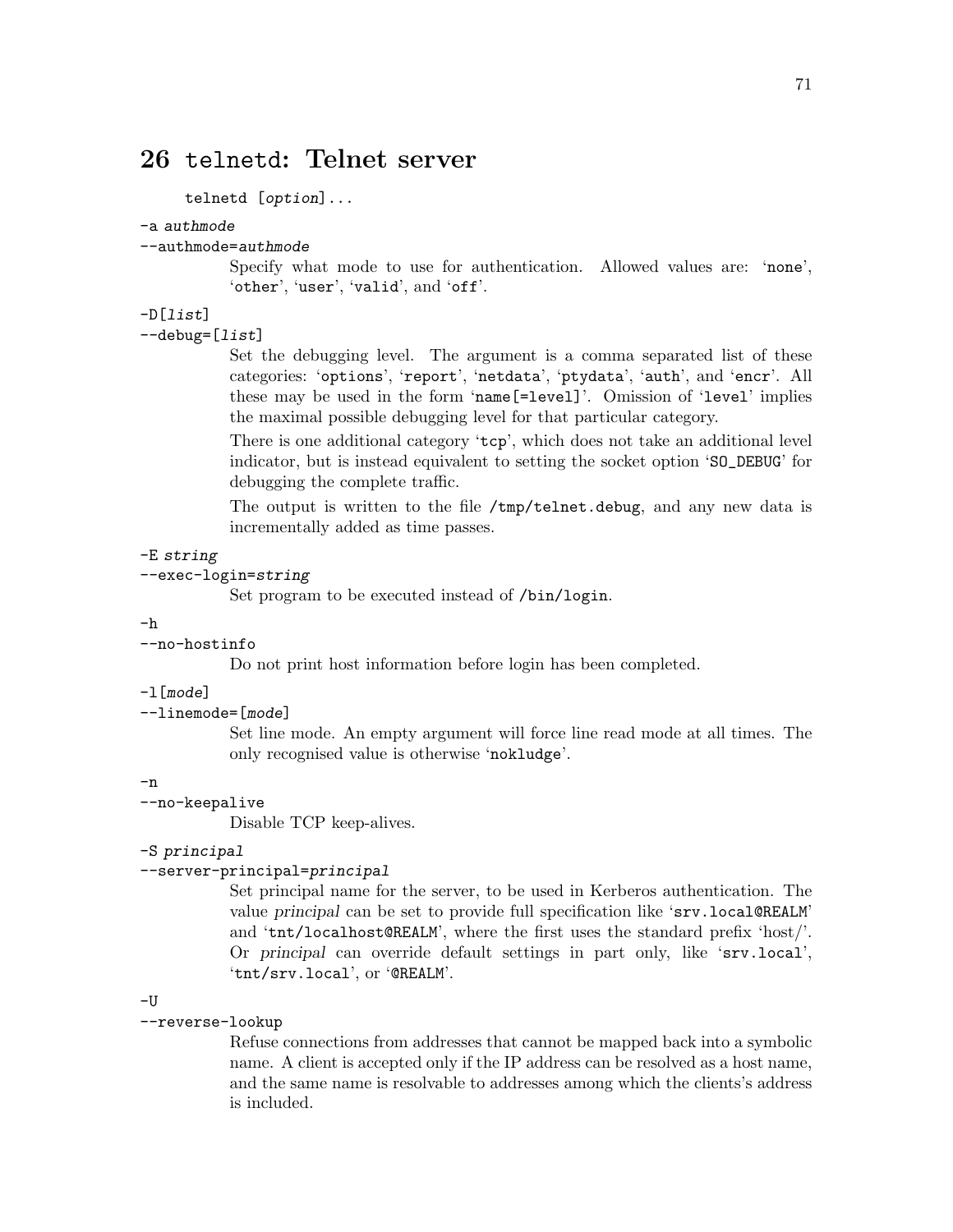<span id="page-77-0"></span>-X authtype

--disable-auth-type=authtype

Disable the use of the given authentication type. Use this option multiple times if more than one type is to be disabled. Standard choices are 'null', 'kerberos\_v4', and 'kerberos\_v5'.

## 26.1 Crafting an execution string.

The server telnetd contains a built-in execution string which invokes login with arguments suitable for the operating system at hand. This preset choice corresponds to the standard use case of the service. For specialized purposes this implementation also offers a command line option -E, or --exec-login, to override the built-in execution of login, thus allowing almost any choice of handler.

A custom execution string could look like

## telnetd -h -E '/usr/local/sbin/avrop %t %U'

The execution string must as its first part provide an absolute path to an executable file. After that may follow arbitrary additional arguments. For this latter part, telnetd offers some replacement tokens that dynamically are replaced by content. All are of the form %<var>, where '<var>' is a single letter from the following collection of selectors. A valid letter is called variable. The mark conditional, appearing below, indicates that the corresponding variable is conditionally assigned a value.

- %a Returns 'ok' whenever authentication is complete. *conditional*
- %d Produces a time and date string.
- %h Gives the remote host name in canonical form.
- %l States the local host name, also in canonical form.
- %L Returns the path of the pseudo terminal assigned to the client.
- %t Gives the terminal device stripped of the leading '/dev/'.
- %T States the terminal type, like 'xterm'. conditional
- %u Provides the authenticated user name. conditional
- %U Returns the user name passed as an environment variable USER by the remote client software. The value is empty, should the environment not provide a value.

In addition, a conditional construct is able to take one action in case a variable has an assigned value, and optionally to take another action in the opposite case. The contruct is

### %?<var>{true-stmt}[{false-stmt}]

The braces are here mandatory, while the brackets enclose the optional else-clause and are not included in actual use. The initial, motivating example, could thus be expanded to read

```
telnetd -h -E '/usr/local/sbin/avrop %t %?a{%u krb5}{%U}'
```
In case authentication was completed as user 'sigge', the execution string would resolve to

/usr/local/sbin/avrop pts/1 sigge krb5

In all other cases the result would be

/usr/local/sbin/avrop pts/1 \$USER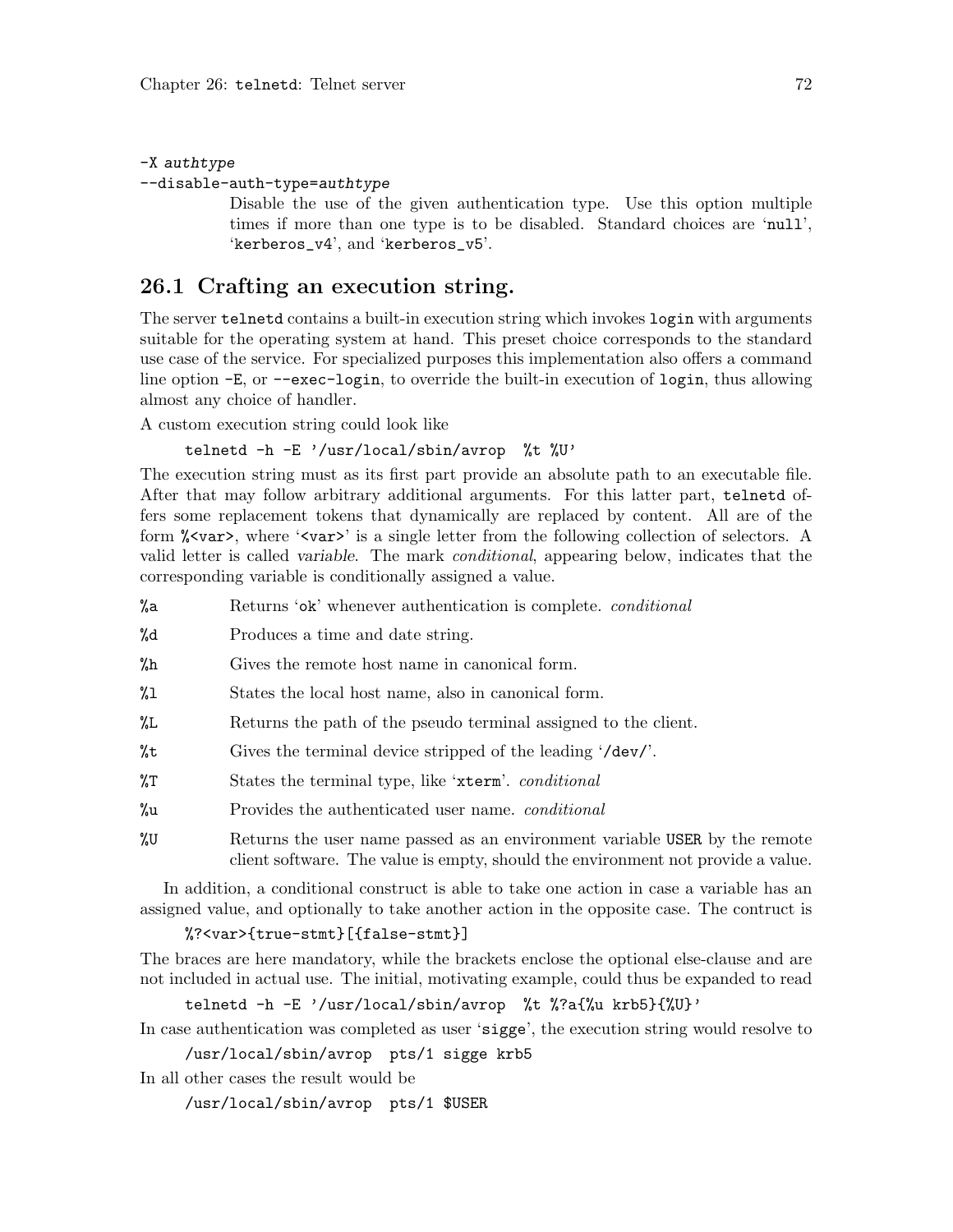where \$USER is the value of the corresponding environment variable and could possibly be empty.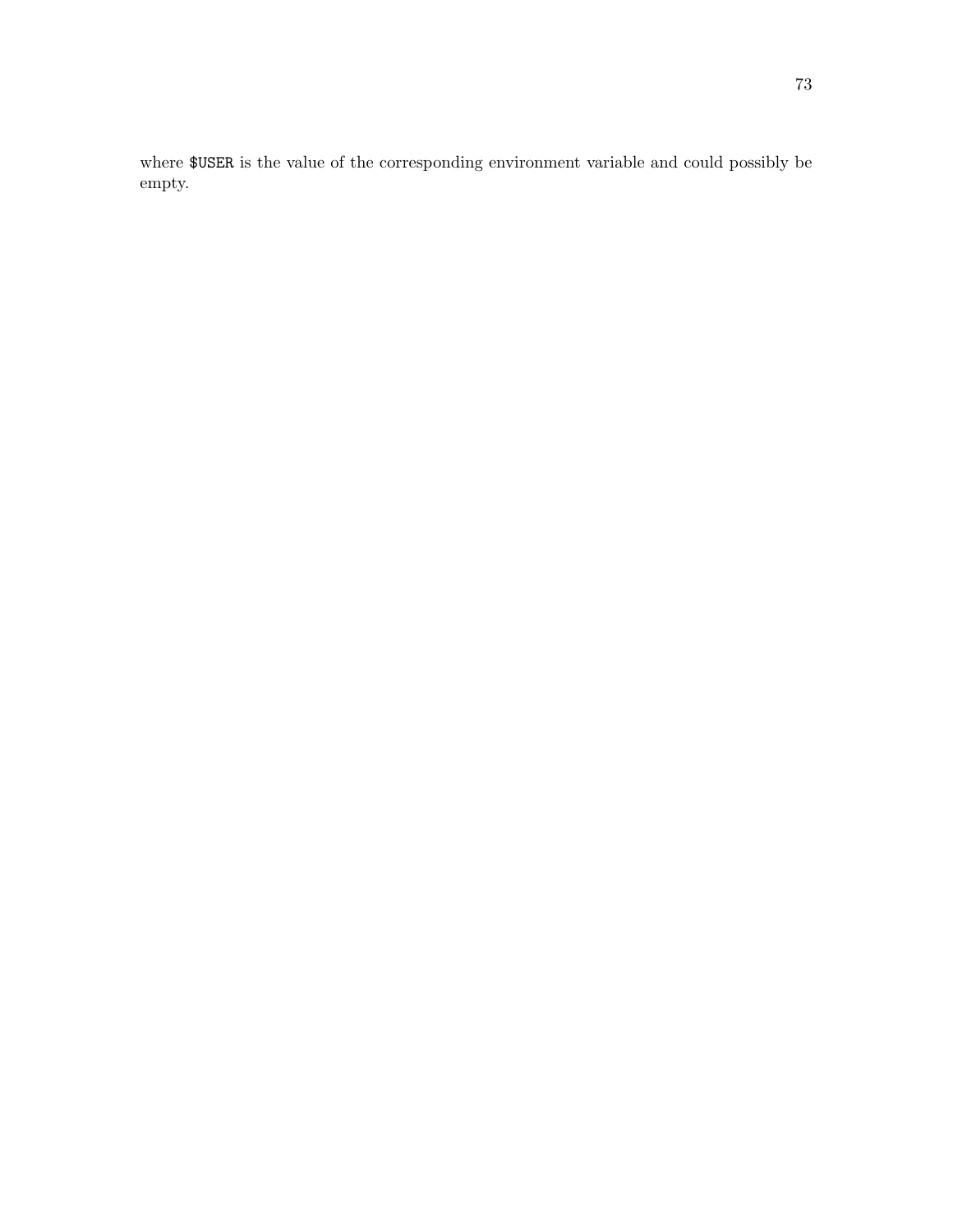## <span id="page-79-0"></span>27 tftpd: TFTP server

tftpd is intended to be invoked via inetd at all times. Synopsis:

tftpd [options] [directory ...]

## -g group

## --group=group

Specify group membership of the process owner. This is used only along with the option -s, and replaces the group membership that comes from the process owner himself.

-l

## --logging

Enable logging.

-n

### --nonexistent

Supress negative acknowledgement of requests for nonexistent relative filenames.

-s dir

```
--secure-dir=dir
```
Let the serving process change its root directory to dir before attending to any requests. This directory is not observable by any client, but improves server isolation, since servable contents must be located below this chrooted directory dir.

```
-u user
```

```
-user=user
```
Specify the process owner for serving requests. Only relevant along with the option -s. The default name is 'nobody'.

## 27.1 Directory prefixes

In addition to options, an invocation of tftpd can specify an optional list of directory prefixes. These are approved of according to two principles:

- Relative pathnames are ignored.
- At most twenty prefixes are approved, the rest is discarded.

A request for a file is decided upon as a consequence of evaluating these criteria:

- Every file request containing the substring  $\langle \cdot, \cdot, \cdot \rangle$  is denied, as is a file name beginning with  $\cdot$ .....
- Write requests must specify absolute locations.
- A file request, if specified as an absolute pathname, must begin with one of the approved directory prefixes, should at least one such prefix have been accepted.
- In the absence of a prefix collection, any absolute pathname is accepted, should the corresponding file exist.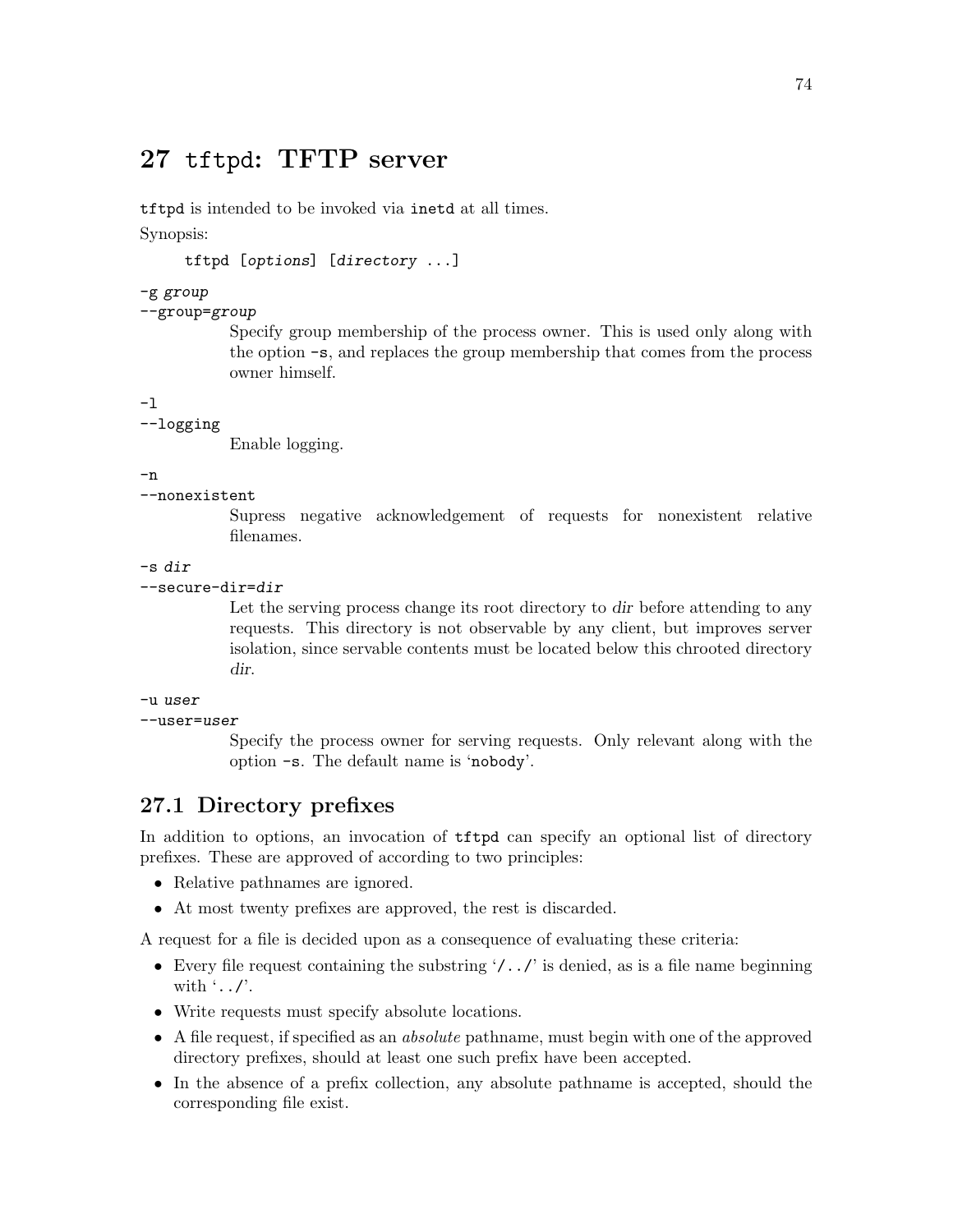- A file request, if specified as a relative name, will only be searched for below the acceptable prefixes, should at least one such prefix have been approved.
- A request for a relatively named file, is denied in the absence of approved directory prefixes.
- The resulting file must be world readable, or world writable, for a read request, or a write request, to succeed.

## 27.2 Use cases

The standard use case is an entry in /etc/inetd.conf like

```
tftp dgram udp4 wait root /usr/sbin/tftpd \
       tftpd /tftpboot /altboot
```
This would allow the TFTP client to use any of

```
get kernel
get /tftpboot/kernel
get kernel.alt
get /altboot/kernel.alt
get /etc/motd
```
given that /tftpboot/kernel and /altboot/kernel.alt exist. Observe that also /etc/motd is accessible, inspite there being no explicit mention of standard file locations.

A stronger mode of running a TFTP server is to use the 'secure mode', meaning that the serving process is running in a chrooted mode. Then a suitable configuration could be

```
tftp dgram udp4 wait root /usr/sbin/tftpd \
```

```
tftpd --secure-dir=/srv/tftp-root /tftpboot /altboot
```
Supposing the files kernel and kernel.alt to exist in the common directory /srv/tftp-root/altboot/, all the previously suggested client requests for a kernel would still be granted, but now any request for /etc/motd would be declined, and would get a reply 'File not found' back.

The chrooted setting is denying access outside of /srv/tftp-root, yet is not indicating this lock-in to the client, and is thus improving server isolation. Since neither of  $-u$  and  $-g$ were specified, the configuration reproduced above will in fact have the transmitting server process running with the default owner set to 'nobody:nogroup'.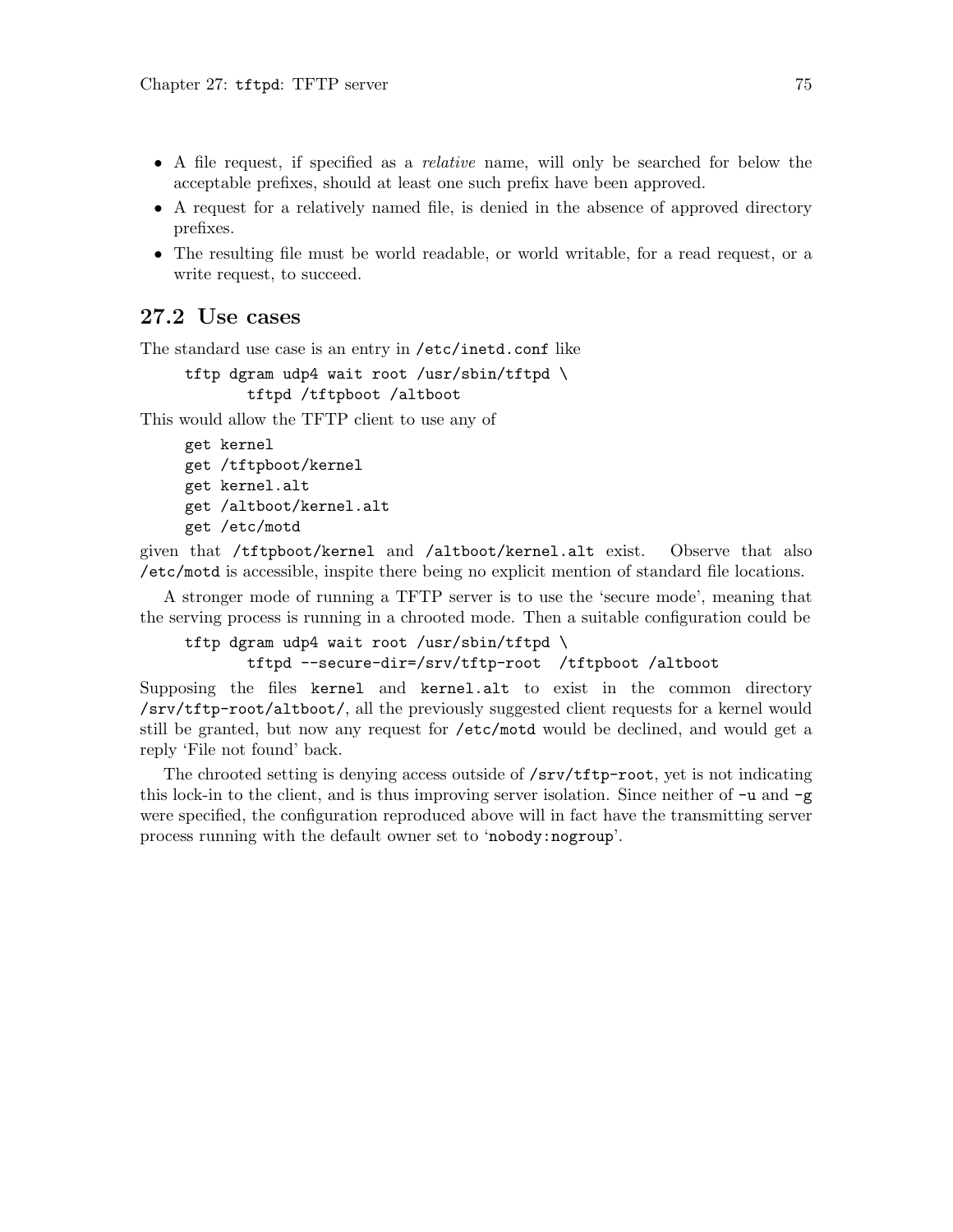## <span id="page-81-0"></span>28 uucpd: Unix to Unix Copy relay daemon.

uucpd is a relay daemon responsible for accepting TCP transported connections for uucico. It is started by inetd, conducts any authentication, and then hands acceptable requests over to uucico.

```
uucpd [option]...
```
## 28.1 Options

There is a single, specific option available:

```
-u location
--uucico=location
```
Replace the hard coded location of uucico with the value specified as location.

## 28.2 Authentication steps.

Invocation is expected to be conducted by a protocol described exchange of user name and password; unfortunately in clear text. If those agree with existing local entries, then uucpd verifies that the stated user also has user shell location identical to the full file system location of uucico. Should that not be the case, the request is declined.

For this latter check, the option --uucico is useful when setting the configuration for inetd. It is recommended to wrap the invocation line of uucpd within a call to tcpd in the standard fashion.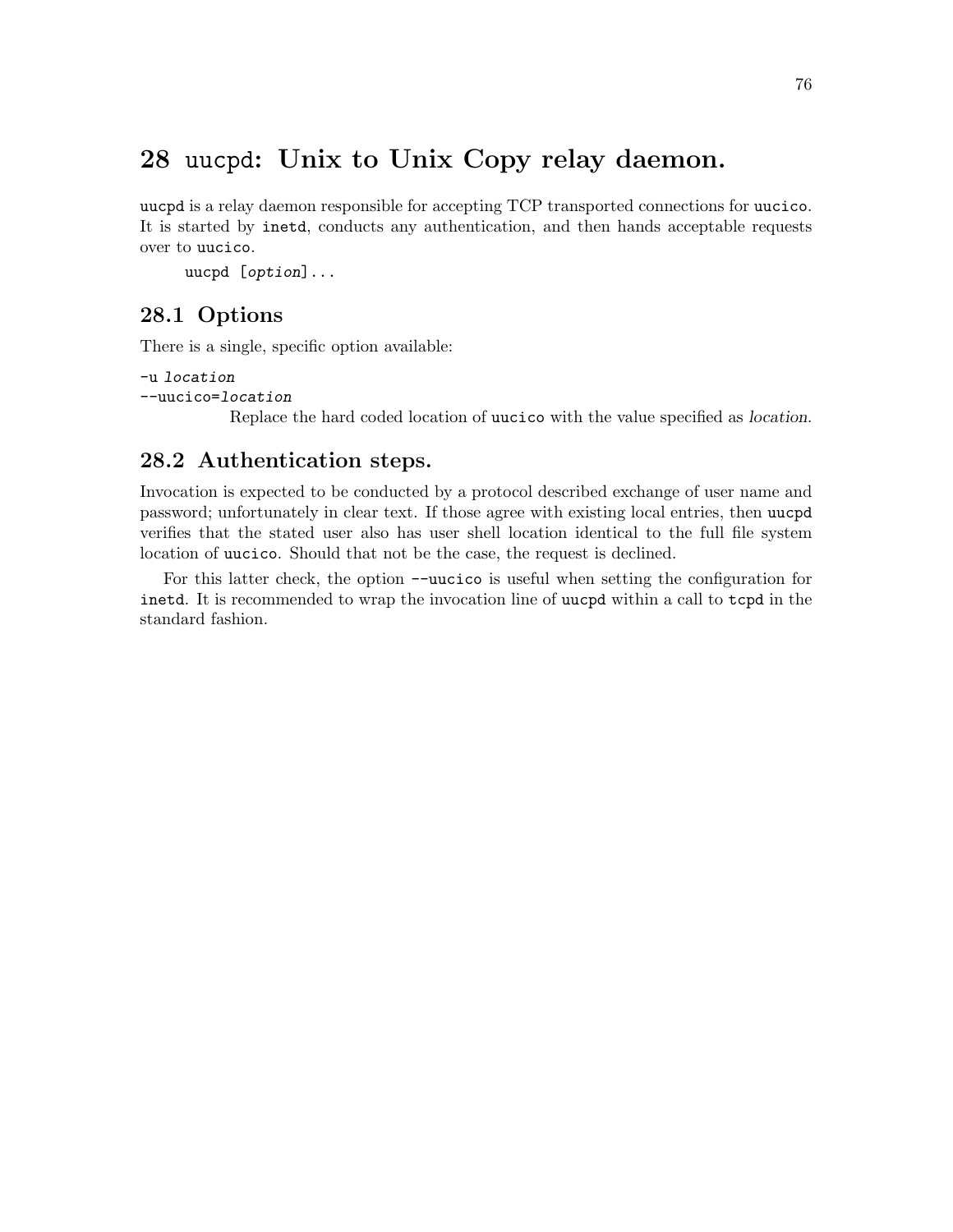## Appendix A GNU Free Documentation License

Version 1.3, 3 November 2008

Copyright c 2000, 2001, 2002, 2007, 2008 Free Software Foundation, Inc. <https://fsf.org/>

Everyone is permitted to copy and distribute verbatim copies of this license document, but changing it is not allowed.

## 0. PREAMBLE

The purpose of this License is to make a manual, textbook, or other functional and useful document free in the sense of freedom: to assure everyone the effective freedom to copy and redistribute it, with or without modifying it, either commercially or noncommercially. Secondarily, this License preserves for the author and publisher a way to get credit for their work, while not being considered responsible for modifications made by others.

This License is a kind of "copyleft", which means that derivative works of the document must themselves be free in the same sense. It complements the GNU General Public License, which is a copyleft license designed for free software.

We have designed this License in order to use it for manuals for free software, because free software needs free documentation: a free program should come with manuals providing the same freedoms that the software does. But this License is not limited to software manuals; it can be used for any textual work, regardless of subject matter or whether it is published as a printed book. We recommend this License principally for works whose purpose is instruction or reference.

## 1. APPLICABILITY AND DEFINITIONS

This License applies to any manual or other work, in any medium, that contains a notice placed by the copyright holder saying it can be distributed under the terms of this License. Such a notice grants a world-wide, royalty-free license, unlimited in duration, to use that work under the conditions stated herein. The "Document", below, refers to any such manual or work. Any member of the public is a licensee, and is addressed as "you". You accept the license if you copy, modify or distribute the work in a way requiring permission under copyright law.

A "Modified Version" of the Document means any work containing the Document or a portion of it, either copied verbatim, or with modifications and/or translated into another language.

A "Secondary Section" is a named appendix or a front-matter section of the Document that deals exclusively with the relationship of the publishers or authors of the Document to the Document's overall subject (or to related matters) and contains nothing that could fall directly within that overall subject. (Thus, if the Document is in part a textbook of mathematics, a Secondary Section may not explain any mathematics.) The relationship could be a matter of historical connection with the subject or with related matters, or of legal, commercial, philosophical, ethical or political position regarding them.

The "Invariant Sections" are certain Secondary Sections whose titles are designated, as being those of Invariant Sections, in the notice that says that the Document is released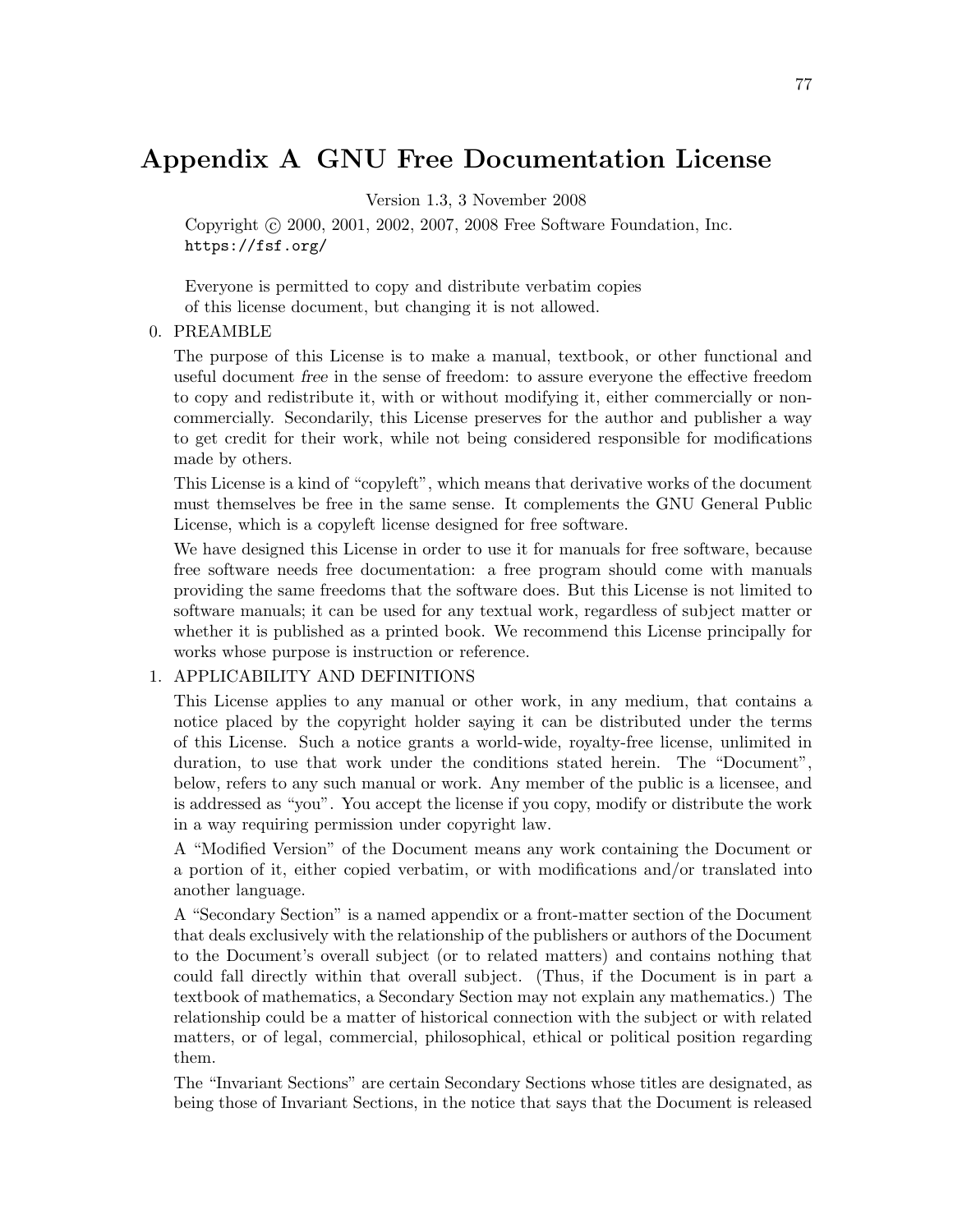under this License. If a section does not fit the above definition of Secondary then it is not allowed to be designated as Invariant. The Document may contain zero Invariant Sections. If the Document does not identify any Invariant Sections then there are none.

The "Cover Texts" are certain short passages of text that are listed, as Front-Cover Texts or Back-Cover Texts, in the notice that says that the Document is released under this License. A Front-Cover Text may be at most 5 words, and a Back-Cover Text may be at most 25 words.

A "Transparent" copy of the Document means a machine-readable copy, represented in a format whose specification is available to the general public, that is suitable for revising the document straightforwardly with generic text editors or (for images composed of pixels) generic paint programs or (for drawings) some widely available drawing editor, and that is suitable for input to text formatters or for automatic translation to a variety of formats suitable for input to text formatters. A copy made in an otherwise Transparent file format whose markup, or absence of markup, has been arranged to thwart or discourage subsequent modification by readers is not Transparent. An image format is not Transparent if used for any substantial amount of text. A copy that is not "Transparent" is called "Opaque".

Examples of suitable formats for Transparent copies include plain ASCII without markup, Texinfo input format, LaT<sub>EX</sub> input format, SGML or XML using a publicly available DTD, and standard-conforming simple HTML, PostScript or PDF designed for human modification. Examples of transparent image formats include PNG, XCF and JPG. Opaque formats include proprietary formats that can be read and edited only by proprietary word processors, SGML or XML for which the DTD and/or processing tools are not generally available, and the machine-generated HTML, PostScript or PDF produced by some word processors for output purposes only.

The "Title Page" means, for a printed book, the title page itself, plus such following pages as are needed to hold, legibly, the material this License requires to appear in the title page. For works in formats which do not have any title page as such, "Title Page" means the text near the most prominent appearance of the work's title, preceding the beginning of the body of the text.

The "publisher" means any person or entity that distributes copies of the Document to the public.

A section "Entitled XYZ" means a named subunit of the Document whose title either is precisely XYZ or contains XYZ in parentheses following text that translates XYZ in another language. (Here XYZ stands for a specific section name mentioned below, such as "Acknowledgements", "Dedications", "Endorsements", or "History".) To "Preserve the Title" of such a section when you modify the Document means that it remains a section "Entitled XYZ" according to this definition.

The Document may include Warranty Disclaimers next to the notice which states that this License applies to the Document. These Warranty Disclaimers are considered to be included by reference in this License, but only as regards disclaiming warranties: any other implication that these Warranty Disclaimers may have is void and has no effect on the meaning of this License.

2. VERBATIM COPYING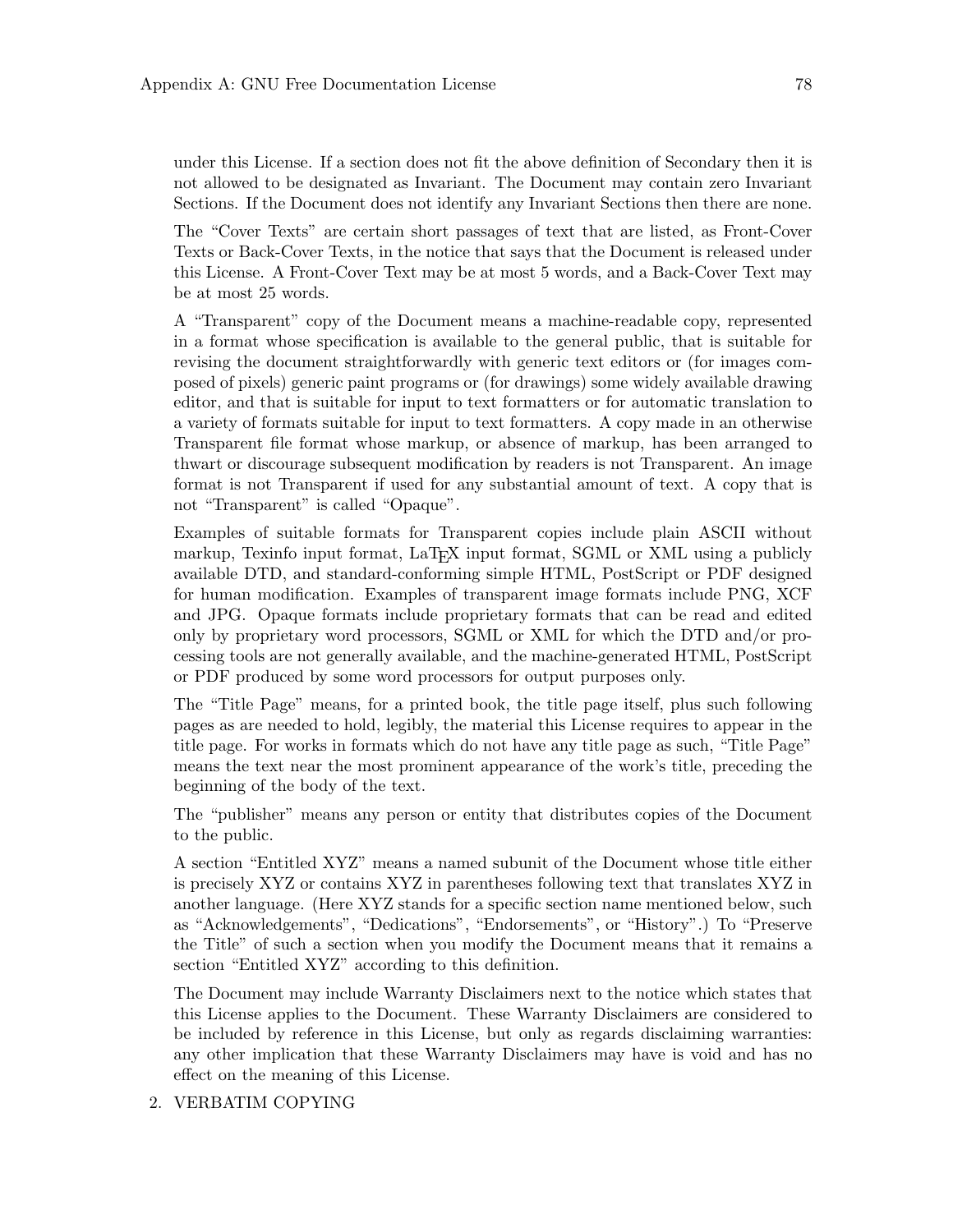You may copy and distribute the Document in any medium, either commercially or noncommercially, provided that this License, the copyright notices, and the license notice saying this License applies to the Document are reproduced in all copies, and that you add no other conditions whatsoever to those of this License. You may not use technical measures to obstruct or control the reading or further copying of the copies you make or distribute. However, you may accept compensation in exchange for copies. If you distribute a large enough number of copies you must also follow the conditions in section 3.

You may also lend copies, under the same conditions stated above, and you may publicly display copies.

## 3. COPYING IN QUANTITY

If you publish printed copies (or copies in media that commonly have printed covers) of the Document, numbering more than 100, and the Document's license notice requires Cover Texts, you must enclose the copies in covers that carry, clearly and legibly, all these Cover Texts: Front-Cover Texts on the front cover, and Back-Cover Texts on the back cover. Both covers must also clearly and legibly identify you as the publisher of these copies. The front cover must present the full title with all words of the title equally prominent and visible. You may add other material on the covers in addition. Copying with changes limited to the covers, as long as they preserve the title of the Document and satisfy these conditions, can be treated as verbatim copying in other respects.

If the required texts for either cover are too voluminous to fit legibly, you should put the first ones listed (as many as fit reasonably) on the actual cover, and continue the rest onto adjacent pages.

If you publish or distribute Opaque copies of the Document numbering more than 100, you must either include a machine-readable Transparent copy along with each Opaque copy, or state in or with each Opaque copy a computer-network location from which the general network-using public has access to download using public-standard network protocols a complete Transparent copy of the Document, free of added material. If you use the latter option, you must take reasonably prudent steps, when you begin distribution of Opaque copies in quantity, to ensure that this Transparent copy will remain thus accessible at the stated location until at least one year after the last time you distribute an Opaque copy (directly or through your agents or retailers) of that edition to the public.

It is requested, but not required, that you contact the authors of the Document well before redistributing any large number of copies, to give them a chance to provide you with an updated version of the Document.

#### 4. MODIFICATIONS

You may copy and distribute a Modified Version of the Document under the conditions of sections 2 and 3 above, provided that you release the Modified Version under precisely this License, with the Modified Version filling the role of the Document, thus licensing distribution and modification of the Modified Version to whoever possesses a copy of it. In addition, you must do these things in the Modified Version:

A. Use in the Title Page (and on the covers, if any) a title distinct from that of the Document, and from those of previous versions (which should, if there were any,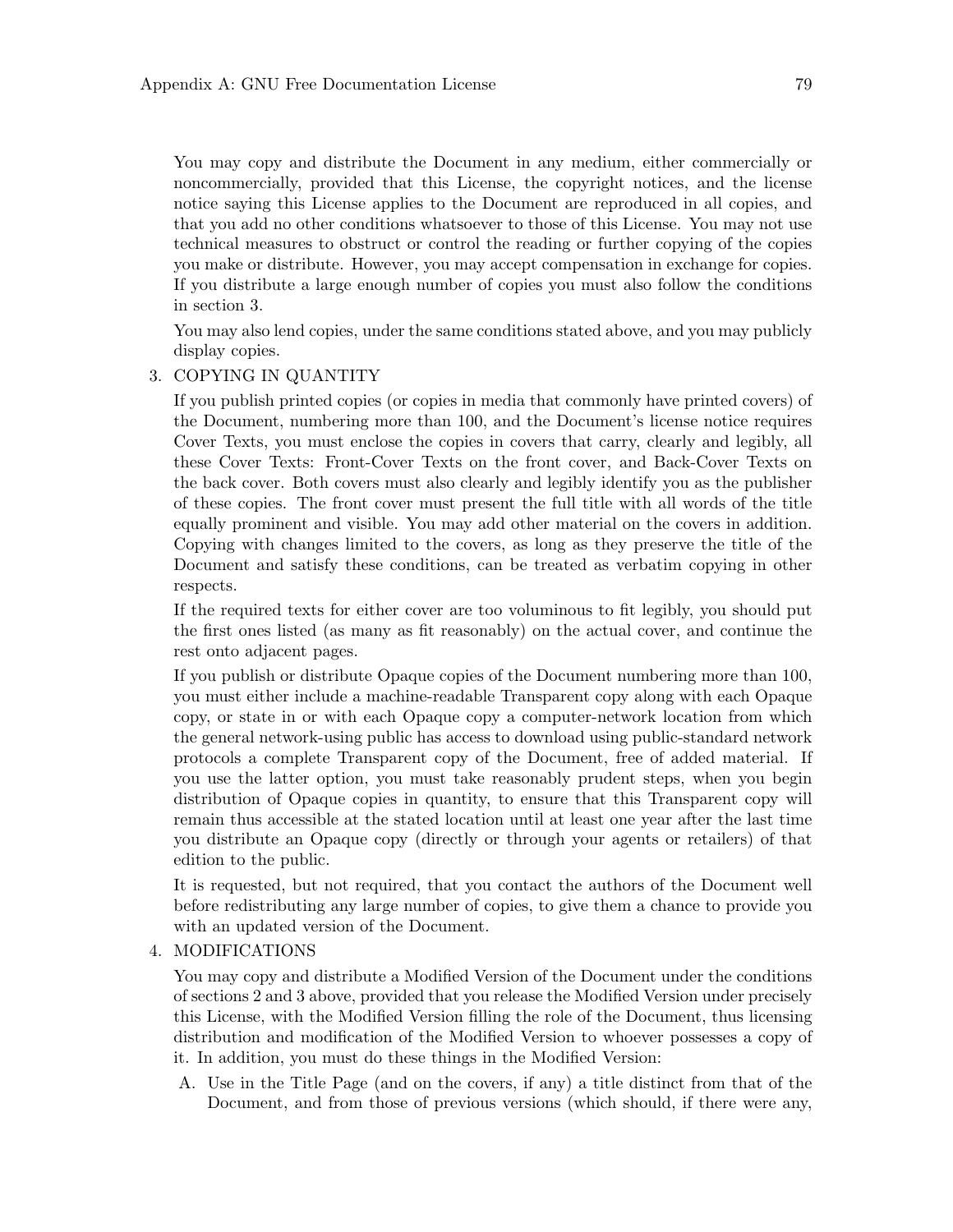be listed in the History section of the Document). You may use the same title as a previous version if the original publisher of that version gives permission.

- B. List on the Title Page, as authors, one or more persons or entities responsible for authorship of the modifications in the Modified Version, together with at least five of the principal authors of the Document (all of its principal authors, if it has fewer than five), unless they release you from this requirement.
- C. State on the Title page the name of the publisher of the Modified Version, as the publisher.
- D. Preserve all the copyright notices of the Document.
- E. Add an appropriate copyright notice for your modifications adjacent to the other copyright notices.
- F. Include, immediately after the copyright notices, a license notice giving the public permission to use the Modified Version under the terms of this License, in the form shown in the Addendum below.
- G. Preserve in that license notice the full lists of Invariant Sections and required Cover Texts given in the Document's license notice.
- H. Include an unaltered copy of this License.
- I. Preserve the section Entitled "History", Preserve its Title, and add to it an item stating at least the title, year, new authors, and publisher of the Modified Version as given on the Title Page. If there is no section Entitled "History" in the Document, create one stating the title, year, authors, and publisher of the Document as given on its Title Page, then add an item describing the Modified Version as stated in the previous sentence.
- J. Preserve the network location, if any, given in the Document for public access to a Transparent copy of the Document, and likewise the network locations given in the Document for previous versions it was based on. These may be placed in the "History" section. You may omit a network location for a work that was published at least four years before the Document itself, or if the original publisher of the version it refers to gives permission.
- K. For any section Entitled "Acknowledgements" or "Dedications", Preserve the Title of the section, and preserve in the section all the substance and tone of each of the contributor acknowledgements and/or dedications given therein.
- L. Preserve all the Invariant Sections of the Document, unaltered in their text and in their titles. Section numbers or the equivalent are not considered part of the section titles.
- M. Delete any section Entitled "Endorsements". Such a section may not be included in the Modified Version.
- N. Do not retitle any existing section to be Entitled "Endorsements" or to conflict in title with any Invariant Section.
- O. Preserve any Warranty Disclaimers.

If the Modified Version includes new front-matter sections or appendices that qualify as Secondary Sections and contain no material copied from the Document, you may at your option designate some or all of these sections as invariant. To do this, add their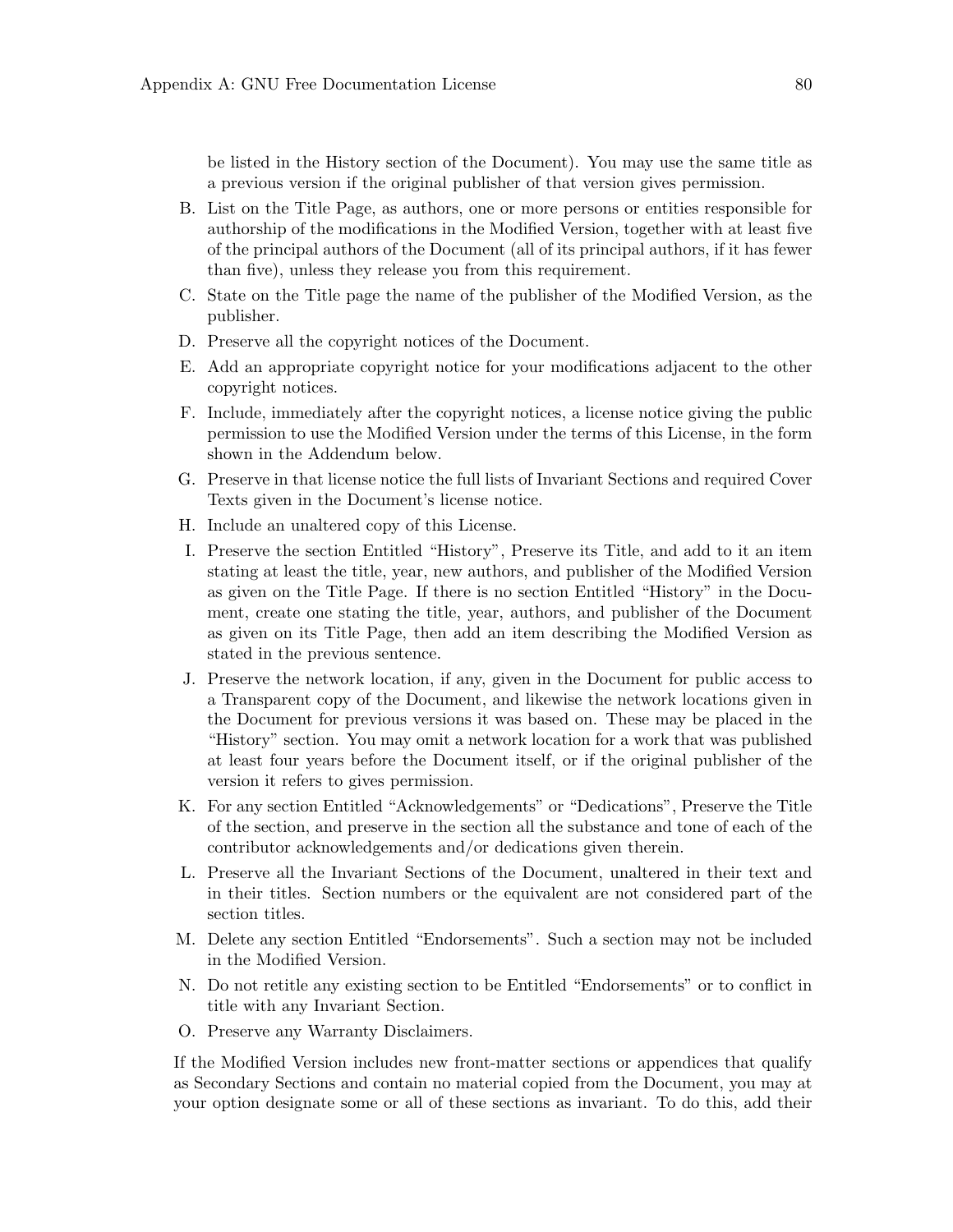titles to the list of Invariant Sections in the Modified Version's license notice. These titles must be distinct from any other section titles.

You may add a section Entitled "Endorsements", provided it contains nothing but endorsements of your Modified Version by various parties—for example, statements of peer review or that the text has been approved by an organization as the authoritative definition of a standard.

You may add a passage of up to five words as a Front-Cover Text, and a passage of up to 25 words as a Back-Cover Text, to the end of the list of Cover Texts in the Modified Version. Only one passage of Front-Cover Text and one of Back-Cover Text may be added by (or through arrangements made by) any one entity. If the Document already includes a cover text for the same cover, previously added by you or by arrangement made by the same entity you are acting on behalf of, you may not add another; but you may replace the old one, on explicit permission from the previous publisher that added the old one.

The author(s) and publisher(s) of the Document do not by this License give permission to use their names for publicity for or to assert or imply endorsement of any Modified Version.

## 5. COMBINING DOCUMENTS

You may combine the Document with other documents released under this License, under the terms defined in section 4 above for modified versions, provided that you include in the combination all of the Invariant Sections of all of the original documents, unmodified, and list them all as Invariant Sections of your combined work in its license notice, and that you preserve all their Warranty Disclaimers.

The combined work need only contain one copy of this License, and multiple identical Invariant Sections may be replaced with a single copy. If there are multiple Invariant Sections with the same name but different contents, make the title of each such section unique by adding at the end of it, in parentheses, the name of the original author or publisher of that section if known, or else a unique number. Make the same adjustment to the section titles in the list of Invariant Sections in the license notice of the combined work.

In the combination, you must combine any sections Entitled "History" in the various original documents, forming one section Entitled "History"; likewise combine any sections Entitled "Acknowledgements", and any sections Entitled "Dedications". You must delete all sections Entitled "Endorsements."

## 6. COLLECTIONS OF DOCUMENTS

You may make a collection consisting of the Document and other documents released under this License, and replace the individual copies of this License in the various documents with a single copy that is included in the collection, provided that you follow the rules of this License for verbatim copying of each of the documents in all other respects.

You may extract a single document from such a collection, and distribute it individually under this License, provided you insert a copy of this License into the extracted document, and follow this License in all other respects regarding verbatim copying of that document.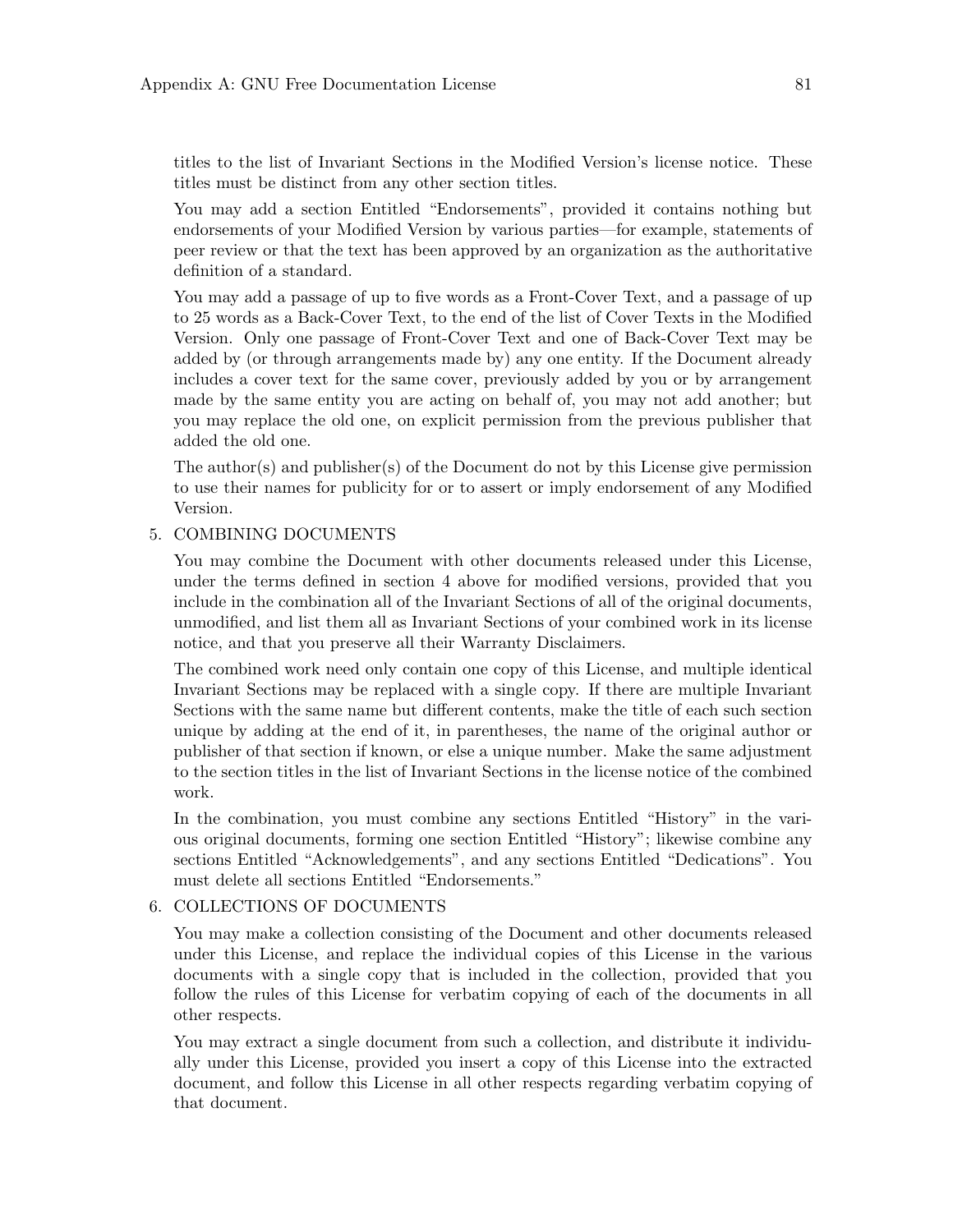### 7. AGGREGATION WITH INDEPENDENT WORKS

A compilation of the Document or its derivatives with other separate and independent documents or works, in or on a volume of a storage or distribution medium, is called an "aggregate" if the copyright resulting from the compilation is not used to limit the legal rights of the compilation's users beyond what the individual works permit. When the Document is included in an aggregate, this License does not apply to the other works in the aggregate which are not themselves derivative works of the Document.

If the Cover Text requirement of section 3 is applicable to these copies of the Document, then if the Document is less than one half of the entire aggregate, the Document's Cover Texts may be placed on covers that bracket the Document within the aggregate, or the electronic equivalent of covers if the Document is in electronic form. Otherwise they must appear on printed covers that bracket the whole aggregate.

#### 8. TRANSLATION

Translation is considered a kind of modification, so you may distribute translations of the Document under the terms of section 4. Replacing Invariant Sections with translations requires special permission from their copyright holders, but you may include translations of some or all Invariant Sections in addition to the original versions of these Invariant Sections. You may include a translation of this License, and all the license notices in the Document, and any Warranty Disclaimers, provided that you also include the original English version of this License and the original versions of those notices and disclaimers. In case of a disagreement between the translation and the original version of this License or a notice or disclaimer, the original version will prevail.

If a section in the Document is Entitled "Acknowledgements", "Dedications", or "History", the requirement (section 4) to Preserve its Title (section 1) will typically require changing the actual title.

### 9. TERMINATION

You may not copy, modify, sublicense, or distribute the Document except as expressly provided under this License. Any attempt otherwise to copy, modify, sublicense, or distribute it is void, and will automatically terminate your rights under this License.

However, if you cease all violation of this License, then your license from a particular copyright holder is reinstated (a) provisionally, unless and until the copyright holder explicitly and finally terminates your license, and (b) permanently, if the copyright holder fails to notify you of the violation by some reasonable means prior to 60 days after the cessation.

Moreover, your license from a particular copyright holder is reinstated permanently if the copyright holder notifies you of the violation by some reasonable means, this is the first time you have received notice of violation of this License (for any work) from that copyright holder, and you cure the violation prior to 30 days after your receipt of the notice.

Termination of your rights under this section does not terminate the licenses of parties who have received copies or rights from you under this License. If your rights have been terminated and not permanently reinstated, receipt of a copy of some or all of the same material does not give you any rights to use it.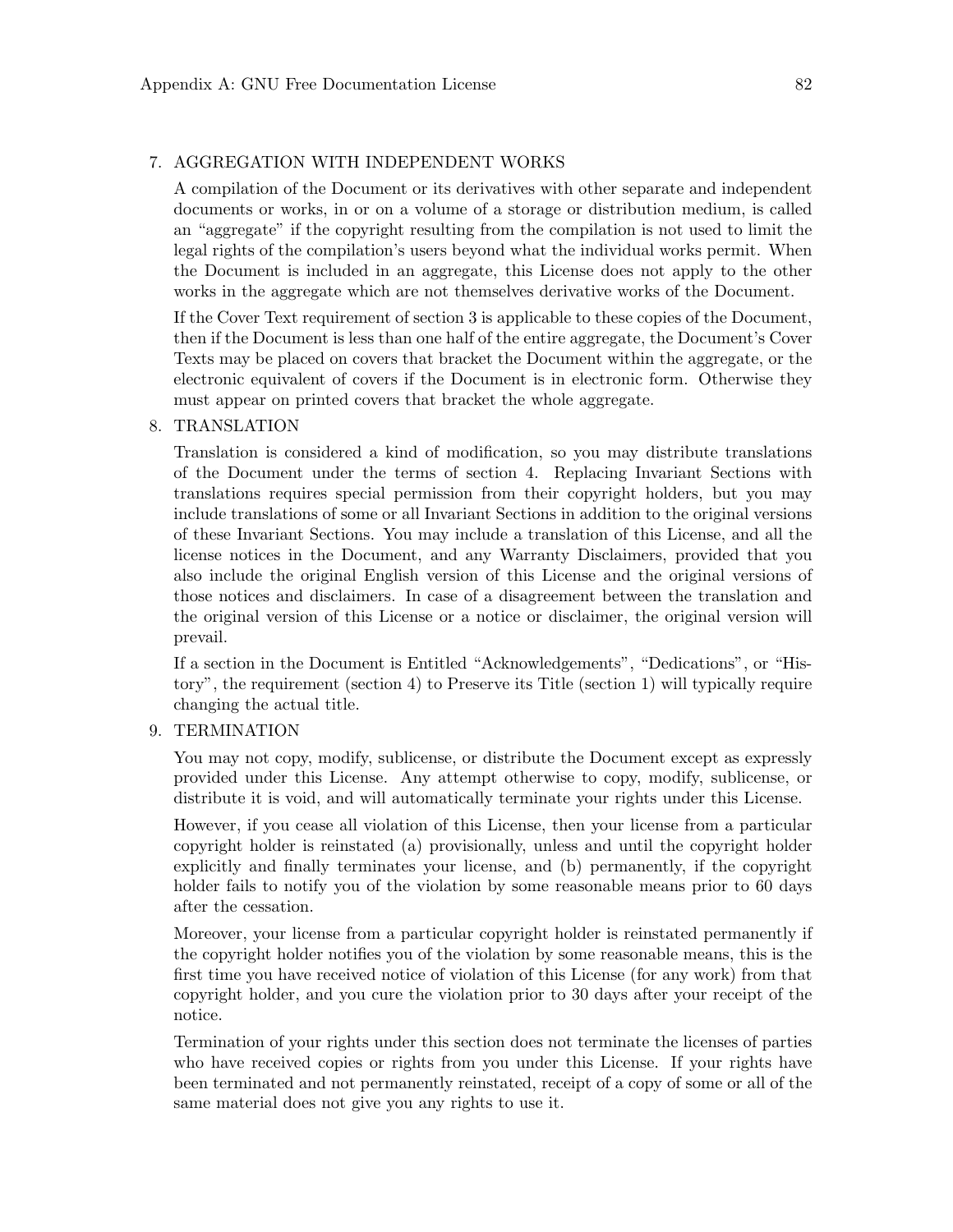## 10. FUTURE REVISIONS OF THIS LICENSE

The Free Software Foundation may publish new, revised versions of the GNU Free Documentation License from time to time. Such new versions will be similar in spirit to the present version, but may differ in detail to address new problems or concerns. See <https://www.gnu.org/licenses/>.

Each version of the License is given a distinguishing version number. If the Document specifies that a particular numbered version of this License "or any later version" applies to it, you have the option of following the terms and conditions either of that specified version or of any later version that has been published (not as a draft) by the Free Software Foundation. If the Document does not specify a version number of this License, you may choose any version ever published (not as a draft) by the Free Software Foundation. If the Document specifies that a proxy can decide which future versions of this License can be used, that proxy's public statement of acceptance of a version permanently authorizes you to choose that version for the Document.

### 11. RELICENSING

"Massive Multiauthor Collaboration Site" (or "MMC Site") means any World Wide Web server that publishes copyrightable works and also provides prominent facilities for anybody to edit those works. A public wiki that anybody can edit is an example of such a server. A "Massive Multiauthor Collaboration" (or "MMC") contained in the site means any set of copyrightable works thus published on the MMC site.

"CC-BY-SA" means the Creative Commons Attribution-Share Alike 3.0 license published by Creative Commons Corporation, a not-for-profit corporation with a principal place of business in San Francisco, California, as well as future copyleft versions of that license published by that same organization.

"Incorporate" means to publish or republish a Document, in whole or in part, as part of another Document.

An MMC is "eligible for relicensing" if it is licensed under this License, and if all works that were first published under this License somewhere other than this MMC, and subsequently incorporated in whole or in part into the MMC, (1) had no cover texts or invariant sections, and (2) were thus incorporated prior to November 1, 2008.

The operator of an MMC Site may republish an MMC contained in the site under CC-BY-SA on the same site at any time before August 1, 2009, provided the MMC is eligible for relicensing.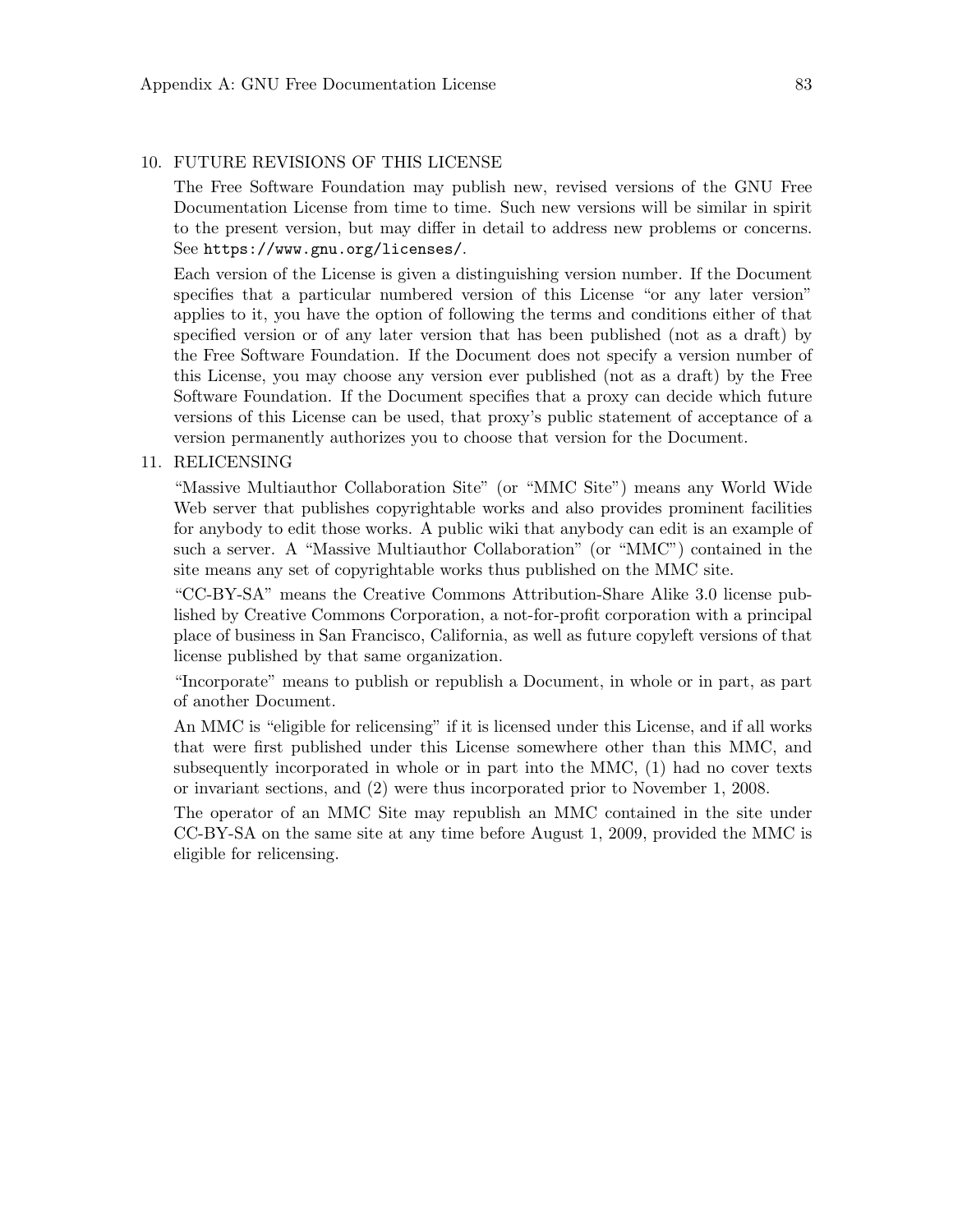## ADDENDUM: How to use this License for your documents

To use this License in a document you have written, include a copy of the License in the document and put the following copyright and license notices just after the title page:

Copyright (C) year your name. Permission is granted to copy, distribute and/or modify this document under the terms of the GNU Free Documentation License, Version 1.3 or any later version published by the Free Software Foundation; with no Invariant Sections, no Front-Cover Texts, and no Back-Cover Texts. A copy of the license is included in the section entitled ''GNU Free Documentation License''.

If you have Invariant Sections, Front-Cover Texts and Back-Cover Texts, replace the "with. . . Texts." line with this:

> with the Invariant Sections being list their titles, with the Front-Cover Texts being list, and with the Back-Cover Texts being list.

If you have Invariant Sections without Cover Texts, or some other combination of the three, merge those two alternatives to suit the situation.

If your document contains nontrivial examples of program code, we recommend releasing these examples in parallel under your choice of free software license, such as the GNU General Public License, to permit their use in free software.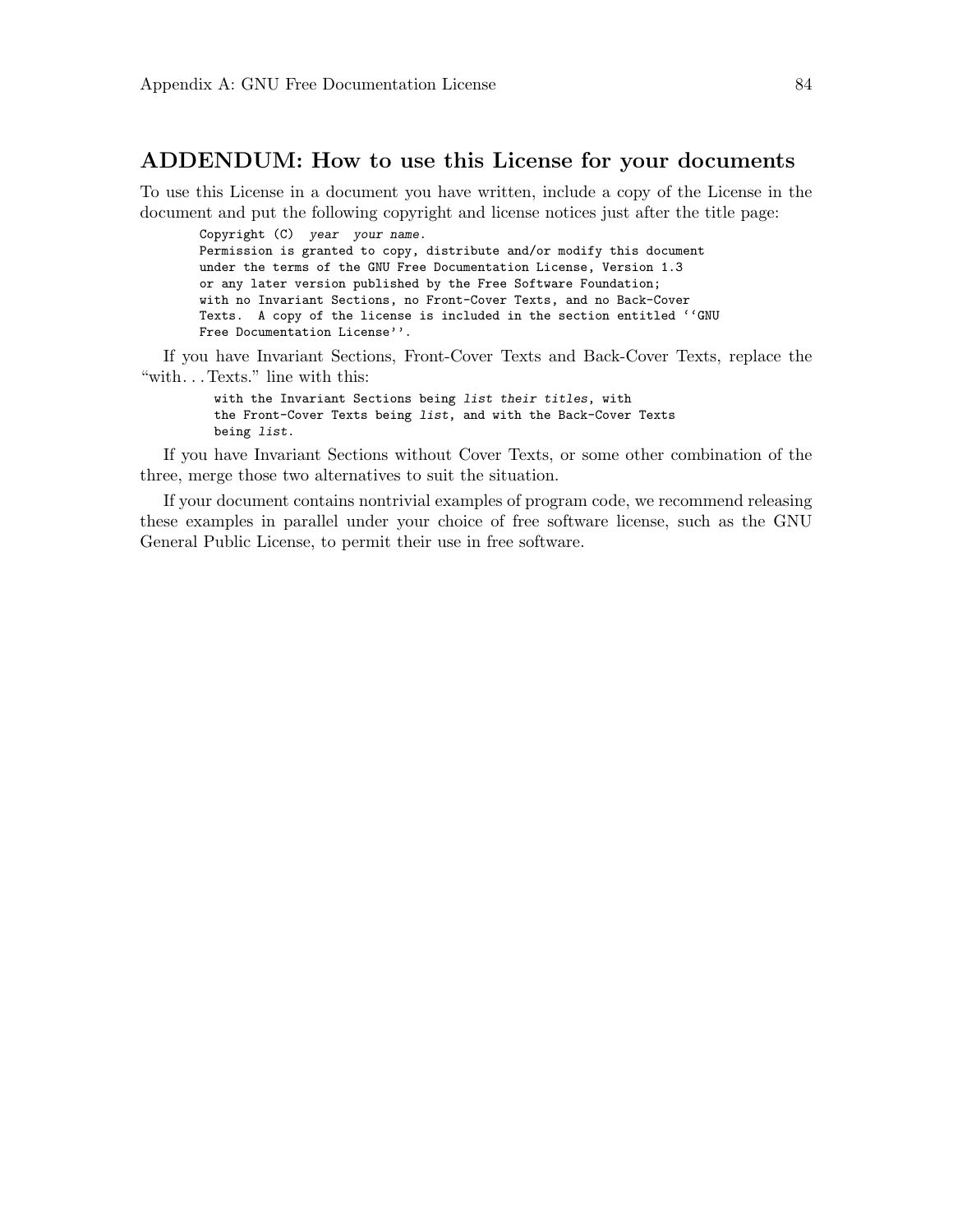## Index

## $%$

 $-$ debug... 10, 14, 20, 35, 38, 41, 45, 50, 55, 68, 71  $--disable-auth \dots \dots \dots \dots \dots \dots \dots \dots \dots \dots \ 42$ 

| $--ignore$ -routing-log11, 15                                                                               |    |
|-------------------------------------------------------------------------------------------------------------|----|
|                                                                                                             |    |
|                                                                                                             |    |
|                                                                                                             |    |
| $\texttt{--ip-addresses}\dots\dots\dots\dots\dots\dots\dots\dots\dots\dots\dots\ 4$                         |    |
|                                                                                                             |    |
|                                                                                                             |    |
| $-\text{ipv4}$ 8, 20, 32, 34, 35, 38, 41, 51, 55, 62                                                        |    |
| $-$ ipv6 8, 20, 32, 34, 35, 38, 41, 51, 55, 62                                                              |    |
|                                                                                                             |    |
|                                                                                                             |    |
|                                                                                                             |    |
| $\texttt{--list} \dots \dots \dots \dots \dots \dots \dots \dots \dots \dots \dots \dots \dots \dots \dots$ |    |
|                                                                                                             |    |
|                                                                                                             |    |
|                                                                                                             |    |
|                                                                                                             |    |
|                                                                                                             |    |
|                                                                                                             |    |
|                                                                                                             |    |
|                                                                                                             |    |
| $\texttt{--max-hop} \dots \dots \dots \dots \dots \dots \dots \dots \dots \dots \dots \ 16$                 |    |
|                                                                                                             |    |
|                                                                                                             |    |
|                                                                                                             |    |
|                                                                                                             |    |
|                                                                                                             |    |
|                                                                                                             |    |
|                                                                                                             |    |
|                                                                                                             |    |
|                                                                                                             |    |
|                                                                                                             |    |
|                                                                                                             |    |
| $-$ no-hostinfo $\ldots \ldots \ldots \ldots \ldots \ldots \ldots \ldots \ldots$                            |    |
|                                                                                                             |    |
| $---no-keepalive \dots + \dots + \dots + \dots + 62, 66, 71$                                                |    |
| $\texttt{no-klog} \ldots \ldots \ldots \ldots \ldots \ldots \ldots \ldots \ldots \ldots 51$                 |    |
|                                                                                                             |    |
|                                                                                                             |    |
|                                                                                                             |    |
|                                                                                                             |    |
|                                                                                                             |    |
|                                                                                                             |    |
|                                                                                                             |    |
| $--non-rfc2577$                                                                                             | 55 |
| $-$ nonexistent                                                                                             | 74 |
| --numeric  11.15                                                                                            |    |
|                                                                                                             |    |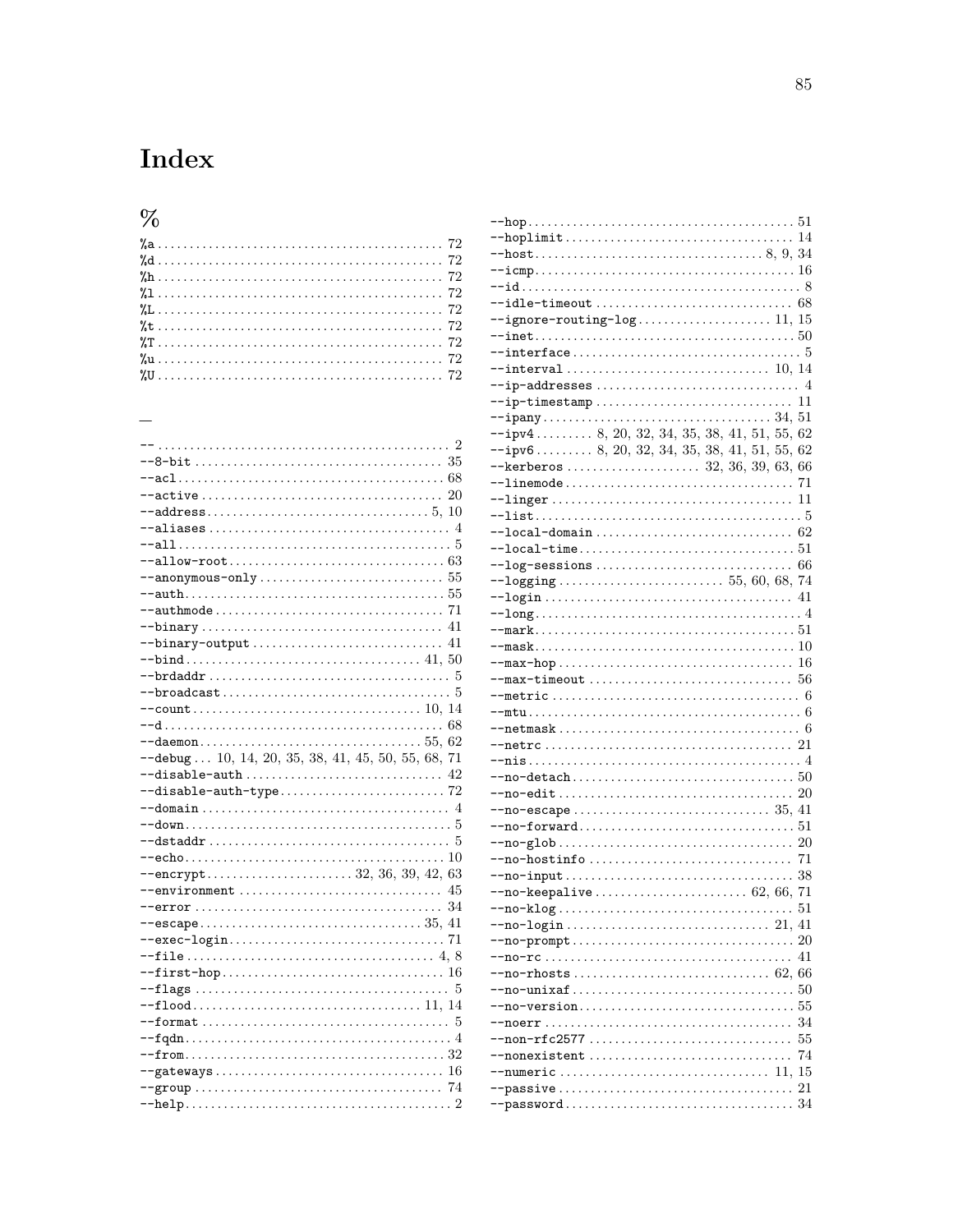|                                                                                            |        | 50             |
|--------------------------------------------------------------------------------------------|--------|----------------|
|                                                                                            |        |                |
|                                                                                            |        |                |
|                                                                                            |        |                |
|                                                                                            |        |                |
|                                                                                            |        |                |
|                                                                                            |        |                |
|                                                                                            |        |                |
|                                                                                            |        |                |
|                                                                                            |        |                |
|                                                                                            |        |                |
|                                                                                            |        |                |
|                                                                                            |        |                |
|                                                                                            |        |                |
|                                                                                            |        |                |
|                                                                                            |        |                |
|                                                                                            |        |                |
|                                                                                            |        |                |
|                                                                                            |        |                |
|                                                                                            |        |                |
|                                                                                            |        |                |
|                                                                                            |        |                |
|                                                                                            |        |                |
|                                                                                            |        |                |
|                                                                                            |        |                |
| $\texttt{--timestamp}\dots\dots\dots\dots\dots\dots\dots\dots\dots\dots\,10$               |        |                |
|                                                                                            |        |                |
|                                                                                            |        |                |
|                                                                                            |        |                |
|                                                                                            |        |                |
|                                                                                            |        |                |
|                                                                                            |        |                |
|                                                                                            |        | 56             |
|                                                                                            |        |                |
| $\texttt{--usage} \dots \dots \dots \dots \dots \dots \dots \dots \dots \dots \dots \dots$ |        | $\overline{2}$ |
|                                                                                            |        |                |
|                                                                                            |        | 76             |
| $--vacuous \dots \dots \dots \dots \dots \dots \dots \dots \dots \dots \dots \dots \dots$  |        | 66             |
|                                                                                            |        |                |
|                                                                                            |        |                |
|                                                                                            |        |                |
|                                                                                            |        |                |
|                                                                                            |        |                |
|                                                                                            |        |                |
|                                                                                            |        |                |
|                                                                                            |        |                |
|                                                                                            | 35, 41 |                |
|                                                                                            |        |                |

| $-a$ 4, 5, 10, 14, 20, 32, 35, 38, 41, 45, 50, 55, 62                                            |       |    |
|--------------------------------------------------------------------------------------------------|-------|----|
|                                                                                                  |       |    |
|                                                                                                  |       |    |
|                                                                                                  |       |    |
|                                                                                                  |       |    |
|                                                                                                  |       |    |
| $-g \ldots \ldots \ldots \ldots \ldots \ldots \ldots \ldots \ldots \ldots \ldots 16, 18, 20, 74$ |       |    |
|                                                                                                  |       |    |
|                                                                                                  |       | 18 |
|                                                                                                  |       |    |
|                                                                                                  |       |    |
|                                                                                                  |       |    |
|                                                                                                  |       |    |
| $-1 \ldots 5, 11, 14, 18, 35, 38, 41, 51, 55, 60, 62, 66, 71, 74$                                |       |    |
|                                                                                                  |       |    |
|                                                                                                  |       |    |
|                                                                                                  |       |    |
| $-n$ 11, 15, 21, 34, 38, 42, 50, 62, 66, 71, 74                                                  |       |    |
|                                                                                                  |       |    |
|                                                                                                  |       | 63 |
| $-p$ 5, 8, 12, 15, 16, 18, 21, 32, 34, 45, 50, 55, 63                                            |       |    |
|                                                                                                  | 34.50 |    |
|                                                                                                  |       |    |
|                                                                                                  |       |    |
|                                                                                                  | 12.18 |    |
|                                                                                                  |       |    |
|                                                                                                  |       | 71 |
|                                                                                                  |       |    |
|                                                                                                  |       |    |
|                                                                                                  |       | 71 |
|                                                                                                  |       |    |
|                                                                                                  |       | 19 |
|                                                                                                  |       |    |
|                                                                                                  |       | 11 |
|                                                                                                  |       |    |
|                                                                                                  |       |    |
|                                                                                                  |       |    |
|                                                                                                  |       |    |

## $\overline{\mathbf{B}}$

 $\ddot{\phantom{0}}$ 

|--|--|

# $\overline{\mathbf{C}}$

|--|--|--|

# $\mathbf{D}%$

| $\texttt{dnsdomainname} \dots \dots \dots \dots \dots \dots \dots \dots \dots \dots \dots \dots$ |  |  |
|--------------------------------------------------------------------------------------------------|--|--|
|                                                                                                  |  |  |